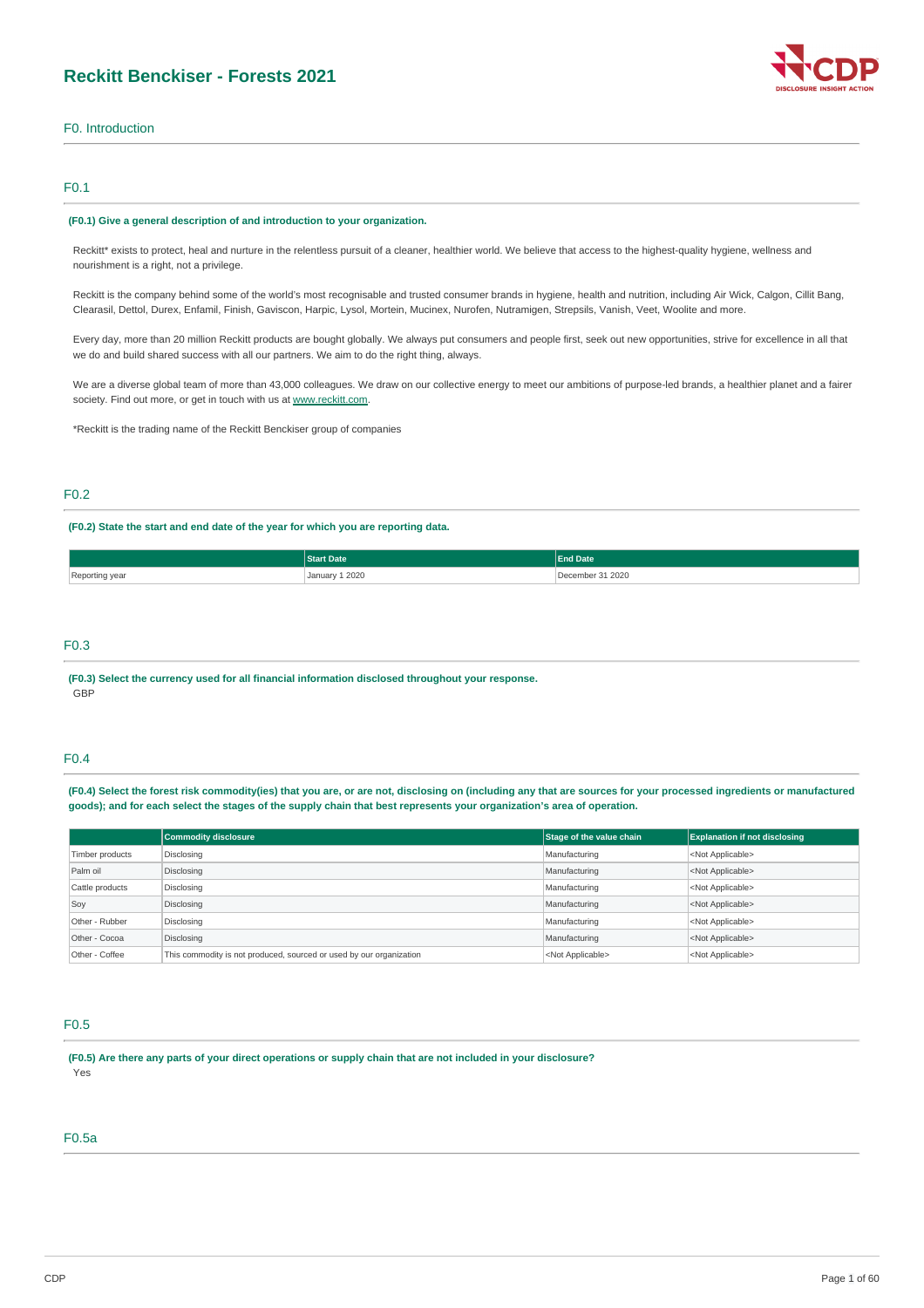# (F0.5a) Identify the parts of your direct operations or supply chain that are not included in your disclosure.

| <b>Value</b><br>chain<br>stage | Exclusion                                                                                                               | <b>Description of exclusion</b>                                                                            | forests-<br><b>related risk</b>                                   | Potential for Please explain                                                                                                                                                                                                                                                                                                                                                                                                                     |
|--------------------------------|-------------------------------------------------------------------------------------------------------------------------|------------------------------------------------------------------------------------------------------------|-------------------------------------------------------------------|--------------------------------------------------------------------------------------------------------------------------------------------------------------------------------------------------------------------------------------------------------------------------------------------------------------------------------------------------------------------------------------------------------------------------------------------------|
| Direct                         | Other, please specify<br>operations (Timber use in third-party<br>manufactured products and<br>non-packaging materials) | Third party manufactures<br>using timber and Timber<br>products in non-packaging<br>e.g. transport pallets | Potential for<br>forests-<br>related risk<br>but not<br>evaluated | Reckitt has a target to source all paper and board materials used for product packaging from certified or recycled sourced by<br>end 2020. The target was chosen as this is where Reckitt could have the most impact by working with its direct paper/board<br>suppliers. For items such as pallets to transport good and third-party manufacturers we are looking at strategic ways to<br>include these items in the life cycle of our products |
| Direct                         | Other, please specify (Soy<br>operations use in surfactants)                                                            | Soy derivatives in surfactant Potential for<br>raw materials                                               | forests-<br>related risk<br>but not<br>evaluated                  | Reckitt purchase surfactants where soy may be present as a derivative                                                                                                                                                                                                                                                                                                                                                                            |

### F1. Current state

# F1.1

**(F1.1) How does your organization produce, use or sell your disclosed commodity(ies)?**

### **Timber products**

# **Activity**

Using as input into product manufacturing

## **Form of commodity**

Paper Primary packaging Secondary packaging Tertiary packaging

## **Source**

Contracted suppliers (processors)

# **Country/Area of origin**

Argentina Bahrain Bangladesh Brazil China Colombia France Germany Greece Hungary India Indonesia Italy Malaysia Mexico Netherlands Nigeria Pakistan Philippines Poland Portugal Russian Federation South Africa Spain Thailand Turkey United Arab Emirates United Kingdom of Great Britain and Northern Ireland United States of America

## **% of procurement spend**

11-20%

## **Comment**

The paper we procure is largely used in primary, secondary or tertiary packing of our products. Products are sold in many countries depending on product category and consumer demand.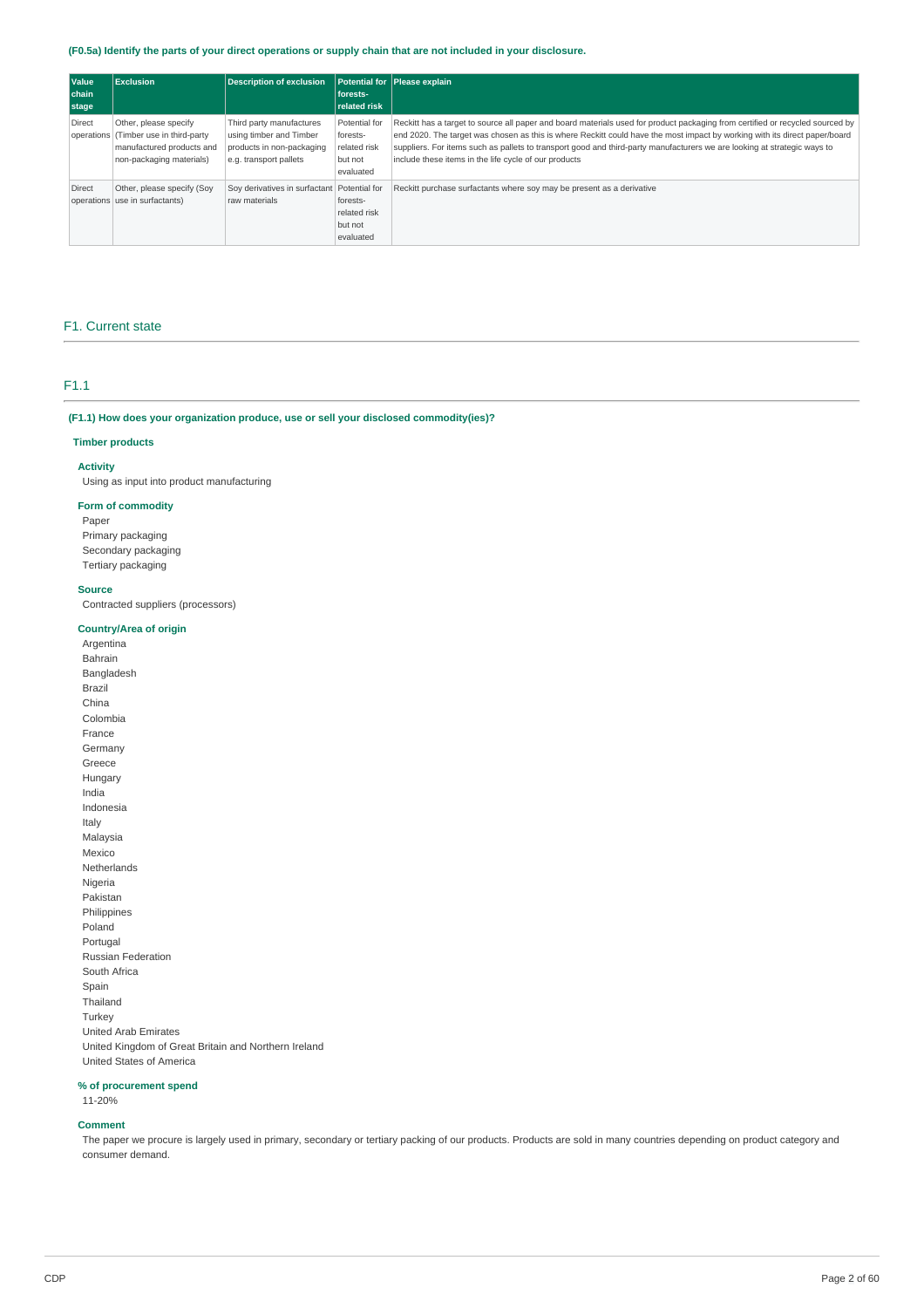#### **Palm oil**

## **Activity**

Using as input into product manufacturing

# **Form of commodity**

Crude palm oil (CPO) Palm oil derivatives Palm kernel oil derivatives

## **Source**

Contracted suppliers (processors)

# **Country/Area of origin**

India Indonesia Malaysia

# **% of procurement spend**

11-20%

## **Comment**

Palm oil purchased by Reckitt is CPO in the form of 'Soap Noodles' for use in Reckitt's bar soap and fatty blends used in its Nutrition products. These materials are sourced from Indonesia, Malaysia and India. Palm oil derivatives are also present in some of our health and hygiene brands.

# **Cattle products**

### **Activity**

Using as input into product manufacturing

# **Form of commodity**

Tallow

#### **Source**

Contracted suppliers (processors)

# **Country/Area of origin**

**France** Spain United States of America

# **% of procurement spend**

 $<$ 1%

# **Comment**

Reckitt use a very small amount of Tallow within bar soap formulations.

# **Soy**

**Activity**

Using as input into product manufacturing

# **Form of commodity**

Soy bean oil Soy derivatives

## **Source**

Contracted suppliers (processors)

# **Country/Area of origin**

Argentina Belarus Brazil Canada China Croatia Hungary India Romania Russian Federation Ukraine United States of America

### **% of procurement spend** <1%

# **Comment**

We use soy derivatives such as soy lecithin in a range of products including Nutrition products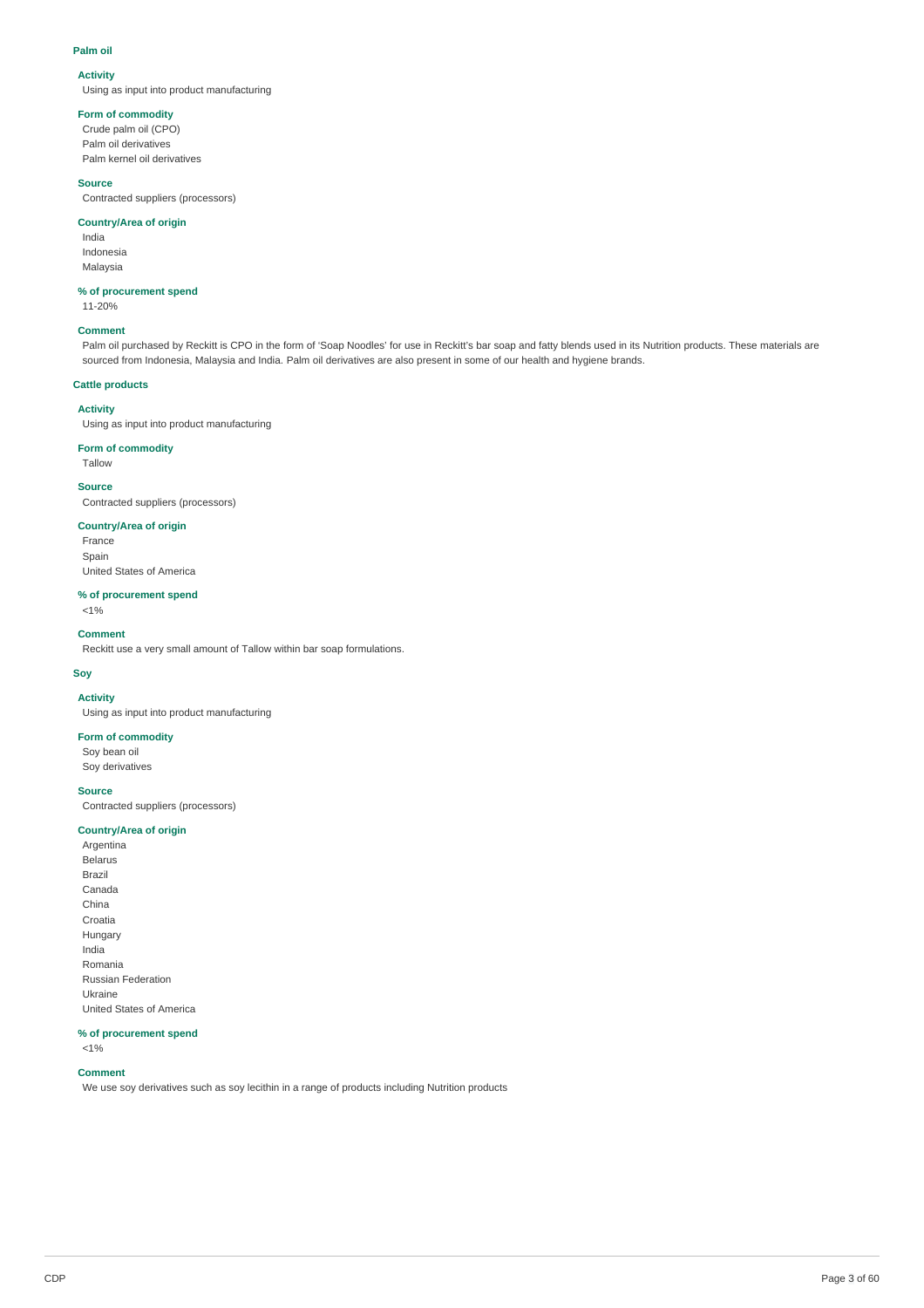#### **Other - Rubber**

# **Activity**

Using as input into product manufacturing

# **Form of commodity**

Other, please specify (Latex)

# **Source**

Contracted suppliers (processors)

# **Country/Area of origin**

Malaysia Thailand

# **% of procurement spend**

 $<$ 1%

#### **Comment**

Rubber in the form of Latex is used in Reckitt's condom brand. Reckitt has long running relationships with suppliers in Thailand and Malaysia.

### **Other - Cocoa**

# **Activity**

Using as input into product manufacturing

#### **Form of commodity**

Other, please specify (Powders)

## **Source**

Contracted suppliers (processors)

# **Country/Area of origin**

Côte d'Ivoire Ecuador

# **% of procurement spend**

 $<$ 1%

#### **Comment**

Cocoa is used in Reckitt's Choco Milk Brand source from two suppliers where long running relationships exist.

# F1.2

# (F1.2) Indicate the percentage of your organization's revenue that was dependent on your disclosed forest risk commodity(ies) in the reporting year.

|                        | % of revenue dependent on commodity Comment |                                                                                                                                                      |
|------------------------|---------------------------------------------|------------------------------------------------------------------------------------------------------------------------------------------------------|
| Timber                 | 91-99%                                      | Timber is used in nearly all packaging therefore figure represents revenue dependent                                                                 |
| products               |                                             |                                                                                                                                                      |
| Palm oil               | $1 - 5%$                                    | The majority of our palm oil derivatives are used in making bar soap and Nutrition brands. The figure represents revenue from these products in 2020 |
| Cattle products   1-5% |                                             | Reckitt use a very small amount of tallow in its bar soap formulations. The figure represents revenue from these products in 2020                    |
| Sov                    | $1 - 5%$                                    | Soy is used in Reckitt's Nutrition portfolio. The figure represents revenue from these products in 2020                                              |
| Other - Rubber   1-5%  |                                             | Rubber is used in the form of latex in Reckitt's condom brand. The figure represents revenue from these products in 2020.                            |
| Other - Cocoa          | < 1%                                        | Cocoa is used in Reckitt's Choco milk brand. The figure represents revenue from these products in 2020                                               |
| Other - Coffee         | <not applicable=""></not>                   | <not applicable=""></not>                                                                                                                            |

# F1.5

# **(F1.5) Does your organization collect production and/or consumption data for your disclosed commodity(ies)?**

|                 | Data availability/Disclosure           |
|-----------------|----------------------------------------|
| Timber products | Consumption data available, disclosing |
| Palm oil        | Consumption data available, disclosing |
| Cattle products | Consumption data available, disclosing |
| Soy             | Consumption data available, disclosing |
| Other - Rubber  | Consumption data available, disclosing |
| Other - Cocoa   | Consumption data available, disclosing |
| Other - Coffee  | <not applicable=""></not>              |

# F1.5a

# **(F1.5a) Disclose your production and/or consumption data.**

**Forest risk commodity** Timber products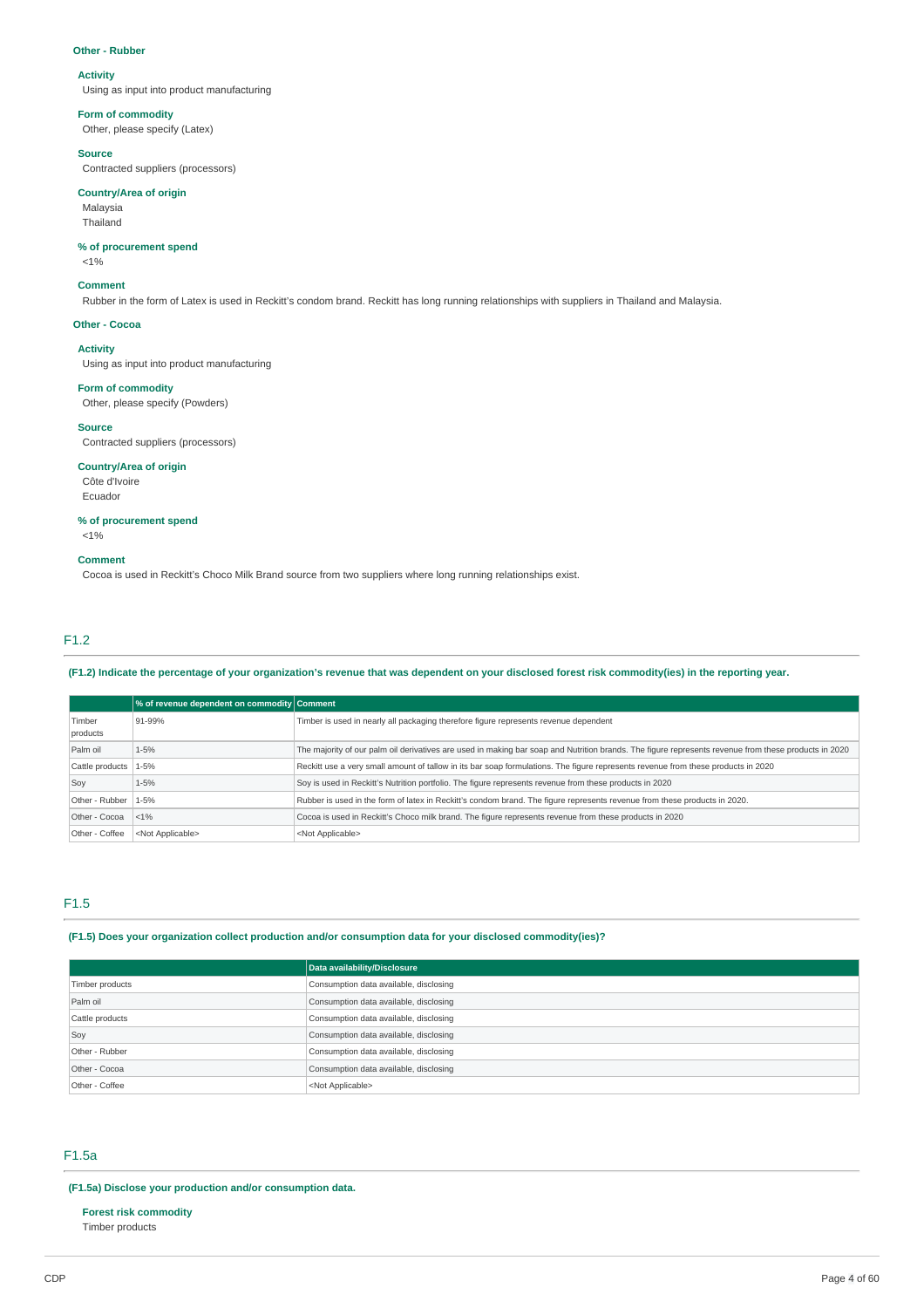## **D a t a t y p e** Consumption data

**V olu m e** 2 2 7 5 6 7

**M e t ric**

Metric tons

**Data coverage** Full commodity production/consumption

**Please explain** <Not Applicable>

**Forest risk commodity** P alm oil

**Data typ e** Consumption data

**V olu m e** 1 9 0 6 6 9

**M e t ric** Metric tons

**Data coverage** Full commodity production/consumption

# **Please explain**

<Not Applicable>

**Forest risk commodity** 

S o y

**D a t a t y p e** Consumption data

**V olu m e** 5 9 9 3

**M e t ric** Metric tons

**Data coverage** Full commodity production/consumption

**Please explain** 

<Not Applicable>

**Forest risk commodity** 

Cattle products **D a t a t y p e**

Consumption data **V olu m e**

3 5 2 0

**M e t ric** Metric tons

**Data coverage** Full commodity production/consumption

**Please explain** <Not Applicable>

**Forest risk commodity** Other - Rubber

**D a t a t y p e** Consumption data

**V olu m e** 6 3 8 4

**M e t ric** Metric tons

**Data coverage** Full commodity production/consumption

**Please explain** <Not Applicable>

**Forest risk commodity**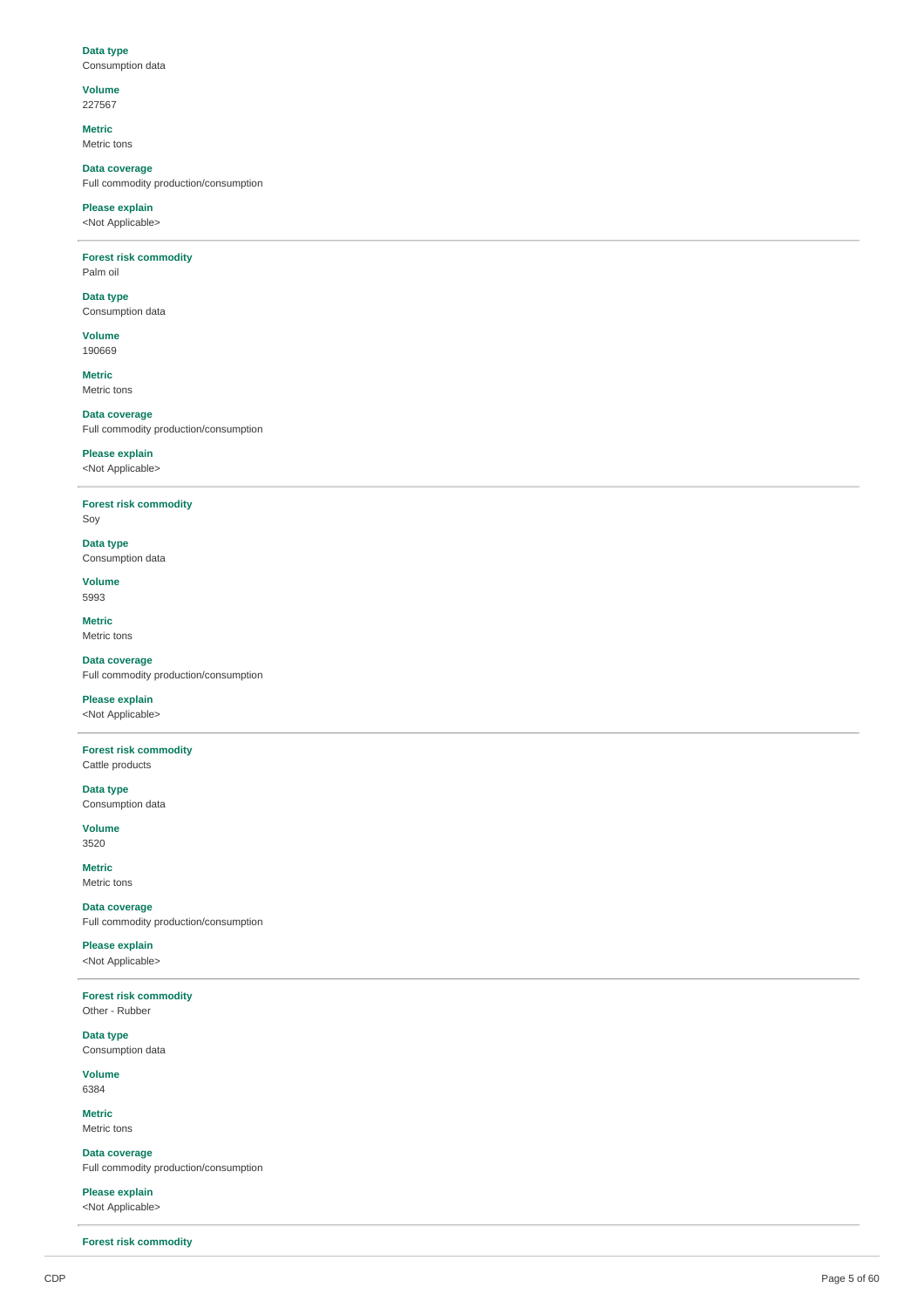#### Other - Cocoa

# **Data type**

Consumption data

#### **Volume** 2258

#### **Metric** Metric tons

**Data coverage**

Full commodity production/consumption

# **Please explain**

<Not Applicable>

# F1.5b

(F1.5b) For your disclosed commodity(ies), indicate the percentage of the production/consumption volume sourced by national and/or sub-national jurisdiction of **origin.**

# **Forest risk commodity**

Timber products

## **Country/Area of origin**

Argentina

**State or equivalent jurisdiction** Don't know

**% of total production/consumption volume** 0.6

#### **Please explain**

Reckitt maintains a database of all paper and board purchased for use in packaging. Reckitt's procurement teams responsible for paper and board purchasing feed into the central database on an annual basis to record spend, volume and supplier of the paper or board purchased. The database enables Reckitt to understand where paper and board is purchased by country and therefore calculate the % of total consumption volume by country. Reckitt is working towards breaking this down into more granular detail to provide consumption volume by state through senior level discussion and will set out a plan to complete this Reckitt source from several forest risk countries and % of total consumption volume by is disclosed.

## **Forest risk commodity**

Timber products

# **Country/Area of origin**

Australia

**State or equivalent jurisdiction** Don't know

**% of total production/consumption volume** 0.02

#### **Please explain**

Reckitt maintains a database of all paper and board purchased for use in packaging. Reckitt's procurement teams responsible for paper and board purchasing feed into the central database on an annual basis to record spend, volume and supplier of the paper or board purchased. The database enables Reckitt to understand where paper and board is purchased by country and therefore calculate the % of total consumption volume by country. Reckitt is working towards breaking this down into more granular detail to provide consumption volume by state through senior level discussion and will set out a plan to complete this Reckitt source from several forest risk countries and % of total consumption volume by is disclosed.

**Forest risk commodity**

Timber products

**Country/Area of origin** Brazil

#### **State or equivalent jurisdiction**

Don't know

#### **% of total production/consumption volume**

5.11

# **Please explain**

Reckitt maintains a database of all paper and board purchased for use in packaging. Reckitt's procurement teams responsible for paper and board purchasing feed into the central database on an annual basis to record spend, volume and supplier of the paper or board purchased. The database enables Reckitt to understand where paper and board is purchased by country and therefore calculate the % of total consumption volume by country. Reckitt is working towards breaking this down into more granular detail to provide consumption volume by state through senior level discussion and will set out a plan to complete this Reckitt source from several forest risk countries and % of total consumption volume by is disclosed.

**Forest risk commodity** Timber products

**Country/Area of origin** Colombia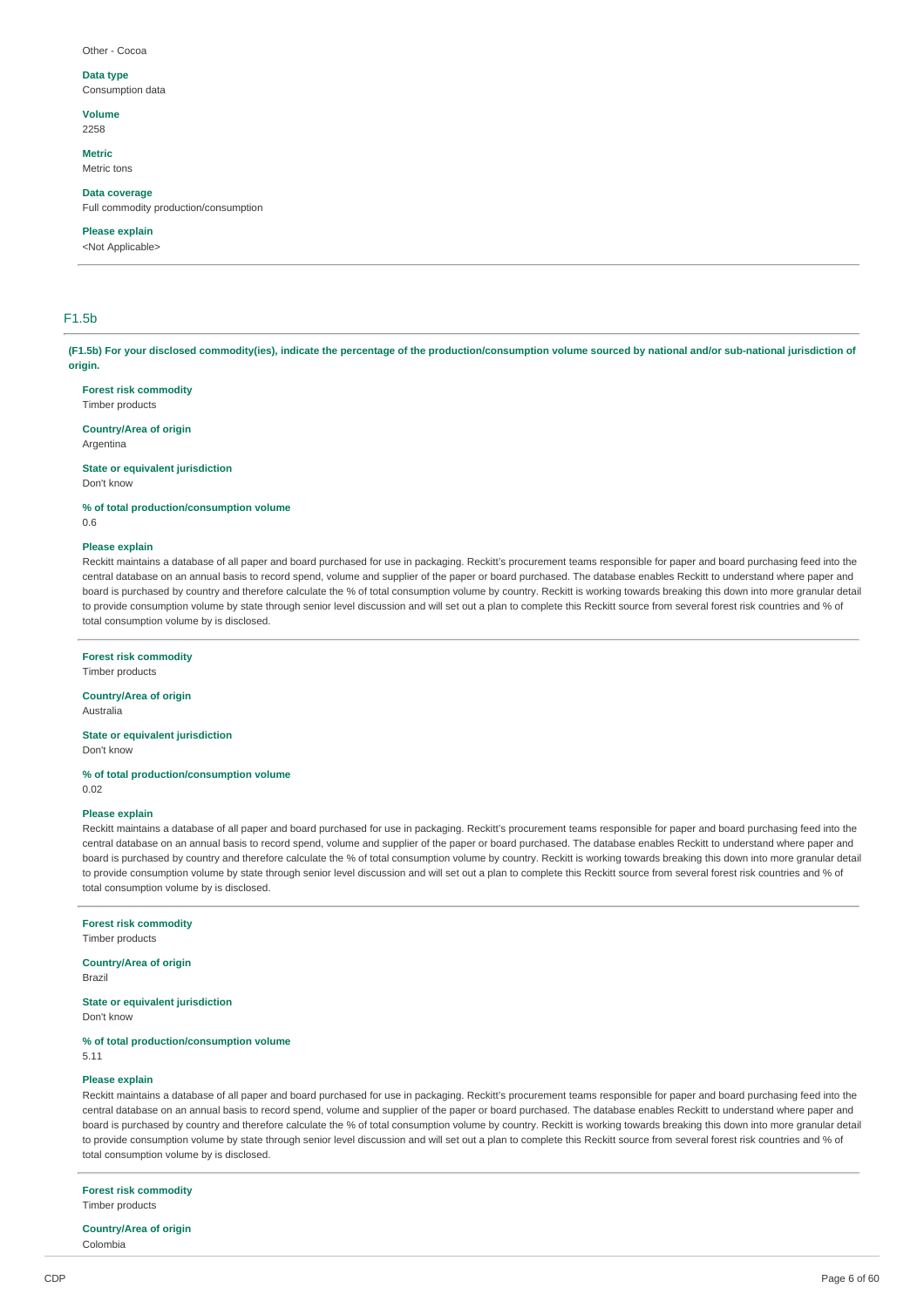# **State or equivalent jurisdiction**

Don't know

#### **% of total production/consumption volume** 0.64

#### **Please explain**

Reckitt maintains a database of all paper and board purchased for use in packaging. Reckitt's procurement teams responsible for paper and board purchasing feed into the central database on an annual basis to record spend, volume and supplier of the paper or board purchased. The database enables Reckitt to understand where paper and board is purchased by country and therefore calculate the % of total consumption volume by country. Reckitt is working towards breaking this down into more granular detail to provide consumption volume by state through senior level discussion and will set out a plan to complete this Reckitt source from several forest risk countries and % of total consumption volume by is disclosed.

#### **Forest risk commodity**

Timber products

# **Country/Area of origin**

India

# **State or equivalent jurisdiction**

Don't know

## **% of total production/consumption volume**

7.86

# **Please explain**

Reckitt maintains a database of all paper and board purchased for use in packaging. Reckitt's procurement teams responsible for paper and board purchasing feed into the central database on an annual basis to record spend, volume and supplier of the paper or board purchased. The database enables Reckitt to understand where paper and board is purchased by country and therefore calculate the % of total consumption volume by country. Reckitt is working towards breaking this down into more granular detail to provide consumption volume by state through senior level discussion and will set out a plan to complete this Reckitt source from several forest risk countries and % of total consumption volume by is disclosed.

## **Forest risk commodity**

Timber products

# **Country/Area of origin**

Indonesia

**State or equivalent jurisdiction** Don't know

#### **% of total production/consumption volume**

3.01

## **Please explain**

Reckitt maintains a database of all paper and board purchased for use in packaging. Reckitt's procurement teams responsible for paper and board purchasing feed into the central database on an annual basis to record spend, volume and supplier of the paper or board purchased. The database enables Reckitt to understand where paper and board is purchased by country and therefore calculate the % of total consumption volume by country. Reckitt is working towards breaking this down into more granular detail to provide consumption volume by state through senior level discussion and will set out a plan to complete this Reckitt source from several forest risk countries and % of total consumption volume by is disclosed.

### **Forest risk commodity** Timber products

# **Country/Area of origin**

Malaysia

#### **State or equivalent jurisdiction** Don't know

**% of total production/consumption volume** 0.97

## **Please explain**

Reckitt maintains a database of all paper and board purchased for use in packaging. Reckitt's procurement teams responsible for paper and board purchasing feed into the central database on an annual basis to record spend, volume and supplier of the paper or board purchased. The database enables Reckitt to understand where paper and board is purchased by country and therefore calculate the % of total consumption volume by country. Reckitt is working towards breaking this down into more granular detail to provide consumption volume by state through senior level discussion and will set out a plan to complete this Reckitt source from several forest risk countries and % of total consumption volume by is disclosed.

#### **Forest risk commodity** Timber products

## **Country/Area of origin**

Mexico

**State or equivalent jurisdiction** Please select

**% of total production/consumption volume** 4.2

## **Please explain**

Reckitt maintains a database of all paper and board purchased for use in packaging. Reckitt's procurement teams responsible for paper and board purchasing feed into the central database on an annual basis to record spend, volume and supplier of the paper or board purchased. The database enables Reckitt to understand where paper and board is purchased by country and therefore calculate the % of total consumption volume by country. Reckitt is working towards breaking this down into more granular detail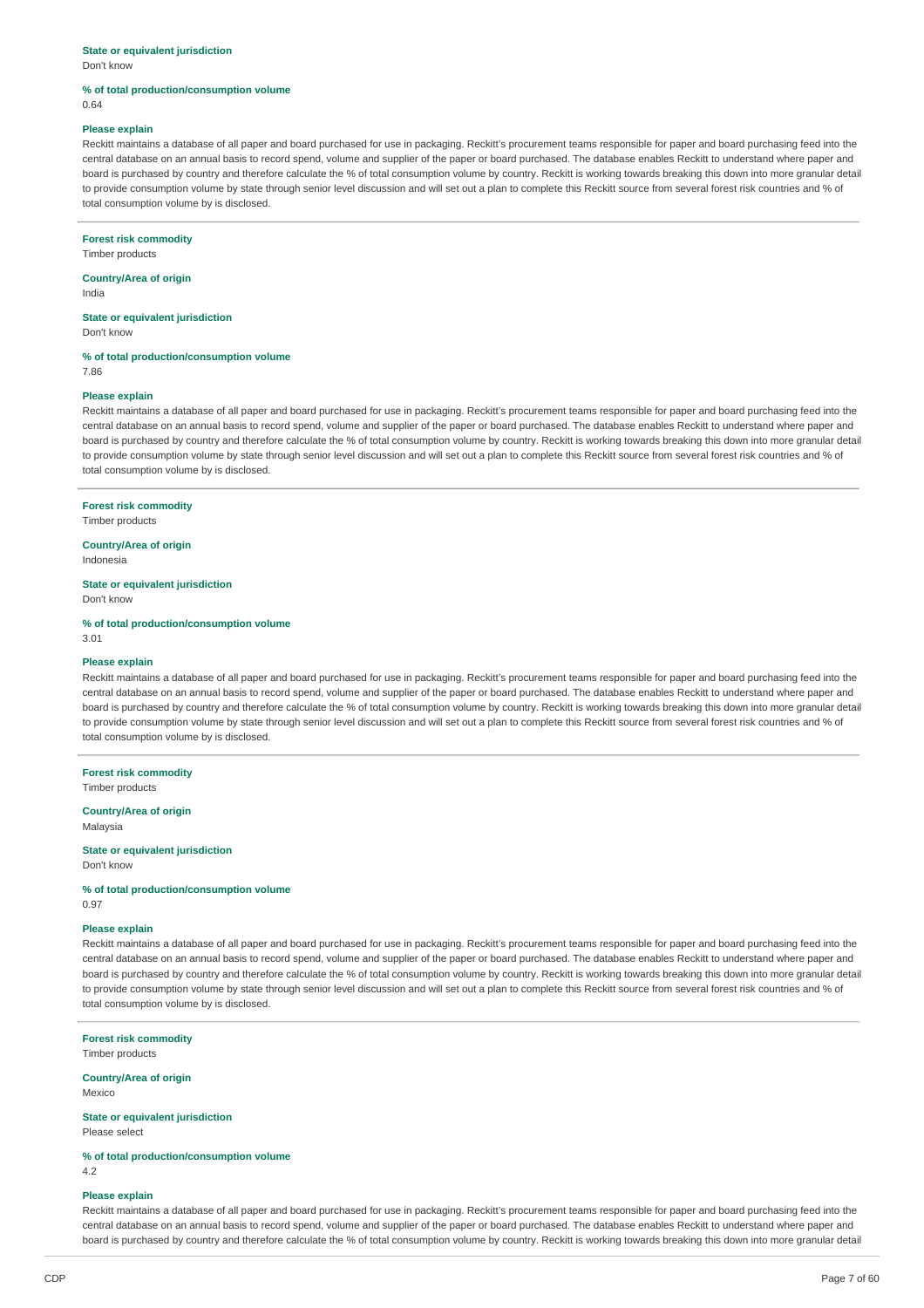to provide consumption volume by state through senior level discussion and will set out a plan to complete this Reckitt source from several forest risk countries and % of total consumption volume by is disclosed.

**Forest risk commodity**

Timber products

**Country/Area of origin** Nigeria

**State or equivalent jurisdiction**

Don't know

**% of total production/consumption volume**

0.27

#### **Please explain**

Reckitt maintains a database of all paper and board purchased for use in packaging. Reckitt's procurement teams responsible for paper and board purchasing feed into the central database on an annual basis to record spend, volume and supplier of the paper or board purchased. The database enables Reckitt to understand where paper and board is purchased by country and therefore calculate the % of total consumption volume by country. Reckitt is working towards breaking this down into more granular detail to provide consumption volume by state through senior level discussion and will set out a plan to complete this Reckitt source from several forest risk countries and % of total consumption volume by is disclosed.

**Forest risk commodity** Timber products

**Country/Area of origin**

Philippines

**State or equivalent jurisdiction** Don't know

**% of total production/consumption volume**

2

## **Please explain**

Reckitt maintains a database of all paper and board purchased for use in packaging. Reckitt's procurement teams responsible for paper and board purchasing feed into the central database on an annual basis to record spend, volume and supplier of the paper or board purchased. The database enables Reckitt to understand where paper and board is purchased by country and therefore calculate the % of total consumption volume by country. Reckitt is working towards breaking this down into more granular detail to provide consumption volume by state through senior level discussion and will set out a plan to complete this Reckitt source from several forest risk countries and % of total consumption volume by is disclosed.

#### **Forest risk commodity**

Timber products

#### **Country/Area of origin**

Thailand

# **State or equivalent jurisdiction**

Don't know

**% of total production/consumption volume** 3.67

## **Please explain**

Reckitt maintains a database of all paper and board purchased for use in packaging. Reckitt's procurement teams responsible for paper and board purchasing feed into the central database on an annual basis to record spend, volume and supplier of the paper or board purchased. The database enables Reckitt to understand where paper and board is purchased by country and therefore calculate the % of total consumption volume by country. Reckitt is working towards breaking this down into more granular detail to provide consumption volume by state through senior level discussion and will set out a plan to complete this Reckitt source from several forest risk countries and % of total consumption volume by is disclosed.

#### **Forest risk commodity**

Timber products

**Country/Area of origin**

Any other countries/areas

**State or equivalent jurisdiction** <Not Applicable>

**% of total production/consumption volume** 71.58

#### **Please explain**

Reckitt maintains a database of all paper and board purchased for use in packaging. Reckitt's procurement teams responsible for paper and board purchasing feed into the central database on an annual basis to record spend, volume and supplier of the paper or board purchased. The database enables Reckitt to understand where paper and board is purchased by country and therefore calculate the % of total consumption volume by country. Reckitt is working towards breaking this down into more granular detail to provide consumption volume by state through senior level discussion and will set out a plan to complete this Reckitt source from several forest risk countries and % of total consumption volume by is disclosed.

**Forest risk commodity**

Palm oil

**Country/Area of origin** Indonesia

**State or equivalent jurisdiction**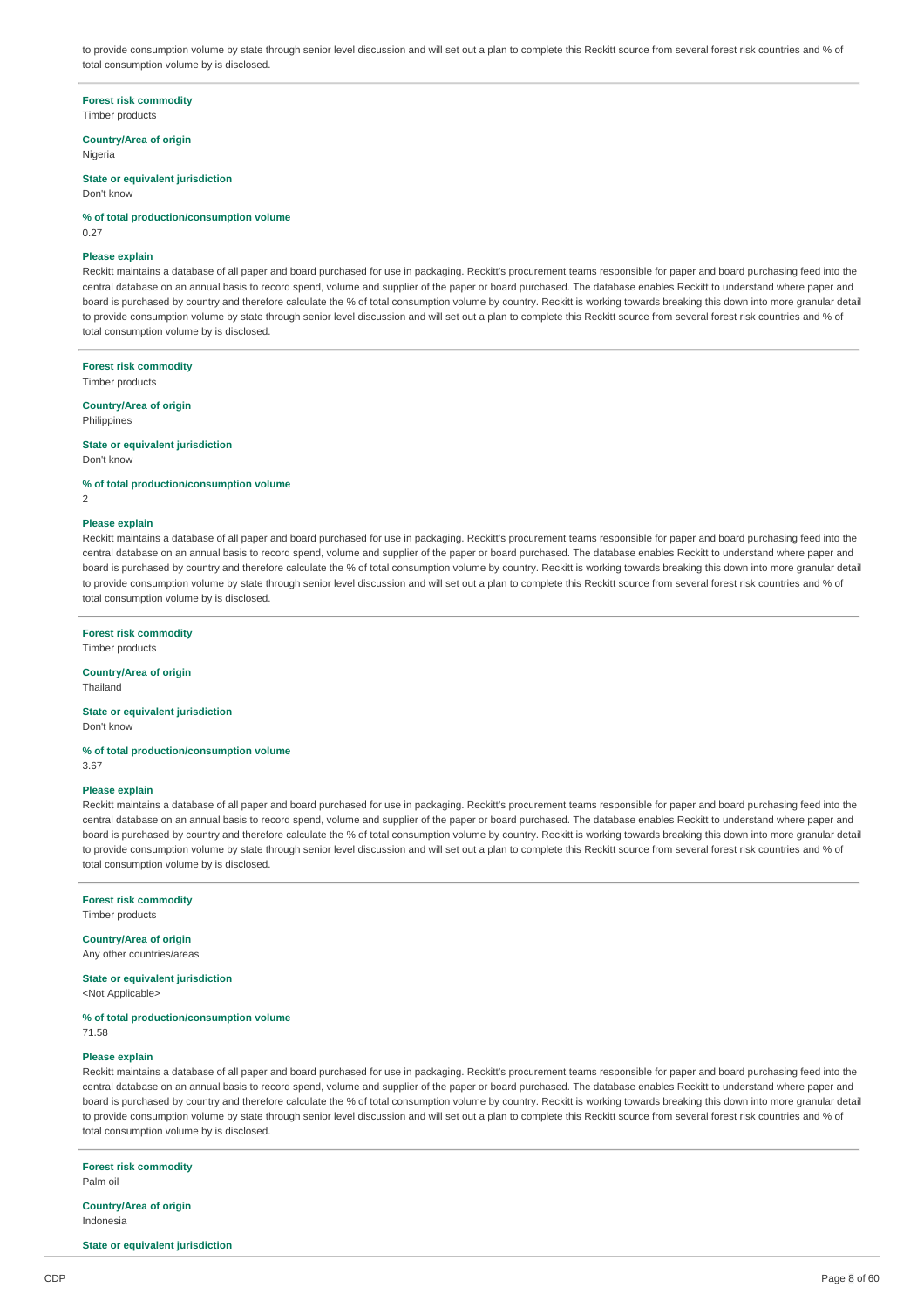Specify state/equivalent jurisdiction (Sourced from the Riau region)

## **% of total production/consumption volume**

 $62$ 

#### **Please explain**

Reckitt partners with Earthworm to trace palm oil back to mill to work toward a target of 100% traceable palm oil and to maintain supply chain profile for suppliers in each country/area. Most of the palm oil purchased by Reckitt originates from Indonesia and Malaysia, in 2020 62% was sourced from Indonesia and 31% from Malaysia. Percentages are calculated from an internal procurement database

#### **Forest risk commodity**

Palm oil

#### **Country/Area of origin**

Malaysia

#### **State or equivalent jurisdiction**

Specify state/equivalent jurisdiction (Sourced from the Sabah region)

### **% of total production/consumption volume**

31

#### **Please explain**

Reckitt partners with Earthworm to trace palm oil back to mill to work toward a target of 100% traceable palm oil and to maintain supply chain profile for suppliers in each country/area. Most of the palm oil purchased by Reckitt originates from Indonesia and Malaysia, in 2020 62% was sourced from Indonesia and 31% from Malaysia. Percentages are calculated from an internal procurement database

### **Forest risk commodity**

Cattle products

#### **Country/Area of origin**

Any other countries/areas

## **State or equivalent jurisdiction**

<Not Applicable>

**% of total production/consumption volume**

100

# **Please explain**

Reckitt purchase a very small amount of tallow for use in bar soap formulations. Percentages are calculated from an internal procurement database and in 2020 45% was sourced from the USA and 55% from Europe.

### **Forest risk commodity**

Soy

# **Country/Area of origin**

Any other countries/areas

## **State or equivalent jurisdiction**

<Not Applicable>

#### **% of total production/consumption volume** 100

#### **Please explain**

Reckitt purchase a very small amount of Soy. Percentages are calculated from an internal procurement database in 2020. 50% is sourced from the US and the remainder is sourced from several other countries. Reckitt are working with the supplier to understand in better detail where the Soy is sourced from

**Forest risk commodity** Other - Rubber

# **Country/Area of origin**

Malaysia

# **State or equivalent jurisdiction**

Specify state/equivalent jurisdiction (Sourced from Johor, Voules region)

# **% of total production/consumption volume**

62

# **Please explain**

Reckitt have long standing relationships with two suppliers in Thailand and Malaysia where rubber is purchased from. The rubber is in the form of latex which is used in Reckitt's condom brand. Percentages are calculated from an internal procurement database.

# **Forest risk commodity**

Other - Rubber

**Country/Area of origin** Thailand

#### **State or equivalent jurisdiction**

Specify state/equivalent jurisdiction (Sourced from Surat Thani region)

### **% of total production/consumption volume**

38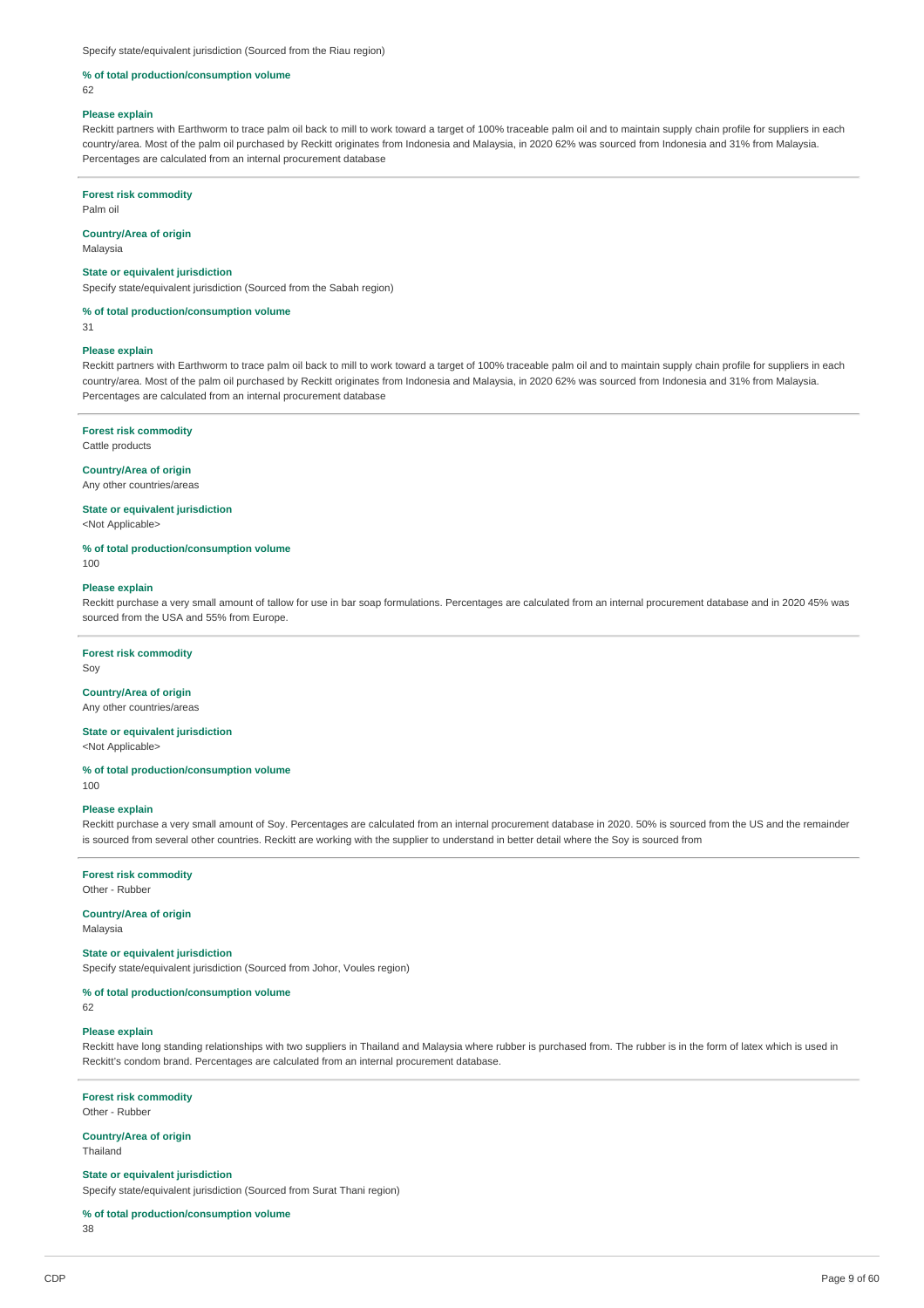#### **Please explain**

Reckitt have long standing relationships with two suppliers in Thailand and Malaysia where rubber is purchased from. The rubber is in the form of latex which is used in Reckitt's condom brand. Percentages are calculated from an internal procurement database.

**Forest risk commodity** Other - Cocoa

**Country/Area of origin**

Ecuador

# **State or equivalent jurisdiction**

Specify state/equivalent jurisdiction (Sourced from the Veracruz region)

**% of total production/consumption volume**

90

#### **Please explain**

Reckitt have long standing relationships with two suppliers in USA and Mexico whom source cocoa from Ecuador and Ivory Coast. The coca is in the form of powders which are used in Reckitt's choco milk brands. Percentages are calculated from an internal procurement database.

**Forest risk commodity**

Other - Cocoa

**Country/Area of origin**

Côte d'Ivoire

**State or equivalent jurisdiction** Don't know

**% of total production/consumption volume**

10

#### **Please explain**

Reckitt have long standing relationships with two suppliers in USA and Mexico whom source cocoa from Ecuador and Ivory Coast. The coca is in the form of powders which are used in Reckitt's choco milk brands. Percentages are calculated from an internal procurement database.

#### **Forest risk commodity**

Palm oil

#### **Country/Area of origin**

Any other countries/areas

## **State or equivalent jurisdiction**

<Not Applicable>

**% of total production/consumption volume**

7

## **Please explain**

Reckitt partners with Earthworm to trace palm oil back to mill to work toward a target of 100% traceable palm oil and to maintain supply chain profile for suppliers in each country/area. Percentages are calculated from an internal procurement database

#### F1.5e

**(F1.5e) How does your organization produce or consume biofuel derived from palm oil?**

**Does your organization produce or consume biofuel derived from palm oil?** No

**Data type** <Not Applicable>

**Volume produced/consumed** <Not Applicable>

**Metric**

<Not Applicable>

**Country/Area of origin** <Not Applicable>

**State or equivalent jurisdiction** <Not Applicable>

**% of total production/consumption volume** <Not Applicable>

**Does the source of your organization's biofuel material come from smallholders?**

<Not Applicable>

**Comment**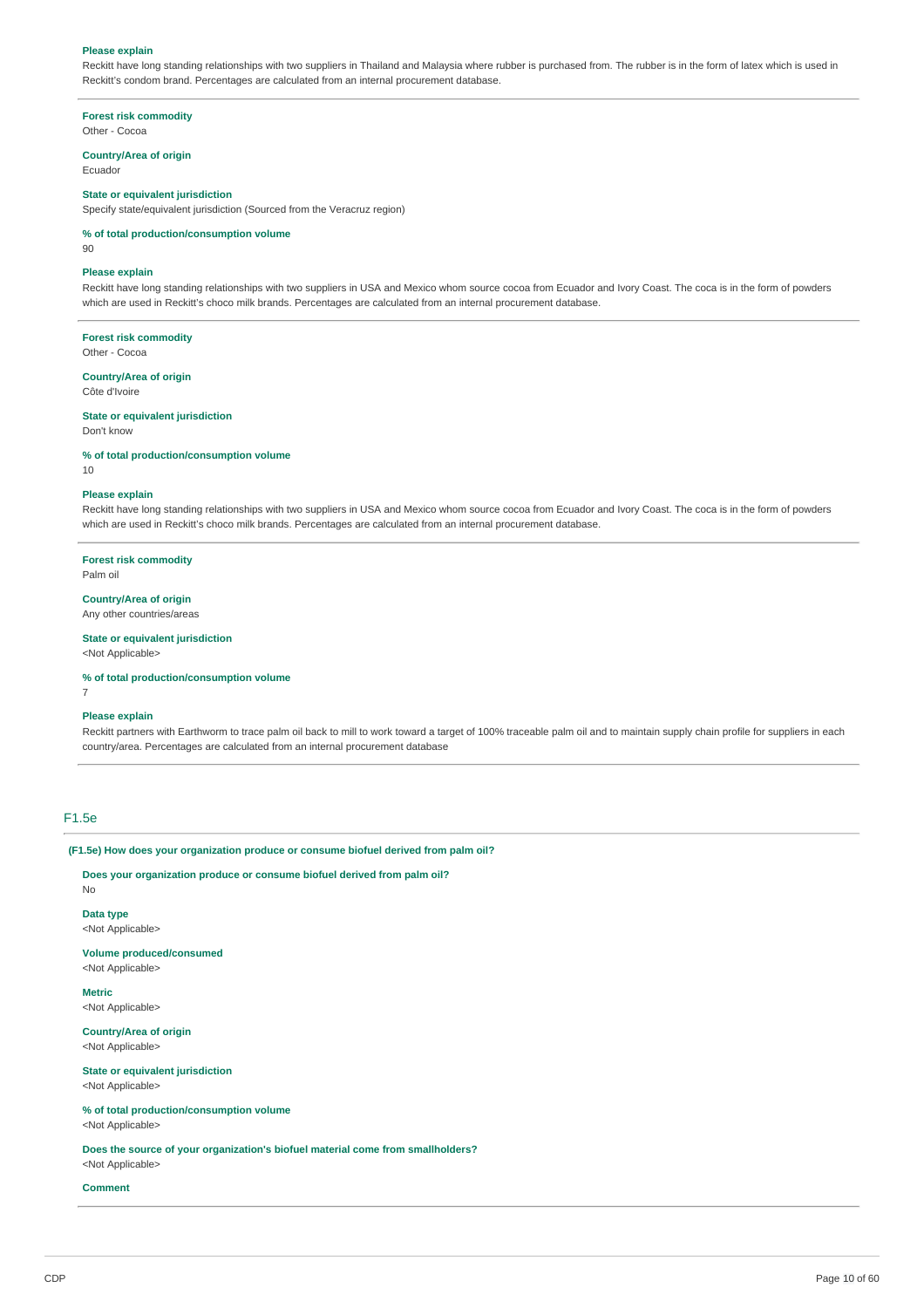# F1.6

**(F1.6) Has your organization experienced any detrimental forests-related impacts?** No

# F2. Procedures

# F2.1

**(F2.1) Does your organization undertake a forests-related risk assessment?** Yes, forests-related risks are assessed

## F2.1a

**(F2.1a) Select the options that best describe your procedures for identifying and assessing forests-related risks.**

#### **Timber products**

**Value chain stage** Direct operations Supply chain

**Coverage**

Full

**Risk assessment procedure**

Assessed as a standalone issue

# **Frequency of assessment**

Every three years or more

**How far into the future are risks considered?** > 6 years

## **Tools and methods used**

Internal company methods External consultants

#### **Please explain**

Reckitt identifies key sustainability risks through a materiality assessment, which is publicly disclosed on reckitt.com. The assessment aims to assess the company's ability to identify the sources of long-term value creation, understand the link between long-term issues and the business case. The assessment is a 4-step approach: 1. Understanding the issues. We began by identifying the most prominent ethical, governance, environmental and social issues, drawing on our own resources & external research. With input from external experts, this provides key areas to consider. In 2019 this resulted in 20 primary issues, stakeholders described in points 2 & 3 are asked to rate each issue on a scale, from lowest to highest importance 2. Speaking to internal stakeholders. Working with a group of 80 colleagues to reflect the complexity and diversity of Reckitt around the world. The aim is to gather insights on how the different areas might affect the long-term health of our business, and to understand any regional differences and market priorities. 3. Speaking to external stakeholders. We then speak to a range of stakeholders – including consumers (e.g. Walmart), suppliers (e.g. Wilmar), leading experts (e.g. wbcsd) NGOs (e.g. Greenpeace) and investors (e.g. Aberdeen Standard Investment) – to better understand external priorities, expectations and trends. 4. Analysing and validating the findings. We analyse the insights to produce a materiality matrix to help focus our sustainability strategy across the business. The 2019 materiality assessment identified 6 priorities including 'traceable ingredients' and 'impacts on land and biodiversity'. Following the approach described above these two areas where highlighted after key internal resources (e.g. internal management reports) were reviewed to flag primary issues and both internal and external stakeholders voiced concern around the areas. We continue to utilise a 3rd party risk review of natural materials that assessed against social, environmental & ethical issues. Each commodity is given a risk rating based on the number of fixed criteria that were applicable to the issues & risks associated with specific resources: global, regional or local issue; media coverage & NGO campaigns. .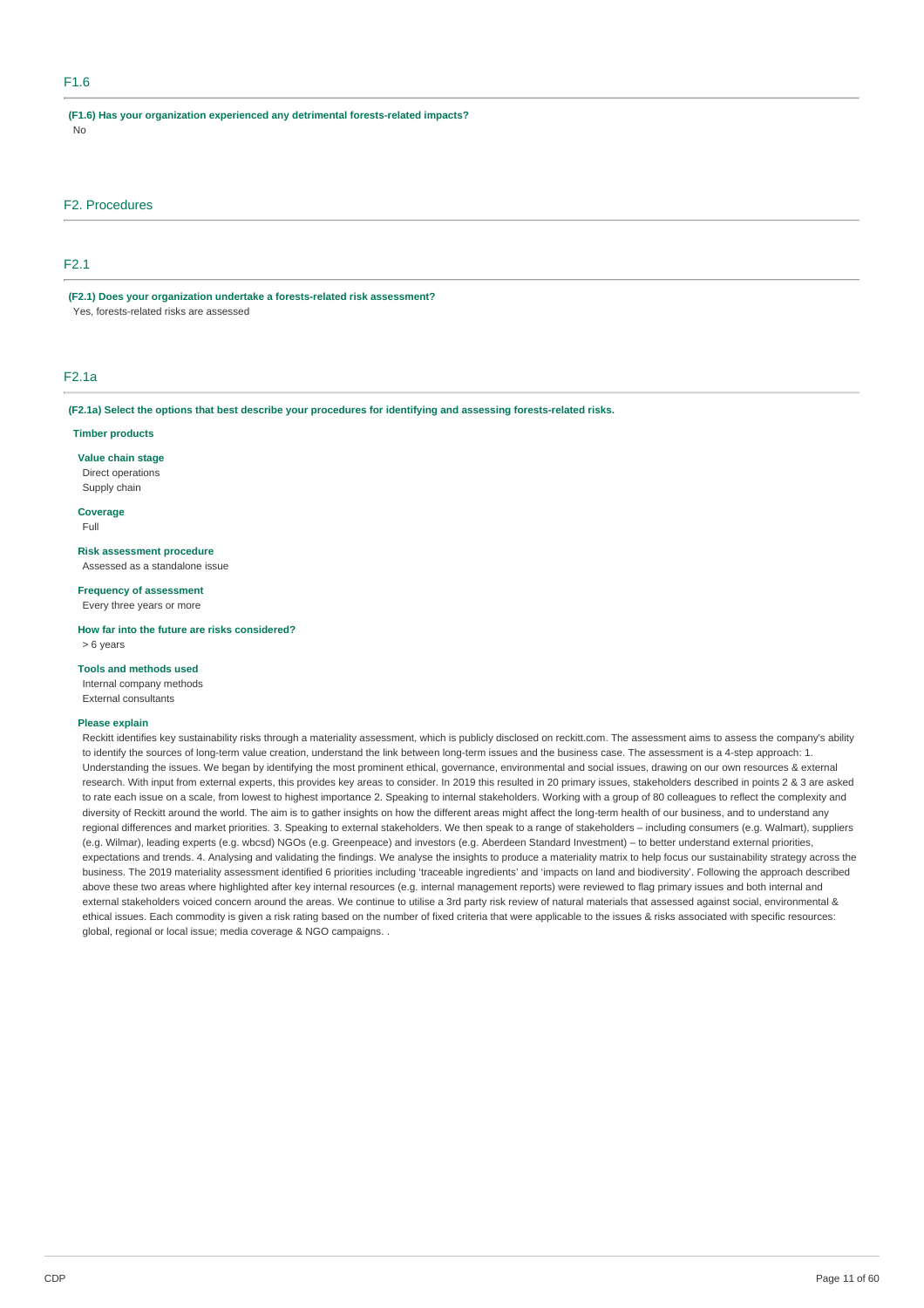#### **Palm oil**

# **Value chain stage**

Direct operations Supply chain

## **Coverage**

Full

**Risk assessment procedure** Assessed as a standalone issue

#### **Frequency of assessment**

Every three years or more

# **How far into the future are risks considered?**

> 6 years

# **Tools and methods used**

Internal company methods External consultants Starling

## **Please explain**

Reckitt identifies key sustainability risks through a materiality assessment, which is publicly disclosed on reckitt.com. The assessment aims to assess the company's ability to identify the sources of long-term value creation, understand the link between long-term issues and the business case. Reckitt's materiality assessment is a 4-step approach: 1. Understanding the issues. 2. Speaking to internal stakeholders. 3. Speaking to external stakeholders. 4. Analysing and validating the findings. Reckitt's 2019 materiality assessment identified six priorities one of which is 'traceable, responsible ingredients' and 'impacts on land and biodiversity' To further utilise external expertise, we also use a 3rd party risk assessment of raw materials that assessed against social, environmental, ethical issues, such as deforestation, land use change. Each material is given a risk rating based on the number of fixed criteria that were applicable to the issues & risks associated with specific resources: global, regional or local issue; media coverage & active NGO campaigns. We work with our palm oil suppliers to trace our palm oil to mills to ensure it is not linked with deforestation. We request all suppliers to complete a traceability document. Earthworm then conduct a desktop risk assessment to identify areas at risk of deforestation. We support the use of 'Starling', which utilises radar and satellite imagery to analyse land cover in palm oil growing regions in our supply chain. This enables us to access detailed monitoring of important conservation areas and help to guide future planning of NDPE policy implementation. In 2020 Reckitt continued to use Starling to produce, monitor and action deforestation alerts at mill level in its supply chain. Using satellite monitoring Starling produces deforestation alerts which highlights mills in Reckitt supply chain which are verified as deforestation free and where possible deforestation is occurring. We then engage direct suppliers to understand if deforestation is happening and if a concession is in place. In Q4 2020 Starling highlighted 214 deforestation alerts. For example, deforestation was highlighted in the Samling region, Malaysia, Reckitt liaised with its key suppliers sourcing from mills in this region. Two suppliers have indicated they no longer source from this area and discussion are on-going with a 3rd

## **Cattle products**

#### **Value chain stage**

Direct operations Supply chain

**Coverage** Full

#### **Risk assessment procedure** Assessed as a standalone issue

**Frequency of assessment**

Every three years or more

#### **How far into the future are risks considered?** > 6 years

# **Tools and methods used**

Internal company methods External consultants

# **Please explain**

Reckitt identifies key sustainability risks through a materiality assessment, which is publicly disclosed on reckitt.com. The assessment aims to assess the company's ability to identify the sources of long-term value creation, understand the link between long-term issues and the business case. The assessment is a 4-step approach: 1. Understanding the issues. We began by identifying the most prominent ethical, governance, environmental and social issues, drawing on our own resources & external research. With input from external experts, this provides key areas to consider. In 2019 this resulted in 20 primary issues, stakeholders described in points 2 & 3 are asked to rate each issue on a scale, from lowest to highest importance 2. Speaking to internal stakeholders. Working with a group of 80 colleagues to reflect the complexity and diversity of Reckitt around the world. The aim is to gather insights on how the different areas might affect the long-term health of our business, and to understand any regional differences and market priorities. 3. Speaking to external stakeholders. We then speak to a range of stakeholders – including consumers (e.g. Walmart), suppliers (e.g. Wilmar), leading experts (e.g. wbcsd) NGOs (e.g. Greenpeace) and investors (e.g. Aberdeen Standard Investment) – to better understand external priorities, expectations and trends. 4. Analysing and validating the findings. We analyse the insights to produce a materiality matrix to help focus our sustainability strategy across the business. The 2019 materiality assessment identified 6 priorities including 'traceable ingredients' and 'impacts on land and biodiversity'. Following the approach described above these two areas where highlighted after key internal resources (e.g. internal management reports) were reviewed to flag primary issues and both internal and external stakeholders voiced concern around the areas. We continue to utilise a 3rd party risk review of natural materials that assessed against social, environmental & ethical issues. Each commodity is given a risk rating based on the number of fixed criteria that were applicable to the issues & risks associated with specific resources: global, regional or local issue; media coverage & NGO campaigns.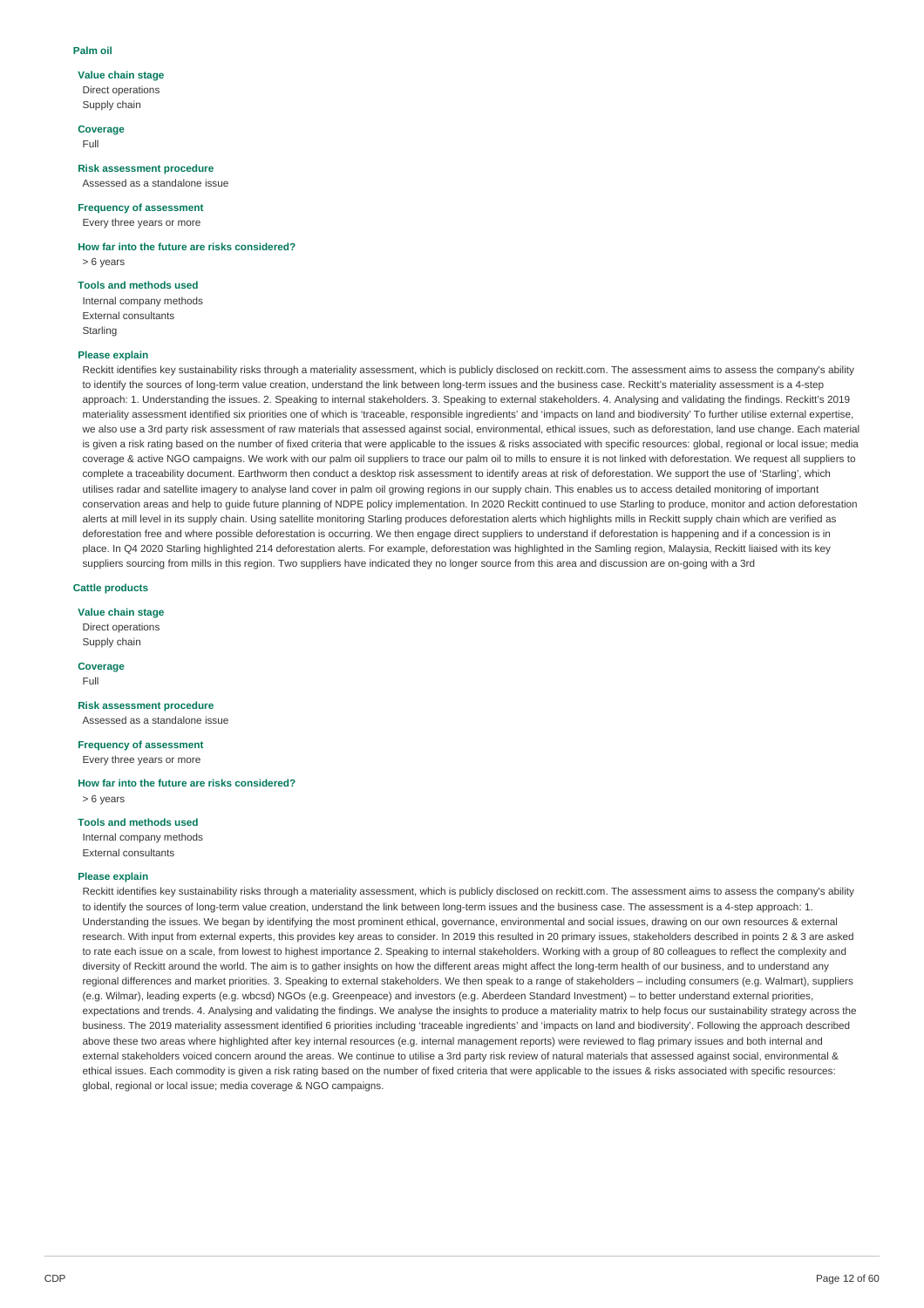#### **Soy**

# **Value chain stage**

Direct operations Supply chain

# **Coverage**

Full

**Risk assessment procedure** Assessed as a standalone issue

#### **Frequency of assessment**

Every three years or more

# **How far into the future are risks considered?**

> 6 years

# **Tools and methods used**

Internal company methods External consultants

### **Please explain**

Reckitt identifies key sustainability risks through a materiality assessment, which is publicly disclosed on reckitt.com. The assessment aims to assess the company's ability to identify the sources of long-term value creation, understand the link between long-term issues and the business case. The assessment is a 4-step approach: 1. Understanding the issues. We began by identifying the most prominent ethical, governance, environmental and social issues, drawing on our own resources & external research. With input from external experts, this provides key areas to consider. In 2019 this resulted in 20 primary issues, stakeholders described in points 2 & 3 are asked to rate each issue on a scale, from lowest to highest importance 2. Speaking to internal stakeholders. Working with a group of 80 colleagues to reflect the complexity and diversity of Reckitt around the world. The aim is to gather insights on how the different areas might affect the long-term health of our business, and to understand any regional differences and market priorities. 3. Speaking to external stakeholders. We then speak to a range of stakeholders – including consumers (e.g. Walmart), suppliers (e.g. Wilmar), leading experts (e.g. wbcsd) NGOs (e.g. Greenpeace) and investors (e.g. Aberdeen Standard Investment) – to better understand external priorities, expectations and trends. 4. Analysing and validating the findings. We analyse the insights to produce a materiality matrix to help focus our sustainability strategy across the business. The 2019 materiality assessment identified 6 priorities including 'traceable ingredients' and 'impacts on land and biodiversity'. Following the approach described above these two areas where highlighted after key internal resources (e.g. internal management reports) were reviewed to flag primary issues and both internal and external stakeholders voiced concern around the areas. We continue to utilise a 3rd party risk review of natural materials that assessed against social, environmental & ethical issues. Each commodity is given a risk rating based on the number of fixed criteria that were applicable to the issues & risks associated with specific resources: global, regional or local issue; media coverage & NGO campaigns. E.g. Soy was highlighted as high risk to Reckitt due to its social and environmental concerns surrounding soybean cultivation.

## **Other - Rubber**

#### **Value chain stage**

Direct operations Supply chain

**Coverage** Full

#### **Risk assessment procedure** Assessed as a standalone issue

**Frequency of assessment**

Every three years or more

# **How far into the future are risks considered?**

> 6 years

# **Tools and methods used**

Internal company methods External consultants

# **Please explain**

Reckitt identifies key sustainability risks through a materiality assessment, which is publicly disclosed on reckitt.com. The assessment aims to assess the company's ability to identify the sources of long-term value creation, understand the link between long-term issues and the business case. The assessment is a 4-step approach: 1. Understanding the issues. We began by identifying the most prominent ethical, governance, environmental and social issues, drawing on our own resources & external research. With input from external experts, this provides key areas to consider. In 2019 this resulted in 20 primary issues, stakeholders described in points 2 & 3 are asked to rate each issue on a scale, from lowest to highest importance 2. Speaking to internal stakeholders. Working with a group of 80 colleagues to reflect the complexity and diversity of Reckitt around the world. The aim is to gather insights on how the different areas might affect the long-term health of our business, and to understand any regional differences and market priorities. 3. Speaking to external stakeholders. We then speak to a range of stakeholders – including consumers (e.g. Walmart), suppliers (e.g. Wilmar), leading experts (e.g. wbcsd) NGOs (e.g. Greenpeace) and investors (e.g. Aberdeen Standard Investment) – to better understand external priorities, expectations and trends. 4. Analysing and validating the findings. We analyse the insights to produce a materiality matrix to help focus our sustainability strategy across the business. The 2019 materiality assessment identified 6 priorities including 'traceable ingredients' and 'impacts on land and biodiversity'. Following the approach described above these two areas where highlighted after key internal resources (e.g. internal management reports) were reviewed to flag primary issues and both internal and external stakeholders voiced concern around the areas. We continue to utilise a 3rd party risk review of natural materials that assessed against social, environmental & ethical issues. Each commodity is given a risk rating based on the number of fixed criteria that were applicable to the issues & risks associated with specific resources: global, regional or local issue; media coverage & NGO campaigns. E.g. Rubber (latex) was highlighted as high risk to Reckitt due to its social and environmental concern.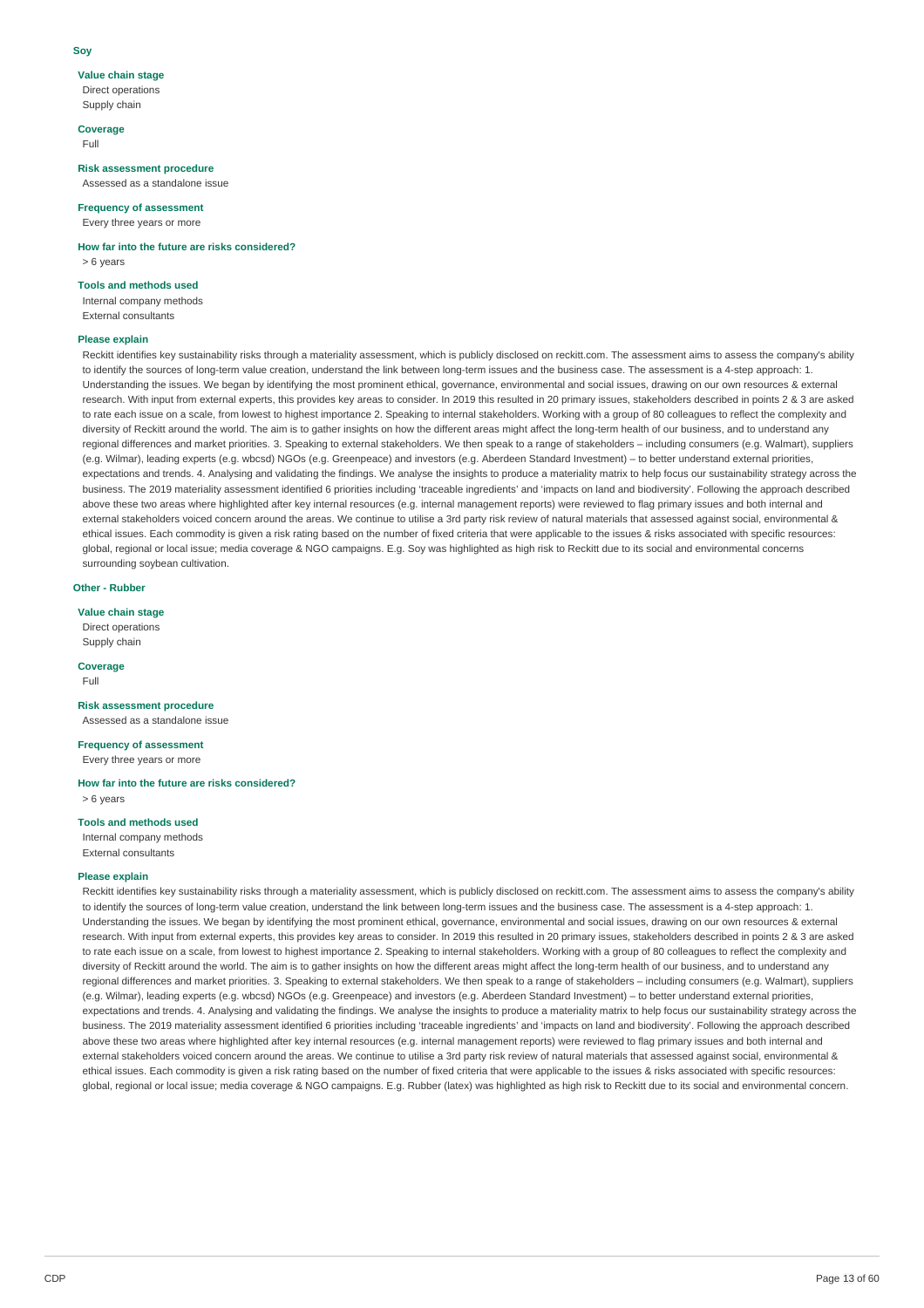#### **Other - Cocoa**

## **Value chain stage**

Direct operations Supply chain

# **Coverage**

Full

**Risk assessment procedure** Assessed as a standalone issue

## **Frequency of assessment**

Every two years

# **How far into the future are risks considered?**

> 6 years

#### **Tools and methods used**

Internal company methods External consultants

#### **Please explain**

Reckitt identifies key sustainability risks through a materiality assessment, which is publicly disclosed on reckitt.com. The assessment aims to assess the company's ability to identify the sources of long-term value creation, understand the link between long-term issues and the business case. The assessment is a 4-step approach: 1. Understanding the issues. We began by identifying the most prominent ethical, governance, environmental and social issues, drawing on our own resources & external research. With input from external experts, this provides key areas to consider. In 2019 this resulted in 20 primary issues, stakeholders described in points 2 & 3 are asked to rate each issue on a scale, from lowest to highest importance 2. Speaking to internal stakeholders. Working with a group of 80 colleagues to reflect the complexity and diversity of Reckitt around the world. The aim is to gather insights on how the different areas might affect the long-term health of our business, and to understand any regional differences and market priorities. 3. Speaking to external stakeholders. We then speak to a range of stakeholders – including consumers (e.g. Walmart), suppliers (e.g. Wilmar), leading experts (e.g. wbcsd) NGOs (e.g. Greenpeace) and investors (e.g. Aberdeen Standard Investment) – to better understand external priorities, expectations and trends. 4. Analysing and validating the findings. We analyse the insights to produce a materiality matrix to help focus our sustainability strategy across the business. The 2019 materiality assessment identified 6 priorities including 'traceable ingredients' and 'impacts on land and biodiversity'. Following the approach described above these two areas where highlighted after key internal resources (e.g. internal management reports) were reviewed to flag primary issues and both internal and external stakeholders voiced concern around the areas. We continue to utilise a 3rd party risk review of natural materials that assessed against social, environmental & ethical issues. Each commodity is given a risk rating based on the number of fixed criteria that were applicable to the issues & risks associated with specific resources: global, regional or local issue; media coverage & NGO campaigns. E.g. Cocoa was highlighted as high risk to Reckitt due to its social and environmental concerns.

## F2.1b

#### **(F2.1b) Which of the following issues are considered in your organization's forests-related risk assessment(s)?**

## **Availability of forest risk commodities**

#### **Relevance & inclusion**

Not relevant, explanation provided

#### **Please explain**

In the case of Reckitt's reporting commodities these criteria are not deemed relevant to be incorporated in our comprehensive forest related risk assessment due to the relatively small volumes that we source and the large availability of supply on the global market and a general ability to use materials from different origins as ingredients in our products. Reckitt expect the commodities we use will be available and therefore there is no risk to supply – therefore we concentrate risk assessment on areas such as deforestation. For the reporting commodities Reckitt's Responsible Sourcing Standard sets out 6 principles risk areas and how these are assessed. Security of supply is also considered in our broader supply chain risk consideration. Based on Reckitt's long-term supplier relationships of the reporting commodities, we do not expect availability to pose a future risk. We have long term relationships with all suppliers of these commodities and have not observed any significant changes in availability of the materials supplied over the last few years. Having long term relationships with supplier enables Reckitt to foresee any issues including available of materials and mitigate any possible issues. Additionally, Reckitt's manages its suppliers through a Global Supplier Management procedure which establishes a common risk-based approach to the end-to-end supplier management process. It facilitates proper identification and approval of suppliers and their goods or contract services provided, continuous improvement in performance and ensures the safety, wellbeing and protection of the consumer.

### **Quality of forest risk commodities**

#### **Relevance & inclusion**

Not relevant, explanation provided

#### **Please explain**

In the case of Reckitt's reporting commodities these criteria are not deemed relevant to be incorporated in our comprehensive forest related risk assessment due to the relatively small volumes that we source and the large availability of supply on the global market and a general ability to use materials from different origins as ingredients in our products. Reckitt expect the commodities we use will be continuing to be available in the quality required because we have procedures in place to manage this risk and have long term supplier relationships. Therefore, we expect no risk to supply and we concentrate risk assessment on areas such as deforestation. For the reporting commodities Reckitt's Responsible Sourcing Standard sets out 6 principles risk areas and how these are assessed. Quality of forest risk commodities is not included in the principles and risk assessment for the reasons stated above and because quality of raw materials is considered in Reckitt's Global Supplier Management procedure as detailed below. Based on Reckitt's long-term supplier relationships of the reporting commodities, we do not expect quality to pose a future risk. We have long term relationships with all suppliers of these commodities and have not observed any significant changes in the quality of the materials supplied over the last few years. Having long term relationships with supplier enables Reckitt to foresee any issues including quality of materials and mitigate any possible issues. Additionally, Reckitt's manages its suppliers through a Global Supplier Management procedure which establishes a common risk-based approach to the end-to-end supplier management process. It facilitates proper identification and approval of suppliers and their goods or contract services provided, continuous improvement in performance and ensures the safety, wellbeing and protection of the consumer. The procedure sets out steps for the completion of a quality questionnaire, evaluation of questionnaire to meet Reckitt standards and approval of a quality agreement between Reckitt and supplier.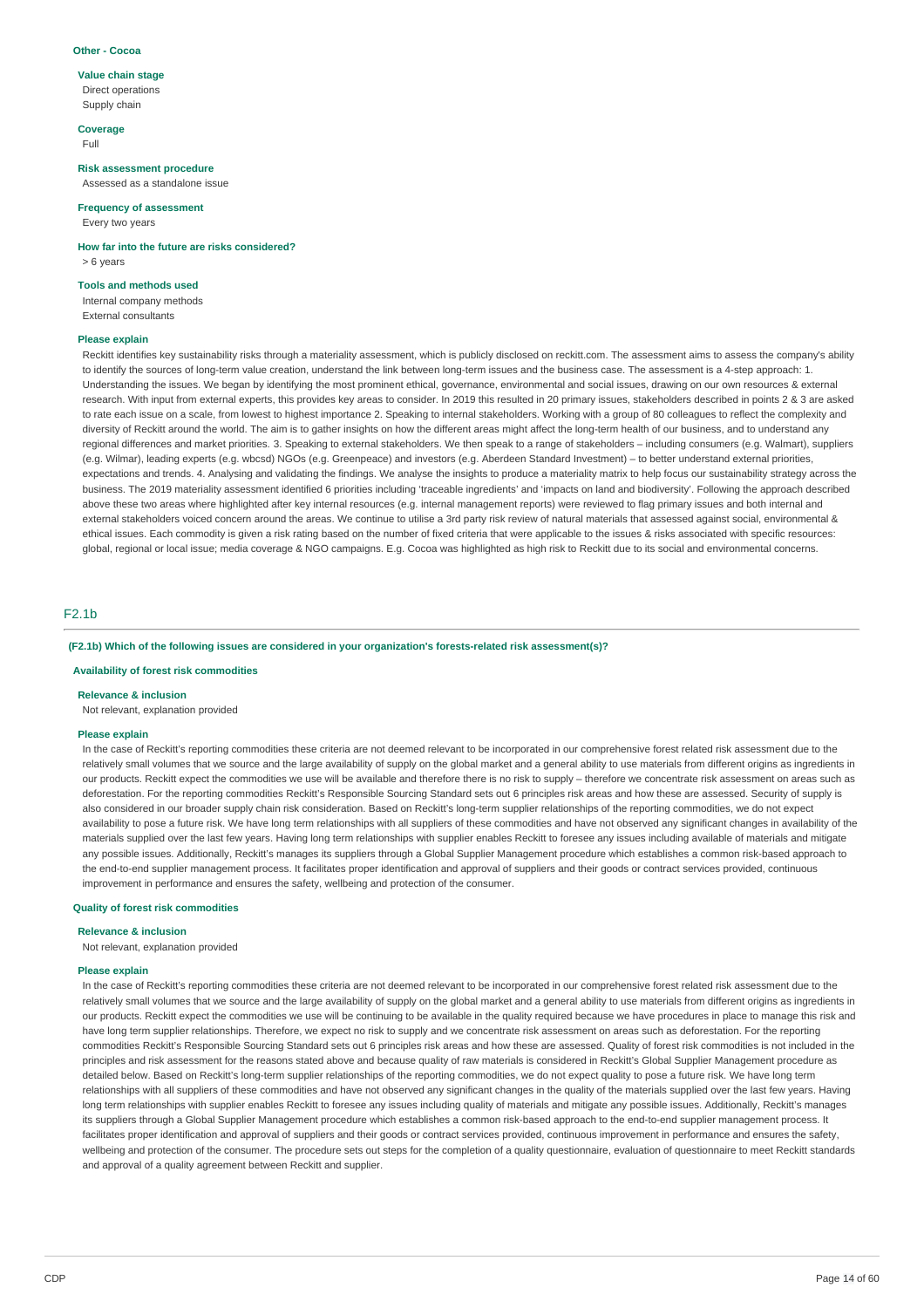#### **Impact of activity on the status of ecosystems and habitats**

#### **Relevance & inclusion**

Relevant, always included

#### **Please explain**

Reckitt's Responsible Sourcing Standard sets out 6 principles areas when assessing forest related risk to the business. One of the principles of is 'Protecting ecosystems' which aims to ensure no harm comes to ecosystems in Reckitt's supply chains for the reporting commodities. It covers but is not limited to no deforestation, land use change, biodiversity loss, agricultural practices and endangered species. We use these principles and an associated criterion to assess how our suppliers meet the criteria via a questionnaire and regular discussion. Our aim is to engage suppliers to understand what programmes they have in place to meet our criteria and on-going improvement. We use a standard questionnaire which supports the 6 principle areas and helps us understand how the supplier is meeting criteria set out for each principle. the questionnaire may be amended as necessary depending on the commodity. It is usually sent to the supplier over email with a deadline for completion however we have started trialling an online platform to automate the process. We will then assess the answers and follow up with a discussion on specific points. The outcome of the questionnaire and supplier meeting is used in internal discussion to highlight areas of concern and how we can work with the supplier to overcome any concerns.

#### **Regulation**

#### **Relevance & inclusion**

Relevant, always included

#### **Please explain**

We are a company that is committed to operating in compliance with all applicable laws and regulations, which is publicly disclosed through our Code of Business Conduct. Risk that non-compliance with regulations concerning forest risk commodities can result in significant financial losses arising from financial penalties, etc. We use this information to assess the likely costs of these risks in monetary terms, e.g. through loss of revenue. Reckitt's Global Supplier Management procedure set out the progress to ensure all relevant regulation documentation is requested, assessed and approved.

# **Climate change**

#### **Relevance & inclusion**

Relevant, always included

## **Please explain**

Reckitt's Responsible Sourcing Standard sets out 6 principles areas when assessing risk to the business. One of the principles of is 'Reducing Environmental Impacts' which aims to measure and address environmental outputs in Reckitt's supply chains for the reporting commodities. It covers but is not limited to high use of agricultural input, fossil fuel use. We use these principles and an associated criterion to assess how our suppliers meet the criteria via a questionnaire and regular discussion. Our aim is to engage suppliers to understand what programmes they have in place to meet our criteria and on-going improvement. We use a standard questionnaire which supports the 6 principle areas and helps us understand how the supplier is meeting criteria set out for each principle, the questionnaire may be amended as necessary depending on the commodity. It is usually sent to the supplier over email with a deadline for completion however we have started trialling an online platform to automate the process. We will then assess the answers and follow up with a discussion on specific points. The outcome of the questionnaire and supplier meeting is used in internal discussion to highlight areas of concern and how we can work with the supplier to overcome any concerns.

#### **Impact on water security**

**Relevance & inclusion**

Relevant, always included

#### **Please explain**

Reckitt's Responsible Sourcing Standard sets out 6 principles areas when assessing risk to the business. One of the principles of is 'Reducing Environmental Impacts' which aims to measure and address environmental outputs in Reckitt's supply chains for the reporting commodities. It covers but is not limited to high water use, water stress. We use these principles and an associated criterion to assess how our suppliers meet the criteria via a questionnaire and regular discussion. Our aim is to engage suppliers to understand what programmes they have in place to meet our criteria and on-going improvement. We use a standard questionnaire which supports the 6 principle areas and helps us understand how the supplier is meeting criteria set out for each principle, the questionnaire may be amended as necessary depending on the commodity. It is usually sent to the supplier over email with a deadline for completion however we have started trialling an online platform to automate the process. We will then assess the answers and follow up with a discussion on specific points. The outcome of the questionnaire and supplier meeting is used in internal discussion to highlight areas of concern and how we can work with the supplier to overcome any concerns.

## **Tariffs or price increases**

#### **Relevance & inclusion**

Not relevant, explanation provided

#### **Please explain**

Our responsible sourcing risk assessment focuses primarily on human rights, environmental and raw material sourcing risks to our business. Our broader supply chain risk assessment does consider the potential for changes in price, tariff related costs or broader trade issues that may impact supply due to import/export restrictions. Against both these assessments however, due to the relatively small volumes that Reckitt sources, the large availability of supply on the global market and a general ability to use materials from different origins as ingredients in our products, localised trade or tariff impacts do not pose a significant risk to supply or supply costs. Tariffs or price increases are considered by procurement teams as part of their standard business continuity planning. We use this information to assess the risk in monetary terms, e.g. through loss of revenue.

## **Loss of markets**

#### **Relevance & inclusion**

Not relevant, explanation provided

#### **Please explain**

Reckitt is a global company with operations in over 60 countries therefore we are flexible in how we source our raw material and sell our products. Consequently, these criteria will not significantly impact the business as we have comprehensive risk planning and business continuity planning in place. Furthermore, we have a policy of having dual supply for major material suppliers to ensure continuous supply and so a loss of market would have limited impact on the business. These approaches, coupled with the relatively small volumes that Reckitt sources, the large availability of supply on the global market and a general ability to use materials from different origins as ingredients in our products, provide confidence that loss of isolated markets will not pose a significant risk to supply or supply costs. Clearly should longer term impact lead to widespread loss of markets then this may pose more challenges. However, Reckitt routinely considers supply chain risks of this nature and works with suppliers to both assess such risks and develop alternative sourcing strategies within in various markets to mitigate that risk. At the same time, Reckitt continues to develop alternative ingredients and product innovations that further mitigate such events.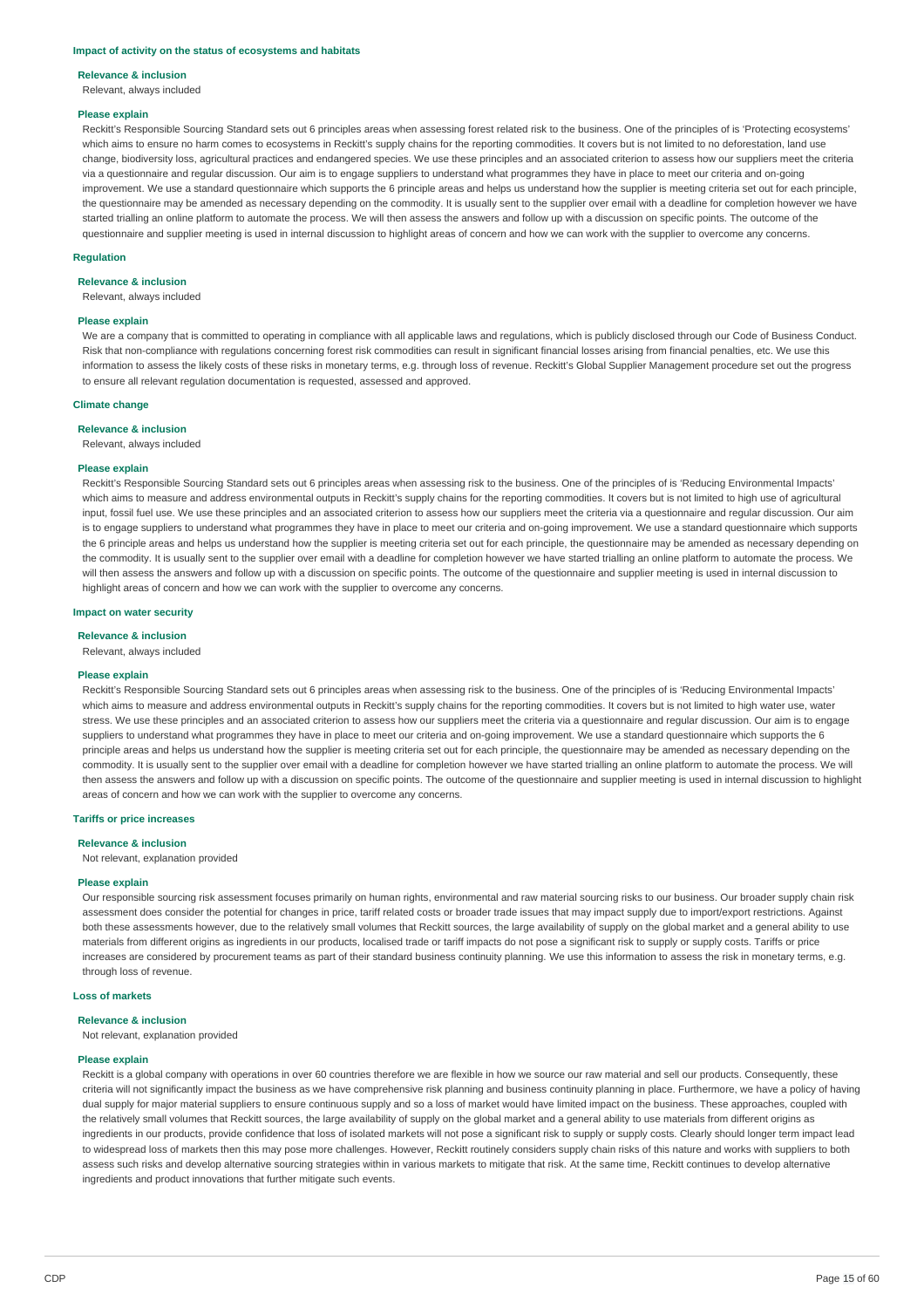#### **Leakage markets**

#### **Relevance & inclusion**

Relevant, sometimes included

#### **Please explain**

We buy from direct suppliers, avoiding leakage markets, and continually monitor our supply chain against NDPE and Reckitt responsible sourcing standard. The standard applies to the upstream supply chain to origin and we work with suppliers when non-compliance is found to tackle issues and ensure commodities from non-compliant facilities do not enter the wider market e.g. when deforestation is found at a mill in Reckitt supply chain we work with our supplier to address and resolve the issue

#### **Brand damage related to forest risk commodities**

#### **Relevance & inclusion**

Relevant, always included

#### **Please explain**

Our brands are core to our business's success. To ensure that we proactively identify risks and work to reduce the risk it is important that we have on-going programmes covering these criteria. We work with our brands to implement sourcing programmes such as our responsible latex programme which is linked to specific brands to ensure we reduce the risk of such brands being linked to deforestation. These assessments are facilitated by an internal project to embed consumer trust in Reckitt's brands by understanding consumer behaviour and wants including sustainability impacts. Using the understanding of consumer behaviour and the responsible sourcing standard relevant internal stakeholders meet on a regular basis to discuss and decide on action.

#### **Corruption**

### **Relevance & inclusion**

Relevant, always included

#### **Please explain**

As a company we take corruption and anti-bribery extremely seriously. For this reason, we have specific policies in place to address this, including our Anti-Bribery policy, which can be found at https://www.reckitt.com/sustainability/policies-and-reports/ and in our Code of Conduct. These policies are applicable to all suppliers and is part of the on boarding process for suppliers. All employees are required to undertake anti-bribery and corruption training on an annual basis. Suppliers in high corruption index countries are required to pass anti-bribery and corruption screening prior to supplier selection. We also complete additional due diligence of our supply chain through Reckitt's policy on human rights and responsible business. We request all suppliers to sign up to Sedex - a leading trade service provider who Reckitt work with to improve working conditions in global supply chains. Reckitt requires all suppliers to a complete a Self-Assessment Questionnaire which we review prior to commercial production. the SAQ includes questions for the supplier on anti-bribery and corruption. In high risk regions we conduct due diligence audits which includes anti-corruption and bribery checks. Where due diligence audits are not possible we will share with the suppliers our code of conduct and anti-bribery and corruption policy which extends to all suppliers. We report on the efficacy of both of these processes in our annual reporting (https://www.reckitt.com/sustainability/policies-and-reports/) Consequently, we have not included corruption directly within our raw material risk assessment process as it is indirectly considered in the country deforestation risk. For these reasons we do not include this in responsible sourcing risk assessment We use this information to assess the reputational risks posed by these upon the business and the costs of these in monetary terms, e.g. through loss of revenue.

#### **Social impacts**

**Relevance & inclusion**

Relevant, always included

## **Please explain**

Reckitt support several Earthworm programmes to analyse the risk of deforestation and peat land destruction and other social and economic risks in our palm oil and latex supply chains chain. We seek to address these risks to by working with our suppliers and up-stream supply chains, that represent the highest risk of non-compliance and/or that could benefit from or contribute to further capacity building and training. The summary below explains the programmes we support to change social impacts: Kumacaya – Provides independent monitoring of social and environmental issues in key geographies where palm oil is grown. We fund 3 Kumacaya monitoring projects including one in Indonesia focusing on worker welfare. Ethical Recruitment Initiative – To tackle migrant labour in Malaysia Palm Oil supply chain and the associated risks, we support this initiative which aims to address these risks by developing and sharing best practice case studies and tools for suppliers in engaging migrant labour. Rurality – We support 3 Rurality programmes – two for Palm oil and one for Latex. The programmes engage with mills and smallholder farmers that form part of our supply chain with the overall goal to leverage on the business relationship to improve the smallholders' livelihoods and farming businesses. Landscapes APT Programme – to achieve greater NDPE implementation in Reckitt's palm oil supply chain through selected transformation activities. The programme in Indonesia aims to achieve robust land-use plans which balance environmental and social considerations in high priority areas for conservation, all of which are connected to our supply chain. Long-term collaboration between companies, civil society organisations, local government, and other action-oriented innovators drive the change in landscapes where a compelling mix of environmental, economic, and social impacts are found. Results of programmes are discussed with suppliers and use in procurement making decisions. In addition, Reckitt's Responsible Sourcing Standard sets out 6 principles areas when assessing risk to the business. One of the principles of is 'Safeguarding worker and communities' which aims to ensure all workers and communities in our supply chain are treaty fairly. It covers but is not limited to supporting tier 2 suppliers, support for vulnerable groups and control of harmful chemicals.

### **Other, please specify**

#### **Relevance & inclusion**

Relevant, always included

#### **Please explain**

Reckitt's Responsible Sourcing Standard sets out 6 principles areas when assessing risk to the business for the commodities reporting on. The 6 principles are: 1. Understanding production origins Suppliers should have made public commitments that commit them to ensuring their supply chains adhere to Reckitt's standards. Our suppliers should know the locations and ownership of primary producers and processors in their supply chains and be capable of monitoring. 2. Safeguarding workers and communities Exploitation, discrimination and exposure to harm are unacceptable in our upstream NRM supply chains. Measures need to be in place that ensure Reckitt's framework for Human Rights and Responsible Business and specific requirements and expectations of this standard can be adhered to. 3. Protecting ecosystems Important and protected natural areas and endangered species within them should not be harmed due to the production or processing of the NRMs used by our suppliers or through any expansion of production or processing areas. Our suppliers should work closely with up-stream supply chains in order to monitor and ensure this. 4. Reducing Environmental impacts We expect our suppliers to monitor and promote reductions of harmful Greenhouse Gas (GHG) emissions, water and energy consumption in their supply chains. 5. Protecting Animal Welfare Some NRMs are derived from animals We expect our suppliers to ensure the 'five freedoms' of animal welfare are adhered to in our up-stream supply streams. 6. Delivering through Partnerships Adherence to this standard will usually be made easier by working with stakeholders relevant to the specific commodities and landscapes - E.g. government agencies, NGOs, civil society organisations such as unions etc. These and others may support adherence to the standard though either technical or financial assistance, formal certifications and standards or by galvanising collective action across NRM-specific sectors or the landscapes in which these are produced, processed and manufactured. We also consider the risk arising from negative reporting (e.g. from NGO's, Media) and Consumer attitudes (e.g. to the commodity). We use the above principles and criteria to allocate the commodities a risk rating to the business and determine how the commodity will be managed (e.g. certification, third party partnership, internal verification.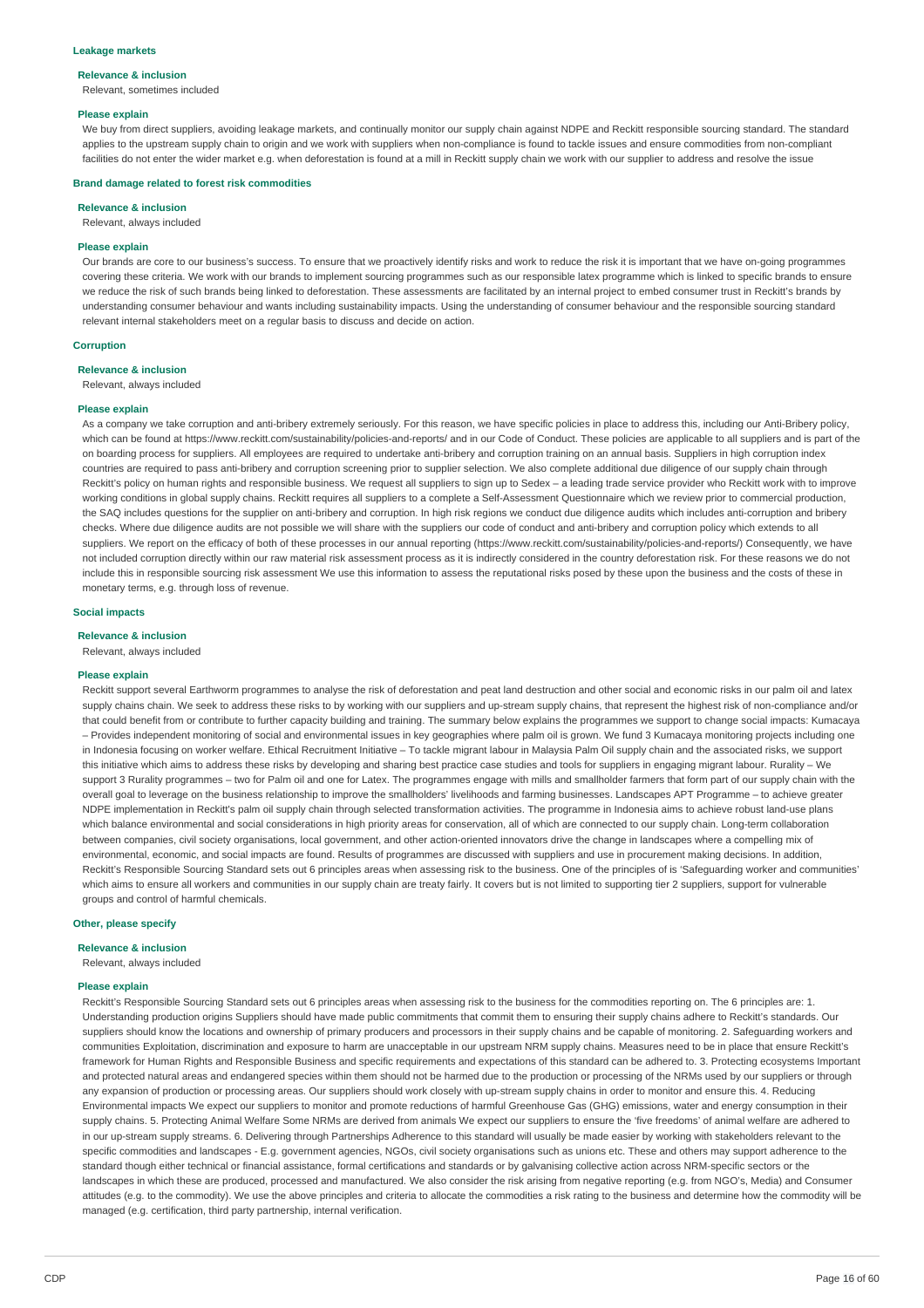## **(F2.1c) Which of the following stakeholders are considered in your organization's forests-related risk assessments?**

### **Customers**

**Relevance & inclusion**

Relevant, always included

#### **Please explain**

Consumer trust in Reckitt and our brands is vital to our business success. Consumer trust is a key factor in our calculations of risk with regards to the potential for reputational damage to our business and brand and associated loss of revenue. We publish an annual report to report on progress and revenues. The Annual report also included Sustainability metrics such as net revenue from sustainable products. The Annual report is published on Reckitt's website along with Insight articles on all sustainability areas including responsible sourcing. Most Reckitt brands have a brand website to inform the customer of product benefits. We also assess consumer attitudes to Forest Commodities; we use these assessed to strategy

### **Employees**

**Relevance & inclusion**

## Relevant, always included

## **Please explain**

All Reckitt employees are responsible for been aware and abiding by company policies including Reckitt's responsible sourcing standard. Core behavioural principles and obligations outlined in our Code of Conduct apply to all employees of Reckitt companies globally, members of Reckitt's Board of Directors, and Reckitt's contractors. All employees are required to complete annual training in the Code of Conduct. The Responsibility value is at the centre, which dictates that we take responsibility for our work, for the impact we have on society and the environment in which we operate, and for delivering sustainable results to our stakeholders. As such, our employees are at the heart of our forest-related (and all other) risk assessments because it is through their actions that we can best manage risk. Our internal communications function publishes a monthly report to highlight business achievements and stories. We also regularly ask for employee feedback on our Policies and programmes regards forest risk commodities and incorporate this into future planning.

#### **Investors**

#### **Relevance & inclusion**

Relevant, always included

#### **Please explain**

Investors are important to Reckitt because, along with many other sustainability areas, Forest related risk is considered when they invest in Reckitt. Reckitt's CEO and board engage with investors all areas of our performance including those within our sustainability agenda that includes forest-related risk. Investors have continued to make clear that forest-related risks and the actions we take in response are directly relevant to their investment decision-making process. This is reinforced within routine discussions held with individual corporate investors and through their scrutiny of Reckitt's reporting on its forest related activity in our annual report and associated Sustainability Insights. Those reports and the within direct investor discussions, Reckitt outlines its approach to forest related risk and management, describing the controls in place to prevent deforestation and secure responsible supply chains. Engaging with investors is a key step in Reckitt's materiality assessment to better understand their priorities, expectations and trends. We produce a range of materials that enable investors to assess our approach to mitigating forest-related risks, these include: Our annual report and associated sustainability insights, details of our responsible palm sourcing programme, our Standard for Responsible Sourcing and NDPE policy, our Commitment to respecting human rights and our Policy on Human Rights and Responsible Business, all of which can be found on Reckitt.com. All these documents our approach to assessing and understanding risks and forest related risks.

## **Local communities**

## **Relevance & inclusion**

Relevant, always included

#### **Please explain**

Local communities are important to Reckitt and our forest related risk assessment because those communities are often responsible for 'on the ground' behaviours and practices for the commodities we source. They are also further up the supply chain therefore harder to reach then direct suppliers. Local communities may also be impacted upon by supply chain operations e.g. loss of land due to expansion of production facilities, environmental pollution, poor labour practices. Producers e.g. farmers also need to be recognised as part of local communities and access to income stream can directly impact on them e.g. schooling, healthcare, women rights. Recognising our commodities are sourced from local communities we want to work with these communities to improve smallholder livelihoods We support Earthworm Foundation's 'Rurality' programmes, which are focused on improving livelihoods of smallholders, one of most vulnerable groups in palm oil supply chains. Operating in Thailand, Indonesia and Malaysia, the Rurality programmes we support will be centred on enabling smallholders in our supply chains to overcome pressing social, economic and environmental challenges, enabling them to both benefit from and contribute to an NDPE approach. The programme enables us to bring this vulnerable group in to our risk assessment process, helping us to understand the risks that smallholder action poses to the forests we want to preserve and how we can work with them to mitigate these risks. We also evaluate the living and working conditions of plantation and mill workers and their associated communities, potentially living on the plantations. This includes compliance with all applicable labour, health & safety laws and regulations, and adherence to the International Labour Organisation's (ILO) Fundamental Conventions in our supply chains, and our own Human Rights Policy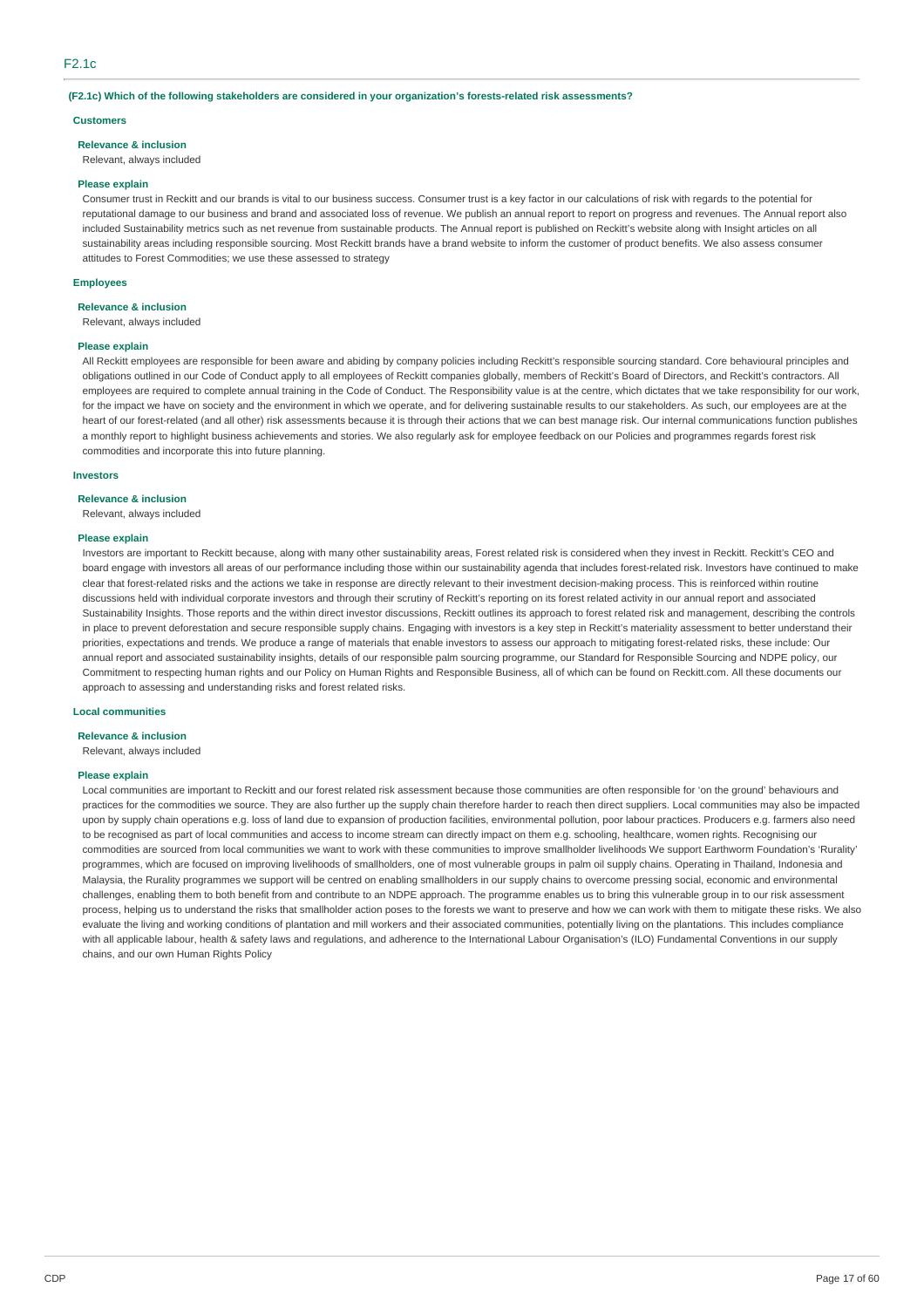# **Relevance & inclusion**

Relevant, always included

## **Please explain**

Reckitt continue to maintain an active dialogue with NGO's, this is important as alongside Reckitt's suppliers Reckitt must be able to answer their queries as it is good practice and Reckitt want to demonstrate it is a responsible business. In 2020 we engaged with Mighty Earth who play an active role in monitoring supply chain sustainability performance. Mighty Earth identified a Malaysian company who owns palm oil plantations and where 779 hectares of deforestation has occurred. Reckitt worked with Earthworm to identify the company in the supply chain and mandated a no-buy requirement through its direct suppliers who all agreed. The outcome is a supply chain reducing deforestation and Reckitt maintaining an 'A' grade on Mighty Earth's scorecard. Feedback from NGO's continues to inform our planning and strategy development. focusing on a range of risks in our supply chain and seeing a more active role in monitoring supply chain sustainability performance e.g. deforestation caused by entities owned by direct/indirect suppliers. Through our continued partnership with Earthworm we ensure traceability and focus on mapping and assessment of risk in our palm oil supply chains. This enables us to focus investment at a local level on programmes that support primary producers, dealers, processors and other value chain elements upstream of our manufacturing sites. The programme includes: - Public supply chain traceability and transparency A list of palm oil processing mills present in our supply chains in 2020 is published. Continued piloting the use of Starling satellite monitoring technology with one of our direct suppliers to map mill locations against HCV and HCS areas. - Timely identification of supply chain grievances in pursuit of NDPE commitments Working with our suppliers and through our own supply chain analysis. This identified 21 significant grievances concerning instances of higher-value ecosystem destruction. - Observation of a forest conversion cut-off date of 31 December 2015 We believe this date should represent the point from which clearance of HCV and HCS areas is judged as incompatible with NDPE commitments. We worked closely with our supply chains to ensure this is continued in 2020 - Compliance with all applicable environmental, labour, health & safety laws and regulations, and adherence to the ILO Fundamental Conventions in our supply chains

#### **Other forest risk commodity users/producers at a local level**

**Relevance & inclusion**

Relevant, always included

#### **Please explain**

Smallholders are important to Reckitt's forest risk assessment as our supply of commodities relies on their continued crop production. E.g. lack of supply would negatively impact several Reckitt brands. We engage smallholder producers at a local level through Earthworm Foundation's 'Rurality' programmes, which are focused on improving livelihoods of smallholders, one of most vulnerable groups in palm oil supply chains. Working in Indonesia and Malaysia, the Rurality programmes we support will be centred on enabling smallholders in our supply chains to overcome pressing social, economic and environmental challenges, enabling them to both benefit from and contribute to an NDPE approach. The programme enables us to bring this vulnerable group in to our risk assessment process, helping us to understand the risks that smallholder action poses to the forests we want to preserve and how we can work with them to mitigate these risks.

#### **Regulators**

#### **Relevance & inclusion**

Relevant, always included

#### **Please explain**

Regulators are key to Reckitt's forest commitments as they can drive changes in locations, we source our commodities. Through our partnership with Earthworm regulators are engaged to drive policy and action to go beyond compliance with government regulation. Reckitt support various Earthworm programmes where engagement with regulators is key to progress, an example of this through the Area's for Priority Transformation (APT) is given below. Reckitt and Earthworm have an on-going working relationship since 2013 and meet regularly to discuss and agree work plans. A yearly work plan is agreed upon and regular reports and meetings arranged to present progression on each programme. For example: Following agreement in 2019 with the Aceh Tamiang Indonesian government Earthworms APT programme continued to advance landscape level sustainability and livelihoods goals in 2020 in the Aceh Tamiang and Southern Aceh regions Through meetings, training and co-ordination with 2 district government and over 20 private sector actors to date the APT programme achieved: 94% of palm oil plantations and mills provided with NDPE policy and implementation training's across 5 workshops 2095 households directly impacted by Participatory Conservation Plans in 5 forest frontier villages 305 people trained through Livelihood Programme 3,000+ workers covered by No Exploitation agreements 90% of target companies provided with labour training's in 1 district Brokerage of region's largest forest protection commitment, spanning 12 concessions and 2 mills

## **Suppliers**

## **Relevance & inclusion**

Relevant, always included

#### **Please explain**

Reckitt values its relationships with suppliers; we consider their contribution to be essential to driving change in our supply change and in the communities that we want to benefit. Our Responsible Sourcing Standard sets out 6 principles areas when assessing risk to the business for the commodities reporting on. The 6 principles are: 1. Understanding production origins Suppliers should have made public commitments that commit them to ensuring their supply chains adhere to Reckitt's standards. Our suppliers should know the locations and ownership of primary producers and processors in their supply chains and be capable of monitoring. 2. Safeguarding workers and communities Exploitation, discrimination and exposure to harm are unacceptable in our upstream NRM supply chains. Measures need to be in place that ensure Reckitt's framework for Human Rights and Responsible Business and specific requirements and expectations of this standard can be adhered to. 3. Protecting ecosystems Important and protected natural areas and endangered species within them should not be harmed due to the production or processing of the NRM used by our suppliers or through any expansion of production or processing areas. 4. Reducing Environmental impacts We expect our suppliers to monitor and promote reductions of harmful Greenhouse Gas (GHG) emissions, water and energy consumption in their supply chains. 5. Protecting Animal Welfare Some NRMs are derived from animals We expect our suppliers to ensure the 'five freedoms' of animal welfare are adhered to in our up-stream supply streams. 6. Delivery through Partnerships Adherence to this standard will usually be made easier by working with stakeholders relevant to the specific commodities and landscapes. We use these principles and an associated criterion to assess how our suppliers meet the criteria via a questionnaire and regular discussion, Our aim is to engage suppliers to understand what programmes they have in place to meet our criteria and on-going improvement. We seek to work in partnership with our suppliers and may use third partner partnerships to facilitate this. For example, we partner with Earthworm to facilitate communications with palm oil suppliers to track their traceability to mill level which is reported on Reckitt.com and also highlight gaps where they may be issues to resolve with the supplier.

#### **Other stakeholders, please specify**

#### **Relevance & inclusion**

Relevant, sometimes included

#### **Please explain**

Certifiers: We are publicly committed to source all timber responsibly and in compliance with our responsible sourcing policy. We have a 2025 target for all paper and board to come from either certified (FSC/PEFC) or recycled sources. Through FSC certification we will ensure that up-stream suppliers "shall not convert natural forest to plantations, nor natural forests or plantations on sites directly converted from natural forest to non-forest land use [with very limited exceptions including that any deforestation does not "damage or threaten High Conservation Values, nor any sites or resources necessary to maintain or enhance those High Conservation Values"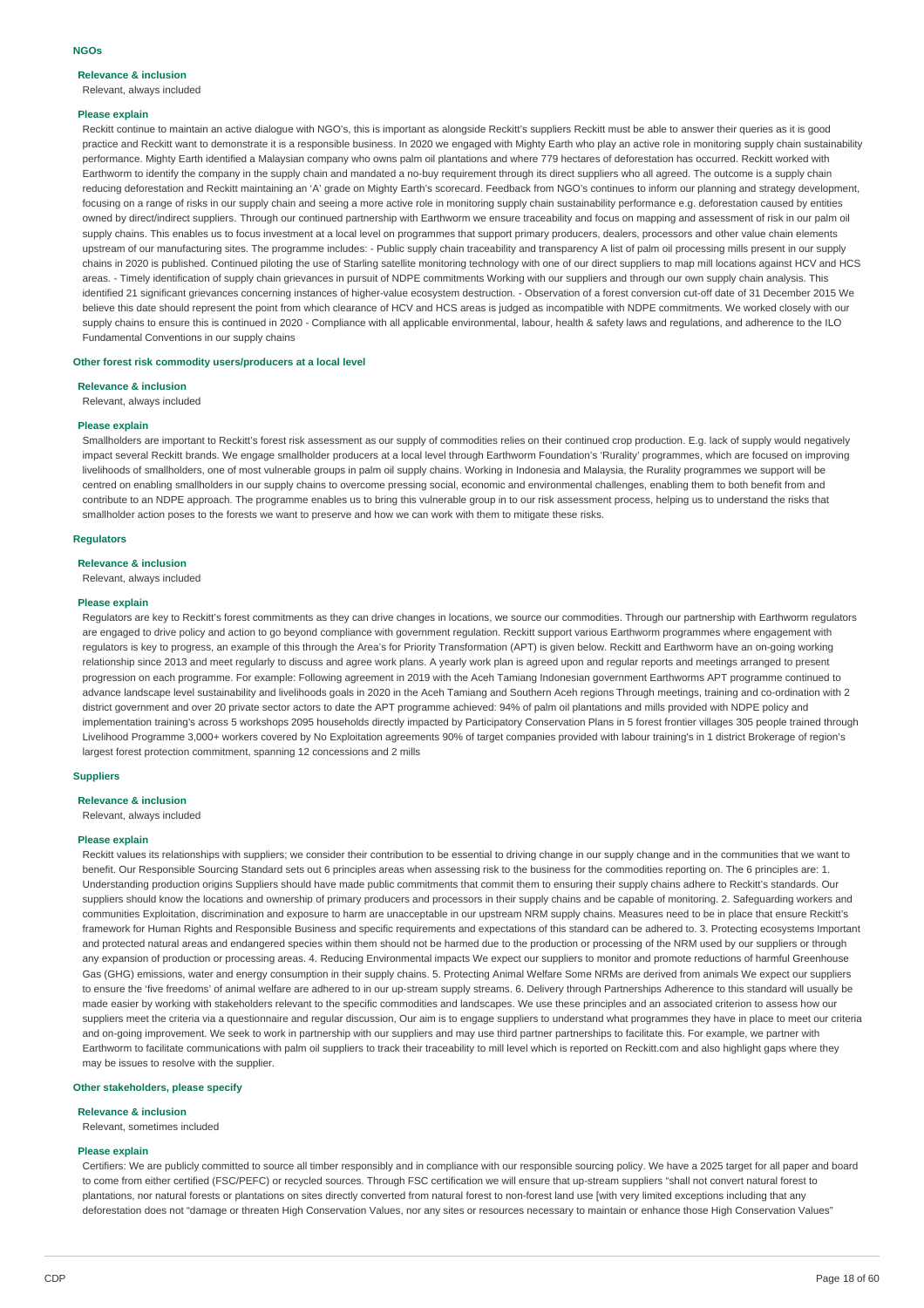# F3.1

## (F3.1) Have vou identified any inherent forests-related risks with the potential to have a substantive financial or strategic impact on your business?

|                 | <b>Risk identified?</b>   |
|-----------------|---------------------------|
| Timber products | Yes                       |
| Palm oil        | Yes                       |
| Cattle products | Yes                       |
| Soy             | Yes                       |
| Other - Rubber  | Yes                       |
| Other - Cocoa   | Yes                       |
| Other - Coffee  | <not applicable=""></not> |

## F3.1a

# **(F3.1a) How does your organization define substantive financial or strategic impact on your business?**

We define substantive or material impacts in our annual reporting as: "impact on viability", which includes metrics such as estimated annual monetary value, impact on interest cover ratios and headroom over available borrowing facilities" as well as our ability to be able to have "sufficient funds to trade, settle [our] liabilities as they fall due, and remain compliant with financial covenants".

We currently use the following definitions as part of the Group Risk Assessment process. This is very topical now and we are reviewing as we evolve our Integrated Approach to Risk Management. The potential one-off impact (> £2m on COP) of risks materialising is assessed as:

- Critical: Major financial loss or critical operational failure (approx. impact >£500m)
- Major: Significant financial loss or operational disruption (approx. impact > £100m)
- Moderate: Financial loss or operational disruption (approx. impact > £25m)
- Manageable: Financial loss or operational disruption which has a negative effect on the operational efficiency / effectiveness region (approx. impact <£25m)

The probability of risks materialising is assessed as:

- Highly Likely: Risk highly likely to materialise within the next 12 months
- Probable: Risk may well occur in the next 1 2 years
- Possible: Risk may well occur in the next 2 3 years
- Remote: Risk unlikely to occur in the next 3 years
- The analysis covers our own operations and not supply chains.

We identify raw materials as a key sustainability risk for Reckitt. Though our ESG issues materiality assessment, short, medium and long-term risks are reviewed annually, in line with AccountAbility's five-part materiality test and GRI G4 sustainability guidelines implementation manual.

We determine significance and substantive strategic impact using the following criteria:

1. Potential impact, a) Severity of impact; b) Preparedness of the business; c) Business criticality; and

2. Stakeholder priority: a) Stakeholder perception of Reckitt's impacts on the topic; b) Expectations regarding transparency on the topic; c) Diversity & range of stakeholders who express interest in the topic and consider key metrics such as interdependence value, raw materials.

Sustainability risk (which includes forest related impacts such as ecosystem loss) has been identified and assessed using the above classification as a highly likely moderate risk – see page 86 of our 2020 company annual report for further details.

# F3.1b

(F3.1b) For your disclosed forest risk commodity(ies), provide details of risks identified with the potential to have a substantive financial or strategic impact on **your business, and your response to those risks.**

**Forest risk commodity** Palm oil

**Type of risk** Reputational and markets

**Geographical scale** Global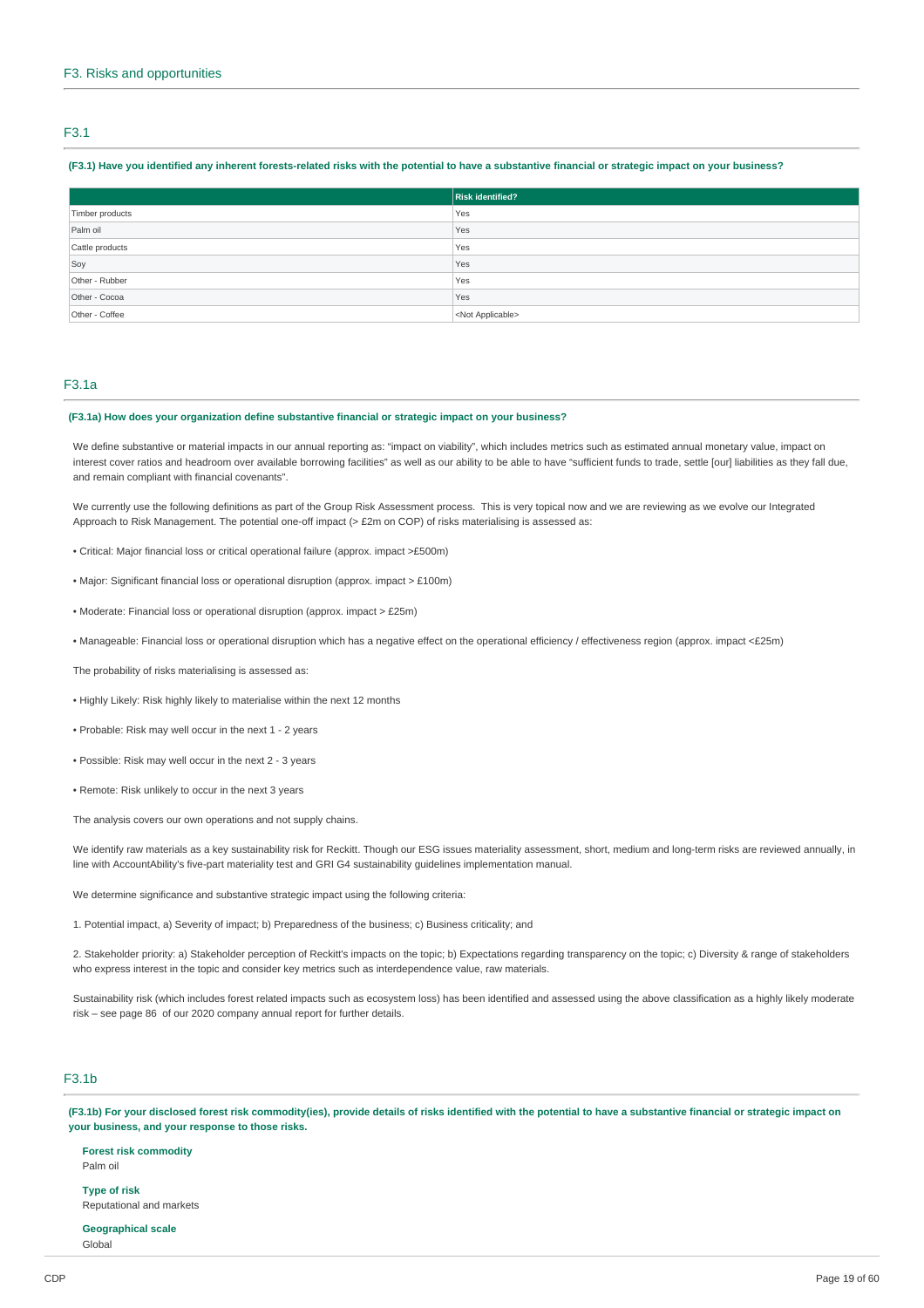#### **Where in your value chain does the risk driver occur?**

Direct operation Supply chain

# **Primary risk driver**

Shifts in consumer preference

# **Primary potential impact**

Brand damage

## **Company-specific description**

A high volume of Reckitt products using palm oil are sold in developing markets and margins create challenges to developing economy variable solutions. Availability of sustainable palm oil in these markets is more challenging in terms of traceability and impact to number of actors along the supply chain. This may result a negative narrative related to the brand palm oil is used in and possible affect the brand performance.

# **Timeframe**

1-3 years

#### **Magnitude of potential impact**

High

# **Likelihood**

About as likely as not

### **Are you able to provide a potential financial impact figure?** Yes, a single figure estimate

**Potential financial impact (currency)**

#### 825000

**Potential financial impact figure - minimum (currency)** <Not Applicable>

# **Potential financial impact figure - maximum (currency)**

<Not Applicable>

## **Explanation of financial**

A percentage of the brand revenue Palm Oil is used in. This reflects the risk to revenue from potential damage to Reckitt's reputation and shifts in consumer preference.

#### **Primary response to risk** Please select

# **Description of response**

Reckitt Responsible Sourcing Standard considers consumer attitude to brands when assessing commodities, the standard sets out how Reckitt assess the commodities it uses against certain criteria, allocates a risk rating and determines a management approach based on the risk rating. We engage raw materials suppliers when assessing commodities against the standard to understand where they are in meeting our criteria. Our aim is to work with suppliers to progress against meeting the criteria and encourage an active dialogue. In extreme cases where supplier will not meet the criteria Reckitt will cease sourcing from them. Palm Oil is considered a high-risk commodity due to many concerns including consumer preference. To manage the risk Reckitt. have a long standing partnership with the Earthworm Foundation and supports several programmes to mitigate the risks which may concerns consumers. For example, Reckitt support Earthworm's Landscape programme to drive greater NDPE implementation in its palm oil supply chain through selected transformation activities relevant to its suppliers and supply sheds.

## **Cost of response**

601934

# **Explanation of cost of response**

Cost of our response is based on the funding of participation in our funding of a programmes of work with Earthworm, focused on improving the sustainability of our upstream palm oil supply chains, including the prevention of deforestation. The programmes can be categorized into several areas and associated programmes costs are as follows: Traceability against Reckitt target £20,805 Landscape programme £22,122 Social engagement £48,672 Smallholder support £194,409 Supply chain analysis £151,870 The costs also include our internal resources and programmes used to support our participation and associated internal management and reporting processes. This cost in annual and on-going.

#### **Forest risk commodity** Palm oil

**Type of risk** Regulatory

**Geographical scale**

**Country** 

#### **Where in your value chain does the risk driver occur?** Direct operation

Supply chain

**Primary risk driver** Changes to national legislation

# **Primary potential impact**

Increased compliance costs

# **Company-specific description**

Reckitt manufactures health, hygiene and home products and therefore use palm oil and surfactant palm oil. It is envisaged that new laws and regulations, e.g. more stringent legal and regulatory requirements, including changes to land tenure rights, enforced new certification standards and others such as export and import controls could potentially be introduced in certain jurisdictions (e.g. Indonesia or Malaysia, where our palm oil originates and/or India, to where a large proportion of our palm oil is exported). This might result in increased cost of production and/or constrictions in supply. It may also require us to invest differently in on-the-ground programmes we have in place with Earthworm

**Timeframe**

1-3 years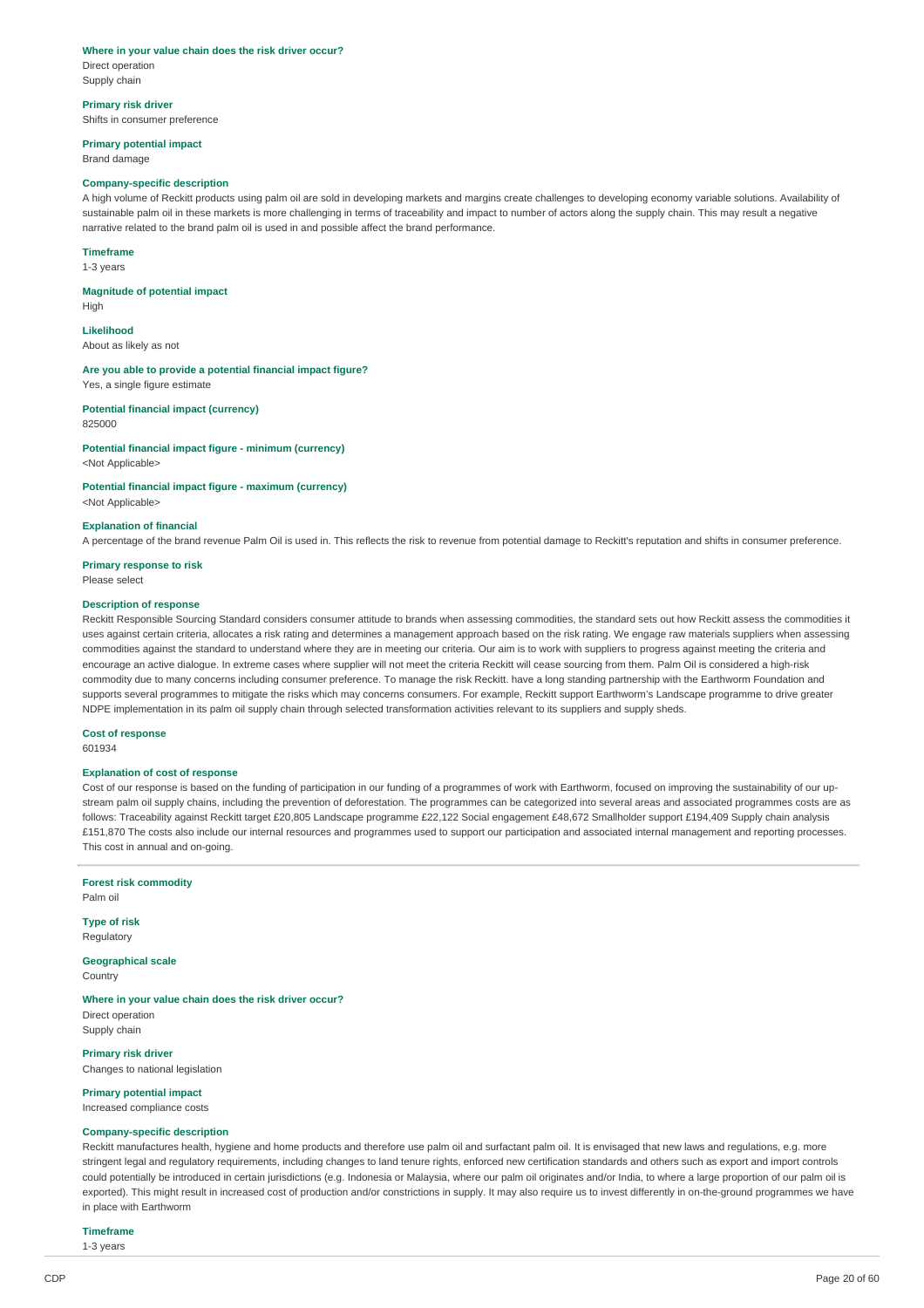#### **Magnitude of potential impact** Medium

#### **Likelihood** Unlikely

**Are you able to provide a potential financial impact figure?** Yes, a single figure estimate

**Potential financial impact (currency)** 825000

**Potential financial impact figure - minimum (currency)** <Not Applicable>

# **Potential financial impact figure - maximum (currency)**

<Not Applicable>

# **Explanation of financial**

A percentage of the brand revenue Palm Oil is used in. This reflects the risk to revenue from potential damage to Reckitt's reputation and shifts in consumer preference

**Primary response to risk** Engagement with suppliers

### **Description of response**

Reckitt Responsible Sourcing Standard considers consumer attitude to brands when assessing commodities, the standard sets out how Reckitt assess the commodities it uses against certain criteria, allocates a risk rating and determines a management approach based on the risk rating. We engage raw materials suppliers when assessing commodities against the standard to understand where they are in meeting our criteria. Our aim is to work with suppliers to progress against meeting the criteria and encourage an active dialogue. In extreme cases where supplier will not meet the criteria Reckitt will cease sourcing from them. Palm Oil is considered a high-risk commodity due to many concerns including consumer preference. To manage the risk Reckitt, have a long-standing partnership with the Earthworm Foundation and supports several programmes to mitigate the risks which may concerns consumers. For example, Reckitt support Earthworms Landscape programme which aims to drive greater NDPE implementation in its palm oil supply chain through selected transformation activities.

**Cost of response**

601934

## **Explanation of cost of response**

Cost of our response is based on the funding of participation in our funding of a programmes of work with Earthworm, focused on improving the sustainability of our upstream palm oil supply chains, including the prevention of deforestation. The programmes can be categorized into several areas and associated programmes costs are as follows: Traceability against Reckitt target £20,805 Landscape programme £22,122 Social engagement £48,672 Smallholder support £194,409 Supply chain analysis £151,870 The costs also include our internal resources and programmes used to support our participation and associated internal management and reporting processes. This cost in annual and on-going.

**Forest risk commodity**

Timber products **Type of risk**

Reputational and markets

**Geographical scale** Global

#### **Where in your value chain does the risk driver occur?** Direct operation

Supply chain

**Primary risk driver** Negative media coverage

**Primary potential impact** Brand damage

### **Company-specific description**

Reckitt is a global company with complex supply chains, our efforts focus on analysing risk specific to certain timber origins and markets to mitigate any possible impact to brand damage. Timber is used in nearly all Reckitt's packaging therefore the risk to brand damage from negative media coverage is a global risk therefore we have a target to source 100% certified or recycled paper. Lack of adherence to these certified or recycled standards and non-conformity with our own standards by our suppliers will likely cause negative publicity that may damage our ability to market and sell our products Reckitt is committed to responsible business conduct which includes ensuring the natural raw materials used in our products are produced in a manner that meets or goes beyond applicable laws and regulations, respects human rights, safeguards health & safety, protects the environment, does not cause deforestation. We manage the potential for Instances or on-going practices in our up-stream supply chains that do not conform with these standards through our commitment to a 2025 target for all paper & board to come from either certified (FSC/PEFC) or recycled sources. It is envisaged that this certification requirement and commitment will remain in place indefinitely. However, we will review this and our own Standards and Policies annually, to ensure the likelihood of reputational damage and associated losses in the future is limited.

**Timeframe**

1-3 years

**Magnitude of potential impact** Medium-low

# **Likelihood**

Unlikely

**Are you able to provide a potential financial impact figure?** Yes, a single figure estimate

**Potential financial impact (currency)** 1057319

**Potential financial impact figure - minimum (currency)**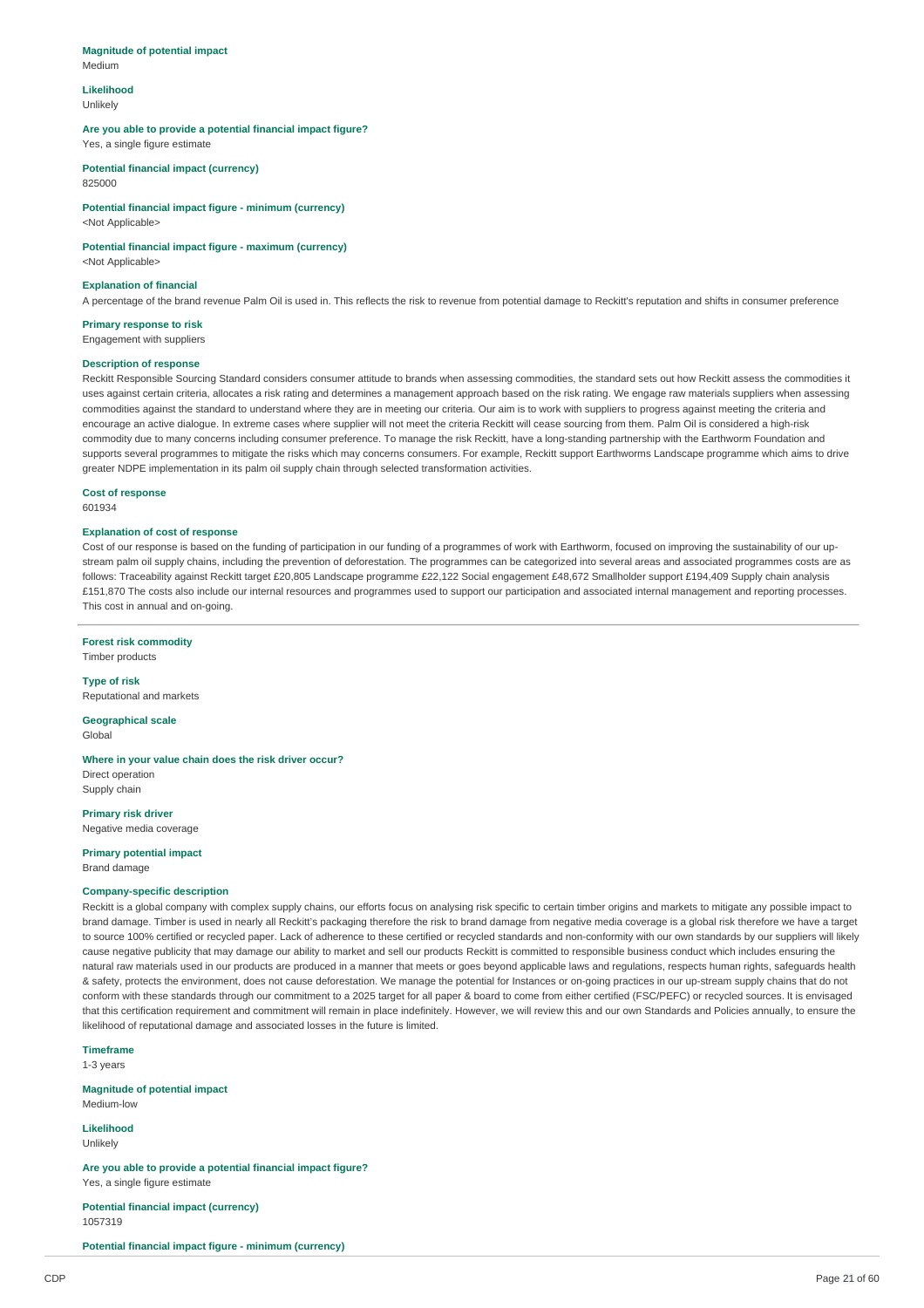#### <Not Applicable>

# **Potential financial impact figure - maximum (currency)**

<Not Applicable>

#### **Explanation of financial**

A percentage of the total spend to Reckitt on paper and board packaging materials

# **Primary response to risk**

Engagement with suppliers

#### **Description of response**

Reckitt Responsible Sourcing Standard considers consumer attitude to brands when assessing commodities, the standard sets out how Reckitt assess the commodities it uses against certain criteria, allocates a risk rating and determines a management approach based on the risk rating. We engage raw materials suppliers when assessing commodities against the standard to understand where they are in meeting our criteria. Our aim is to work with suppliers to progress against meeting the criteria and encourage an active dialogue. In extreme cases where supplier will not meet the criteria Reckitt will cease sourcing from them. In the case of timber Reckitt's target is the source all paper and board it uses for packaging from certified or recycled sources by end 2025. This ensure Reckitt's are purchasing from responsible sources and any instances that do not meet certified/recycled it be managed appropriately. Reckitt is continually engaging with its paper and board suppliers to source certified or recycled materials; our procurement teams liaise with suppliers to purchase said materials. In 2020 Reckitt reported 98% of its paper and board was sourced from certified or recycled sources. By purchasing certified or recycled timber Reckitt are demonstrating a commitment to responsible sourcing and NDPE. Any brand damage through negative media can be mitigated through the above approaches.

**Cost of response** 1036172

#### **Explanation of cost of response**

A percentage of the cost spend on sourcing timber from certified or recycled sources

**Forest risk commodity** Cattle products

**Type of risk** Reputational and markets

**Geographical scale** Country

### **Where in your value chain does the risk driver occur?**

Direct operation Supply chain

**Primary risk driver** Shifts in consumer preference

## **Primary potential impact** Brand damage

#### **Company-specific description**

The effects of climate change on crop yields and the shortage of certified raw material have the potential to impact the availability and cost of tallow in future. This could result in supply disruptions affecting the company's bottom line performance. Reckitt are a small buyer of Tallow from developed markets and have long term relationship with the suppliers. Reckitt therefore expects the risk is to be minimal however recognises consumer perception of our brands is always a consideration.

# **Timeframe**

1-3 years

#### **Magnitude of potential impact** Low

**Likelihood**

Unlikely

**Are you able to provide a potential financial impact figure?** Yes, a single figure estimate

**Potential financial impact (currency)** 14345

**Potential financial impact figure - minimum (currency)** <Not Applicable>

**Potential financial impact figure - maximum (currency)** <Not Applicable>

**Explanation of financial**

A percentage of the total spend to Reckitt on tallow raw materials

**Primary response to risk** Engagement with suppliers

# **Description of response**

Reckitt Responsible Sourcing Standard considers consumer attitude to brands when assessing commodities, the standard sets out how Reckitt assess the commodities it uses against certain criteria, allocates a risk rating and determines a management approach based on the risk rating. We engage raw materials suppliers when assessing commodities against the standard to understand where they are in meeting our criteria. Our aim is to work with suppliers to progress against meeting the criteria and encourage an active dialogue. In extreme cases where supplier will not meet the criteria Reckitt will cease sourcing from them. As Reckitt use a very small amount of Tallow we concentrate on engaging the largest by volume and continue to manage these suppliers using the Responsible Sourcing Standard.

# **Cost of response**

240126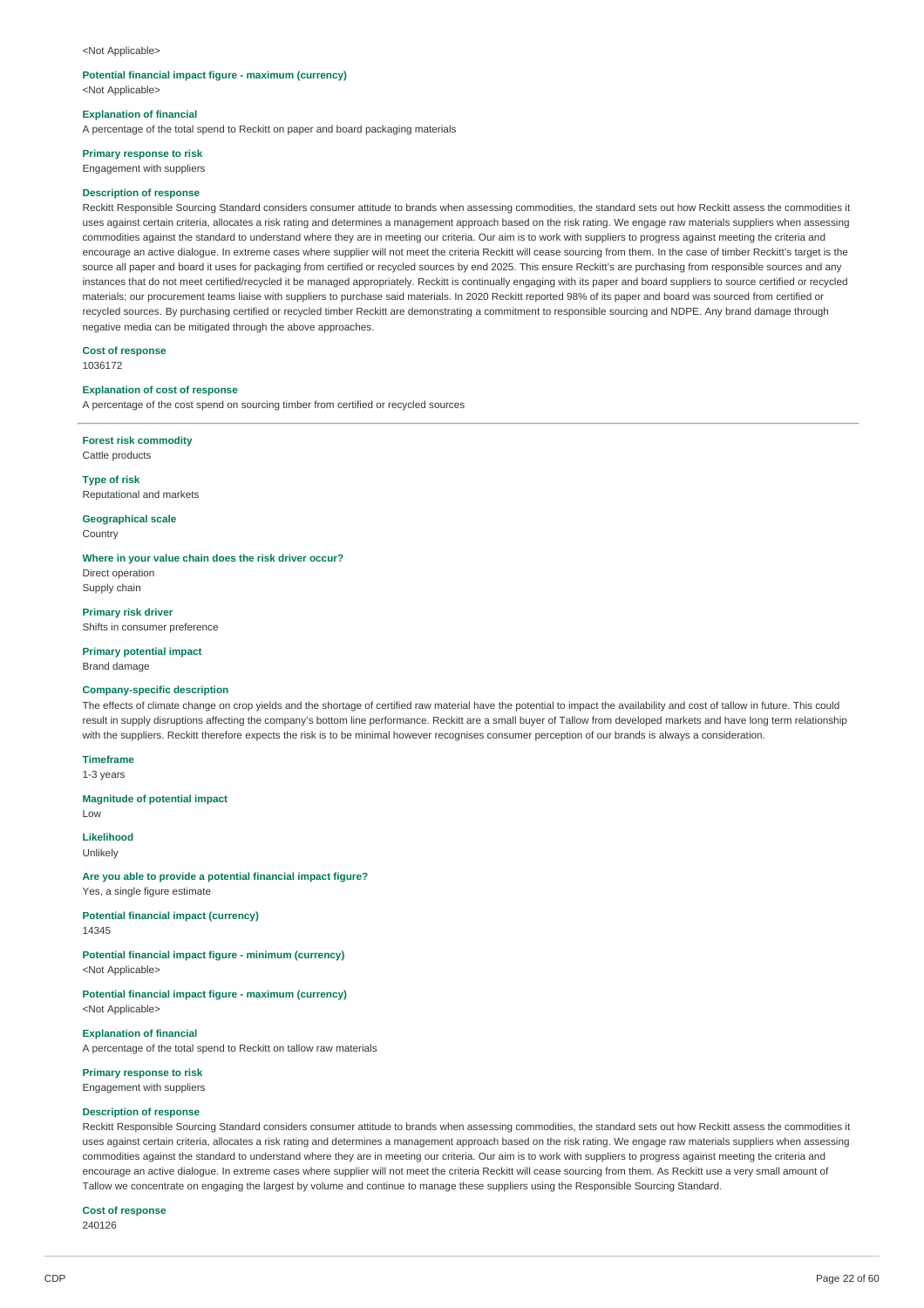#### **Explanation of cost of response**

The costs are a percentage of our internal resources and programmes used to support our participation and associated internal management and reporting processes. This cost in annual and on-going.

**Forest risk commodity** Soy

**Type of risk** Reputational and markets

## **Geographical scale**

**Country** 

#### **Where in your value chain does the risk driver occur?**

Direct operation Supply chain

**Primary risk driver** Shifts in consumer preference

# **Primary potential impact**

Brand damage

# **Company-specific description**

The effects of climate change on crop yields and the shortage of certified raw material have the potential to impact the availability and cost of soy in future. This could result in supply disruptions affecting the company's bottom line performance. Reckitt are a small buyer of Soy from developed markets and have long term relationship with the suppliers. Reckitt therefore expects the risk is to be minimal however recognises consumer perception of our brands is always a consideration

### **Timeframe**

1-3 years

## **Magnitude of potential impact**

Low

#### **Likelihood** Unlikely

**Are you able to provide a potential financial impact figure?** Yes, a single figure estimate

#### **Potential financial impact (currency)** 14018

**Potential financial impact figure - minimum (currency)** <Not Applicable>

# **Potential financial impact figure - maximum (currency)**

<Not Applicable>

## **Explanation of financial**

A percentage of the brand revenue Soy is used in. This reflects the risk to revenue from potential damage to Reckitt's reputation and shifts in consumer preference

# **Primary response to risk**

Engagement with suppliers

# **Description of response**

Reckitt Responsible Sourcing Standard considers consumer attitude to brands when assessing commodities, the standard sets out how Reckitt assess the commodities it uses against certain criteria, allocates a risk rating and determines a management approach based on the risk rating. We engage raw materials suppliers when assessing commodities against the standard to understand where they are in meeting our criteria. Our aim is to work with suppliers to progress against meeting the criteria and encourage an active dialogue. In extreme cases where supplier will not meet the criteria Reckitt will cease sourcing from them. As Reckitt use a very small amount of Soy we concentrate on engaging the largest by volume and continue to manage these suppliers using the Responsible Sourcing Standard.

# **Cost of response**

240126.3

# **Explanation of cost of response**

The costs are a percentage of our internal resources and programmes used to support our participation and associated internal management and reporting processes. This cost in annual and on-going.

**Forest risk commodity** Other - Rubber

**Type of risk** Reputational and markets

**Geographical scale Country** 

## **Where in your value chain does the risk driver occur?** Direct operation Supply chain

**Primary risk driver** Shifts in consumer preference

**Primary potential impact** Brand damage

#### **Company-specific description**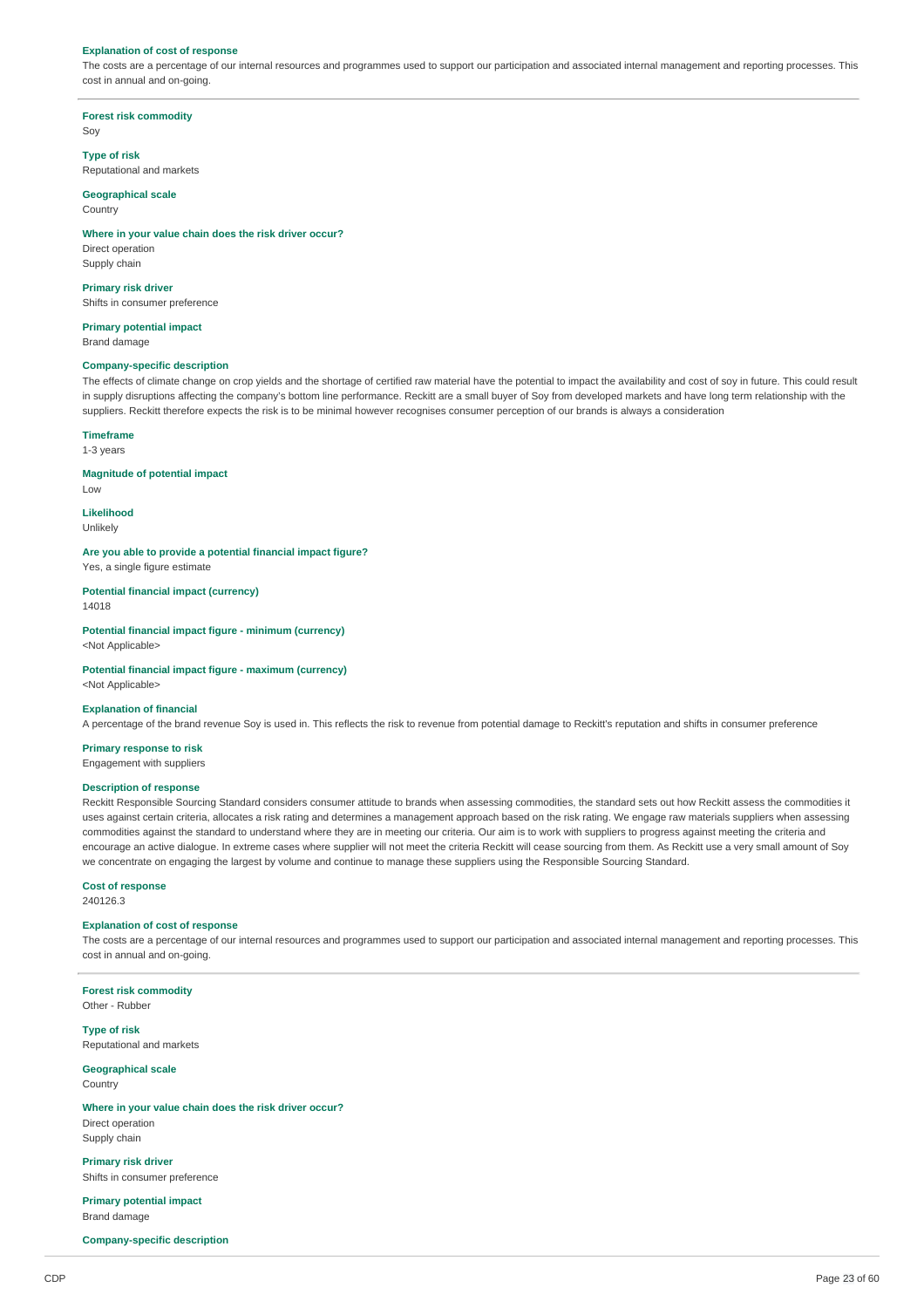Rubber is an integral commodity to a Reckitt brand sold in several markets globally. Continued availability of rubber sourced from developing markets creates challenges to developing economy variable solutions. This may result a negative narrative related to the brand rubber is used in and possible affect the brand performance

# **Timeframe**

1-3 years

## **Magnitude of potential impact**

High

#### **Likelihood**

About as likely as not

## **Are you able to provide a potential financial impact figure?**

Yes, a single figure estimate **Potential financial impact (currency)**

38235000

# **Potential financial impact figure - minimum (currency)**

<Not Applicable>

#### **Potential financial impact figure - maximum (currency)** <Not Applicable>

# **Explanation of financial**

A percentage of the brand revenue rubber is used in. This reflects the risk to revenue from potential damage to Reckitt's reputation and shifts in consumer preference

#### **Primary response to risk**

Engagement with suppliers

## **Description of response**

Reckitt Responsible Sourcing Standard considers consumer attitude to brands when assessing commodities, the standard sets out how Reckitt assess the commodities it uses against certain criteria, allocates a risk rating and determines a management approach based on the risk rating. We engage raw materials suppliers when assessing commodities against the standard to understand where they are in meeting our criteria. Our aim is to work with suppliers to progress against meeting the criteria and encourage an active dialogue. In extreme cases where supplier will not meet the criteria Reckitt will cease sourcing from them. Rubber is considered a high-risk commodity due to many concerns including consumer preference. To manage the risk Reckitt have a long standing partnership with the Earthworm Foundation and support a Rurality programme in Thailand The Rurality programme aims to help ensure continued inclusion of smallholders in supply chains by building resilience and driving innovation at smallholder farmer level. The programmes also help build increased product quality and future security of supply. Reckitt expects the above to lessen the likelihood of reputational damage and associated losses in the future in both direct and indirect supply chains.

## **Cost of response**

299748

#### **Explanation of cost of response**

Based on funding of Earthworm Rurality programme and a percentage of our internal resources and programmes used to support our participation and associated internal management and reporting processes. This cost in annual and on-going.

#### **Forest risk commodity** Other - Cocoa

**Type of risk** Reputational and markets

**Geographical scale Country** 

# **Where in your value chain does the risk driver occur?**

Direct operation Supply chain

**Primary risk driver** Shifts in consumer preference

# **Primary potential impact**

Brand damage

#### **Company-specific description**

Reckitt are a small buyer of Cocoa from developed markets and have long term relationship with the suppliers. Reckitt therefore expects the risk is to be minimal however recognises consumer perception of our brands is always a consideration.

# **Timeframe**

1-3 years

#### **Magnitude of potential impact** Low

**Likelihood**

#### Unlikely

**Are you able to provide a potential financial impact figure?** Yes, a single figure estimate

#### **Potential financial impact (currency)** 46785

**Potential financial impact figure - minimum (currency)** <Not Applicable>

**Potential financial impact figure - maximum (currency)** <Not Applicable>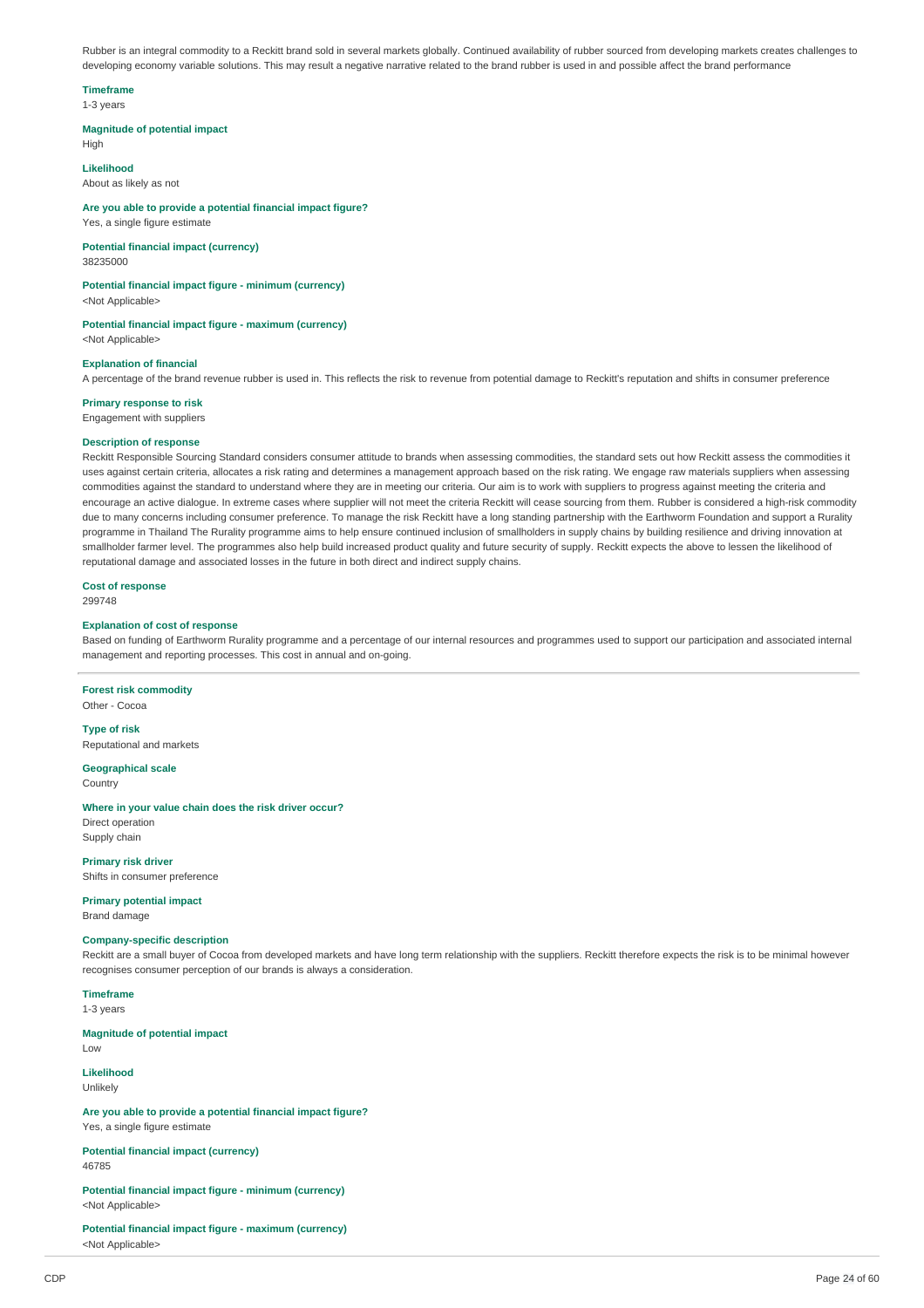#### **Explanation of financial**

A percentage of the total spend to Reckitt on cocoa raw materials

# **Primary response to risk**

# Engagement with suppliers

## **Description of response**

Reckitt Responsible Sourcing Standard considers consumer attitude to brands when assessing commodities, the standard sets out how Reckitt assess the commodities it uses against certain criteria, allocates a risk rating and determines a management approach based on the risk rating. We engage raw materials suppliers when assessing commodities against the standard to understand where they are in meeting our criteria. Our aim is to work with suppliers to progress against meeting the criteria and encourage an active dialogue. In extreme cases where supplier will not meet the criteria Reckitt will cease sourcing from them. As Reckitt use a very small amount of Cocoa we concentrate on engaging the largest by volume and continue to manage these suppliers using the Responsible Sourcing Standard

#### **Cost of response**

240126.3

### **Explanation of cost of response**

The costs are a percentage of our internal resources and programmes used to support our participation and associated internal management and reporting processes. This cost in annual and on-going.

# F3.2

# (F3.2) Have you identified any forests-related opportunities with the potential to have a substantive financial or strategic impact on your business?

|                 | Have you identified opportunities? |
|-----------------|------------------------------------|
| Timber products | Yes                                |
| Palm oil        | Yes                                |
| Cattle products | Yes                                |
| Soy             | Yes                                |
| Other - Rubber  | Yes                                |
| Other - Cocoa   | Yes                                |
| Other - Coffee  | <not applicable=""></not>          |

# F3.2a

(F3.2a) For your selected forest risk commodity(ies), provide details of the identified opportunities with the potential to have a substantive financial or strategic **impact on your business.**

**Forest risk commodity** Palm oil

**Type of opportunity** Products & services

**Where in your value chain does the opportunity occur?**

Direct operation Supply chain

### **Primary forests-related opportunity**

Increased brand value

#### **Company-specific description & strategy to realize opportunity**

Reckitt's strategy is to protect, heal and nurture in the relentless pursuit of a cleaner, healthier world. This means operating in a responsible and sustainable way while innovating products that improve lives while reducing environmental impacts. Reckitt's Sustainability strategy embodies brands in its overall purpose by encouraging a purpose-led path starting with innovation which maximise benefits of the products for consumers. It also sets out priorities for 2020 and beyond including Traceable, responsible ingredients and impacts on land and biodiversity. Through the strategy and several other programme (E.g. Rurality to improve the lives of smallholder farmers) provides confidence to the brand and consumer that the palm oil used in brand is responsibly sourced. Reckitt has supported Rurality for several years and in 2020 49 farmers Indonesia sold their fresh fruit bunches produce through co-operatives and obtained a 24% increase in their fresh fruit bunches price. To encourage implementation of responsible sourcing throughout the business Reckitt's 'Sustainable Innovation Calculator' allows R&D teams to understand sustainability impacts of their choices, which subsequently influences our procurement decisions. The calculator includes recognition for selecting certified natural raw materials. This should help us maximise opportunities with customers and consumers We are creating opportunities through our responsible natural raw materials sourcing programme and communications on this externally.

**Estimated timeframe for realization**

1-3 years

**Magnitude of potential impact** Medium-low

**Likelihood** Likely

**Are you able to provide a potential financial impact figure?** Yes, a single figure estimate

**Potential financial impact figure (currency)** 825000

**Potential financial impact figure – minimum (currency)** <Not Applicable>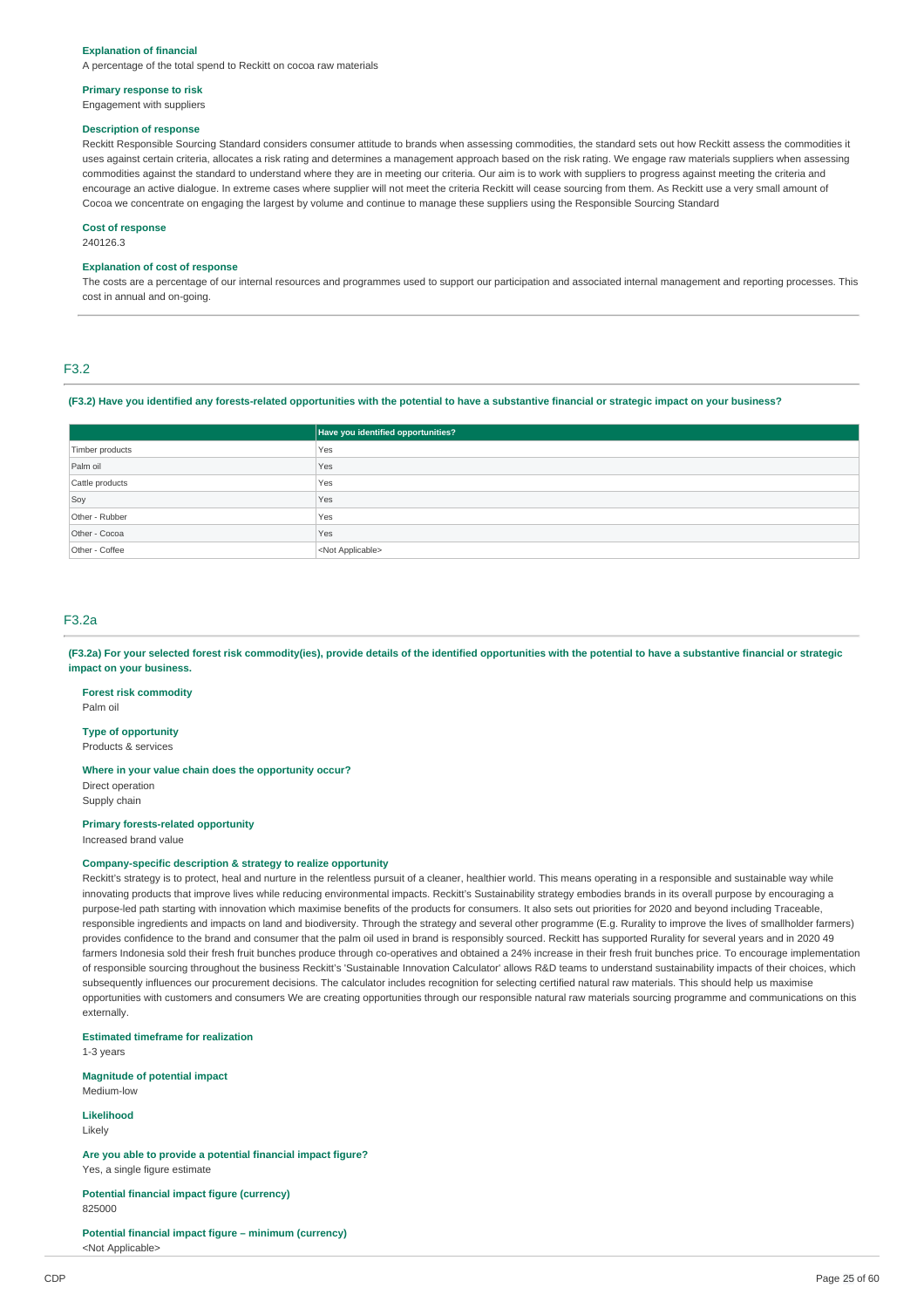#### **Potential financial impact figure – maximum (currency)**

<Not Applicable>

#### **Explanation of financial impact figure**

A percentage of brand net revenue where Palm Oil is used as a potential lift in value to the brand, as a result of promoting our sustainability credentials.

**Forest risk commodity**

Soy

# **Type of opportunity**

Products & services

# **Where in your value chain does the opportunity occur?**

Direct operation Supply chain

#### **Primary forests-related opportunity**

Increased brand value

# **Company-specific description & strategy to realize opportunity**

Reckitt's strategy is to protect, heal and nurture in the relentless pursuit of a cleaner, healthier world. This means operating in a responsible and sustainable way while innovating products that improve lives while reducing environmental impacts. Reckitt's Sustainability strategy embodies brands in its overall purpose by encouraging a purpose-led path starting with innovation which maximise benefits of the products for consumers. It also sets out priorities for 2020 and beyond including Traceable, responsible ingredients and impacts on land and biodiversity. To encourage implementation of responsible sourcing throughout the business Reckitt's 'Sustainable Innovation Calculator' allows R&D teams to understand sustainability impacts of their choices, which subsequently influences our procurement decisions. The calculator includes recognition for selecting certified natural raw materials. This should help us maximise opportunities with customers and consumers We are creating opportunities through our responsible natural raw materials sourcing programme and communications on this externally.

**Estimated timeframe for realization**

1-3 years

# **Magnitude of potential impact**

Low

**Likelihood** Unlikely

# **Are you able to provide a potential financial impact figure?**

Yes, a single figure estimate

**Potential financial impact figure (currency)** 2803.6

**Potential financial impact figure – minimum (currency)** <Not Applicable>

## **Potential financial impact figure – maximum (currency)**

<Not Applicable>

#### **Explanation of financial impact figure**

A percentage of brand net revenue where Soy is used as a potential lift in value to the brand, as a result of promoting our sustainability credentials

**Forest risk commodity** Cattle products

**Type of opportunity** Products & services

### **Where in your value chain does the opportunity occur?**

Direct operation Supply chain

#### **Primary forests-related opportunity**

Increased brand value

### **Company-specific description & strategy to realize opportunity**

Reckitt's strategy is to protect, heal and nurture in the relentless pursuit of a cleaner, healthier world. This means operating in a responsible and sustainable way while innovating products that improve lives while reducing environmental impacts. Reckitt's Sustainability strategy embodies brands in its overall purpose by encouraging a purpose-led path starting with innovation which maximise benefits of the products for consumers. It also sets out priorities for 2020 and beyond including Traceable, responsible ingredients and impacts on land and biodiversity. To encourage implementation of responsible sourcing throughout the business Reckitt's 'Sustainable Innovation Calculator' allows R&D teams to understand sustainability impacts of their choices, which subsequently influences our procurement decisions. The calculator includes recognition for selecting certified natural raw materials. This should help us maximise opportunities with customers and consumers We are creating opportunities through our responsible natural raw materials sourcing programme and communications on this externally.

**Estimated timeframe for realization**

1-3 years

# **Magnitude of potential impact**

Low

**Likelihood** Unlikely

**Are you able to provide a potential financial impact figure?** Yes, a single figure estimate

## **Potential financial impact figure (currency)** 825000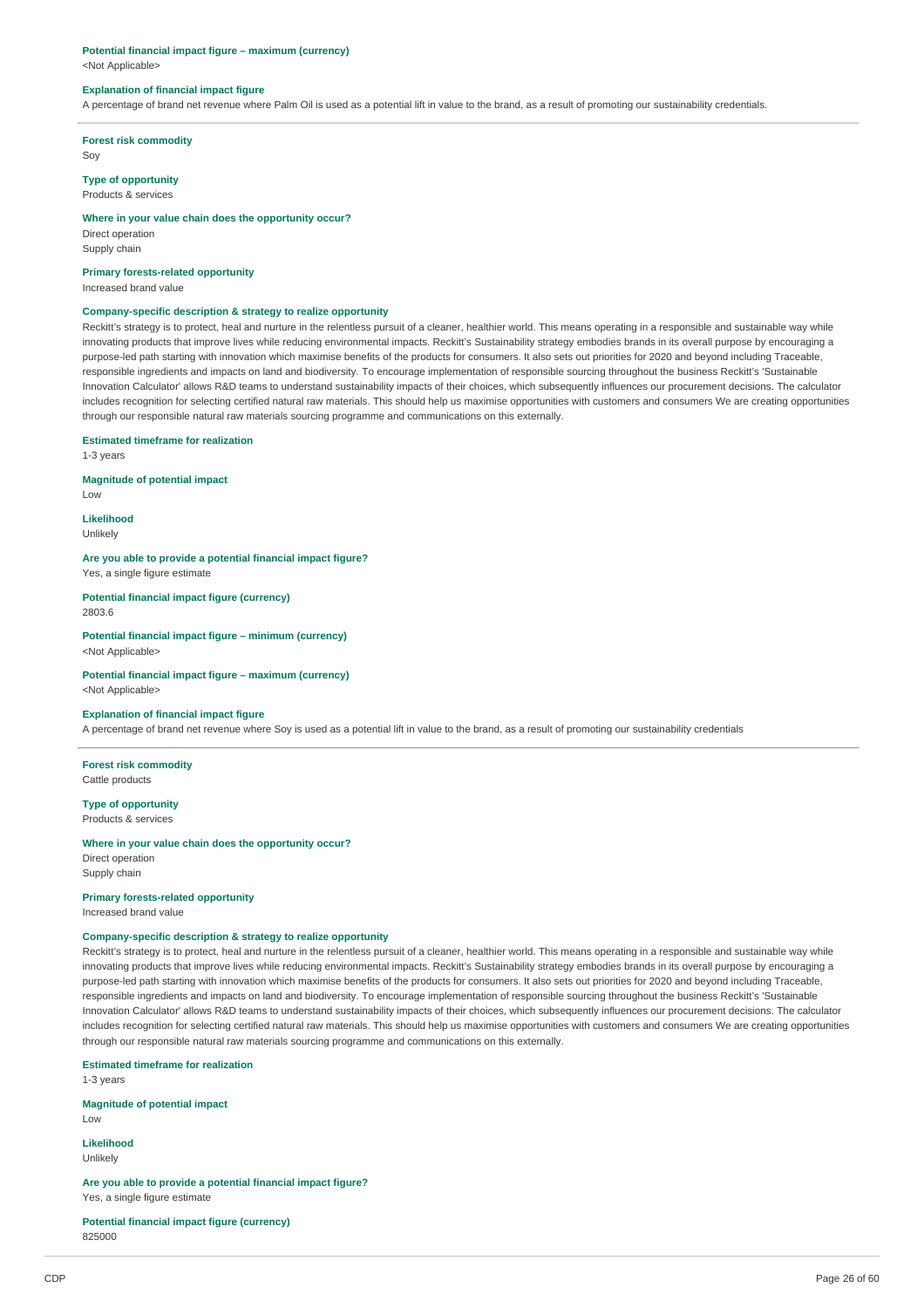#### **Potential financial impact figure – minimum (currency)**

<Not Applicable>

#### **Potential financial impact figure – maximum (currency)** <Not Applicable>

### **Explanation of financial impact figure**

A percentage of brand net revenue where Tallow is used as a potential lift in value to the brand, as a result of promoting our sustainability credentials.

# **Forest risk commodity**

Timber products

**Type of opportunity** Products & services

#### **Where in your value chain does the opportunity occur?**

Direct operation Supply chain

### **Primary forests-related opportunity**

Increased brand value

#### **Company-specific description & strategy to realize opportunity**

Reckitt's strategy is to protect, heal and nurture in the relentless pursuit of a cleaner, healthier world. This means operating in a responsible and sustainable way while innovating products that improve lives while reducing environmental impacts. Reckitt's Sustainability strategy embodies brands in its overall purpose by encouraging a purpose-led path starting with innovation which maximise benefits of the products for consumers. It also sets out priorities for 2020 and beyond including Traceable, responsible ingredients and impacts on land and biodiversity. In the case of timber, Reckitt's target of sourcing 100% certified or recycled paper or board for packaging materials by end 2025 will increase the brand value by given the consumer and other stakeholders confidence the timber is responsible sourced. In 2020 Reckitt progress against this target and reported 98% of paper and board is sourced from certified or recycled sources To encourage implementation of responsible sourcing throughout the business Reckitt's 'Sustainable Innovation Calculator' allows R&D teams to understand sustainability impacts of their choices, which subsequently influences our procurement decisions. The calculator includes recognition for selecting certified natural raw materials. This should help us maximise opportunities with customers and consumers We are creating opportunities through our responsible natural raw materials sourcing programme and communications on this externally.

#### **Estimated timeframe for realization**

1-3 years

**Magnitude of potential impact**

# Medium-low **Likelihood**

Unlikely

# **Are you able to provide a potential financial impact figure?**

Yes, a single figure estimate

# **Potential financial impact figure (currency)**

70000000

# **Potential financial impact figure – minimum (currency)**

<Not Applicable>

#### **Potential financial impact figure – maximum (currency)** <Not Applicable>

#### **Explanation of financial impact figure**

A percentage of Reckitt total net revenue as most brands use timber in their packaging. There is potential lift in value to Reckitt's brands that come as a result of promoting sustainability credentials.

**Forest risk commodity** Other - Rubber

# **Type of opportunity**

Products & services

## **Where in your value chain does the opportunity occur?**

Direct operation Supply chain

# **Primary forests-related opportunity**

Increased brand value

#### **Company-specific description & strategy to realize opportunity**

Reckitt's strategy is to protect, heal and nurture in the relentless pursuit of a cleaner, healthier world. This means operating in a responsible and sustainable way while innovating products that improve lives while reducing environmental impacts. Reckitt's Sustainability strategy embodies brands in its overall purpose by encouraging a purpose-led path starting with innovation which maximise benefits of the products for consumers. It also sets out priorities for 2020 and beyond including Traceable, responsible ingredients and impacts on land and biodiversity. Through the strategy and several other programme (E.g. Rurality to improve the lives of smallholder farmers) provides confidence to the brand and consumer that the palm oil used in brand is responsibly sourced. To encourage implementation of responsible sourcing throughout the business Reckitt's 'Sustainable Innovation Calculator' allows R&D teams to understand sustainability impacts of their choices, which subsequently influences our procurement decisions. The calculator includes recognition for selecting certified natural raw materials. This should help us maximise opportunities with customers and consumers We are creating opportunities through our responsible natural raw materials sourcing programme and communications on this externally.

## **Estimated timeframe for realization**

1-3 years

# **Magnitude of potential impact**

High

# **Likelihood**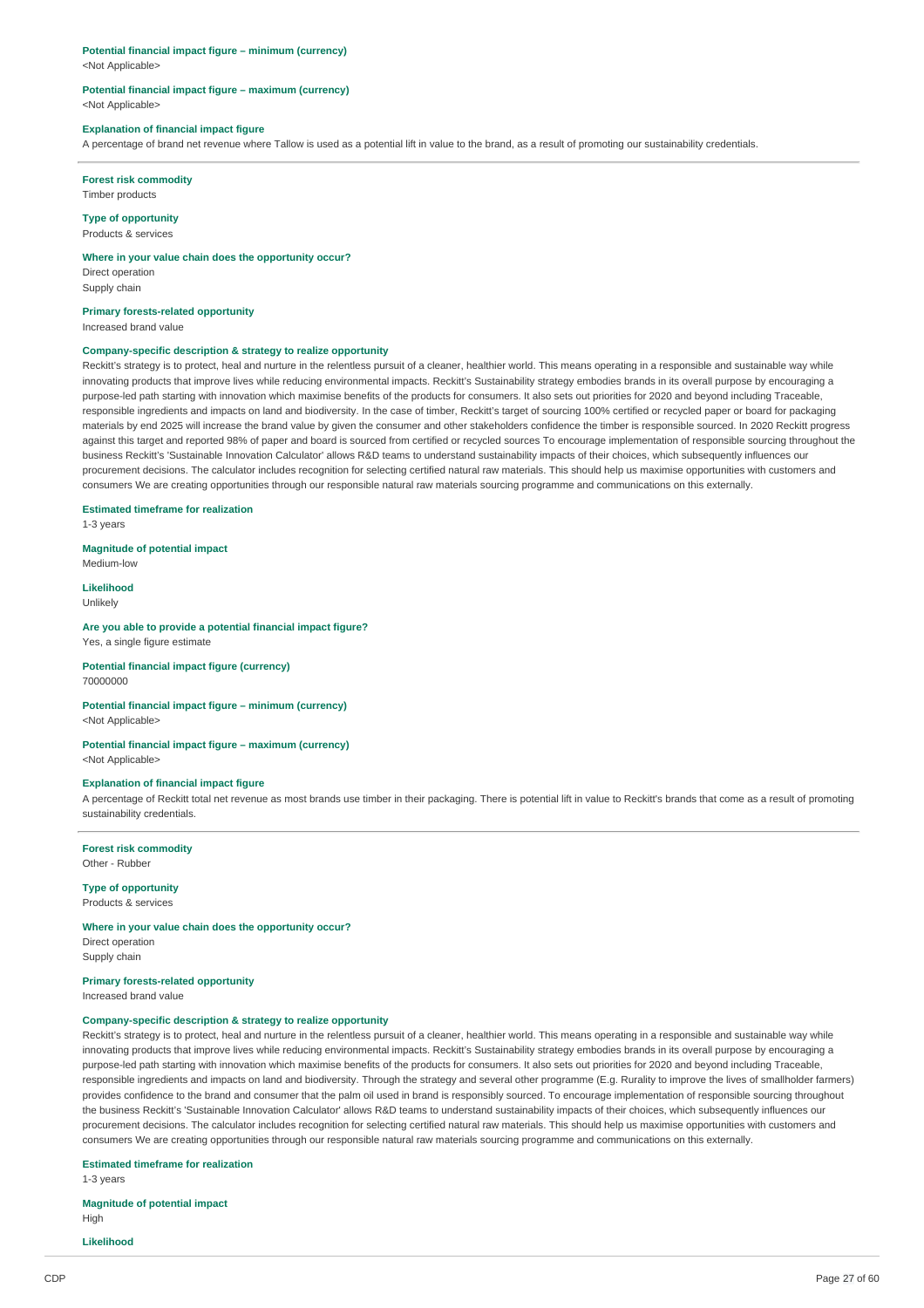#### Likely

# **Are you able to provide a potential financial impact figure?**

Yes, a single figure estimate

### **Potential financial impact figure (currency)**

38235000

## **Potential financial impact figure – minimum (currency)**

<Not Applicable>

# **Potential financial impact figure – maximum (currency)**

<Not Applicable>

# **Explanation of financial impact figure**

A percentage of brand net revenue where Rubber is used as a potential lift in value to the brand, as a result of promoting our sustainability credentials

# **Forest risk commodity**

Other - Cocoa

#### **Type of opportunity** Products & services

#### **Where in your value chain does the opportunity occur?**

Direct operation Supply chain

## **Primary forests-related opportunity**

Increased brand value

## **Company-specific description & strategy to realize opportunity**

Reckitt's strategy is to protect, heal and nurture in the relentless pursuit of a cleaner, healthier world. This means operating in a responsible and sustainable way while innovating products that improve lives while reducing environmental impacts. Reckitt's Sustainability strategy embodies brands in its overall purpose by encouraging a purpose-led path starting with innovation which maximise benefits of the products for consumers. It also sets out priorities for 2020 and beyond including Traceable, responsible ingredients and impacts on land and biodiversity. To encourage implementation of responsible sourcing throughout the business Reckitt's 'Sustainable Innovation Calculator' allows R&D teams to understand sustainability impacts of their choices, which subsequently influences our procurement decisions. The calculator includes recognition for selecting certified natural raw materials. This should help us maximise opportunities with customers and consumers We are creating opportunities through our responsible natural raw materials sourcing programme and communications on this externally.

#### **Estimated timeframe for realization**

1-3 years

## **Magnitude of potential impact**

Low

## **Likelihood** Unlikely

## **Are you able to provide a potential financial impact figure?**

Yes, a single figure estimate

# **Potential financial impact figure (currency)**

333000

# **Potential financial impact figure – minimum (currency)**

<Not Applicable>

## **Potential financial impact figure – maximum (currency)** <Not Applicable>

#### **Explanation of financial impact figure**

A percentage of brand net revenue where Cocoa is used as a potential lift in value to the brand, as a result of promoting our sustainability credentials

# F4. Governance

# F4.1

**(F4.1) Is there board-level oversight of forests-related issues within your organization?** Yes

# F4.1a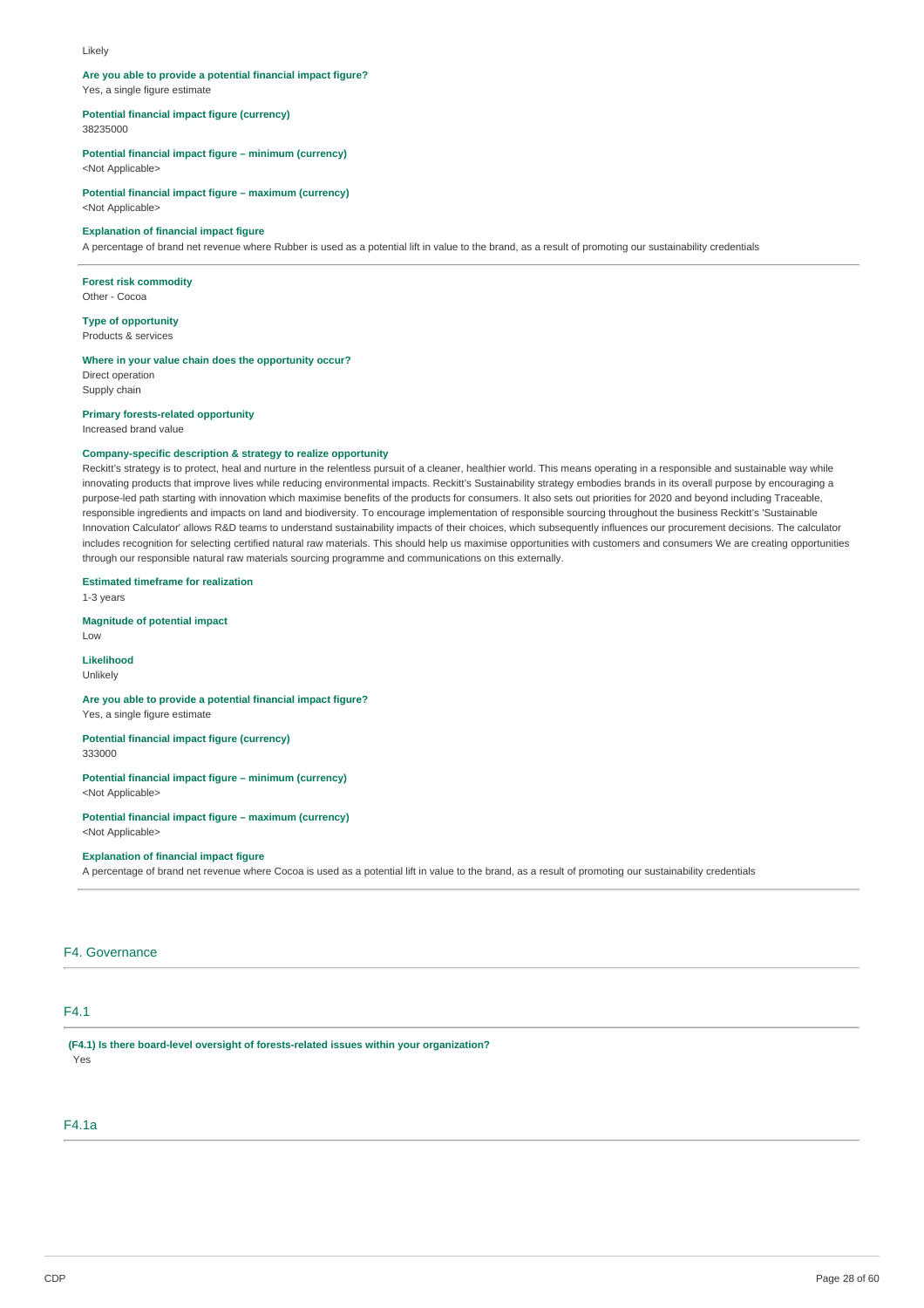# (F4.1a) Identify the position(s) of the individual(s) (do not include any names) on the board with responsibility for forests-related issues.

| <b>Position of</b><br>individual                                                                          | <b>Please explain</b>                                                                                                                                                                                                                                                                                                                                                                                                                                                                                                                                                                                                                                                                                                                                                                                                                                                                                                                                                                                                                        |
|-----------------------------------------------------------------------------------------------------------|----------------------------------------------------------------------------------------------------------------------------------------------------------------------------------------------------------------------------------------------------------------------------------------------------------------------------------------------------------------------------------------------------------------------------------------------------------------------------------------------------------------------------------------------------------------------------------------------------------------------------------------------------------------------------------------------------------------------------------------------------------------------------------------------------------------------------------------------------------------------------------------------------------------------------------------------------------------------------------------------------------------------------------------------|
| Chief Executive<br>Officer (CEO)                                                                          | The Chief Executive Officer (CEO) is the Board member with specific responsibility and accountability for the Company's sustainability policies and performance, including climate related<br>issues. Responsibility is delegated operationally through the Company's line management structure, which includes a Global Sustainability Director responsible for coordinating sustainability<br>performance across the Company.                                                                                                                                                                                                                                                                                                                                                                                                                                                                                                                                                                                                              |
| Board-level<br>committee                                                                                  | Our Board of Directors is responsible for the overall stewardship of the Company and delivery against strategy, through our executive leadership team. This includes setting our values and<br>standards and overseeing sustainability and corporate responsibility. They have regular discussions about the risks and opportunities for the Company and conduct a formal review at least<br>once a year. Sustainability is considered one of the Company's key risks, and its status in the risk register has evolved this year from 'emerging' to 'actual'. This reflects the growing importance<br>of sustainability and its central role in the Company's growth strategy as it becomes a more important opportunity, so too does it become a greater risk. For details of our issues and impacts in<br>this area, see our Focusing on what matters most insight. The Board delegates regular oversight of sustainability to a sub-committee, the Corporate Responsibility, Sustainability, Ethics and<br>Compliance Committee (CRSECC). |
| Other, please<br>Responsibility,<br>Sustainability,<br>Ethics and<br>Compliance<br>Committee<br>(CRSECC)) | The Corporate Responsibility, Sustainability, Ethics and Compliance Committee (CRSECC) meets quarterly to review our progress against our sustainability strategy, and performance against<br>specify (e Corporate our 2020 targets. Meetings are attended by the CEO, who has accountability for sustainability performance at executive level. He is joined at the meetings by the Finance Director and other<br>senior executives. In 2020, an example of a forest-related decision made by the committee was the approval of our 2030 Sustainability ambitions and targets (e.g. to protect ecosystems with<br>nature-based solutions in key value chains by 2030). Further information on our ambitions are detailed on https://www.reckitt.com/sustainability/                                                                                                                                                                                                                                                                         |
| Director on board                                                                                         | Reckitt's Board of Directors is responsible for the overall stewardship of the Group, which includes oversight of sustainability and corporate responsibility – including forest-related issues given<br>their materiality to the business. The Board plays a key role in setting our values and standards and undertakes a formal review of sustainability matters including forest at least once a year.<br>The Board also regularly considers the significance of sustainability matters and their potential risk to the business as well as opportunities for enhancing value. The Board is ultimately<br>accountable for ensuring that our products and people are safe, the environment, including forest is protected and human rights are respected. This includes achieving our 2020 strategy,<br>including Reckitt's forest targets. An example of a of a decision made by the Directors on board is the sign-off and decision to add Sustainability as a new principle risk, recognising the impact<br>of ecosystem loss.         |

# F4.1b

# **(F4.1b) Provide further details on the board's oversight of forests-related issues.**

|                     | Frequency<br>that<br>forests-<br>related<br>issues are<br>a<br>scheduled<br>agenda<br>item | Governance<br>mechanisms<br>into which<br>forests-<br>related issues<br>are integrated                                                                                                                                                                                                                                                                                                                                                                                                                              | Please explain                                                                                                                                                                                                                                                                                                                                                                                                                                                                                                                                                                                                                                                                                                                                                                                                                                                                                                                                                                                                                                                                                                                                                                                                                                                                                                                                                                                                                                                                                      |
|---------------------|--------------------------------------------------------------------------------------------|---------------------------------------------------------------------------------------------------------------------------------------------------------------------------------------------------------------------------------------------------------------------------------------------------------------------------------------------------------------------------------------------------------------------------------------------------------------------------------------------------------------------|-----------------------------------------------------------------------------------------------------------------------------------------------------------------------------------------------------------------------------------------------------------------------------------------------------------------------------------------------------------------------------------------------------------------------------------------------------------------------------------------------------------------------------------------------------------------------------------------------------------------------------------------------------------------------------------------------------------------------------------------------------------------------------------------------------------------------------------------------------------------------------------------------------------------------------------------------------------------------------------------------------------------------------------------------------------------------------------------------------------------------------------------------------------------------------------------------------------------------------------------------------------------------------------------------------------------------------------------------------------------------------------------------------------------------------------------------------------------------------------------------------|
| Row<br>$\mathbf{1}$ | Scheduled<br>some<br>meetings                                                              | Monitoring<br>implementation<br>and<br>performance<br>Overseeing<br>major capital<br>expenditures<br>Reviewing and<br>guiding annual<br>budgets<br>Reviewing and<br>guiding<br>business plans<br>Reviewing and<br>guiding<br>corporate<br>responsibility<br>strategy<br>Reviewing and<br>guiding major<br>plans of action<br>Reviewing and<br>quiding risk<br>management<br>policies<br>Reviewing and<br>guiding<br>strategy<br>Reviewing<br>innovation /<br>R&D priorities<br>Setting<br>performance<br>objectives | The Board undertakes a review of sustainability matters at least once a year. At this meeting the Executive and Corporate Responsibility, Sustainability, Ethics and Compliance<br>Committee (CRSECC) presents corporate performance on sustainability issues and risks including forest related issues. Consideration of such issues included Reckitt's<br>governance processes supporting them and performance against both defined objectives, targets and activity plans. Separate to this, the Board considers forest related issues if<br>these present within the Board's consideration of priority risks (e.g Supply continuity, Legal non-compliance; Emerging sustainability risks) or major capital expenditures over<br>£50m. In 2020, the Board discussed Sustainability as a principle risk, the risk being that the business does not increase the sustainability of its environmental and social footprint<br>across the immediate and longer-term impacting market share and increasing the risk of longer-term forest related impacts such as extreme deforestation. The CRSECC, a<br>Board sub-committee specifically focused on corporate responsibility and sustainability topics (including forest) meets every quarter (4 times a year). It has a standing agenda of<br>matters to be considered and reviewed at each meeting including performance against product stewardship objectives such as responsible sourcing of natural raw materials e.g<br>timber and palm oil. |

F4.2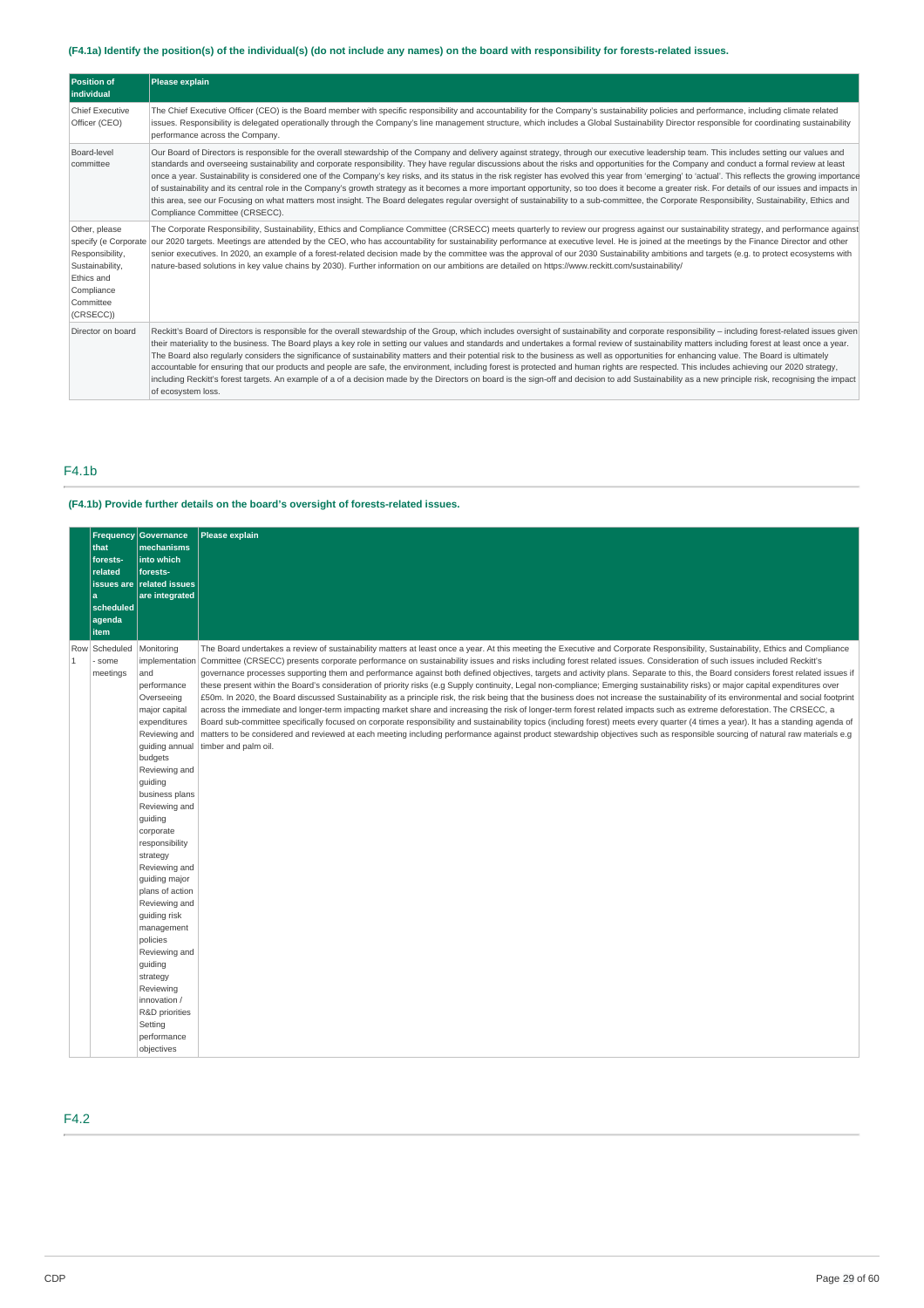# (F4.2) Provide the highest management-level position(s) or committee(s) with responsibility for forests-related issues (do not include the names of individuals).

| Name of the<br>position(s)<br>and/or<br>committee(s)                   |                                                                                           | of<br>reporting<br>to the<br>board on<br>forests-<br>related<br><b>issues</b> | Responsibility Frequency Please explain                                                                                                                                                                                                                                                                                                                                                                                                                                                                                                                                                                                                                                                                                                                                                                                                                                                                                                                                                                                                                                                                                                                                                                                                                                                                                                                                                                                                                  |
|------------------------------------------------------------------------|-------------------------------------------------------------------------------------------|-------------------------------------------------------------------------------|----------------------------------------------------------------------------------------------------------------------------------------------------------------------------------------------------------------------------------------------------------------------------------------------------------------------------------------------------------------------------------------------------------------------------------------------------------------------------------------------------------------------------------------------------------------------------------------------------------------------------------------------------------------------------------------------------------------------------------------------------------------------------------------------------------------------------------------------------------------------------------------------------------------------------------------------------------------------------------------------------------------------------------------------------------------------------------------------------------------------------------------------------------------------------------------------------------------------------------------------------------------------------------------------------------------------------------------------------------------------------------------------------------------------------------------------------------|
| Chief<br>Executive<br>Officer (CEO)                                    | Both assessing Quarterly<br>and managing<br>forests-related<br>risks and<br>opportunities |                                                                               | The CEO is the highest Exec Committee member with specific responsibility for Reckitt's environmental policy and performance, including forest related issues, and<br>agreeing on new sustainability and forest-related targets. The CEO who sits on the board, has these responsibilities as the position has ownership of sustainability as a<br>principle risk. Impacts of sustainability include climate change related events and ecosystem loss. The CEO is a standing member and chair of 2 management<br>committees where forest matters arise: the Compliance Management Committee & Ethics Management Committee. As chair, the CEO leads the 2 committees to<br>enable it to fulfil its purpose and facilitates meetings to ensure balance in discussion and decisions. These committees oversee implementation of compliance and ethics<br>activities across Reckitt, together with functional department heads. Their work considers sustainability materiality assessment, forest programmes & performance<br>against related forest targets, new sustainability strategy, activities and targets for 2020 and beyond. Leadership for sustainability and related compliance sits with the<br>Corporate Affairs & Sustainability function, with operational leadership and delivery through Brands, Supply Chain and Safety, Quality, Requlatory Compliance (SQRC).<br>Both SQRC and Corporate Affairs functions report directly to the CEO. |
| Other, please<br>specify<br>(Business unit<br>committees)              | Both assessing More<br>and managing<br>forests-related<br>risks and<br>opportunities      | frequently<br>than<br>quarterly                                               | The business unit committees are responsible for implementation of sustainability (e.g forest performance and targets), compliance, and ethics activities within their own<br>business unit (e.g Health BU). This structure of Group committees supported by business unit equivalents provides quarterly updates to the CRSECC and Board on<br>sustainability issues and risks, including ongoing performance against climate targets to enable their ongoing oversight of activity around sustainability. Business units<br>are responsible for their own deliverables therefore they are responsible for advising and recommending on the development of the overall Reckitt sustainability<br>strategies, including our forest strategy and associated programmes, together with monitoring and driving the achievement of our Business Unit sustainability targets<br>and standards, including Reckitt's forest related targets. They are also responsible for overseeing capital expenditure on water management measures and sharing best<br>practice.                                                                                                                                                                                                                                                                                                                                                                                            |
| Other<br>committee,<br>please specify<br>(Risk<br>committee)           | Both assessing Quarterly<br>and managing<br>forests-related<br>risks and<br>opportunities |                                                                               | Our Risk, Sustainability and Compliance Committee (RSSC) sits under the board of directors and is operational in focus. The RSSC is chaired by the CEO and led by<br>the Chief SQRC officer. Members include the CEO, CFO, SVP's and Directors of all relevant functions. The RSCC is responsible for approving annual targets (which are<br>then signed off by the Corporate Responsibility, Sustainability, Ethics and Compliance (CRSEC) Committee - the board delegates oversight of sustainability to the<br>CRSEC), overseeing implementation and compliance with our sustainability strategy including forest across the company, providing strategic advice and, in conjunction<br>with functional department heads, ensuring effective execution of forest related activities and progress against our objectives. The RSCC meets quarterly and receives<br>progress updates including forest-related issues such as responsible sourcing, which are shared with management level via business unit Executive Committees.                                                                                                                                                                                                                                                                                                                                                                                                                       |
| Other, please<br>specify<br>(Corporate<br>responsibility<br>committee) | Both assessing Quarterly<br>and managing<br>forests-related<br>risks and<br>opportunities |                                                                               | The Corporate Responsibility, Sustainability, Ethics and Compliance Committee (CRSECC) is a sub-committee where the Board delegates regular oversight of<br>sustainability to and is held every quarter where forest are reported, reviewed and monitored. In 2020, the CRSECC reviewed Environmental audits and management<br>systems in their July meeting. The CEO has accountability for sustainability performance at executive level. Leadership for sustainability and related compliance sits<br>with the Corporate Affairs & Sustainability function, with operational leadership and delivery through Brands, Supply Chain, Safety, Quality and Regulatory Compliance.<br>The CRSECC sits above the RSSC and Business Unit committees where sustainability is discussed and implemented at regional/global/business unit level.                                                                                                                                                                                                                                                                                                                                                                                                                                                                                                                                                                                                                |

# F4.3

(F4.3) Do you provide incentives to C-suite employees or board members for the management of forests-related issues?

|       | ÷<br>s for management of forests-related issues T | Comme <sub>r</sub> |
|-------|---------------------------------------------------|--------------------|
| Row 1 | $\vee$                                            |                    |

# F4.3a

(F4.3a) What incentives are provided to C-Suite employees or board members for the management of forests-related issues (do not include the names of **individuals)?**

|                            | <b>Role(s)</b> entitled to<br>incentive?                                                                                                                                              | indicator                                                                 | Performance Please explain                                                                                                                                                                                                                                                                                                                                                                                                                                                                                                                                                                                                                                                                                                                                                                                                                                                                                                                                                                                                                                                                                                                                                                                                                                                                                                                                                                                                                                                                                                                                                                                                                                                                                                                                                                                                                                                                            |
|----------------------------|---------------------------------------------------------------------------------------------------------------------------------------------------------------------------------------|---------------------------------------------------------------------------|-------------------------------------------------------------------------------------------------------------------------------------------------------------------------------------------------------------------------------------------------------------------------------------------------------------------------------------------------------------------------------------------------------------------------------------------------------------------------------------------------------------------------------------------------------------------------------------------------------------------------------------------------------------------------------------------------------------------------------------------------------------------------------------------------------------------------------------------------------------------------------------------------------------------------------------------------------------------------------------------------------------------------------------------------------------------------------------------------------------------------------------------------------------------------------------------------------------------------------------------------------------------------------------------------------------------------------------------------------------------------------------------------------------------------------------------------------------------------------------------------------------------------------------------------------------------------------------------------------------------------------------------------------------------------------------------------------------------------------------------------------------------------------------------------------------------------------------------------------------------------------------------------------|
| reward                     | Monetary Corporate executive team<br>Chief Executive Officer<br>(CEO)<br><b>Chief Financial Officer</b><br>(CFO)<br>Other, please specify<br>(Environment/Sustainability<br>Managers) | Achievement<br>of<br>and targets                                          | Reckitt uses a combination of internal financial and non-financial success metrics to determine annual monetary rewards of eligible employees. Achievement<br>of the rewards is measured against pre-agreed performance targets. A combination of environmental, social and external perception metrics determines<br>commitments annual rewards for relevant functions. Details relating to individual employees can be found in contracts of employment and targets vary according to the type<br>and level of the role. For example, our Chief Supply Officer, who sits in the corporate exec team, has various sustainability targets in their personal business<br>performance indicators; one of which are linked to adherence to Forest-related issues covered by our Standard for the Responsible Sourcing of Natural Raw<br>materials and zero deforestation, which states that: "Reckitt is committed to responsible business conduct which includes ensuring the natural raw materials<br>used in our products are produced in a manner that meets or goes beyond applicable laws and requlations, respects human rights, safeguards health and<br>safety, protects the environment, does not cause deforestation and generally supports the contribution of business to achieving sustainable development" and<br>that: "It is Reckitt's policy that natural raw materials used in our products and product packaging are sourced responsibly and with zero deforestation".<br>Adherence to this standard by our suppliers is mandatory and the responsibility of the Procurement team including the Chief Supply Officer. The performance<br>of all of these matters is directly integrated into Personal Incentives for individuals with specific responsibility for supplier relations and as part of overall<br>business performance indicators that govern incentives for employees. |
| Non-<br>monetary<br>reward | Corporate executive team<br>Other, please specify (All<br>employees)                                                                                                                  | Other, please<br>specify<br>(behaviour<br>change<br>related<br>indicator) | All employees can receive non-monetary recognition for the management of forest issues which include employee awards, internal recognition or special<br>assignments. Employee Awards: Many local Reckitt sites give quarterly employee awards in line with Reckitt's core values and purpose: to protect, heal and<br>nurture in the relentless pursuit of a cleaner and healthier world. These awards are decided by leadership teams. There are also peer-nominated recognition-<br>based awards which tend to be managed by the local regions. Some teams also have Reward and Recognition (R and R) schemes in place which reward<br>employees with innovative ideas. These awards are given based on exemplary performance, e.g. achievement of a key milestone in the development of a<br>more sustainable product. Internal Recognition: Reckitt has an internal intranet called 'Rubi' that is prepared by our communication team and cascaded<br>throughout the organization which includes best practice case studies and facilitates sharing information. Specific Business units/locations also have quarterly<br>newsletters that highlight case studies and facilitate sharing information. Manufacturing functions have quarterly rewards for sites with best environmental<br>initiatives and sustainability champions for all our powerbrands. Teams will be judged on the extent to which their campaigns and suggested product<br>innovation deliver social and environmental change – including consideration of responsible souring.                                                                                                                                                                                                                                                                                                                                            |

# F4.4

(F4.4) Did your organization include information about its response to forests-related risks in its most recent mainstream financial report? Yes (you may attach the report – this is optional)

# reckitt\_ar20.pdf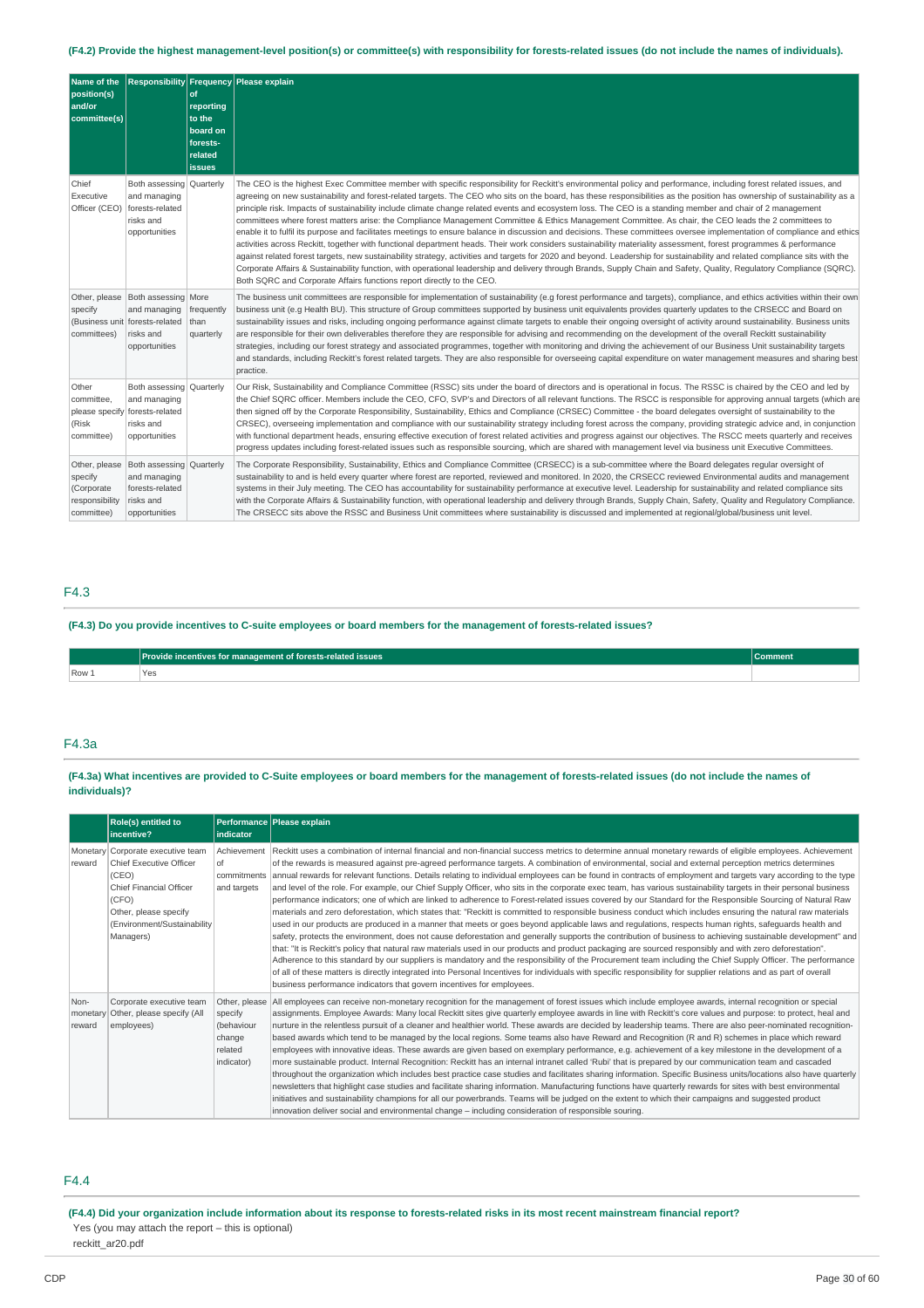# **(F4.5) Does your organization have a policy that includes forests-related issues?**

Yes, we have a documented forests policy that is publicly available

# F4.5a

# **(F4.5a) Select the options to describe the scope and content of your policy.**

|       | <b>Scope</b> | <b>Content</b>          | Please explain                                                                                                                                                                           |
|-------|--------------|-------------------------|------------------------------------------------------------------------------------------------------------------------------------------------------------------------------------------|
|       | Row Company  | Commitment              | Sourcing of natural raw materials can have significant effects on environment, local communities and other stakeholders across the value chain. Reckitt is committed to responsible      |
| $1\,$ | wide         | to eliminate            | business conduct, including ensuring natural raw materials used in products are produced in a manner that meets or goes beyond applicable laws and regulations, respects human           |
|       |              | conversion of           | rights, safeguards health and safety, protects the environment and generally supports contribution of business to achieving sustainable development. Our Responsible Sourcing            |
|       |              | natural                 | Standard sets out 6 principles to continue to achieve Reckit's commitments. The scope is all-natural raw materials and it is applicable to up-stream from supplier facilities to primary |
|       |              | ecosystems              | producer lever. 1. Understanding production origins – Location of primary producers and processors should be known and monitored 2. Safequarding workers and communities –               |
|       |              | Commitment              | Comply to Reckitt's framework for Human Rights and Responsible Business and specific requirements and expectations of this standard can be adhered to. 3. Protecting                     |
|       |              | to eliminate            | ecosystems - Important and protected natural areas and endangered species within them should not be harmed due to the production or processing of NRM or through any                     |
|       |              | deforestation           | expansion of production or processing areas. 4. Reducing Environmental impacts - monitor and promote reductions of harmful GHG emissions, water & energy consumption 5.                  |
|       |              | Commitment              | Protecting Animal Welfare - Ensure the '5 freedoms' of animal welfare are adhered to 6. Delivery through Partnerships - Adherence will usually be made easier by working with            |
|       |              | to no                   | relevant stakeholders Reckitt's Responsible Sourcing team along with Procurement and Marketing actively work with suppliers to work towards compliance of the standard. Reckitt          |
|       |              | deforestation,          | aim to work with suppliers to work towards compliance with the standard via reqular discussion and action plans. In the case of a supplier found to be non-compliant Reckitt will work   |
|       |              | to no planting          | with the supplier to agree a time bound plan to resolve any concerns. In the unlikely case a solution cannot be agreed up to or found Reckitt may suspend our business relationship      |
|       |              | on peatlands            | with the supplier. Reckitt prioritise 5 natural raw materials and manage with extensive programmes. The 5 priority natural raw materials include Palm Oil, Timber and Rubber.            |
|       |              | and to no               | Reckitt has commitments & targets for these commodities, progress against these commitments is reported annually on reckitt.com                                                          |
|       |              | exploitation<br>(NDPE)  |                                                                                                                                                                                          |
|       |              | Commitment              |                                                                                                                                                                                          |
|       |              | to                      |                                                                                                                                                                                          |
|       |              | remediation,            |                                                                                                                                                                                          |
|       |              | restoration             |                                                                                                                                                                                          |
|       |              | and/or                  |                                                                                                                                                                                          |
|       |              | compensation            |                                                                                                                                                                                          |
|       |              | of past harms           |                                                                                                                                                                                          |
|       |              | Commitment              |                                                                                                                                                                                          |
|       |              | to protect              |                                                                                                                                                                                          |
|       |              | rights and              |                                                                                                                                                                                          |
|       |              | livelihoods of<br>local |                                                                                                                                                                                          |
|       |              | communities             |                                                                                                                                                                                          |
|       |              | Commitments             |                                                                                                                                                                                          |
|       |              | beyond                  |                                                                                                                                                                                          |
|       |              | regulatory              |                                                                                                                                                                                          |
|       |              | compliance              |                                                                                                                                                                                          |
|       |              | Commitment              |                                                                                                                                                                                          |
|       |              | to                      |                                                                                                                                                                                          |
|       |              | transparency            |                                                                                                                                                                                          |
|       |              | Commitment              |                                                                                                                                                                                          |
|       |              | to                      |                                                                                                                                                                                          |
|       |              | stakeholder             |                                                                                                                                                                                          |
|       |              | awareness               |                                                                                                                                                                                          |
|       |              | and<br>engagement       |                                                                                                                                                                                          |
|       |              | Commitment              |                                                                                                                                                                                          |
|       |              | to align with           |                                                                                                                                                                                          |
|       |              | the SDGs                |                                                                                                                                                                                          |
|       |              | Recognition             |                                                                                                                                                                                          |
|       |              | of the overall          |                                                                                                                                                                                          |
|       |              | importance of           |                                                                                                                                                                                          |
|       |              | forests and             |                                                                                                                                                                                          |
|       |              | other natural           |                                                                                                                                                                                          |
|       |              | ecosystems              |                                                                                                                                                                                          |
|       |              | List of                 |                                                                                                                                                                                          |
|       |              | timebound<br>milestones |                                                                                                                                                                                          |
|       |              | and targets             |                                                                                                                                                                                          |
|       |              |                         |                                                                                                                                                                                          |

# F4.5b

(F4.5b) Do you have commodity specific sustainability policy(ies)? If yes, select the options that best describe their scope and content.

| $ Do\ you\ have\  Scope$ | <b>Content</b> | Please explain |
|--------------------------|----------------|----------------|
| a commodity              |                |                |
| specific                 |                |                |
| sustainability           |                |                |
| policy?                  |                |                |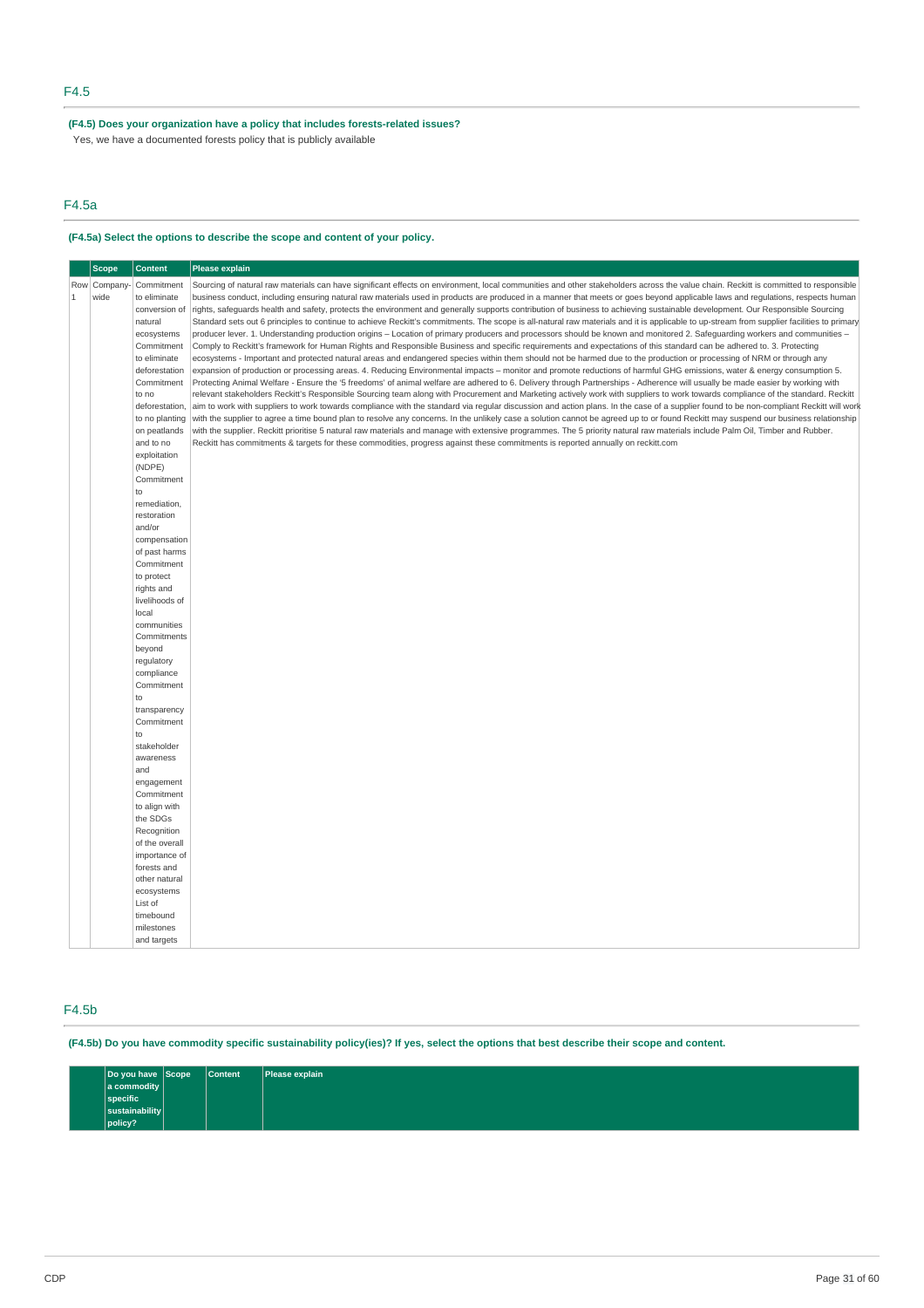|                    | Do you have Scope<br>a commodity<br>specific |                  | <b>Content</b>                                         | <b>Please explain</b>                                                                                                                                                                                                                                                                                                                                                                                                                                                                                                                                                                                                                         |  |
|--------------------|----------------------------------------------|------------------|--------------------------------------------------------|-----------------------------------------------------------------------------------------------------------------------------------------------------------------------------------------------------------------------------------------------------------------------------------------------------------------------------------------------------------------------------------------------------------------------------------------------------------------------------------------------------------------------------------------------------------------------------------------------------------------------------------------------|--|
|                    | sustainability<br>policy?                    |                  |                                                        |                                                                                                                                                                                                                                                                                                                                                                                                                                                                                                                                                                                                                                               |  |
| Timber<br>products | Yes                                          | Company-<br>wide | Commitment<br>to eliminate<br>conversion of<br>natural | Sourcing of natural raw materials can have significant effects on environment, local communities and other stakeholders across the value chain. Reckitt is<br>committed to responsible business conduct, including ensuring natural raw materials used in products are produced in a manner that meets or goes beyond<br>applicable laws and regulations, respects human rights, safeguards health and safety, protects the environment, does not cause deforestation and generally<br>supports contribution of business to achieving sustainable development. Our Responsible Sourcing Standard sets out 6 principles to continue to achieve |  |
|                    |                                              |                  | ecosystems<br>Commitment                               | Reckitt's commitments. The scope is all-natural raw materials and it is applicable to up-stream from supplier facilities to primary producer lever. 1. Understanding<br>production origins 2. Safeguarding workers and communities 3. Protecting ecosystems 4. Reducing Environmental impacts 5. Protecting Animal Welfare 6.                                                                                                                                                                                                                                                                                                                 |  |
|                    |                                              |                  | to eliminate                                           | Delivery through Partnerships Reckitt commitment to sourcing all paper and board packaging materials from certified or recycled sources. The responsible                                                                                                                                                                                                                                                                                                                                                                                                                                                                                      |  |
|                    |                                              |                  | deforestation<br>Commitment                            | sourcing standard states: 'Forests from which paper and board originates should be certified by the Forestry Stewardship Council (FSC) or the Programme for<br>the Endorsement of Forest Certification (PEFC), scheme formally endorsed by these bodies or equivalent national forest certification systems Processors and                                                                                                                                                                                                                                                                                                                    |  |
|                    |                                              |                  | to no<br>deforestation,                                | end manufacturers of these materials should also be certified by these bodies and comply with requirements that allow Reckitt's use of these organisations on-<br>pack/consumer logos if required. Paper and board that is certified post-consumer recycled can be used as an alternative to the above' The Responsible                                                                                                                                                                                                                                                                                                                       |  |
|                    |                                              |                  | to no planting<br>on peatlands                         | Sourcing Standard is reviewed annually. Reckitt's Responsible Sourcing team along with Procurement and Marketing actively work with suppliers to work<br>towards compliance of the standard. The outcome of any assessment or discussion on the 6 principles with suppliers can inform purchasing decisions. Reckitt                                                                                                                                                                                                                                                                                                                          |  |
|                    |                                              |                  | and to no<br>exploitation                              | aim to work with suppliers to work towards compliance with the standard via regular discussion and action plans. In the case of a supplier found to be non-<br>compliant Reckitt will work with the supplier to agree a time bound plan to resolve any concerns. In the unlikely case a solution cannot be agreed up to or found                                                                                                                                                                                                                                                                                                              |  |
|                    |                                              |                  | (NDPE)<br>Commitment<br>to                             | Reckitt may suspend our business relationship with the supplier.                                                                                                                                                                                                                                                                                                                                                                                                                                                                                                                                                                              |  |
|                    |                                              |                  | remediation,<br>restoration<br>and/or                  |                                                                                                                                                                                                                                                                                                                                                                                                                                                                                                                                                                                                                                               |  |
|                    |                                              |                  | compensation<br>of past harms                          |                                                                                                                                                                                                                                                                                                                                                                                                                                                                                                                                                                                                                                               |  |
|                    |                                              |                  | Commitment                                             |                                                                                                                                                                                                                                                                                                                                                                                                                                                                                                                                                                                                                                               |  |
|                    |                                              |                  | to protect<br>rights and                               |                                                                                                                                                                                                                                                                                                                                                                                                                                                                                                                                                                                                                                               |  |
|                    |                                              |                  | livelihoods of<br>local                                |                                                                                                                                                                                                                                                                                                                                                                                                                                                                                                                                                                                                                                               |  |
|                    |                                              |                  | communities<br>Commitments                             |                                                                                                                                                                                                                                                                                                                                                                                                                                                                                                                                                                                                                                               |  |
|                    |                                              |                  | beyond<br>regulatory                                   |                                                                                                                                                                                                                                                                                                                                                                                                                                                                                                                                                                                                                                               |  |
|                    |                                              |                  | compliance<br>Commitment                               |                                                                                                                                                                                                                                                                                                                                                                                                                                                                                                                                                                                                                                               |  |
|                    |                                              |                  | to<br>transparency                                     |                                                                                                                                                                                                                                                                                                                                                                                                                                                                                                                                                                                                                                               |  |
|                    |                                              |                  | Commitment<br>to<br>stakeholder                        |                                                                                                                                                                                                                                                                                                                                                                                                                                                                                                                                                                                                                                               |  |
|                    |                                              |                  | awareness<br>and                                       |                                                                                                                                                                                                                                                                                                                                                                                                                                                                                                                                                                                                                                               |  |
|                    |                                              |                  | engagement                                             |                                                                                                                                                                                                                                                                                                                                                                                                                                                                                                                                                                                                                                               |  |
|                    |                                              |                  | Commitment<br>to align with                            |                                                                                                                                                                                                                                                                                                                                                                                                                                                                                                                                                                                                                                               |  |
|                    |                                              |                  | the SDGs<br>Recognition                                |                                                                                                                                                                                                                                                                                                                                                                                                                                                                                                                                                                                                                                               |  |
|                    |                                              |                  | of the overall<br>importance of                        |                                                                                                                                                                                                                                                                                                                                                                                                                                                                                                                                                                                                                                               |  |
|                    |                                              |                  | forests and<br>other natural                           |                                                                                                                                                                                                                                                                                                                                                                                                                                                                                                                                                                                                                                               |  |
|                    |                                              |                  | ecosystems<br>Description of                           |                                                                                                                                                                                                                                                                                                                                                                                                                                                                                                                                                                                                                                               |  |
|                    |                                              |                  | business                                               |                                                                                                                                                                                                                                                                                                                                                                                                                                                                                                                                                                                                                                               |  |
|                    |                                              |                  | dependency<br>on forests                               |                                                                                                                                                                                                                                                                                                                                                                                                                                                                                                                                                                                                                                               |  |
|                    |                                              |                  | Recognition<br>of potential                            |                                                                                                                                                                                                                                                                                                                                                                                                                                                                                                                                                                                                                                               |  |
|                    |                                              |                  | business<br>impact on                                  |                                                                                                                                                                                                                                                                                                                                                                                                                                                                                                                                                                                                                                               |  |
|                    |                                              |                  | forests and<br>other natural                           |                                                                                                                                                                                                                                                                                                                                                                                                                                                                                                                                                                                                                                               |  |
|                    |                                              |                  | ecosystems<br>Description of                           |                                                                                                                                                                                                                                                                                                                                                                                                                                                                                                                                                                                                                                               |  |
|                    |                                              |                  | forest risk                                            |                                                                                                                                                                                                                                                                                                                                                                                                                                                                                                                                                                                                                                               |  |
|                    |                                              |                  | commodities,<br>parts of the                           |                                                                                                                                                                                                                                                                                                                                                                                                                                                                                                                                                                                                                                               |  |
|                    |                                              |                  | business, and<br>stages of                             |                                                                                                                                                                                                                                                                                                                                                                                                                                                                                                                                                                                                                                               |  |
|                    |                                              |                  | value-chain<br>covered by                              |                                                                                                                                                                                                                                                                                                                                                                                                                                                                                                                                                                                                                                               |  |
|                    |                                              |                  | the policy<br>List of                                  |                                                                                                                                                                                                                                                                                                                                                                                                                                                                                                                                                                                                                                               |  |
|                    |                                              |                  | timebound<br>commitments                               |                                                                                                                                                                                                                                                                                                                                                                                                                                                                                                                                                                                                                                               |  |
|                    |                                              |                  | and targets                                            |                                                                                                                                                                                                                                                                                                                                                                                                                                                                                                                                                                                                                                               |  |
|                    |                                              |                  | Description of<br>forests-                             |                                                                                                                                                                                                                                                                                                                                                                                                                                                                                                                                                                                                                                               |  |
|                    |                                              |                  | related<br>performance                                 |                                                                                                                                                                                                                                                                                                                                                                                                                                                                                                                                                                                                                                               |  |
|                    |                                              |                  | standards for<br>direct                                |                                                                                                                                                                                                                                                                                                                                                                                                                                                                                                                                                                                                                                               |  |
|                    |                                              |                  | operations<br>Description of                           |                                                                                                                                                                                                                                                                                                                                                                                                                                                                                                                                                                                                                                               |  |
|                    |                                              |                  | forests-<br>related                                    |                                                                                                                                                                                                                                                                                                                                                                                                                                                                                                                                                                                                                                               |  |
|                    |                                              |                  | standards for                                          |                                                                                                                                                                                                                                                                                                                                                                                                                                                                                                                                                                                                                                               |  |
|                    |                                              |                  | procurement                                            |                                                                                                                                                                                                                                                                                                                                                                                                                                                                                                                                                                                                                                               |  |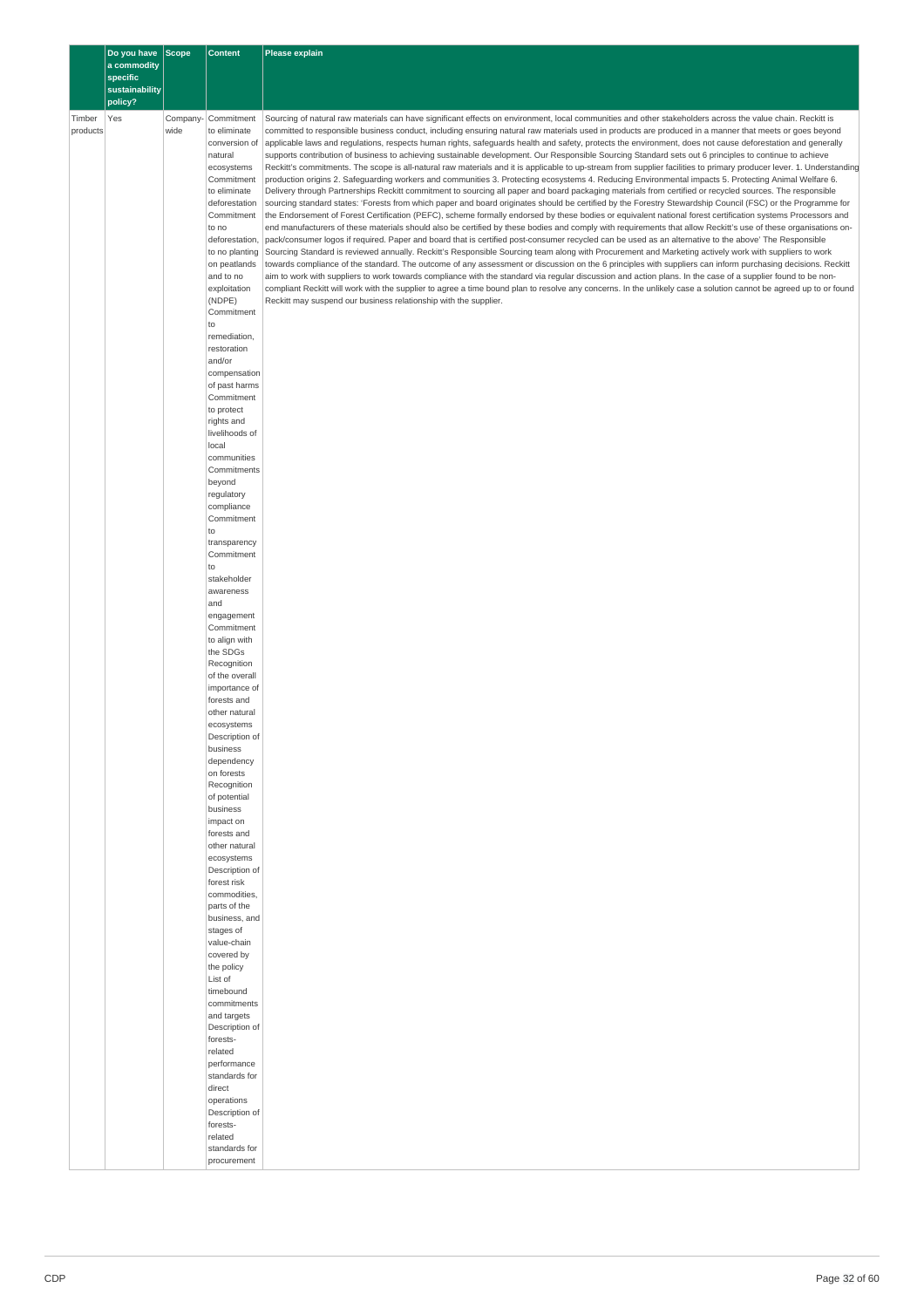|              | Do you have Scope<br>a commodity |                  | <b>Content</b>                                                                                                                                                                                                                                                                                                                                                                                                                                                                                                                                                                                                                                                                                                                                                                                                                                                                                                                                    | Please explain                                                                                                                                                                                                                                                                                                                                                                                                                                                                                                                                                                                                                                                                                                                                                                                                                                                                                                                                                                                                                                                                                                                                                                                                                                                                                                                                                                                                                                                                                                                                                                                                                                                                                                                                                                                                                                                                                                                                                                                                                                                                                                                                                                                                                                                                                                                                                                                                                                                                                                                      |  |
|--------------|----------------------------------|------------------|---------------------------------------------------------------------------------------------------------------------------------------------------------------------------------------------------------------------------------------------------------------------------------------------------------------------------------------------------------------------------------------------------------------------------------------------------------------------------------------------------------------------------------------------------------------------------------------------------------------------------------------------------------------------------------------------------------------------------------------------------------------------------------------------------------------------------------------------------------------------------------------------------------------------------------------------------|-------------------------------------------------------------------------------------------------------------------------------------------------------------------------------------------------------------------------------------------------------------------------------------------------------------------------------------------------------------------------------------------------------------------------------------------------------------------------------------------------------------------------------------------------------------------------------------------------------------------------------------------------------------------------------------------------------------------------------------------------------------------------------------------------------------------------------------------------------------------------------------------------------------------------------------------------------------------------------------------------------------------------------------------------------------------------------------------------------------------------------------------------------------------------------------------------------------------------------------------------------------------------------------------------------------------------------------------------------------------------------------------------------------------------------------------------------------------------------------------------------------------------------------------------------------------------------------------------------------------------------------------------------------------------------------------------------------------------------------------------------------------------------------------------------------------------------------------------------------------------------------------------------------------------------------------------------------------------------------------------------------------------------------------------------------------------------------------------------------------------------------------------------------------------------------------------------------------------------------------------------------------------------------------------------------------------------------------------------------------------------------------------------------------------------------------------------------------------------------------------------------------------------------|--|
|              | specific<br>sustainability       |                  |                                                                                                                                                                                                                                                                                                                                                                                                                                                                                                                                                                                                                                                                                                                                                                                                                                                                                                                                                   |                                                                                                                                                                                                                                                                                                                                                                                                                                                                                                                                                                                                                                                                                                                                                                                                                                                                                                                                                                                                                                                                                                                                                                                                                                                                                                                                                                                                                                                                                                                                                                                                                                                                                                                                                                                                                                                                                                                                                                                                                                                                                                                                                                                                                                                                                                                                                                                                                                                                                                                                     |  |
|              | policy?                          |                  |                                                                                                                                                                                                                                                                                                                                                                                                                                                                                                                                                                                                                                                                                                                                                                                                                                                                                                                                                   |                                                                                                                                                                                                                                                                                                                                                                                                                                                                                                                                                                                                                                                                                                                                                                                                                                                                                                                                                                                                                                                                                                                                                                                                                                                                                                                                                                                                                                                                                                                                                                                                                                                                                                                                                                                                                                                                                                                                                                                                                                                                                                                                                                                                                                                                                                                                                                                                                                                                                                                                     |  |
| Palm oil Yes |                                  | Company-<br>wide | Commitment<br>to eliminate<br>conversion of<br>natural<br>ecosystems<br>Commitment<br>to eliminate<br>deforestation<br>Commitment<br>to no<br>deforestation,<br>to no planting<br>on peatlands<br>and to no<br>exploitation<br>(NDPE)<br>Commitment<br>to<br>remediation,<br>restoration<br>and/or<br>compensation<br>of past harms<br>Commitment<br>to protect<br>rights and<br>livelihoods of<br>local<br>communities<br>Commitments<br>beyond<br>regulatory<br>compliance<br>Commitment<br>to<br>transparency<br>Commitment<br>to<br>stakeholder<br>awareness<br>and<br>engagement<br>Commitment<br>to align with<br>the SDGs<br>Recognition<br>of the overall<br>importance of<br>forests and<br>other natural<br>ecosystems<br>Description of<br>business<br>dependency<br>on forests<br>Recognition<br>of potential<br>business<br>impact on<br>forests and<br>other natural<br>ecosystems<br>Description of<br>forest risk<br>commodities, | Reckitt's Responsible Sourcing Standard details Reckitt commitment to sourcing Palm Oil against the 6 principles. As a priority commodity to Reckitt the<br>standard sets out specific criteria for Palm Oil which Reckitt expects its suppliers to comply with. The specific criteria for palm oil is: Understanding production<br>origin - Supply chain traceability to mill and producers by GPS/ownership provided on a quarterly basis. Supply Chain Monitoring for NDP - systems are in place<br>and used to engage mills regularly to assess and monitor the extent to which they are committed to and achieving NDPE commitments Grievance Management<br>Formal policy and time-bound process is in place to evaluate, monitor and resolve reported actions that go against the requirements set out in Reckitt's<br>standard. Safeguarding workers and communities – Policies aligned to Reckitt's Framework for Human Rights and Responsible Business are in place with<br>attention to migrate workers, children, women and smallholders. Programmes are in place to monitor and report on these areas. Protecting ecosystems - NDPE<br>policy in place to ensure FFB is not sourced from land cleared after 2015 that was previously designated as HCS, HCV or peat land; on-going monitoring of<br>compliance against this commitment and/or use of RSPO certification Reducing Environmental impacts - Policy and up-stream assessments and/or programmes<br>focused on measuring and reducing water use, waste outputs, energy use and GHG. Delivery through Partnerships - Evidence of partnerships that can achieve<br>measurable success in areas closely aligned to Reckitt's Responsible Sourcing Standard. All direct suppliers of palm-derived products should be members of<br>the Round Table on Responsible Palm Oil. Reckitt's Responsible Sourcing team along with Procurement and Marketing actively work with suppliers to work<br>towards compliance of the standard. The outcome of any assessment or discussion on the 6 principles with suppliers can inform purchasing decisions. Reckitt<br>aim to work with suppliers to work towards compliance with the standard via regular discussion and action plans. In the case of a supplier found to be non-<br>compliant Reckitt will work with the supplier to agree a time bound plan to resolve any concerns. In the unlikely case a solution cannot be agreed up to or found<br>Reckitt may suspend our business relationship with the supplier. |  |
|              |                                  |                  |                                                                                                                                                                                                                                                                                                                                                                                                                                                                                                                                                                                                                                                                                                                                                                                                                                                                                                                                                   |                                                                                                                                                                                                                                                                                                                                                                                                                                                                                                                                                                                                                                                                                                                                                                                                                                                                                                                                                                                                                                                                                                                                                                                                                                                                                                                                                                                                                                                                                                                                                                                                                                                                                                                                                                                                                                                                                                                                                                                                                                                                                                                                                                                                                                                                                                                                                                                                                                                                                                                                     |  |
|              |                                  |                  |                                                                                                                                                                                                                                                                                                                                                                                                                                                                                                                                                                                                                                                                                                                                                                                                                                                                                                                                                   |                                                                                                                                                                                                                                                                                                                                                                                                                                                                                                                                                                                                                                                                                                                                                                                                                                                                                                                                                                                                                                                                                                                                                                                                                                                                                                                                                                                                                                                                                                                                                                                                                                                                                                                                                                                                                                                                                                                                                                                                                                                                                                                                                                                                                                                                                                                                                                                                                                                                                                                                     |  |
|              |                                  |                  |                                                                                                                                                                                                                                                                                                                                                                                                                                                                                                                                                                                                                                                                                                                                                                                                                                                                                                                                                   |                                                                                                                                                                                                                                                                                                                                                                                                                                                                                                                                                                                                                                                                                                                                                                                                                                                                                                                                                                                                                                                                                                                                                                                                                                                                                                                                                                                                                                                                                                                                                                                                                                                                                                                                                                                                                                                                                                                                                                                                                                                                                                                                                                                                                                                                                                                                                                                                                                                                                                                                     |  |
|              |                                  |                  | parts of the<br>business, and                                                                                                                                                                                                                                                                                                                                                                                                                                                                                                                                                                                                                                                                                                                                                                                                                                                                                                                     |                                                                                                                                                                                                                                                                                                                                                                                                                                                                                                                                                                                                                                                                                                                                                                                                                                                                                                                                                                                                                                                                                                                                                                                                                                                                                                                                                                                                                                                                                                                                                                                                                                                                                                                                                                                                                                                                                                                                                                                                                                                                                                                                                                                                                                                                                                                                                                                                                                                                                                                                     |  |
|              |                                  |                  | stages of<br>value-chain<br>covered by<br>the policy<br>List of<br>timebound<br>commitments<br>and targets<br>Description of                                                                                                                                                                                                                                                                                                                                                                                                                                                                                                                                                                                                                                                                                                                                                                                                                      |                                                                                                                                                                                                                                                                                                                                                                                                                                                                                                                                                                                                                                                                                                                                                                                                                                                                                                                                                                                                                                                                                                                                                                                                                                                                                                                                                                                                                                                                                                                                                                                                                                                                                                                                                                                                                                                                                                                                                                                                                                                                                                                                                                                                                                                                                                                                                                                                                                                                                                                                     |  |
|              |                                  |                  | forests-<br>related<br>performance<br>standards for<br>direct<br>operations<br>Description of<br>forests-<br>related                                                                                                                                                                                                                                                                                                                                                                                                                                                                                                                                                                                                                                                                                                                                                                                                                              |                                                                                                                                                                                                                                                                                                                                                                                                                                                                                                                                                                                                                                                                                                                                                                                                                                                                                                                                                                                                                                                                                                                                                                                                                                                                                                                                                                                                                                                                                                                                                                                                                                                                                                                                                                                                                                                                                                                                                                                                                                                                                                                                                                                                                                                                                                                                                                                                                                                                                                                                     |  |
|              |                                  |                  | standards for<br>procurement                                                                                                                                                                                                                                                                                                                                                                                                                                                                                                                                                                                                                                                                                                                                                                                                                                                                                                                      |                                                                                                                                                                                                                                                                                                                                                                                                                                                                                                                                                                                                                                                                                                                                                                                                                                                                                                                                                                                                                                                                                                                                                                                                                                                                                                                                                                                                                                                                                                                                                                                                                                                                                                                                                                                                                                                                                                                                                                                                                                                                                                                                                                                                                                                                                                                                                                                                                                                                                                                                     |  |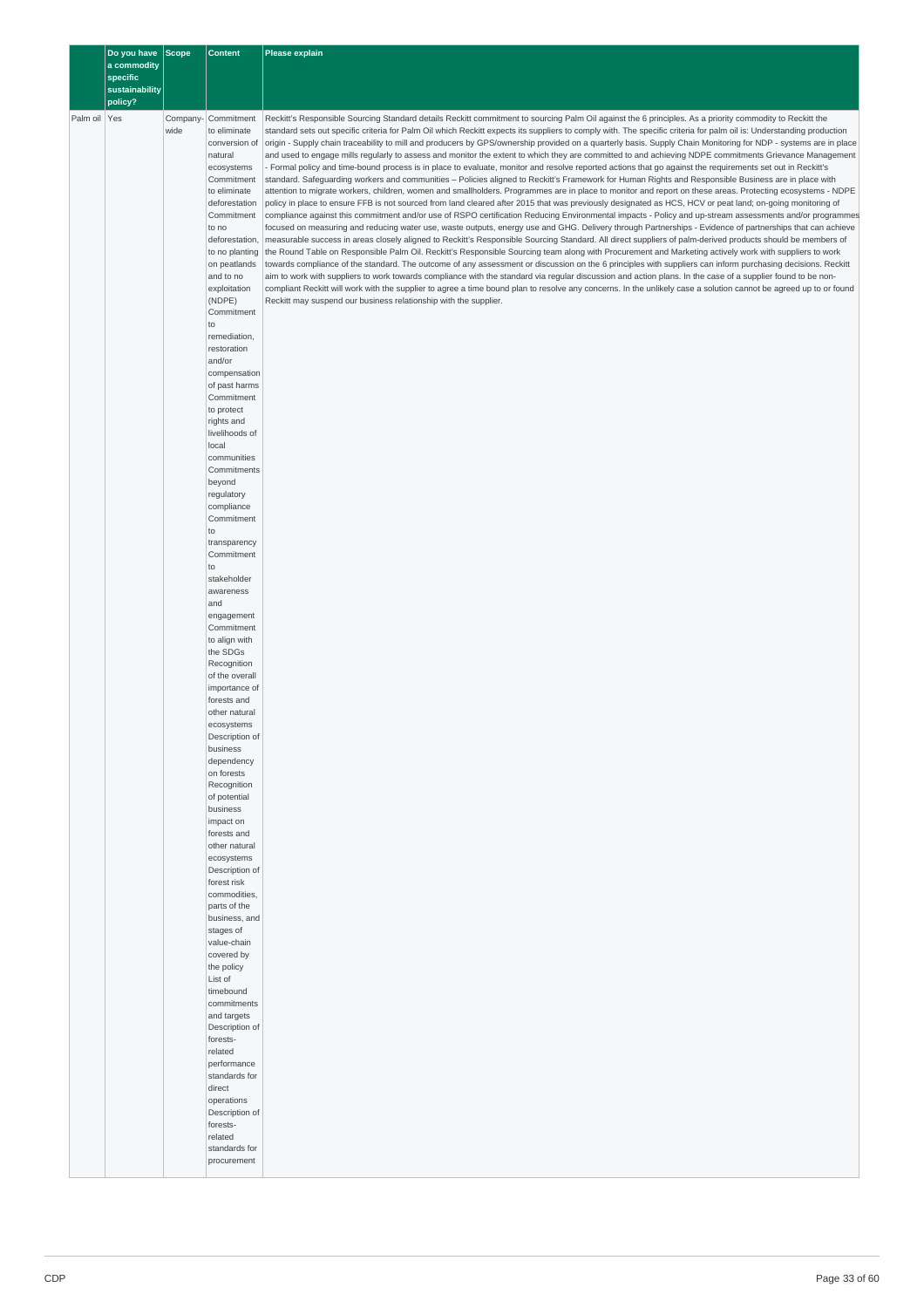|                    | Do you have<br>a commodity<br>specific<br>sustainability<br>policy? | <b>Scope</b>                                                                                                       | <b>Content</b>                      | <b>Please explain</b>                                                                                                                                                                                                                                                                                                                                                                                                                                                                                                                                                                                                                                                                                                                                                                                                                                                                                                                                                                                                                                                                                                                                                                                                                                                                                                                                                                                                                                                                                                                                                                                                                                                                                                                                                                                                                                                                                                                                                                             |
|--------------------|---------------------------------------------------------------------|--------------------------------------------------------------------------------------------------------------------|-------------------------------------|---------------------------------------------------------------------------------------------------------------------------------------------------------------------------------------------------------------------------------------------------------------------------------------------------------------------------------------------------------------------------------------------------------------------------------------------------------------------------------------------------------------------------------------------------------------------------------------------------------------------------------------------------------------------------------------------------------------------------------------------------------------------------------------------------------------------------------------------------------------------------------------------------------------------------------------------------------------------------------------------------------------------------------------------------------------------------------------------------------------------------------------------------------------------------------------------------------------------------------------------------------------------------------------------------------------------------------------------------------------------------------------------------------------------------------------------------------------------------------------------------------------------------------------------------------------------------------------------------------------------------------------------------------------------------------------------------------------------------------------------------------------------------------------------------------------------------------------------------------------------------------------------------------------------------------------------------------------------------------------------------|
| Cattle<br>products | No                                                                  | $<$ Not                                                                                                            | $<$ Not<br>Applicable Applicable>   | Reckitt is a very small users of this commodity therefore does not set out specific requirements. All commodities must comply with Reckitt's Responsible<br>Sourcing Standard Our Responsible Sourcing Standard sets out 6 principles to continue to achieve Reckitt's commitment to NDPE. It is applicable up-stream<br>from supplier facilities to primary producer lever. The 6 principles are: 1. Understanding production origins - Suppliers should know the locations and ownership<br>of primary producers and processors in their supply chains and be capable of monitoring 2. Safeguarding workers and communities - Measures need to be in<br>place that ensure Reckitt's framework for Human Rights and Responsible Business and specific requirements and expectations of this standard can be adhered<br>to. 3. Protecting ecosystems - Important and protected natural areas and endangered species within them should not be harmed due to the production or<br>processing of NRM used by suppliers or through any expansion of production or processing areas. 4. Reducing Environmental impacts – Suppliers must be able<br>to monitor and promote reductions of harmful GHG emissions, water and energy consumption 5. Protecting Animal Welfare - We expect our suppliers to ensure<br>the 'five freedoms' of animal welfare are adhered to 6. Delivery through Partnerships - Adherence to this standard will usually be made easier by working with<br>stakeholders relevant to the specific commodities and landscapes. Reckitt's Responsible Sourcing team along with Procurement and Marketing actively work<br>with suppliers to work towards compliance of the standard. The outcome of any assessment or discussion on the 6 principles with suppliers can inform<br>purchasing decisions.                                                                                                                                                                           |
| Soy                | No                                                                  | $<$ Not<br>$\overline{ }$                                                                                          | $<$ Not<br>Applicable Applicable>   | Reckitt is a very small users of this commodity therefore the only criteria Reckitt sets out is Soy suppliers should be members of the Round Table on<br>Responsible Soy (RTRS). All commodities must comply with Reckitt's Responsible Sourcing Standard Our Responsible Sourcing Standard sets out 6 principles<br>to continue to achieve Reckitt's commitment to NDPE. It is applicable up-stream from supplier facilities to primary producer lever. The 6 principles are: 1.<br>Understanding production origins - Suppliers should know the locations and ownership of primary producers and processors in their supply chains and be<br>capable of monitoring 2. Safeguarding workers and communities - Measures need to be in place that ensure Reckitt's framework for Human Rights and<br>Responsible Business and specific requirements and expectations of this standard can be adhered to. 3. Protecting ecosystems - Important and protected<br>natural areas and endangered species within them should not be harmed due to the production or processing of NRM used by suppliers or through any<br>expansion of production or processing areas. 4. Reducing Environmental impacts – Suppliers must be able to monitor and promote reductions of harmful GHG<br>emissions, water and energy consumption 5. Protecting Animal Welfare - We expect our suppliers to ensure the 'five freedoms' of animal welfare are adhered to<br>6. Delivery through Partnerships - Adherence to this standard will usually be made easier by working with stakeholders relevant to the specific commodities and<br>landscapes. Reckitt's Responsible Sourcing team along with Procurement and Marketing actively work with suppliers to work towards compliance of the<br>standard. The outcome of any assessment or discussion on the 6 principles with suppliers can inform purchasing decisions.                                                                                               |
| Other -<br>Rubber  | No                                                                  | $<$ Not                                                                                                            | $<$ Not<br>Applicable Applicable>   | Reckitt has a very integrated supply chain and good supplier relationship when it comes to rubber therefore a specific commodity standard is not required. As<br>we with all commodities suppliers must comply with Reckitt's Responsible Sourcing Standard detailed below. All commodities must comply with Reckitt's<br>Responsible Sourcing Standard Our Responsible Sourcing Standard sets out 6 principles to continue to achieve Reckitt's commitment to NDPE. It is applicable<br>up-stream from supplier facilities to primary producer lever. The 6 principles are: 1. Understanding production origins - Suppliers should know the locations and<br>ownership of primary producers and processors in their supply chains and be capable of monitoring 2. Safeguarding workers and communities - Measures need<br>to be in place that ensure Reckitt's framework for Human Rights and Responsible Business and specific requirements and expectations of this standard can be<br>adhered to. 3. Protecting ecosystems - Important and protected natural areas and endangered species within them should not be harmed due to the production<br>or processing of NRM used by suppliers or through any expansion of production or processing areas. 4. Reducing Environmental impacts – Suppliers must be<br>able to monitor and promote reductions of harmful GHG emissions, water and energy consumption 5. Protecting Animal Welfare - We expect our suppliers to<br>ensure the 'five freedoms' of animal welfare are adhered to 6. Delivery through Partnerships - Adherence to this standard will usually be made easier by working<br>with stakeholders relevant to the specific commodities and landscapes. Reckitt's Responsible Sourcing team along with Procurement and Marketing actively<br>work with suppliers to work towards compliance of the standard. The outcome of any assessment or discussion on the 6 principles with suppliers can inform<br>purchasing decisions. |
| Other -<br>Cocoa   | No                                                                  | $<$ Not                                                                                                            | $<$ Not<br>Applicable Applicable>   | Reckitt is a very small users of this commodity therefore does not set out specific requirements. All commodities must comply with Reckitt's Responsible<br>Sourcing Standard Our Responsible Sourcing Standard sets out 6 principles to continue to achieve Reckitt's commitment to NDPE. It is applicable up-stream<br>from supplier facilities to primary producer lever. The 6 principles are: 1. Understanding production origins - Suppliers should know the locations and ownership<br>of primary producers and processors in their supply chains and be capable of monitoring 2. Safeguarding workers and communities - Measures need to be in<br>place that ensure Reckitt's framework for Human Rights and Responsible Business and specific requirements and expectations of this standard can be adhered<br>to. 3. Protecting ecosystems - Important and protected natural areas and endangered species within them should not be harmed due to the production or<br>processing of NRM used by suppliers or through any expansion of production or processing areas. 4. Reducing Environmental impacts – Suppliers must be able<br>to monitor and promote reductions of harmful GHG emissions, water and energy consumption 5. Protecting Animal Welfare - We expect our suppliers to ensure<br>the 'five freedoms' of animal welfare are adhered to 6. Delivery through Partnerships - Adherence to this standard will usually be made easier by working with<br>stakeholders relevant to the specific commodities and landscapes. Reckitt's Responsible Sourcing team along with Procurement and Marketing actively work<br>with suppliers to work towards compliance of the standard. The outcome of any assessment or discussion on the 6 principles with suppliers can inform<br>purchasing decisions.                                                                                                                                                                           |
| Other -<br>Coffee  | $<$ Not<br>Applicable>                                              | <not< td=""><td><math>&lt;</math>Not<br/>Applicable   Applicable&gt;</td><td><not applicable=""></not></td></not<> | $<$ Not<br>Applicable   Applicable> | <not applicable=""></not>                                                                                                                                                                                                                                                                                                                                                                                                                                                                                                                                                                                                                                                                                                                                                                                                                                                                                                                                                                                                                                                                                                                                                                                                                                                                                                                                                                                                                                                                                                                                                                                                                                                                                                                                                                                                                                                                                                                                                                         |

# F4.6

(F4.6) Has your organization made a public commitment to reduce or remove deforestation and/or forest degradation from its direct operations and/or supply **chain?**

Yes

# F4.6a

(F4.6a) Has your organization endorsed any of the following initiatives as part of its public commitment to reduce or remove deforestation and/or forest **degradation?**

Other, please specify (We are members of the Consumer Goods Forum forest positive collation of action and its forest positive commitment. )

We are publicly committed to the the Consumer Goods Forum (CGF)'s commitment to 0% deforestation in our supply chains by 2020. We have committed publicly to 100% 'responsibly sourced' (defined as per our Standard for the Responsible Sourcing of Natural Raw materials & zero deforestation) by 2020, which states that: "natural raw materials are sourced ... with zero deforestation". We have reaffirmed this commitment in open letters since our original commitment was made in 2015.

# F4.6b

(F4.6b) Provide details on your public commitment(s), including the description of specific criteria, coverage, and actions.

### **Forest risk commodity**

Timber products

## **Criteria**

No conversion of natural ecosystems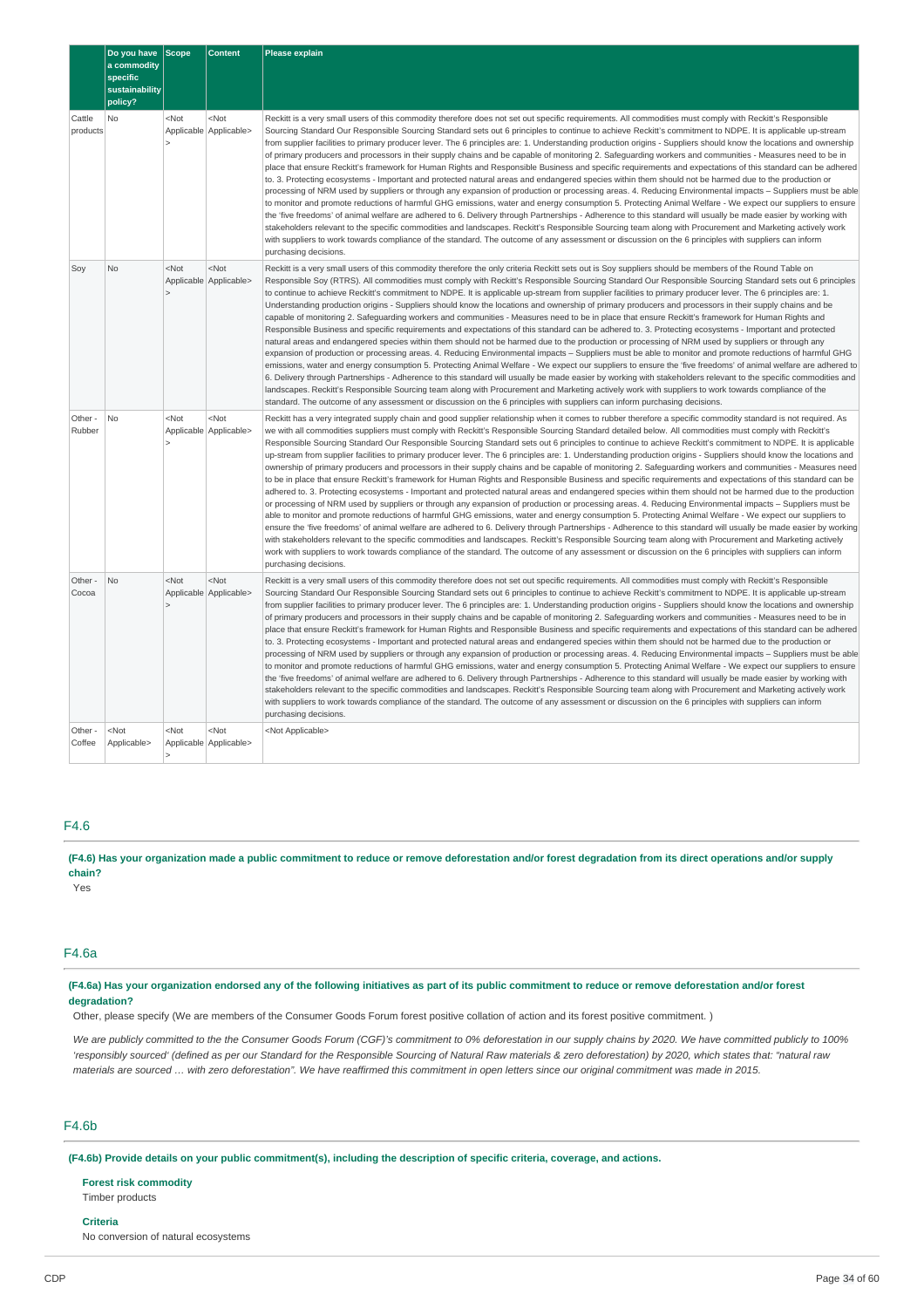Zero net deforestation Restoration and compensation to address past deforestation and conversion Avoidance of negative impacts on threatened and protected species and habitats No trade of CITES listed species No land clearance by burning or clearcutting No conversion of High Conservation Value areas No conversion of High Carbon Stock forests Secure Free, Prior and Informed Consent (FPIC) of indigenous people and local communities Adoption of the UN International Labour Organization principles No sourcing of illegally produced and/or traded forest risk commodities No sourcing of forest risk commodities from unknown/controversial sources

#### **Operational coverage**

Direct operations and supply chain

**% of total production/ consumption covered by commitment** 100%

**Cutoff date** 1993-1997

**Commitment target date** 2021-25

#### **Please explain**

We are publicly committed to sourcing timber-related products in a responsible way and to ensuring compliance with our Responsible Sourcing Standard in our supply chains. We have a 2025 target for all paper and board to come from certified (FSC/PEFC) and/ or recycled sources. Our Responsible Sourcing Standard outlines our minimum sourcing requirements and covers the criteria in column 2. Timber (including but not limited to wood cellulose fibres in paper and board) used in Reckitt companies' products and packaging must be from sources that: • are managed in compliance with all applicable environmental, labour and health & safety laws and regulations, and ILO Fundamental Conventions • do not contribute towards deforestation or degradation of peatlands of any depth, primary forests or High Conservation Value areas, as defined by the HCV Network • are managed in accordance with all applicable tenure and use rights, including the respect of indigenous peoples and local communities' rights; • are not using toxic chemicals (as listed by the Stockholm (POP) Convention • do not use fire to prepare land for replanting and/or waste disposal; • are managed in a manner that protects biodiversity and ecological processes; and • actively seek to utilise previously cleared and/or degraded land rather than natural forests. Plantations should optimise the use of agricultural land where appropriate, and not put indirect pressure on forests through overuse of agricultural land in an area. Through FSC certification we will ensure upstream suppliers "shall not convert natural forest to plantations, nor natural forests or plantations on sites directly converted from natural forest to non-forest land use with very limited exceptions including that any deforestation does not "damage or threaten High Conservation Values, nor any sites or resources necessary to maintain or enhance those High Conservation Values" All FSC suppliers must comply to the FSC 10 principles and these in turn have aided Reckitt in meeting its responsible sourcing commitment. In 2020 Reckitt achieved 98% of packaging materials source from certified or recycled sourced. The progress against Reckitt's target of 100% packaging materials from certified or recycled sources demonstrated Reckitt's commitment to the criteria outlined.

**Forest risk commodity**

# Palm oil

#### **Criteria**

No conversion of natural ecosystems Zero gross deforestation/ no deforestation Zero net deforestation No new development on peat regardless of depth No land clearance by burning or clearcutting No conversion of High Conservation Value areas No conversion of High Carbon Stock forests Secure Free, Prior and Informed Consent (FPIC) of indigenous people and local communities Adoption of the UN International Labour Organization principles No sourcing of illegally produced and/or traded forest risk commodities No sourcing of forest risk commodities from unknown/controversial sources

#### **Operational coverage**

Direct operations and supply chain

**% of total production/ consumption covered by commitment** 100%

**Cutoff date** 2015

# **Commitment target date**

2021-25

### **Please explain**

Reckitt is committed to 100% traceable palm oil (excluding surfactants) and is making good progress towards the target. Through Reckitt's Responsible Sourcing Standard and partnership with Earthworm Reckitt continues to demonstrate its commitment to NDPE. In 2020 Reckitt achieved 88% traceable palm oil to mill globally, this was achieved by working with Earthworm who engage with Reckitt's suppliers to source data. The list of mills is published on reckitt.com. Earthworm supplier engagement and high impact supplier programme driven by Starling and desk-based assessments highlights concerns in Reckitt's supply chain regarding NDPE implementation. The programme recommends which direct suppliers Reckitt should engage to resolve the concerns. Through the Indonesian Landscapes Programme Earthworm established partnership with governments in both the Aceh Tamiang and Southern Aceh areas. Using this support Earthworm worked in both regions to build relationship with palm oil groups. In the Aceh Tamiang Earthworm successfully brokered a Forest Protection and No Exploitation agreement (MoU) with the district's largest palm oil group. It applies to 12 concessions, 5 of which fall within Aceh Tamiang region and applies to 35,000 hectares and an estimated 3,000 employees. This agreement opens the door to further transformation support from EF and its local partners. NDPE training was also provided in the area to support to oil palm mills and plantations, directly reaching a full 100% of companies in operation. Aim of the training was to build company awareness, buy-in, and capacity for NDPE transformation. For example, 94% of palm oil plantations and mills provided with No Deforestation, No Peat, and No Exploitation (NDPE) policy and implementation training across 5 workshops. The programme also helped help at-risk communities map their lands, develop supplementary livelihoods, and protect remaining forest areas - Earthworms social and mapping experts completed Participatory Conservation Plans (PCPs) with 5 frontier villages which equals 2095 households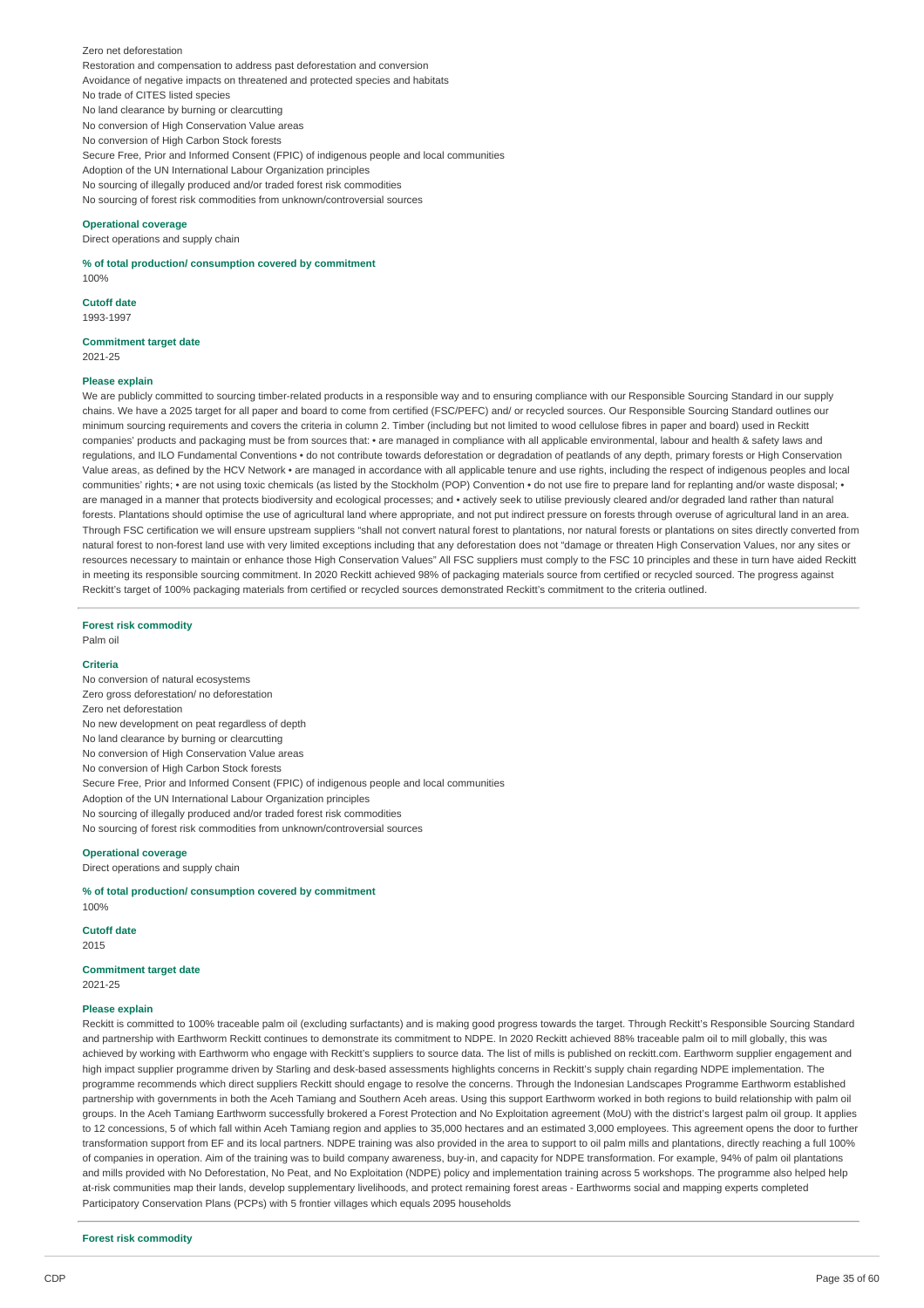Cattle products

#### **Criteria**

No conversion of natural ecosystems Zero gross deforestation/ no deforestation Zero net deforestation Restoration and compensation to address past deforestation and conversion No land clearance by burning or clearcutting No conversion of High Conservation Value areas No conversion of High Carbon Stock forests Secure Free, Prior and Informed Consent (FPIC) of indigenous people and local communities Adoption of the UN International Labour Organization principles No sourcing of illegally produced and/or traded forest risk commodities No sourcing of forest risk commodities from unknown/controversial sources

# **Operational coverage**

Direct operations and supply chain

# **% of total production/ consumption covered by commitment**

100%

**Cutoff date**

2009

#### **Commitment target date** 2021-25

# **Please explain**

Reckitt is publicly commitment to meeting NDPE for all natural raw materials it purchases including tallow. This is facilitated through Reckitt's Responsible Sourcing Standard. Our Responsible Sourcing Standard sets out 6 principles to continue to achieve Reckitt's commitment to NDPE. It is applicable up-stream from supplier facilities to primary producer lever. The 6 principles are: 1. Understanding production origins - Suppliers should know the locations and ownership of primary producers and processors in their supply chains and be capable of monitoring 2. Safeguarding workers and communities - Measures need to be in place that ensure Reckitt's framework for Human Rights and Responsible Business and specific requirements and expectations of this standard can be adhered to. 3. Protecting ecosystems - Important and protected natural areas and endangered species within them should not be harmed due to the production or processing of NRM used by suppliers or through any expansion of production or processing areas. 4. Reducing Environmental impacts – Suppliers must be able to monitor and promote reductions of harmful GHG emissions, water and energy consumption 5. Protecting Animal Welfare - We expect our suppliers to ensure the 'five freedoms' of animal welfare are adhered to 6. Delivery through Partnerships - Adherence to this standard will usually be made easier by working with stakeholders relevant to the specific commodities and landscapes. Reckitt's Responsible Sourcing team along with Procurement and Marketing actively work with suppliers to work towards compliance of the standard. The outcome of any assessment or discussion on the 6 principles with suppliers can inform purchasing decisions.

**Forest risk commodity**

# Soy

## **Criteria**

No conversion of natural ecosystems Zero gross deforestation/ no deforestation Zero net deforestation Restoration and compensation to address past deforestation and conversion No land clearance by burning or clearcutting No conversion of High Conservation Value areas No conversion of High Carbon Stock forests Secure Free, Prior and Informed Consent (FPIC) of indigenous people and local communities Adoption of the UN International Labour Organization principles No sourcing of illegally produced and/or traded forest risk commodities No sourcing of forest risk commodities from unknown/controversial sources

#### **Operational coverage**

Direct operations and supply chain

**% of total production/ consumption covered by commitment** 100%

**Cutoff date** 2008

**Commitment target date** 2021-25

#### **Please explain**

Reckitt is publicly commitment to meeting NDPE for all natural raw materials it purchases including soy. This is facilitated through Reckitt's Responsible Sourcing Standard. Our Responsible Sourcing Standard sets out 6 principles to continue to achieve Reckitt's commitment to NDPE. It is applicable up-stream from supplier facilities to primary producer lever. The 6 principles are: 1. Understanding production origins - Suppliers should know the locations and ownership of primary producers and processors in their supply chains and be capable of monitoring 2. Safeguarding workers and communities - Measures need to be in place that ensure Reckitt's framework for Human Rights and Responsible Business and specific requirements and expectations of this standard can be adhered to. 3. Protecting ecosystems - Important and protected natural areas and endangered species within them should not be harmed due to the production or processing of NRM used by suppliers or through any expansion of production or processing areas. 4. Reducing Environmental impacts – Suppliers must be able to monitor and promote reductions of harmful GHG emissions, water and energy consumption 5. Protecting Animal Welfare - We expect our suppliers to ensure the 'five freedoms' of animal welfare are adhered to 6. Delivery through Partnerships - Adherence to this standard will usually be made easier by working with stakeholders relevant to the specific commodities and landscapes. Reckitt's Responsible Sourcing team along with Procurement and Marketing actively work with suppliers to work towards compliance of the standard. The outcome of any assessment or discussion on the 6 principles with suppliers can inform purchasing decisions.

**Forest risk commodity** Other - Rubber

**Criteria**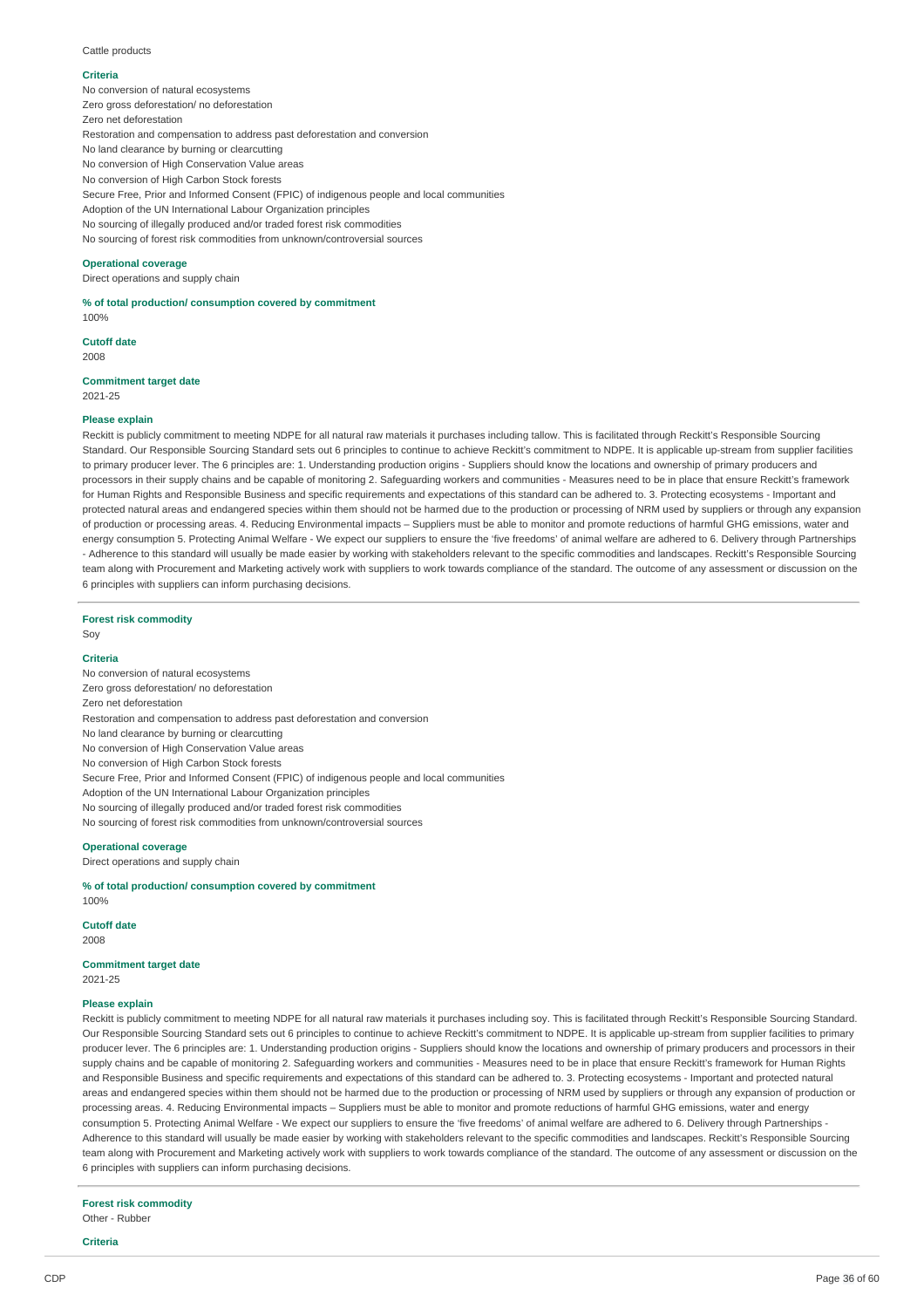No conversion of natural ecosystems Zero gross deforestation/ no deforestation Zero net deforestation Restoration and compensation to address past deforestation and conversion No land clearance by burning or clearcutting No conversion of High Conservation Value areas No conversion of High Carbon Stock forests Secure Free, Prior and Informed Consent (FPIC) of indigenous people and local communities Adoption of the UN International Labour Organization principles No sourcing of illegally produced and/or traded forest risk commodities No sourcing of forest risk commodities from unknown/controversial sources

#### **Operational coverage**

Direct operations and supply chain

**% of total production/ consumption covered by commitment** 100%

**Cutoff date** 2008

**Commitment target date** 2021-25

#### **Please explain**

In 2020, Reckitt joined The Fair Rubber Association to continue its responsible sourcing of rubber. This will ensure farmers receive a Fair Trade premium for the rubber they produce, and Reckitt is investing to help farmers improve farming practices, increase yield and protect local ecosystems. Reckitt is publicly commitment to meeting NDPE for all natural raw materials it purchases including rubber. This is facilitated through Reckitt's Responsible Sourcing Standard. Our Responsible Sourcing Standard sets out 6 principles to continue to achieve Reckitt's commitment to NDPE. It is applicable up-stream from supplier facilities to primary producer lever. The 6 principles are: 1. Understanding production origins - Suppliers should know the locations and ownership of primary producers and processors in their supply chains and be capable of monitoring 2. Safeguarding workers and communities- Measures need to be in place that ensure Reckitt's framework for Human Rights and Responsible Business and specific requirements and expectations of this standard can be adhered to. 3. Protecting ecosystems - Important and protected natural areas and endangered species within them should not be harmed due to the production or processing of NRM used by suppliers or through any expansion of production or processing areas. 4. Reducing Environmental impacts – Suppliers must be able to monitor and promote reductions of harmful GHG emissions, water and energy consumption 5. Protecting Animal Welfare - We expect our suppliers to ensure the 'five freedoms' of animal welfare are adhered to 6. Delivery through Partnerships - Adherence to this standard will usually be made easier by working with stakeholders relevant to the specific commodities and landscapes. Reckitt's Responsible Sourcing team along with Procurement and Marketing actively work with suppliers to work towards compliance of the standard. The outcome of any assessment or discussion on the 6 principles with suppliers can inform purchasing decisions.

**Forest risk commodity** Other - Cocoa

# **Criteria**

No conversion of natural ecosystems Zero net deforestation Restoration and compensation to address past deforestation and conversion No land clearance by burning or clearcutting No conversion of High Conservation Value areas No conversion of High Carbon Stock forests Secure Free, Prior and Informed Consent (FPIC) of indigenous people and local communities Adoption of the UN International Labour Organization principles No sourcing of illegally produced and/or traded forest risk commodities No sourcing of forest risk commodities from unknown/controversial sources

**Operational coverage**

Direct operations and supply chain

**% of total production/ consumption covered by commitment** 100%

**Cutoff date**

2008

**Commitment target date** 2021-25

#### **Please explain**

Reckitt is publicly commitment to meeting NDPE for all natural raw materials it purchases including cocoa. This is facilitated through Reckitt's Responsible Sourcing Standard. Our Responsible Sourcing Standard sets out 6 principles to continue to achieve Reckitt's commitment to NDPE. It is applicable up-stream from supplier facilities to primary producer lever. The 6 principles are: 1. Understanding production origins - Suppliers should know the locations and ownership of primary producers and processors in their supply chains and be capable of monitoring 2. Safeguarding workers and communities - Measures need to be in place that ensure Reckitt's framework for Human Rights and Responsible Business and specific requirements and expectations of this standard can be adhered to. 3. Protecting ecosystems - Important and protected natural areas and endangered species within them should not be harmed due to the production or processing of NRM used by suppliers or through any expansion of production or processing areas. 4. Reducing Environmental impacts – Suppliers must be able to monitor and promote reductions of harmful GHG emissions, water and energy consumption 5. Protecting Animal Welfare - We expect our suppliers to ensure the 'five freedoms' of animal welfare are adhered to 6. Delivery through Partnerships - Adherence to this standard will usually be made easier by working with stakeholders relevant to the specific commodities and landscapes. Reckitt's Responsible Sourcing team along with Procurement and Marketing actively work with suppliers to work towards compliance of the standard. The outcome of any assessment or discussion on the 6 principles with suppliers can inform purchasing decisions.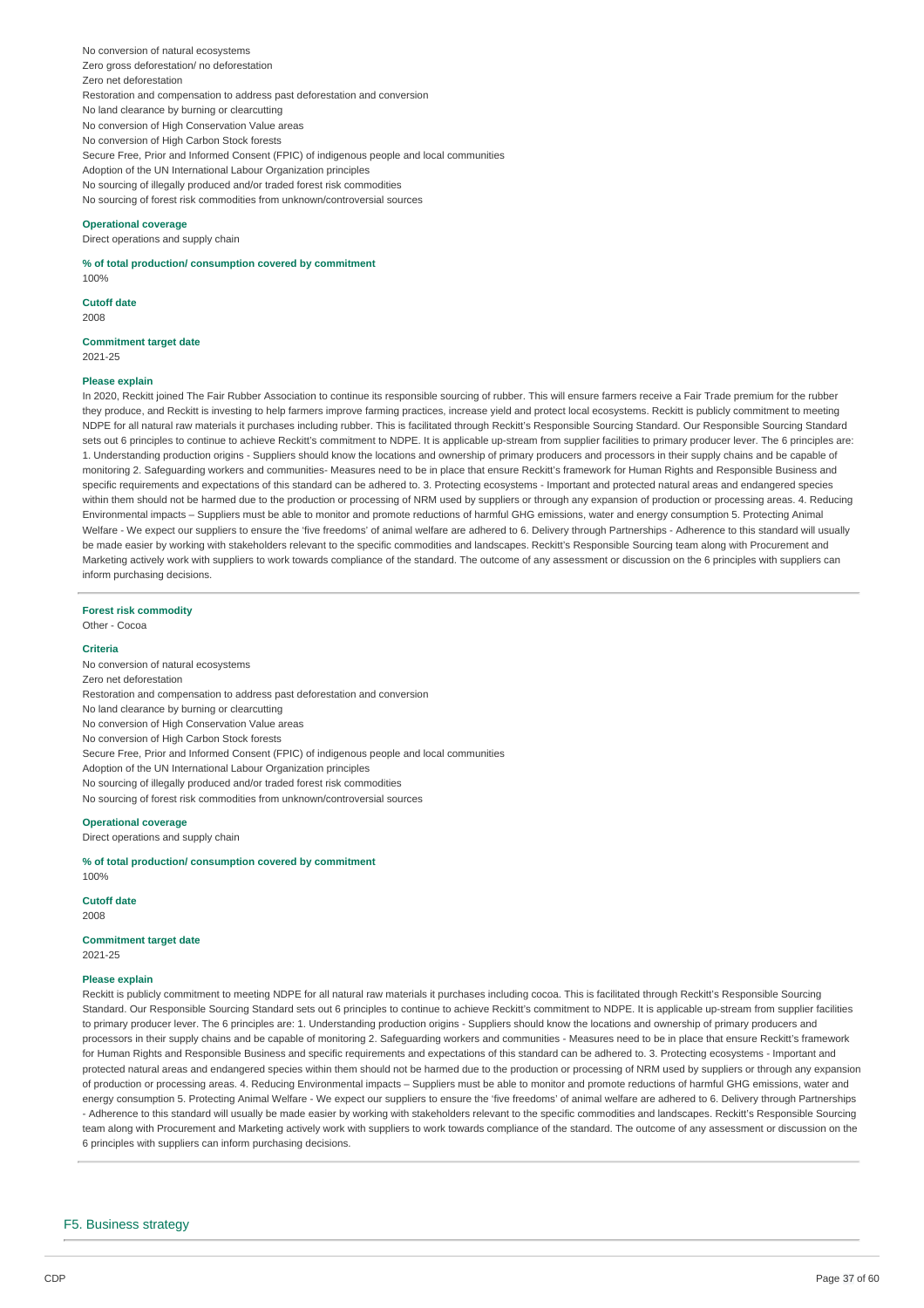# F5.1

## (F5.1) Are forests-related issues integrated into any aspects of your long-term strategic business plan, and if so how?

|                               | Are<br>forests-<br>related<br><b>issues</b><br>integrated?         | Long-<br>term<br>time<br>horizon<br>(years) | Please explain                                                                                                                                                                                                                                                                                                                                                                                                                                                                                                                                                                                                                                                                                                                                                                                                                                                                                                                                                                                                                                                                                                                                                                                                                                                                                                                                                                                                                                                                                                                                                                                                                                                                                                                                                                                                                                                                                                                                                                                                                                                                                                                                                                                                                                                                                                                                                                                                                                                                                                                       |
|-------------------------------|--------------------------------------------------------------------|---------------------------------------------|--------------------------------------------------------------------------------------------------------------------------------------------------------------------------------------------------------------------------------------------------------------------------------------------------------------------------------------------------------------------------------------------------------------------------------------------------------------------------------------------------------------------------------------------------------------------------------------------------------------------------------------------------------------------------------------------------------------------------------------------------------------------------------------------------------------------------------------------------------------------------------------------------------------------------------------------------------------------------------------------------------------------------------------------------------------------------------------------------------------------------------------------------------------------------------------------------------------------------------------------------------------------------------------------------------------------------------------------------------------------------------------------------------------------------------------------------------------------------------------------------------------------------------------------------------------------------------------------------------------------------------------------------------------------------------------------------------------------------------------------------------------------------------------------------------------------------------------------------------------------------------------------------------------------------------------------------------------------------------------------------------------------------------------------------------------------------------------------------------------------------------------------------------------------------------------------------------------------------------------------------------------------------------------------------------------------------------------------------------------------------------------------------------------------------------------------------------------------------------------------------------------------------------------|
| Long-<br>term<br>business     | Yes,<br>forests-<br>related<br>objectives issues are<br>integrated | $11 - 15$                                   | Forest related issues are considered within our materials supply strategy that underpins long term business objectives. Our business objectives include the long term development<br>and maintenance of ingredients supply network, with associated supplier programmes and relationships. For latex, for example, this includes close relationships with rubber<br>farming suppliers to develop long term supply networks with management of forest and farming impacts to underpin supply continuity and quality Through our own sustainability<br>activity and having close working relationships with suppliers, we aim to source all commodities responsibly, to safequard forests and avoid exploitation of communities within them<br>to support natural resources for the future. This involves monitoring of progress and performance, collaboration with suppliers and activity with a range of partners in terms of<br>monitoring and development of programmes to support forestry ecosystems. Activity is built into procurement planning decisions, supplier selection and partner programme<br>development to maintain our standard and support natural resources for the long term. The above is facilitated through Reckitt's Responsible Sourcing Standard which aims to<br>ensure all natural raw materials are sourced responsibly by our direct suppliers. The standard sets out 6 principles and applies to up-stream supply chain to origin. Specific criteria<br>are set out for each principle which allows us to assess the risk of the commodity and supplier to the business. Reckitt also has several high-risk commodities based on their risk<br>profile and importance to the business. Extra criteria are set out for these commodities and partnerships are utilised to manage. These high-risk commodities include palm oil,<br>timber and latex. Reckitt aim to work with its suppliers constructively to ensure the delivery of the standards and understand realities on-the-ground in supply chain will sometimes<br>not reflect the standards set out. In some cases, achieving them will require the considerable long-term efforts of many stakeholders. Reckitt is committed to working with suppliers<br>and third-party partnerships to fully understand and close gaps within agreed and realistic but challenging timescales. Where the attainment of this standard by our supplier has<br>proved to not be possible, Reckitt reserves the right to exit from supplier relationships. |
| Strategy<br>for long-<br>term | Yes,<br>forests-<br>related<br>objectives issues are<br>integrated | $11 - 15$                                   | Maintenance of supplier relationships and routine dialoque with those suppliers is core to the strategy for delivering long term objectives. This includes review of the commodity<br>market dynamics, performance of the supplier against our standards and expectations, and mitigation activity to support long term supply continuity and quality. Reckitt's<br>Responsible Sourcing Standard which aims to ensure all natural raw materials used in Reckitt products are sourced responsibly by our direct suppliers. The standard sets out 6<br>principles summarised below and applies to up-stream supply chain to origin. 1. Understanding production origins 2. Safeguarding workers and communities 3. Protecting<br>ecosystems 4. Reducing Environmental impacts 5. Protecting Animal Welfare 6. Delivery through Partnerships The standard sets out specific criteria for each principle (e.g. for<br>principle 1, Reckitt expects records are kept of the locations of primary producers and processors in supplier supply chains, along with their ownership. This is shared with Reckitt<br>on request) which allows Reckitt's to assess the risk of the commodity and supplier to the business. Reckitt also has several high-risk commodities based on their risk profile and<br>importance to the business. Extra criteria is set out for these commodities and partnerships are utilised to manage. These high-risk commodities include palm oil, timber and latex.<br>Reckitt uses the standard to meet it long term business objectives. For example, in partnership with Earthworm Foundation Reckitt have focused on developing a comprehensive<br>understanding of our palm oil value chain by mapping to mill and with plans to map to plantation. The partnership also risk-assesses Reckitt's palm oil supply chain. The review<br>has encompassed issues at a local level and led to the development of programmes that support primary producers, dealers that purchase from them, and other organisations<br>that process, ship and further refine, up to the point palm oil derivatives reach our manufacturing sites. This monitoring and the programmes developed through it support our<br>procurement strategy and supplier engagement, critical to delivering our standard in the long-term. The outcome of the Earthworm review drives discussion with Reckitt's direct<br>suppliers to meet the criteria set out in the standard through agreed and realistic actions.                        |
| Financial<br>planning         | Yes,<br>forests-<br>related<br>issues are<br>integrated            | $5 - 10$                                    | The Corporate Responsibility, Sustainability, Ethics and Compliance Committee (CRSEC) supports the Board in reviewing, monitoring and assessing the Company's approach to<br>responsible, sustainable, ethical and compliant corporate Conduct. The CRSEC reviews the strategies we develop, and the planning and resources associated with them in order<br>to satisfy itself that we are able to meet our policy and operating commitments. The Committee's scope includes human rights and product safety, regulatory and quality risk<br>assurance and restrictive trade practices and ethical conduct, including matters pertaining to forest-related issues, which is incorporated in to our Standard for the Responsible<br>Sourcing of Natural Raw materials & zero deforestation. This oversight by the CRSEC is integrated into the financial planning of Reckitt as sustainability has been identified as a<br>principle risk and therefore part of the integrated risk management process for the business, meaning there is a control strategy in place for sustainability risks such as ecosystem<br>loss; and the impact of these investments is over seen and monitored at Board level. The operating activities are integrated in to annual resource planning, though the<br>procurement team in its work with suppliers to support continuity of supply, and with the sustainability team in support of development and monitoring programmes that oversee<br>that supply. Planning addresses the necessary financial support for the short- and long-term delivery of the programmes, ongoing supply, and long-term continuity of the resources<br>that support supply in forest ecosystems.                                                                                                                                                                                                                                                                                                                                                                                                                                                                                                                                                                                                                                                                                                                                                                                                                      |

# F6. Implementation

## F6.1

(F6.1) Did you have any timebound and quantifiable targets for increasing sustainable production and/or consumption of your disclosed commodity(ies) that were **active during the reporting year?**

Yes

# F6.1a

(F6.1a) Provide details of your timebound and quantifiable target(s) for increasing sustainable production and/or consumption of the disclosed commodity(ies), **and progress made.**

**Target reference number** Target 1

**Forest risk commodity** Timber products

**Type of target**

Third-party certification

# **Description of target**

Reckitt's target is 100% paper and board from certified or recycled sources (excluding third-party manufacturing sites) by 2025. Paper and board is used as packaging in almost three-quarters of Reckitt's product range. Reckitt's commitment was set out in 2012 and states all supplies of paper and board should either be recycled or approved by the Forest Stewardship Council (FCS) or the Programme for the Endorsement of Forest Certification (PEFC). The target supports Reckitt's commitment NDPE in its supply chains and bring us in to line with public commitments such as the CGF. Certification also goes beyond to support social concerns in the areas of origin (e.g. FSC's certification scheme aims to help both local people and society to benefit from long term benefits to enhance the wellbeing of local workers).

# **Linked commitment**

Zero net/gross deforestation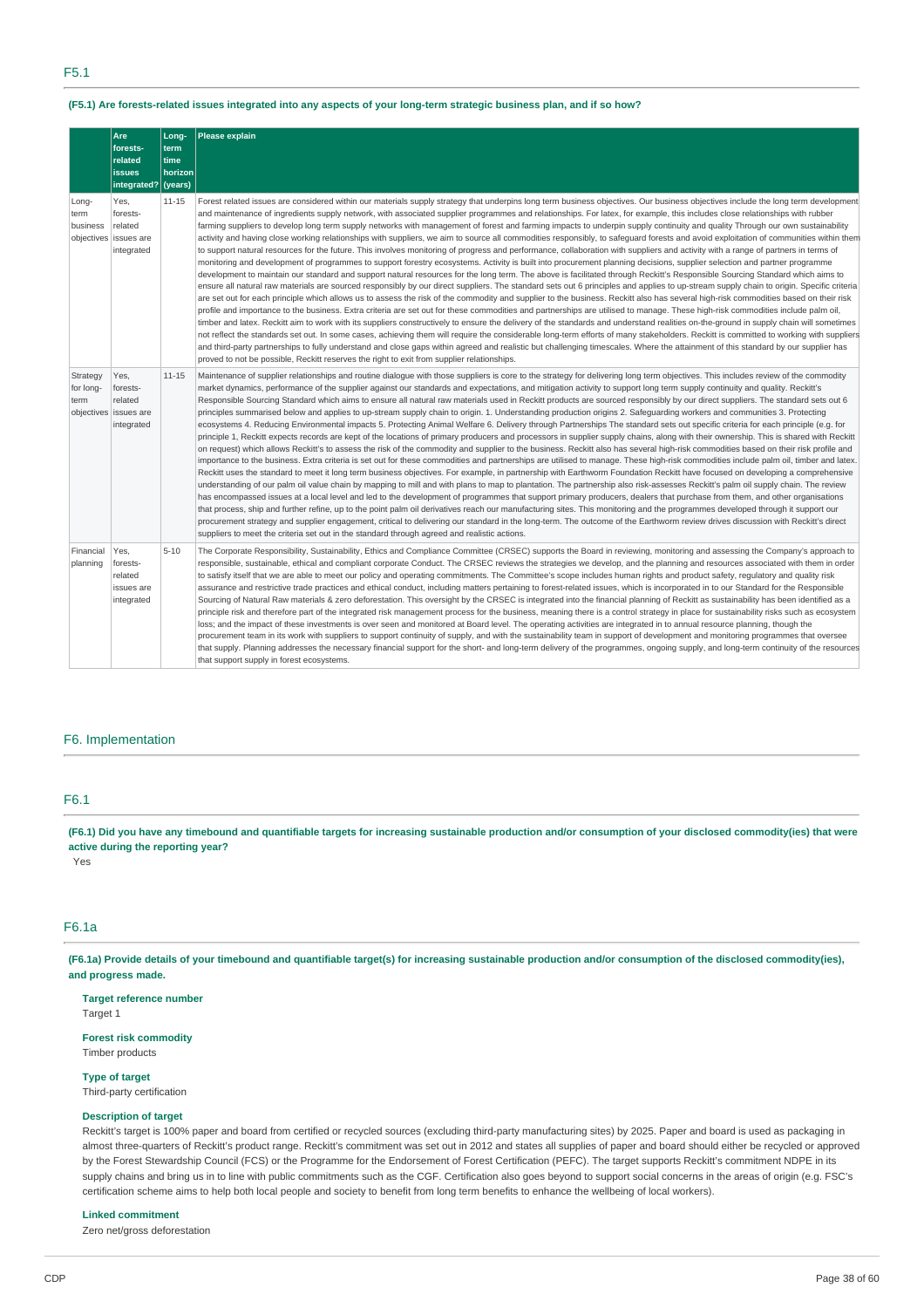#### **Traceability point** <Not Applicable>

# **Third-party certification scheme**

FSC Forest Management certification FSC Chain of Custody PEFC Sustainable Forest Management certification

## **Start year**

2012

**Target year** 2025

# **Quantitative metric**

<Not Applicable>

#### **Target (number)** <Not Applicable>

**Target (%)**

100

# **% of target achieved**

98

# **Please explain**

Reckitt has a 2025 target for all paper and board to come from either certified (FSC/PEFC) or recycled sources. We complete an annual compliance check to monitor progress against this target. We have a programme in place where we directly engage with our paper and board suppliers to convert the material supplied to Reckitt to FSC/PEFC or recycled sources and have taken action to ensure these commitments can be met. Reckitt's procurement team regularly meet with our paper and board suppliers to discuss and action conversion to certified or recycled sources, the success of these discussions is demonstrated in the progression against Reckitt's target The target was chosen to support Reckitt's commitment to NDPE in it supply chain and to bring Reckitt in to line with public commitments such as the CGF. The 2025 deadline was chosen as this was considered realistic for the company to achieve. It is important to Reckitt to meet this target because external stakeholders, consumers and customers expect products to be responsibly sourced according to robust criteria. In 2020 98% of paper and board came from certified or recycled sources (excluding copackers). To break this figure down Reckitt purchase 16% virgin certified from FSC/PEFC and 82% is recycled/mixed sources. The target is underpinned by Reckitt's Responsible Sourcing standard sets out the criteria suppliers must comply with via 6 principles: 1. Understanding production origins 2. Safeguarding workers and communities 3. Protecting ecosystems 4. Reducing Environmental impacts 5. Protecting Animal Welfare 6. Delivery through Partnerships

**Target reference number**

Target 2

# **Forest risk commodity**

Palm oil

# **Type of target**

Traceability

# **Description of target**

Reckitt has a target of 100% traceable palm oil to mill by 2025 (excluding surfactants). The target supports Reckitt's commitment NDPE in its supply chains and bring us in to line with public commitments such as the CGF. Reckitt partners with Earthworm to deliver the target and also supports other programmes such as Rurality to achieve commitments such as improving the lives of small holder farmers.

# **Linked commitment**

Zero net/gross deforestation

# **Traceability point**

Mill

# **Third-party certification scheme**

<Not Applicable>

**Start year** 2012

**Target year** 2025

**Quantitative metric** <Not Applicable>

**Target (number)** <Not Applicable>

**Target (%)** 100

## **% of target achieved**

88

#### **Please explain**

The target was chosen to achieve Reckitt's commitment to NDPE in its supply chains and align with external targets such as CGF. In 2020 Reckitt show a reduction in its progress against its target – this is due to changes in the supply chain and we are working in 2021 to achieve increased progress. It is important to Reckitt as Palm Oil is a key commodity used in a large brand and the company wants consumers to be confident the brand causes no harm to the ecosystems or people it touches during it life cycle. It's important to focus on establishing traceability for the palm oil Reckitt use to the plantations and processing mills as this is the first step to understanding concerns in the supply chain and working towards improving them. Reckitt partner with Earthworm to monitor traceability to mill in Reckitt's supply chain on an annual basis and publish the list of mills on reckitt.com. This is facilitated via engagement with Reckitt's direct suppliers to gather the data and analysis the results to publish the result. Reckitt and Earthworm have also started discussions to improve traceability by tracking mapping to plantation. Reckitt is also supporting Earthworms use of 'Starling' software to provide real time monitoring of land use change. Quarterly reports are developed detailing percentage of mills verified as deforestation free, credible to move to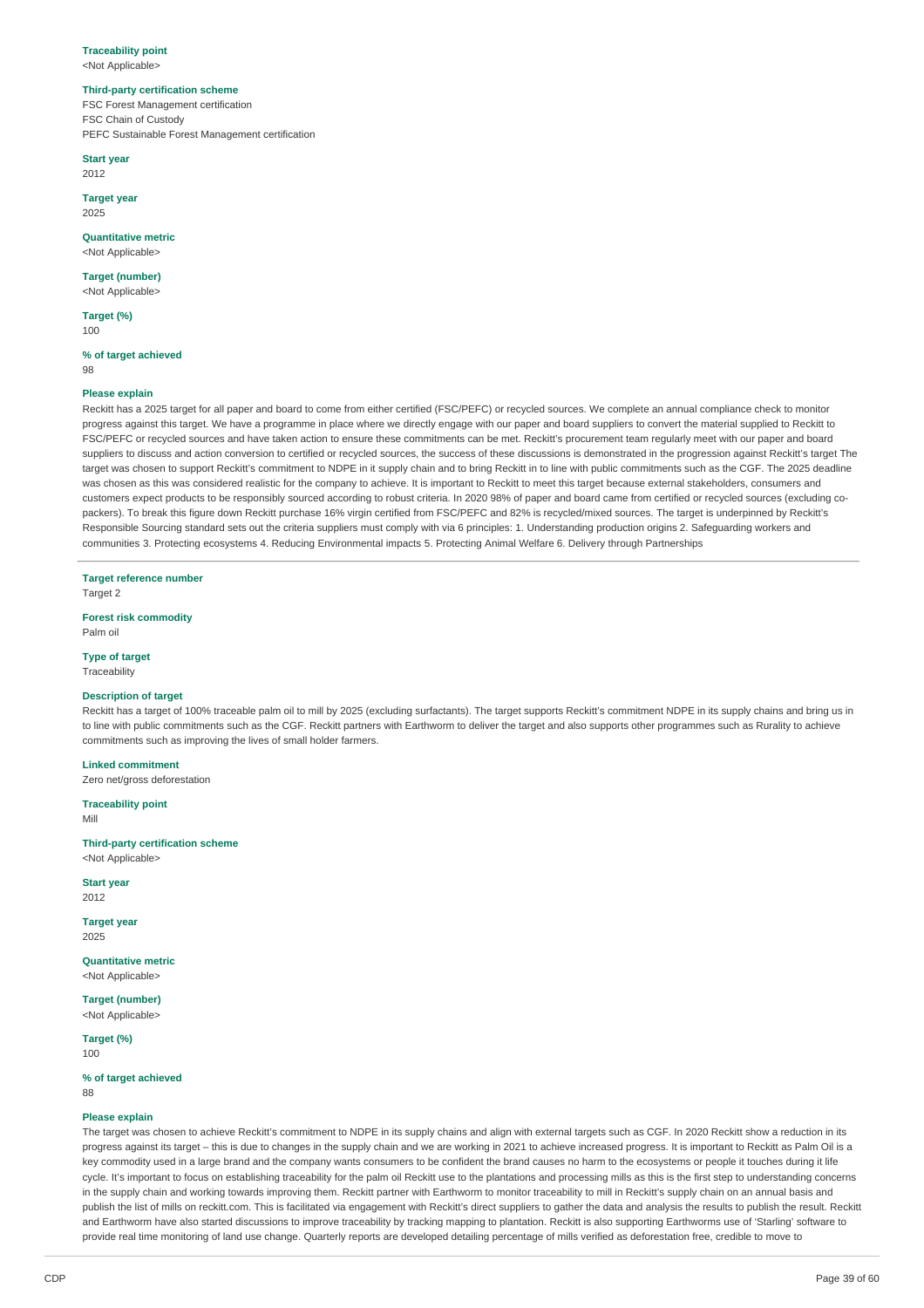deforestation free and unlikely to move to deforestation free. This can inform Reckitt of possible areas in its supply chain where deforestation is occurring in its supply chain and act according with its direct suppliers. Reckitt also supports several other Earthworms programmes which help meet the linked commitments such as the Indonesian Landscapes Programme which aims to educe the rate of deforestation, protect priority areas for conservation and improve social and labour conditions in Reckitt's supply chain. In 2020 Reckitt also joined BSR's Action for Sustainable derivatives initiative to fill gaps around surfactants derived from palm oil. The initiative aims to provide traceability of derivatives, highlight priority areas for action and have on the ground projects. Reckitt's first report indicates 66% of the derivatives are traceable to mill and 35% traceable to plantation. Reckitt plan to continue to work with BSR in 2021 to improve this score.

**Target reference number**

Target 3

**Forest risk commodity** Soy

# **Type of target**

Engagement with direct suppliers

#### **Description of target**

All natural raw materials used in Reckitt's products and product packaging are sourced responsibly by our direct suppliers; meeting the Responsible Sourcing Standard across the supply chain of the natural raw material. The supply chain should include primary producers (e.g. farms and plantations, mines and fisheries) and processors (e.g. crushers or extractors).and end at facilities that supply Reckitt directly. Reckitt's aim is to use the standard to identify where there are the best opportunities to an impact and the measure and communicate this.

#### **Linked commitment**

Zero net/gross deforestation

## **Traceability point**

<Not Applicable>

**Third-party certification scheme** <Not Applicable>

**Start year**

**Target year**

**Quantitative metric** <Not Applicable>

**Target (number)** <Not Applicable>

#### **Target (%)**

### **% of target achieved**

#### **Please explain**

The target was chosen to achieve Reckitt's commitment to NDPE in its supply chains and align with external targets such as CGF. The target is underpinned by Reckitt's Responsible Sourcing standard sets out the criteria suppliers must comply with via 6 principles: 1. Understanding production origins Suppliers should have made public commitments, policies and procedures that commit them to ensuring their supply chains adhere to Reckitt's standards. Our suppliers should know the locations and ownership of primary producers and processors in their NRM supply chains and be capable of monitoring the extent to which these are able to adhere to this standard. They should also be aware of the communities living and working within these supply chains and the issues that face. 2. Safeguarding workers and communities Exploitation, discrimination and exposure to harm are unacceptable in our upstream NRM supply chains. Measures need to be in place that ensure Reckitt's framework for Human Rights and Responsible Business and specific requirements and expectations of this standard can be adhered to. 3. Protecting ecosystems Important and protected natural areas and endangered species within them should not be harmed due to the production or processing of the NRMs used by our suppliers or through any expansion of production or processing areas. Our suppliers should work closely with up-stream supply chains in order to monitor and ensure this. 4. Reducing Environmental impacts We expect our suppliers to monitor and promote reductions of harmful Greenhouse Gas (GHG) emissions, water and energy consumption in their supply chains. 5. Protecting Animal Welfare Some NRMs are derived from animals We expect our suppliers to ensure the 'five freedoms' of animal welfare are adhered to in our up-stream supply streams. 6. Delivery through Partnerships Adherence to this standard will usually be made easier by working with stakeholders relevant to the specific commodities and landscapes - E.g. government agencies, NGOs, civil society organisations such as unions etc. These and others may support adherence to the standard though either technical or financial assistance, formal certifications and standards or by galvanising collective action across NRM-specific sectors or the landscapes in which these are produced, processed and manufactured.

## **Target reference number**

Target 4

#### **Forest risk commodity** Cattle products

**Type of target**

Engagement with direct suppliers

## **Description of target**

All natural raw materials used in Reckitt's products and product packaging are sourced responsibly by our direct suppliers; meeting the Responsible Sourcing Standard across the supply chain of the natural raw material. The supply chain should include primary producers (e.g. farms and plantations, mines and fisheries) and processors (e.g. crushers or extractors).and end at facilities that supply Reckitt directly. Reckitt's aim is to use the standard to identify where there are the best opportunities to an impact and the measure and communicate this.

#### **Linked commitment**

Zero net/gross deforestation

**Traceability point** <Not Applicable>

**Third-party certification scheme** <Not Applicable>

**Start year**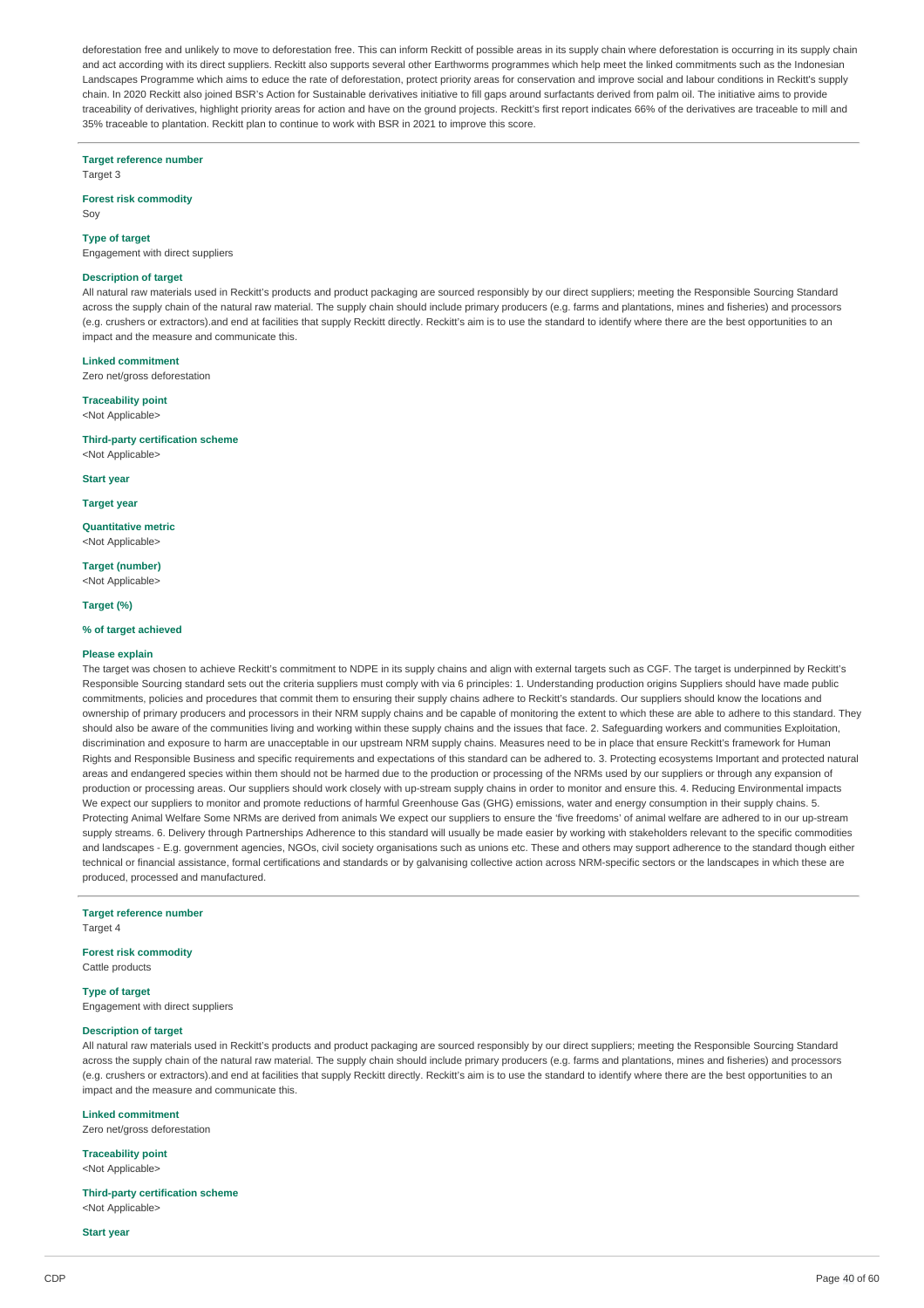#### **Target year**

**Quantitative metric** <Not Applicable>

**Target (number)** <Not Applicable>

**Target (%)**

### **% of target achieved**

#### **Please explain**

The target was chosen to achieve Reckitt's commitment to NDPE in its supply chains and align with external targets such as CGF. The target is underpinned by Reckitt's Responsible Sourcing standard sets out the criteria suppliers must comply with via 6 principles: 1. Understanding production origins Suppliers should have made public commitments, policies and procedures that commit them to ensuring their supply chains adhere to Reckitt's standards. Our suppliers should know the locations and ownership of primary producers and processors in their NRM supply chains and be capable of monitoring the extent to which these are able to adhere to this standard. They should also be aware of the communities living and working within these supply chains and the issues that face. 2. Safeguarding workers and communities Exploitation, discrimination and exposure to harm are unacceptable in our upstream NRM supply chains. Measures need to be in place that ensure Reckitt's framework for Human Rights and Responsible Business and specific requirements and expectations of this standard can be adhered to. 3. Protecting ecosystems Important and protected natural areas and endangered species within them should not be harmed due to the production or processing of the NRMs used by our suppliers or through any expansion of production or processing areas. Our suppliers should work closely with up-stream supply chains in order to monitor and ensure this. 4. Reducing Environmental impacts We expect our suppliers to monitor and promote reductions of harmful Greenhouse Gas (GHG) emissions, water and energy consumption in their supply chains. 5. Protecting Animal Welfare Some NRMs are derived from animals We expect our suppliers to ensure the 'five freedoms' of animal welfare are adhered to in our up-stream supply streams. 6. Delivery through Partnerships Adherence to this standard will usually be made easier by working with stakeholders relevant to the specific commodities and landscapes - E.g. government agencies, NGOs, civil society organisations such as unions etc. These and others may support adherence to the standard though either technical or financial assistance, formal certifications and standards or by galvanising collective action across NRM-specific sectors or the landscapes in which these are produced, processed and manufactured.

#### **Target reference number**

Target 5

**Forest risk commodity** Other - Rubber

#### **Type of target**

Engagement with direct suppliers

#### **Description of target**

All natural raw materials used in Reckitt's products and product packaging are sourced responsibly by our direct suppliers; meeting the Responsible Sourcing Standard across the supply chain of the natural raw material. The supply chain should include primary producers (e.g. farms and plantations, mines and fisheries) and processors (e.g. crushers or extractors).and end at facilities that supply Reckitt directly. Reckitt's aim is to use the standard to identify where there are the best opportunities to an impact and the measure and communicate this.

#### **Linked commitment**

Zero net/gross deforestation

**Traceability point** <Not Applicable>

**Third-party certification scheme**

<Not Applicable>

**Start year**

**Target year**

**Quantitative metric** <Not Applicable>

**Target (number)** <Not Applicable>

### **Target (%)**

#### **% of target achieved**

#### **Please explain**

The target was chosen to achieve Reckitt's commitment to NDPE in its supply chains and align with external targets such as CGF. The target is underpinned by Reckitt's Responsible Sourcing standard sets out the criteria suppliers must comply with via 6 principles: 1. Understanding production origins Suppliers should have made public commitments, policies and procedures that commit them to ensuring their supply chains adhere to Reckitt's standards. Our suppliers should know the locations and ownership of primary producers and processors in their NRM supply chains and be capable of monitoring the extent to which these are able to adhere to this standard. They should also be aware of the communities living and working within these supply chains and the issues that face. 2. Safeguarding workers and communities Exploitation, discrimination and exposure to harm are unacceptable in our upstream NRM supply chains. Measures need to be in place that ensure Reckitt's framework for Human Rights and Responsible Business and specific requirements and expectations of this standard can be adhered to. 3. Protecting ecosystems Important and protected natural areas and endangered species within them should not be harmed due to the production or processing of the NRMs used by our suppliers or through any expansion of production or processing areas. Our suppliers should work closely with up-stream supply chains in order to monitor and ensure this. 4. Reducing Environmental impacts We expect our suppliers to monitor and promote reductions of harmful Greenhouse Gas (GHG) emissions, water and energy consumption in their supply chains. 5. Protecting Animal Welfare Some NRMs are derived from animals We expect our suppliers to ensure the 'five freedoms' of animal welfare are adhered to in our up-stream supply streams. 6. Delivery through Partnerships Adherence to this standard will usually be made easier by working with stakeholders relevant to the specific commodities and landscapes - E.g. government agencies, NGOs, civil society organisations such as unions etc. These and others may support adherence to the standard though either technical or financial assistance, formal certifications and standards or by galvanising collective action across NRM-specific sectors or the landscapes in which these are produced, processed and manufactured.

**Target reference number** Target 6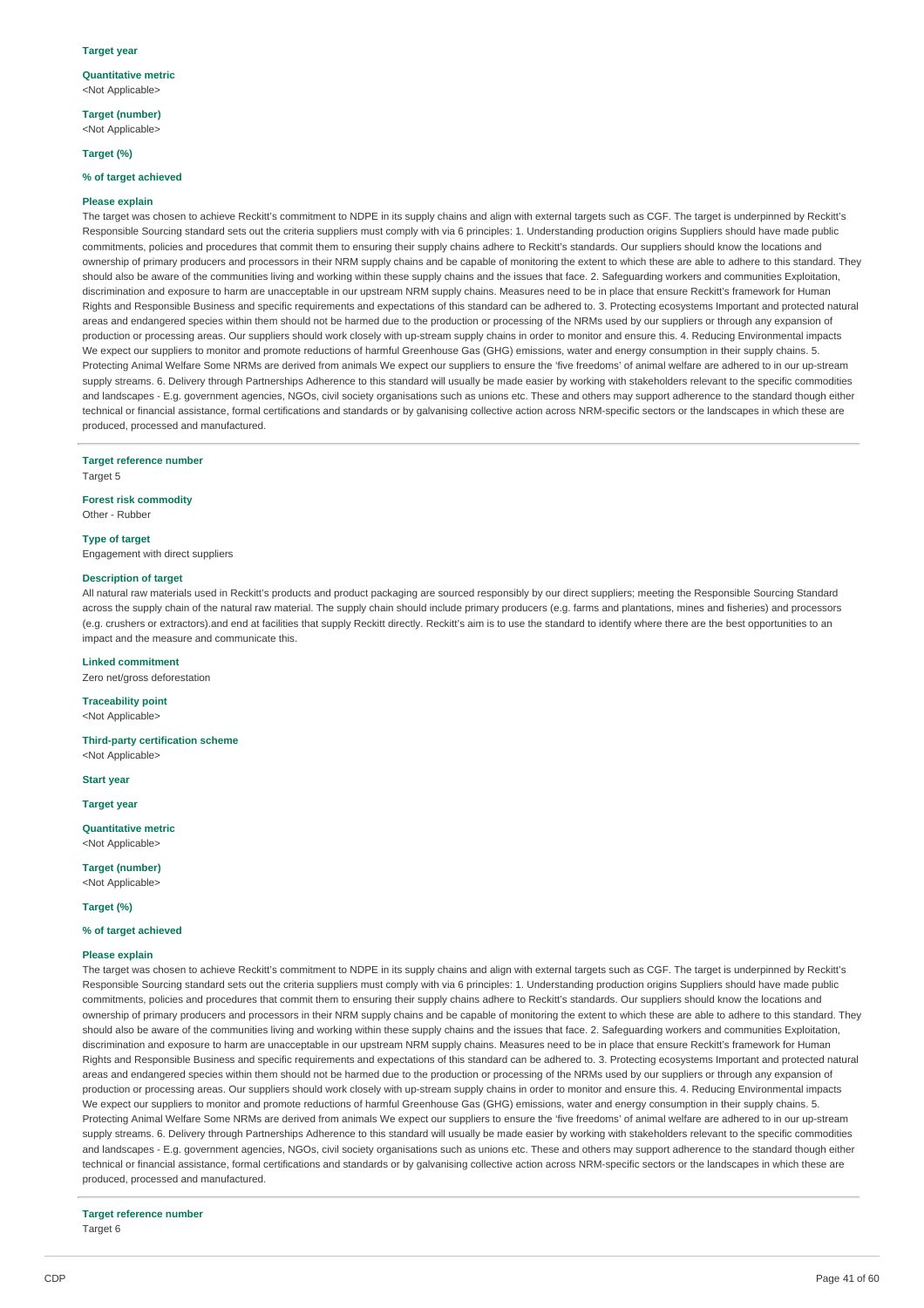## **Forest risk commodity**

Other - Cocoa

#### **Type of target**

Engagement with direct suppliers

## **Description of target**

All natural raw materials used in Reckitt's products and product packaging are sourced responsibly by our direct suppliers; meeting the Responsible Sourcing Standard across the supply chain of the natural raw material. The supply chain should include primary producers (e.g. farms and plantations, mines and fisheries) and processors (e.g. crushers or extractors).and end at facilities that supply Reckitt directly. Reckitt's aim is to use the standard to identify where there are the best opportunities to an impact and the measure and communicate this

### **Linked commitment**

Zero net/gross deforestation

# **Traceability point**

<Not Applicable>

#### **Third-party certification scheme**

<Not Applicable>

**Start year**

#### **Target year**

**Quantitative metric** <Not Applicable>

**Target (number)** <Not Applicable>

#### **Target (%)**

### **% of target achieved**

# **Please explain**

The target was chosen to achieve Reckitt's commitment to NDPE in its supply chains and align with external targets such as CGF. The target is underpinned by Reckitt's Responsible Sourcing standard sets out the criteria suppliers must comply with via 6 principles: 1. Understanding production origins Suppliers should have made public commitments, policies and procedures that commit them to ensuring their supply chains adhere to Reckitt's standards. Our suppliers should know the locations and ownership of primary producers and processors in their NRM supply chains and be capable of monitoring the extent to which these are able to adhere to this standard. They should also be aware of the communities living and working within these supply chains and the issues that face. 2. Safeguarding workers and communities Exploitation, discrimination and exposure to harm are unacceptable in our upstream NRM supply chains. Measures need to be in place that ensure Reckitt's framework for Human Rights and Responsible Business and specific requirements and expectations of this standard can be adhered to. 3. Protecting ecosystems Important and protected natural areas and endangered species within them should not be harmed due to the production or processing of the NRMs used by our suppliers or through any expansion of production or processing areas. Our suppliers should work closely with up-stream supply chains in order to monitor and ensure this. 4. Reducing Environmental impacts We expect our suppliers to monitor and promote reductions of harmful Greenhouse Gas (GHG) emissions, water and energy consumption in their supply chains. 5. Protecting Animal Welfare Some NRMs are derived from animals We expect our suppliers to ensure the 'five freedoms' of animal welfare are adhered to in our up-stream supply streams. 6. Delivery through Partnerships Adherence to this standard will usually be made easier by working with stakeholders relevant to the specific commodities and landscapes - E.g. government agencies, NGOs, civil society organisations such as unions etc. These and others may support adherence to the standard though either technical or financial assistance, formal certifications and standards or by galvanising collective action across NRM-specific sectors or the landscapes in which these are produced, processed and manufactured.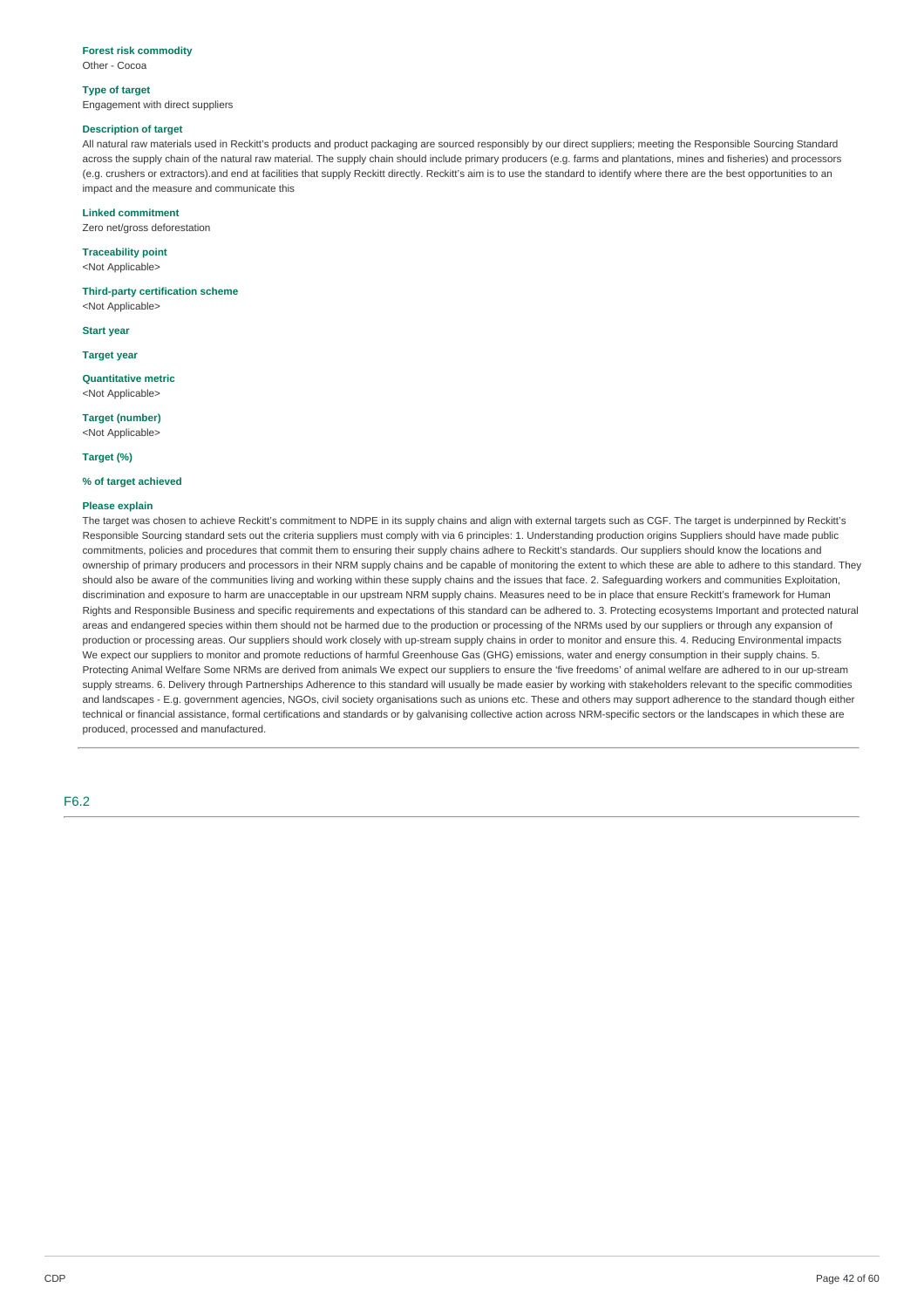# (F6.2) Do you have traceability system(s) in place to track and monitor the origin of your disclosed commodity(ies)?

|                    | Do you<br>have<br>system(s)<br>in place? | <b>Description of traceability system</b>                                                                                                                                                                                                                                                                                                                                                                                                                                                                                                                                                                                                                                                                                                                                                                                                                                                                                                                                                                                                                                                                                                                                                                                                                                                                                                                                                                                                                                                                                                                                                                                                                                                                                                                                                                                                  |                   | <b>Exclusions Description</b><br>of<br>exclusion |
|--------------------|------------------------------------------|--------------------------------------------------------------------------------------------------------------------------------------------------------------------------------------------------------------------------------------------------------------------------------------------------------------------------------------------------------------------------------------------------------------------------------------------------------------------------------------------------------------------------------------------------------------------------------------------------------------------------------------------------------------------------------------------------------------------------------------------------------------------------------------------------------------------------------------------------------------------------------------------------------------------------------------------------------------------------------------------------------------------------------------------------------------------------------------------------------------------------------------------------------------------------------------------------------------------------------------------------------------------------------------------------------------------------------------------------------------------------------------------------------------------------------------------------------------------------------------------------------------------------------------------------------------------------------------------------------------------------------------------------------------------------------------------------------------------------------------------------------------------------------------------------------------------------------------------|-------------------|--------------------------------------------------|
| Timber<br>products | Yes                                      | Reckitt's Responsible Sourcing Standard sets out criteria on traceability for all commodities Reckitt purchase. The criteria is: Suppliers should know the locations<br>and ownership of primary producers and processors in their natural raw material supply chains and be capable of monitoring the extent to which these are able to<br>adhere to the standard. They should also be aware of the communities living and working within these supply chains and the issues that face Systems are in place<br>to enable suppliers to regularly assess and monitor the extent to which producers and processors are aligned to the standard; time-bound plans are in place to close<br>any gaps. A systematic approach is taken to actively engage producers and processors in up-stream supply chains to identify and close gaps in adherence to this<br>standard. Published, time-bound process in place to evaluate, record, monitor and resolve reported behaviours and actions (Grievances) that go against the<br>requirements and expectations of Primary Producers and Processors as set out in Reckitt's standard In addition, Reckitt set a 2025 goal for all paper and board to<br>come from either certified (FSC/PEFC) or recycled sources which will allow us to increase our levels of traceability of our paper and board year on year. All paper &<br>board suppliers are required to disclose annually their country, volume of recycled and of FSC / PEFC certified content (and where applicable certification number)<br>to us. Through this target and regular communication with our suppliers an internal database is maintained where a record of country of origin is kept. The database<br>is update on an annual basis and Reckitt are working towards more granular detail for the origin of this commodity. | Not<br>applicable | <not<br>Applicable&gt;</not<br>                  |
| Palm oil Yes       |                                          | Reckitt's Responsible Sourcing Standard sets out criteria on traceability for all commodities Reckitt purchase. The criteria is: Suppliers should know the locations<br>and ownership of primary producers and processors in their natural raw material supply chains and be capable of monitoring the extent to which these are able to<br>adhere to the standard. They should also be aware of the communities living and working within these supply chains and the issues that face Systems are in place<br>to enable suppliers to regularly assess and monitor the extent to which producers and processors are aligned to the standard; time-bound plans are in place to close<br>any gaps. A systematic approach is taken to actively engage producers and processors in up-stream supply chains to identify and close gaps in adherence to this<br>standard. Published, time-bound process in place to evaluate, record, monitor and resolve reported behaviours and actions (Grievances) that go against the<br>requirements and expectations of Primary Producers and Processors as set out in Reckitt's standard Earthworm contact Reckitt's palm oil suppliers on an annual to<br>request traceability to mill for the raw materials supplied to Reckitt, the data from all suppliers is then analysed and calculated to demonstrate progress against<br>Reckitt's target of 100% traceable palm oil to mill. Reckitt has ambitions to trace palm oil to plantation and is working with Earthworm to plan this. In addition, Reckitt<br>utilise Starling data to map areas at risk of deforestation which drives supplier discussion to remediate any concerns. Reckitt partner with Earthworm to map its Palm<br>Oil supply chains to mill and annually publish the list if mills on reckitt.com                              | Not<br>applicable | $<$ Not<br>Applicable>                           |
| Cattle<br>products | Yes                                      | Reckitt's Responsible Sourcing Standard sets out criteria on traceability for all commodities Reckitt purchase. The criteria is: Suppliers should know the locations<br>and ownership of primary producers and processors in their natural raw material supply chains and be capable of monitoring the extent to which these are able to<br>adhere to the standard. They should also be aware of the communities living and working within these supply chains and the issues that face Systems are in place<br>to enable suppliers to regularly assess and monitor the extent to which producers and processors are aligned to the standard; time-bound plans are in place to close<br>any gaps. A systematic approach is taken to actively engage producers and processors in up-stream supply chains to identify and close gaps in adherence to this<br>standard. Published, time-bound process in place to evaluate, record, monitor and resolve reported behaviours and actions (Grievances) that go against the<br>requirements and expectations of Primary Producers and Processors as set out in Reckitt's standard                                                                                                                                                                                                                                                                                                                                                                                                                                                                                                                                                                                                                                                                                                                | Not<br>applicable | <not<br>Applicable&gt;</not<br>                  |
| Soy                | Yes                                      | Reckitt's Responsible Sourcing Standard sets out criteria on traceability for all commodities Reckitt purchase. The criteria is: Suppliers should know the locations<br>and ownership of primary producers and processors in their natural raw material supply chains and be capable of monitoring the extent to which these are able to<br>adhere to the standard. They should also be aware of the communities living and working within these supply chains and the issues that face Systems are in place<br>to enable suppliers to regularly assess and monitor the extent to which producers and processors are aligned to the standard; time-bound plans are in place to close<br>any gaps. A systematic approach is taken to actively engage producers and processors in up-stream supply chains to identify and close gaps in adherence to this<br>standard. Published, time-bound process in place to evaluate, record, monitor and resolve reported behaviours and actions (Grievances) that go against the<br>requirements and expectations of Primary Producers and Processors as set out in Reckitt's standard                                                                                                                                                                                                                                                                                                                                                                                                                                                                                                                                                                                                                                                                                                                | Not<br>applicable | $<$ Not<br>Applicable>                           |
| Other -<br>Rubber  | Yes                                      | Reckitt's Responsible Sourcing Standard sets out criteria on traceability for all commodities Reckitt purchase. The criteria is: Suppliers should know the locations<br>and ownership of primary producers and processors in their natural raw material supply chains and be capable of monitoring the extent to which these are able to<br>adhere to the standard. They should also be aware of the communities living and working within these supply chains and the issues that face Systems are in place<br>to enable suppliers to reqularly assess and monitor the extent to which producers and processors are aligned to the standard; time-bound plans are in place to close<br>any gaps. A systematic approach is taken to actively engage producers and processors in up-stream supply chains to identify and close gaps in adherence to this<br>standard. Published, time-bound process in place to evaluate, record, monitor and resolve reported behaviours and actions (Grievances) that go against the<br>requirements and expectations of Primary Producers and Processors as set out in Reckitt's standard                                                                                                                                                                                                                                                                                                                                                                                                                                                                                                                                                                                                                                                                                                                | Not<br>applicable | <not<br>Applicable&gt;</not<br>                  |
| Other -<br>Cocoa   | Yes                                      | Reckitt's Responsible Sourcing Standard sets out criteria on traceability for all commodities Reckitt purchase. The criteria is: Suppliers should know the locations<br>and ownership of primary producers and processors in their natural raw material supply chains and be capable of monitoring the extent to which these are able to<br>adhere to the standard. They should also be aware of the communities living and working within these supply chains and the issues that face Systems are in place<br>to enable suppliers to reqularly assess and monitor the extent to which producers and processors are aligned to the standard; time-bound plans are in place to close<br>any gaps. A systematic approach is taken to actively engage producers and processors in up-stream supply chains to identify and close gaps in adherence to this<br>standard. Published, time-bound process in place to evaluate, record, monitor and resolve reported behaviours and actions (Grievances) that go against the<br>requirements and expectations of Primary Producers and Processors as set out in Reckitt's standard                                                                                                                                                                                                                                                                                                                                                                                                                                                                                                                                                                                                                                                                                                                | Not<br>applicable | $<$ Not<br>Applicable>                           |
| Other -<br>Coffee  | $<$ Not<br>Applicable                    | <not applicable=""></not>                                                                                                                                                                                                                                                                                                                                                                                                                                                                                                                                                                                                                                                                                                                                                                                                                                                                                                                                                                                                                                                                                                                                                                                                                                                                                                                                                                                                                                                                                                                                                                                                                                                                                                                                                                                                                  | $<$ Not           | <not<br>Applicable&gt; Applicable&gt;</not<br>   |

# F6.2a

# **(F6.2a) Provide details on the level of traceability your organization has for its disclosed commodity(ies).**

| <b>Forest risk commodity</b> | Point to which commodity is traceable | % of total production/consumption volume traceable |
|------------------------------|---------------------------------------|----------------------------------------------------|
| Timber products              | Country                               | 98                                                 |
| Palm oil                     | State or equivalent                   | 88                                                 |
| Cattle products              | Country                               | 100                                                |
| Soy                          | Country                               | 100                                                |
| Other - Rubber               | <b>Country</b>                        | 100                                                |
| Palm oil                     | Not traceable                         | 12                                                 |
| Timber products              | Not traceable                         |                                                    |

# F6.3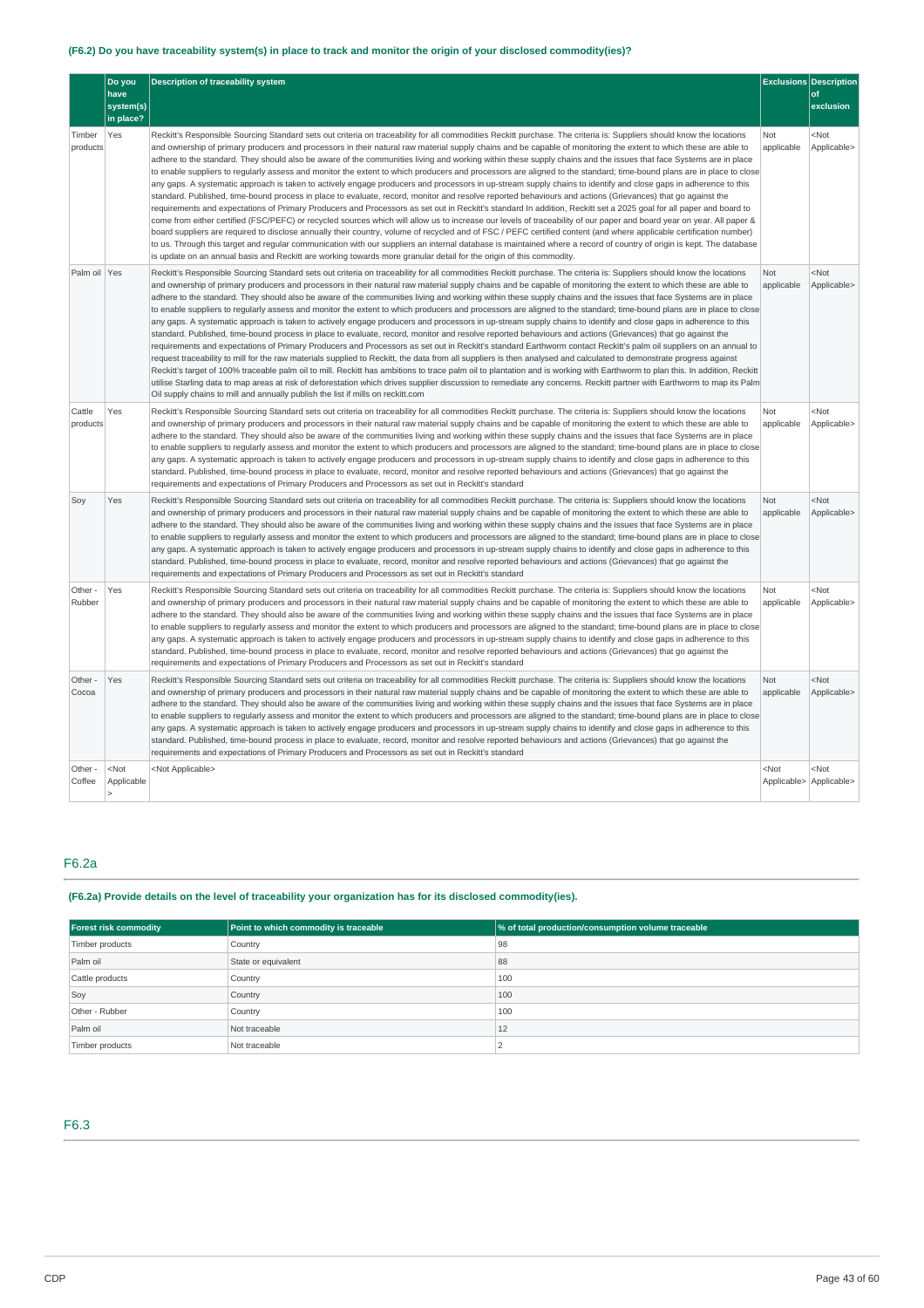#### **(F6.3) Have you adopted any third-party certification scheme(s) for your disclosed commodity(ies)?**

|                 | Third-party certification scheme adopted?                                        | % of total production and/or consumption volume certified |
|-----------------|----------------------------------------------------------------------------------|-----------------------------------------------------------|
| Timber products | Yes                                                                              | 98                                                        |
| Palm oil        | Yes                                                                              | 15                                                        |
| Cattle products | No, we have not adopted any third-party certification schemes for this commodity | <not applicable=""></not>                                 |
| Soy             | No, we have not adopted any third-party certification schemes for this commodity | <not applicable=""></not>                                 |
| Other - Rubber  | Yes                                                                              |                                                           |
| Other - Cocoa   | No, we have not adopted any third-party certification schemes for this commodity | <not applicable=""></not>                                 |
| Other - Coffee  | <not applicable=""></not>                                                        | <not applicable=""></not>                                 |

## F6.3a

(F6.3a) Provide a detailed breakdown of the volume and percentage of your production and/or consumption by certification scheme.

#### **Forest risk commodity**

Timber products

# **Third-party certification scheme**

FSC (any type)

## **Chain-of-custody model used**

<Not Applicable>

### **% of total production/consumption volume certified**

71

### **Form of commodity**

Paper Primary packaging Secondary packaging Tertiary packaging

# **Volume of production/ consumption certified**

158465

# **Metric for volume**

Metric tons

## **Is this certified by more than one scheme?**

Don't know

#### **Please explain**

Reckitt set a 2025 goal for all paper and board to come from either certified (FSC/PEFC) or recycled sources which will allow Reckitt to increase our levels of traceability of our paper and board year on year. All paper and board suppliers disclose annually their country, volume of recycled content and FSC / PEFC and where applicable certification number. Additional due diligence is completed on our suppliers including requests for proof of certification or recycled content. in 2020 98% of Reckitt's paper and board came from recycled or certified sources (excluding co-packers)

### **Forest risk commodity**

Palm oil

#### **Third-party certification scheme** RSPO Credits/Book & Claim

# **Chain-of-custody model used**

<Not Applicable>

## **% of total production/consumption volume certified**

8

# **Form of commodity**

Crude palm oil (CPO) Palm oil derivatives Palm kernel oil derivatives

## **Volume of production/ consumption certified**

19669

# **Metric for volume**

Metric tons

# **Is this certified by more than one scheme?**

Yes

# **Please explain**

Reckitt aim to purchase RSPO certified palm oil for its soap noodle and fatty blends raw materials by 2025. This will be achieved by purchasing RSPO credits and segregated in incremental amounts year on year. In 2020 Reckitt purchased 15% RSPO certified palm oil of its volume consumed, this will increase to 30% in 2020 and so on until 100% is achieved in 2025. The 15% RSPO certified palm oil fir 2020 is a split of RSPO credits at 8% and RSPO segregated at 7%

# **Forest risk commodity**

Timber products

# **Third-party certification scheme**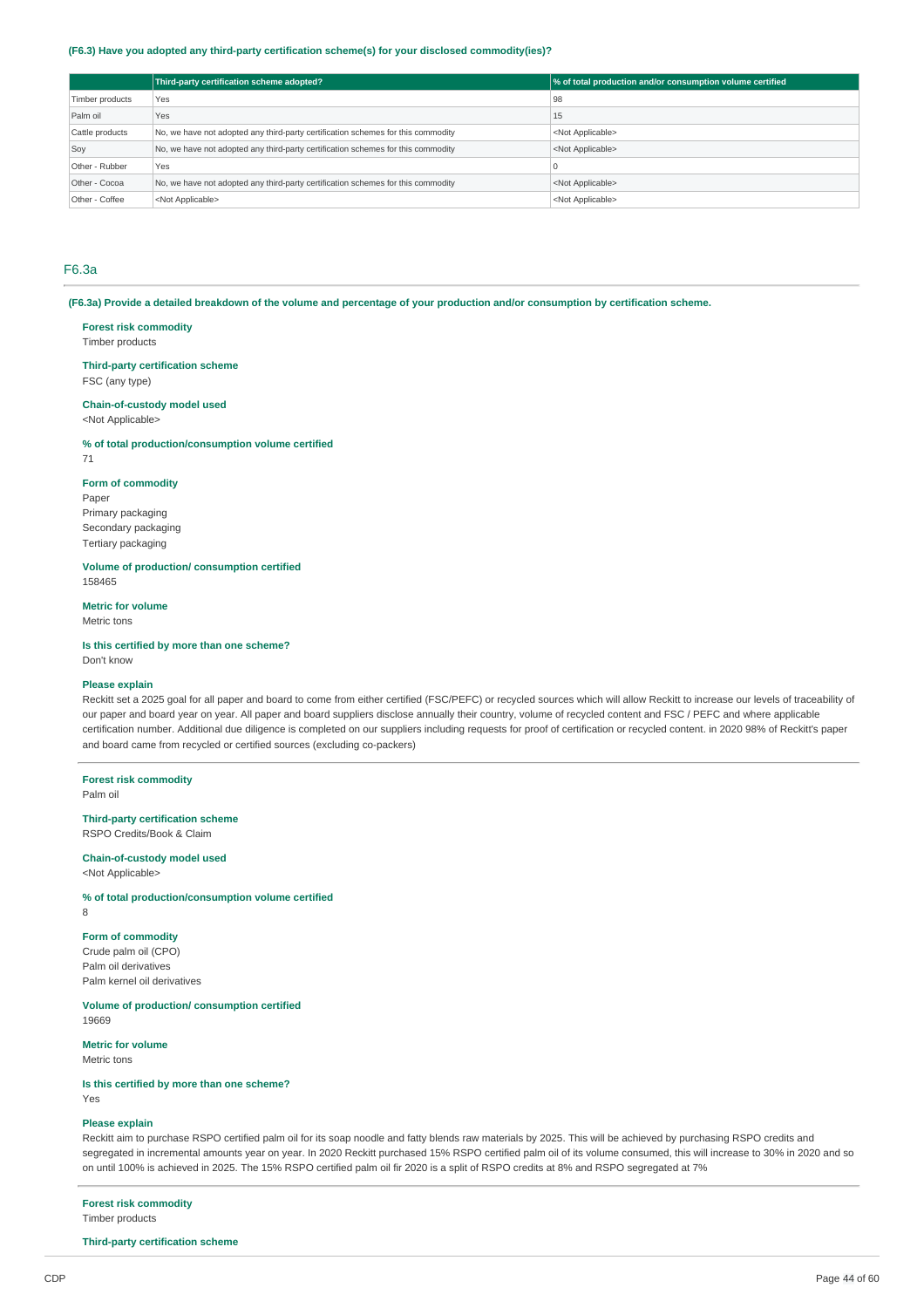#### PEFC (any type)

#### **Chain-of-custody model used**

<Not Applicable>

**% of total production/consumption volume certified**

29

#### **Form of commodity**

Paper Primary packaging Secondary packaging Tertiary packaging

**Volume of production/ consumption certified** 64725

# **Metric for volume**

Metric tons

# **Is this certified by more than one scheme?**

Don't know

## **Please explain**

Reckitt set a 2025 goal for all paper and board to come from either certified (FSC/PEFC) or recycled sources which will allow Reckitt to increase our levels of traceability of our paper and board year on year. All paper and board suppliers disclose annually their country, volume of recycled content and FSC / PEFC and where applicable certification number. Additional due diligence is completed on our suppliers including requests for proof of certification or recycled content. in 2020 98% of Reckitt's paper and board came from recycled or certified sources (excluding co-packers)

## **Forest risk commodity**

Palm oil

# **Third-party certification scheme**

RSPO Segregated

#### **Chain-of-custody model used** <Not Annlicable>

**% of total production/consumption volume certified**

7

# **Form of commodity**

Crude palm oil (CPO) Palm oil derivatives Palm kernel oil derivatives

#### **Volume of production/ consumption certified** 9506

#### **Metric for volume** Metric tons

#### **Is this certified by more than one scheme?** Yes

**Please explain**

Reckitt aim to purchase RSPO certified palm oil for its soap noodle and fatty blends raw materials by 2025. This will be achieved by purchasing RSPO credits and segregated in incremental amounts year on year. In 2020 Reckitt purchased 15% RSPO certified palm oil of its volume consumed, this will increase to 30% in 2020 and so on until 100% is achieved in 2025. The 15% RSPO certified palm oil fir 2020 is a split of RSPO credits at 8% and RSPO segregated at 7%

# **Forest risk commodity**

Other - Rubber

# **Third-party certification scheme**

No certified production/consumption for this commodity

# **Chain-of-custody model used**

<Not Applicable>

**% of total production/consumption volume certified** <Not Applicable>

## **Form of commodity**

<Not Applicable>

**Volume of production/ consumption certified** <Not Applicable>

#### **Metric for volume**

<Not Applicable>

**Is this certified by more than one scheme?**

No

# **Please explain**

In 2020, Reckitt joined The Fair Rubber Association to continue its responsible sourcing of rubber and increase volumes of certified rubber purchased. This will ensure farmers receive a Fair Trade premium for the rubber they produce, and Reckitt is investing to help farmers improve farming practices, increase yield and protect local ecosystems.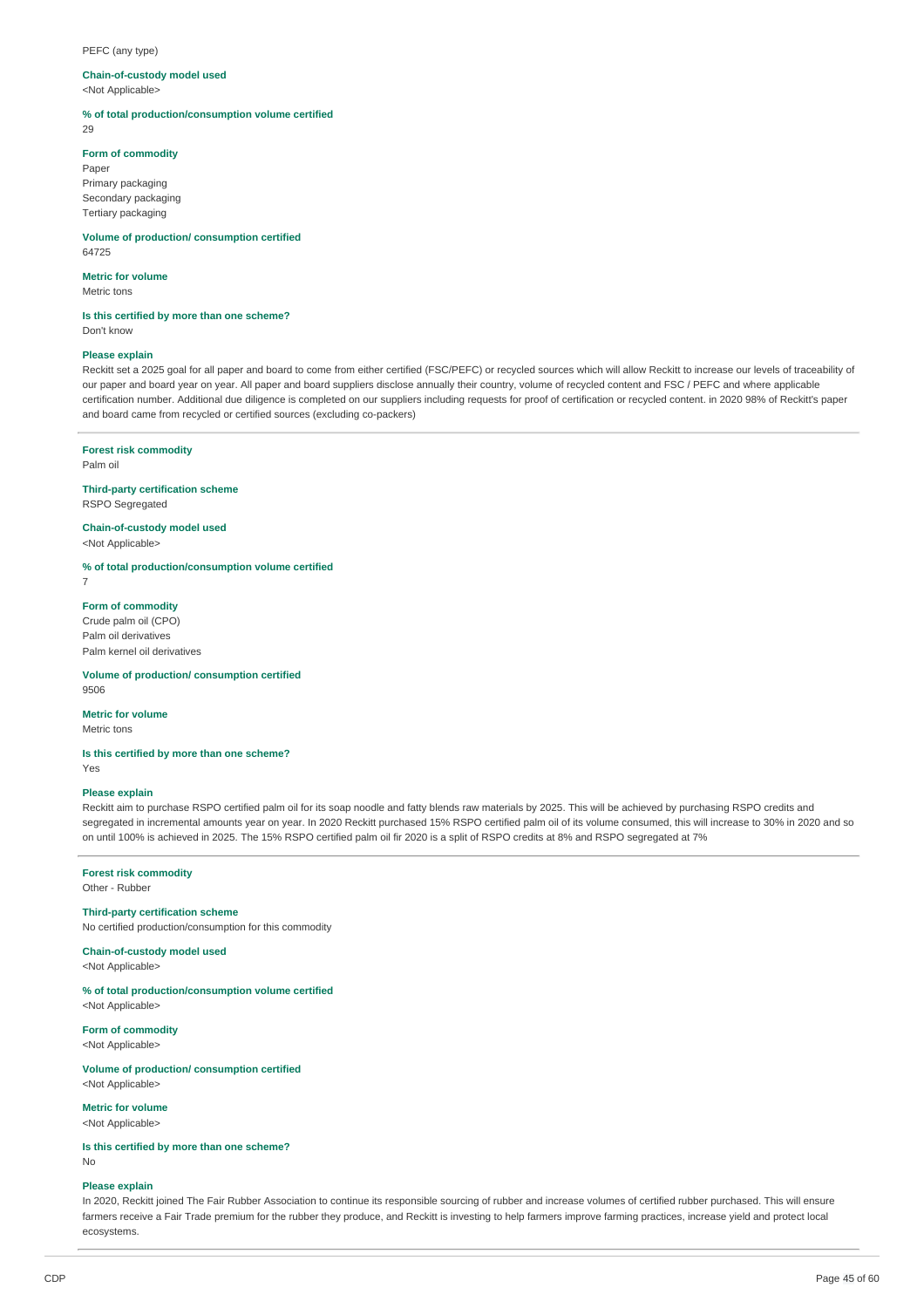## F6.4

(F6.4) For your disclosed commodity lies), do you have a system to control, monitor, or verify compliance with no conversion and/or no deforestation **commitments?**

|                 | A system to control, monitor or verify compliance                                                                  | <b>Comment</b>            |  |  |
|-----------------|--------------------------------------------------------------------------------------------------------------------|---------------------------|--|--|
| Timber products | Yes, we have a system in place for our no conversion and/or deforestation commitments                              |                           |  |  |
| Palm oil        | Yes, we have a system in place for our no conversion and/or deforestation commitments<br><not applicable=""></not> |                           |  |  |
| Cattle products | Yes, we have a system in place, but for other commitments                                                          | <not applicable=""></not> |  |  |
| Soy             | Yes, we have a system in place, but for other commitments                                                          | <not applicable=""></not> |  |  |
| Other - Rubber  | Yes, we have a system in place for our no conversion and/or deforestation commitments                              | <not applicable=""></not> |  |  |
| Other - Cocoa   | Yes, we have a system in place, but for other commitments                                                          | <not applicable=""></not> |  |  |
| Other - Coffee  | <not applicable=""></not>                                                                                          | <not applicable=""></not> |  |  |

# F6.4a

(F6.4a) Provide details on the system, the approaches used to monitor compliance, the quantitative progress, and the non-compliance protocols, to implement **your no conversion and/or deforestation commitment(s).**

#### **Forest risk commodity**

Timber products

#### **Operational coverage**

Direct operations Supply chain

#### **Description of control systems**

Reckitt requires all paper and board materials to be sourced from certified (FSC/PEFC) or recycled sources to ensure its NDPE commitment. This target is actively managed via an internal process and database. Reckitt's procurement team regularly communicate with its suppliers to monitor progress against FSC/PEFC certification and maintain all records in an internal database. The database keeps a record of which material are certified which is used to calculate and demonstrate progress against Reckitt's target.

#### **Monitoring and verification approach**

Third-party verification

**% of total volume in compliance** 91-99%

## **% of total suppliers in compliance**

91-99%

### **Response to supplier non-compliance**

Retain & engage

# **Procedures to address and resolve non-compliance with suppliers**

Providing information on appropriate actions that can be taken to address non-compliance

#### **Please explain**

Reckitt uses its target of all paper and board sourced from certified or recycled sourced to support its NDPE commitment. The target is continually monitored and reported on annually. In 2020 Reckitt progressed towards this target and will continue to do so in 2025. Reckitt's Responsible Sourcing Standard sets out 6 principles and associated compliance criteria to support its NDPE for all natural raw materials it purchased. The standard sets out the progress Reckitt's ambition to work with suppliers to fully understand and close gaps within agreed and realistic timescales. We will sometimes select partnership organisations in order support adherence to these standards and to support suppliers. If mutually acceptable solutions to ensure adherence to the standard cannot be reached, we will ultimately suspend our business relationship with suppliers until a satisfactory solution can be found. Where a company has been identified, by national / local government and /or a Non-Government Organisation, as responsible for significant and sustained violation(s) of applicable laws or with this standard, Reckitt will verify the non-compliance and if upheld, reserve the right to cease trade until the non-compliance(s) has been appropriately addressed.

**Forest risk commodity**

Palm oil

## **Operational coverage**

Direct operations Supply chain

## **Description of control systems**

Reckitt partner with Earthworm on several programmes to meet its NDPE commitments. This includes a traceability activity utilising Starling (a satellite monitoring tool to monitor areas of deforestation) to trace palm oil to mill with ambition to move to traceability to plantation. The activity also highlights concerns in Reckitt's supply chain regarding NDPE implementation. The programme recommends which direct suppliers Reckitt should engage to resolve the concerns. Reckitt also focus on having an impact on the ground, for example through the Indonesian Landscapes Programme Earthworm established partnership with governments in both the Aceh Tamiang and Southern Aceh areas. Using this support Earthworm worked in both regions to build relationship with palm oil groups - the result was several training sessions to build company awareness, buy-in, and capacity for NDPE transformation

## **Monitoring and verification approach**

Geospatial monitoring tool Ground-based monitoring system Community-based monitoring Third-party verification

### **% of total volume in compliance**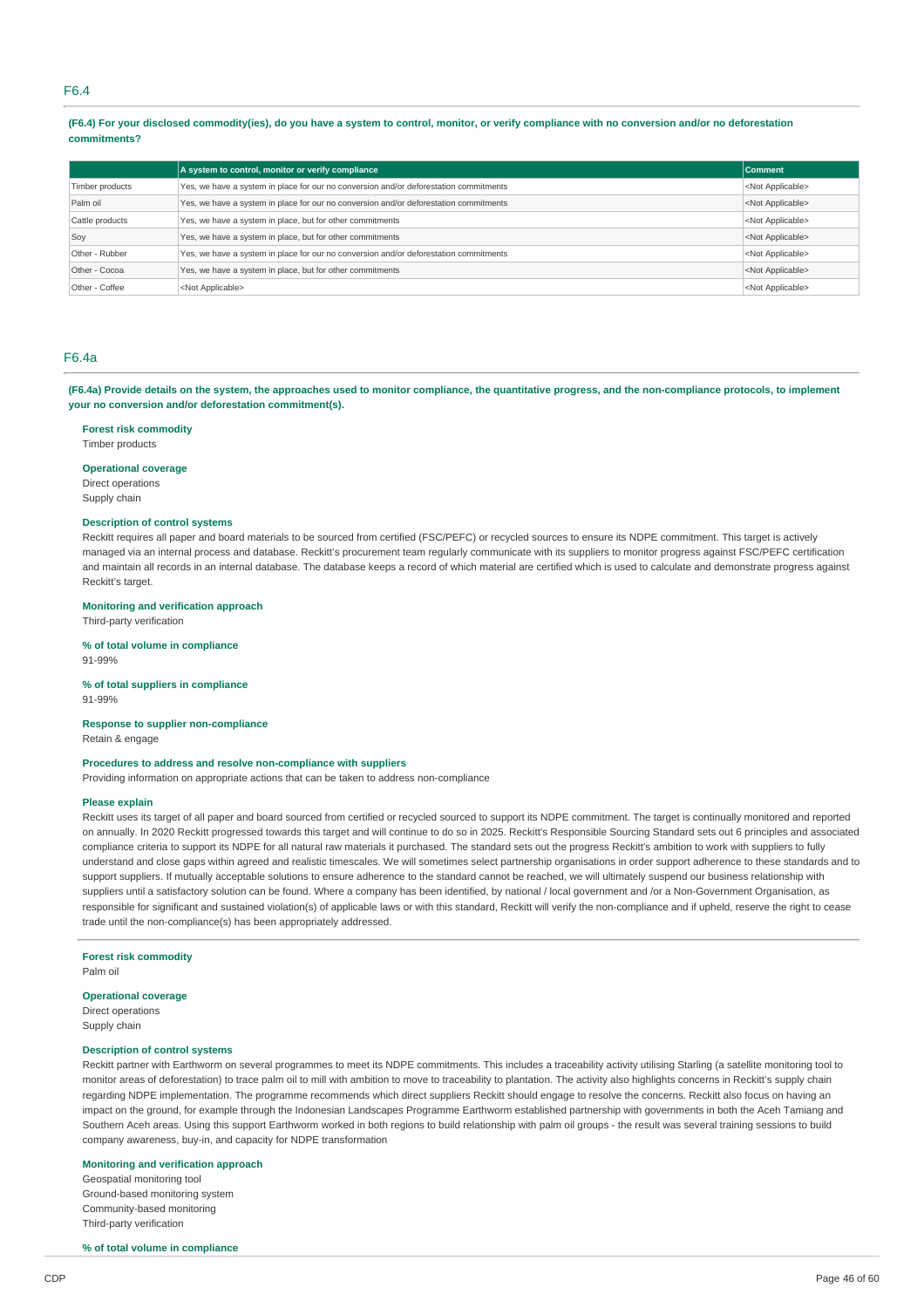#### **% of total suppliers in compliance** Please select

# **Response to supplier non-compliance**

Retain & engage

## **Procedures to address and resolve non-compliance with suppliers**

Providing information on appropriate actions that can be taken to address non-compliance

#### **Please explain**

Reckitt's Responsible Sourcing Standard sets out 6 principles and associated compliance criteria to support its NDPE for all natural raw materials it purchased. The standard sets out the progress Reckitt's ambition to work with suppliers to fully understand and close gaps within agreed and realistic timescales. We will sometimes select partnership organisations in order support adherence to these standards and to support suppliers. If mutually acceptable solutions to ensure adherence to the standard cannot be reached, we will ultimately suspend our business relationship with suppliers until a satisfactory solution can be found. Where a company has been identified, by national / local government and /or a Non-Government Organisation, as responsible for significant and sustained violation(s) of applicable laws or with this standard, Reckitt will verify the non-compliance and if upheld, reserve the right to cease trade until the non-compliance(s) has been appropriately addressed. Compliance and monitoring against the standard is a continuous activity and Reckitt aim work with suppliers to resolve non compliances. Additionally Reckitt supports Earthworm on several programmes to monitor NDPE implementation in palm oil supply chains. For example, Tools for Transformation which implementation of an on-line platform for mills to self-declare information on their NDPE progress to the refiners at origin they supply.

**Forest risk commodity** Other - Rubber

## **Operational coverage**

Direct operations Supply chain

#### **Description of control systems**

To commit to NDPE implementation Reckitt's Responsible Sourcing Standard sets out 6 principles and associated criteria all suppliers of natural raw materials are expected to comply with. The 6 principles are: 1. Understanding production origins - suppliers should know the locations and ownership of primary producers and processors in their supply chains and be capable of monitoring. 2. Safeguarding workers and communities - Measures need to be in place that ensure Reckitt's framework for Human Rights and Responsible Business 3. Protecting ecosystems - Important and protected natural areas and endangered species within supply chains should not be harmed 4. Reducing Environmental impact - Suppliers should monitor and promote reductions of harmful GHG emissions, water and energy consumption 5. Protecting Animal Welfare - The 'five freedoms' of animal welfare are adhered to 6. Delivery through Partnership - Adherence to this standard will usually be made easier by working with stakeholders

# **Monitoring and verification approach**

First-party verification

#### **% of total volume in compliance** Please select

**% of total suppliers in compliance** Please select

# **Response to supplier non-compliance**

Retain & engage

## **Procedures to address and resolve non-compliance with suppliers**

Providing information on appropriate actions that can be taken to address non-compliance

## **Please explain**

Reckitt's Responsible Sourcing Standard sets out 6 principles and associated compliance criteria to support its NDPE for all natural raw materials it purchased. The standard sets out the progress Reckitt's ambition to work with suppliers to fully understand and close gaps within agreed and realistic timescales. We will sometimes select partnership organisations in order support adherence to these standards and to support suppliers. If mutually acceptable solutions to ensure adherence to the standard cannot be reached, we will ultimately suspend our business relationship with suppliers until a satisfactory solution can be found. Where a company has been identified, by national / local government and /or a Non-Government Organisation, as responsible for significant and sustained violation(s) of applicable laws or with this standard, Reckitt will verify the non-compliance and if upheld, reserve the right to cease trade until the non-compliance(s) has been appropriately addressed.

## F6.6

(F6.6) For your disclosed commodity(ies), indicate if you assess your own compliance and/or the compliance of your suppliers with forest regulations and/or **mandatory standards.**

|                 | Assess legal compliance with forest regulations | <b>Comment</b>            |
|-----------------|-------------------------------------------------|---------------------------|
| Timber products | Yes, from suppliers                             | <not applicable=""></not> |
| Palm oil        | Yes, from suppliers                             | <not applicable=""></not> |
| Cattle products | <not applicable=""></not>                       | <not applicable=""></not> |
| Soy             | Yes, from suppliers                             | <not applicable=""></not> |
| Other - Rubber  | Yes, from suppliers                             | <not applicable=""></not> |
| Other - Cocoa   | Yes, from suppliers                             | <not applicable=""></not> |
| Other - Coffee  | <not applicable=""></not>                       | <not applicable=""></not> |

#### F6.6a

(F6.6a) For you disclosed commodity(ies), indicate how you ensure legal compliance with forest regulations and/or mandatory standards.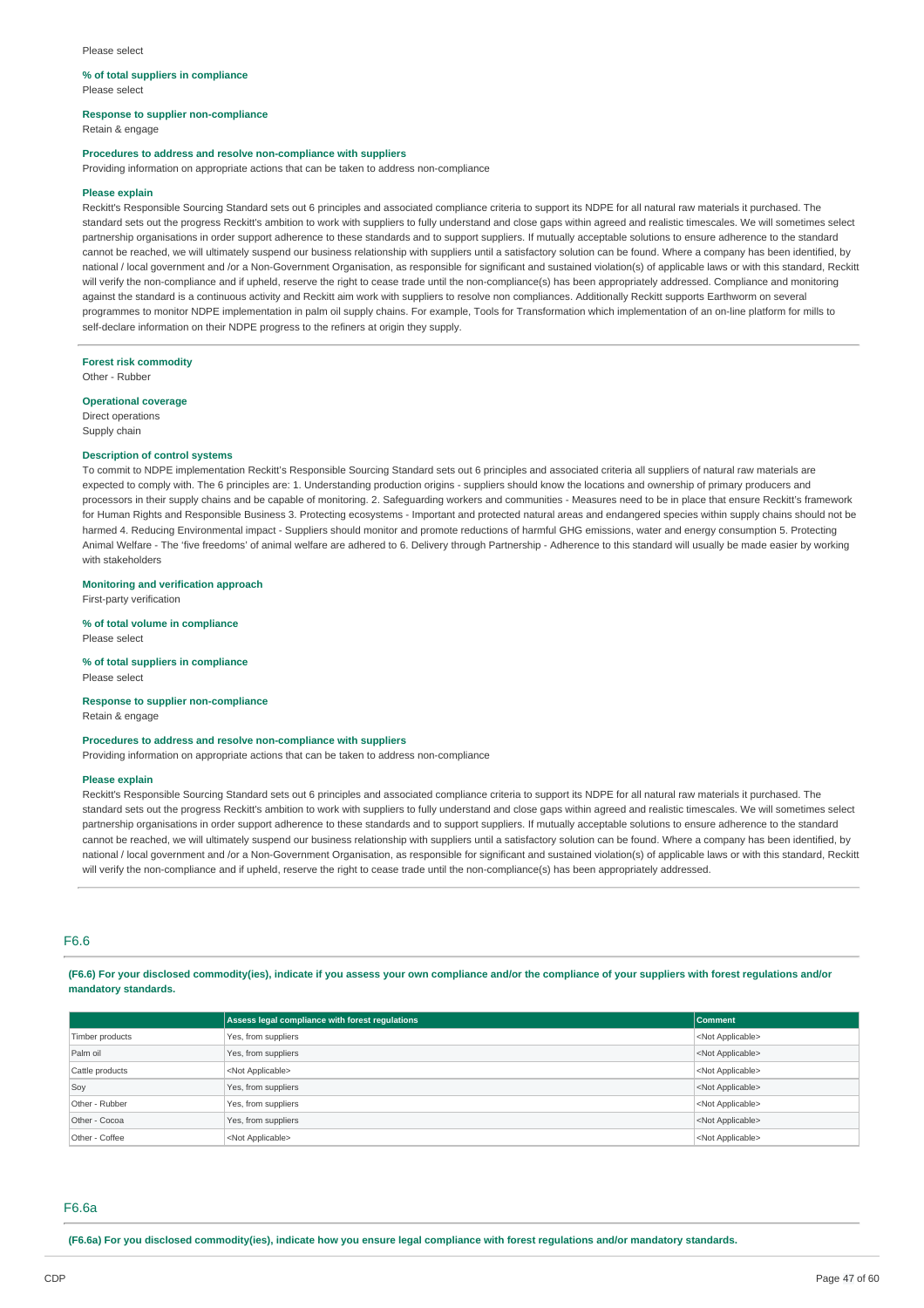#### **Timber products**

#### **Procedure to ensure legal compliance**

Reckitt commits to sourcing all paper and board from certified or recycled sources. When sourcing certified materials Reckitt can be confident they are sourced from companies that are in compliance with local legislations. For example, FSC have ten principles to ensure responsible forest management. The first principle is 'Comply with all applicable laws, regulations and nationally-ratified international treaties, conventions and agreements' PEFC certification is also designed to allow companies to demonstrate compliance with local legislations Reckitt's commitment is applicable to all paper and board sourced for its packaging materials globally. Certification schemes like FSC/PEFC are recognised mechanism's across the industry to demonstrate responsible sourcing of timber – this includes legal compliance and Reckitt is confident it can rely on certification schemes to demonstrate this. All-natural raw material Reckitt purchase must comply with its Responsible Sourcing Standard which sets out 6 principles and the criteria Reckitt use to assess their compliance and risk. The first principle is Understanding production origins in our supply chains. Reckitt expects suppliers to have public policies and standards in place to ensure supply chains meet Reckitt's Responsible Sourcing Standard and related local laws working towards NDPE. Reckitt's Responsible Sourcing Standard also expects suppliers to have a grievance policy in place to manage non-compliance with Reckitt's standard and local laws.

#### **Country/Area of origin**

Argentina Brazil Colombia India Malaysia Mexico Nigeria Philippines Thailand

#### **Law and/or mandatory standard(s)**

General assessment of legal compliance

#### **Comment**

#### **Palm oil**

#### **Procedure to ensure legal compliance**

Through Earthworm supply chain profiles Reckitt can identify which mills in its supply chain are RSPO, ISPO and ISCC certified and have a NDPE policy in place. For example Reckitt in Riau Indonesia out of the 243 mills. 90 are ISPO certified and 42 are RSPO certified. The supply chain profiles are data driven through Starling and highlight high impact suppliers where Reckitt can engage with suppliers to close gaps and have the most impact. This monitoring also focusses on clearance of high value forest inside and outside of legally define concession areas which enables different approaches to be adopted e.g. engaging local government and communities. Reckitt also started using tools like Tools 4 Transformation to identify these deforestation types in our supply chain and engaged with suppliers to develop strategies In addition, Earthworm Rurality programme promotes uptake of MSPO amongst smallholders., In 2020 Rurality organized a total of 10 smallholder webinars focusing on MSPO and sustainability practices. Through these gatherings, a total of 280 smallholders were supported in their Malaysian Sustainable Palm Oil (MSPO) certification process and 61 of them managed to obtain MSPO certification All-natural raw material Reckitt purchase must comply with its Responsible Sourcing Standard which sets out 6 principles and the criteria Reckitt use to assess their compliance and risk. The first principle is Transparency and Traceability in our supply chains. Reckitt expects suppliers to have public policies and standards in place to ensure supply chains meet Reckitt's Responsible Sourcing Standard and related local laws working towards NDPE. Reckitt's Responsible Sourcing Standard also expects suppliers to have a grievance policy in place to manage non-compliance with Reckitt's standard and local laws

#### **Country/Area of origin**

India

Indonesia Malaysia

# **Law and/or mandatory standard(s)**

General assessment of legal compliance ISPO MSPO

## **Comment**

## **Soy**

# **Procedure to ensure legal compliance**

All natural raw materials Reckitt purchase must comply with its Responsible Sourcing Standard which sets out 6 principles and the criteria Reckitt use to assess their compliance and risk. The first principle is Understanding production origins in our supply chains. Reckitt expects suppliers to have public policies and standards in place to ensure supply chains meet Reckitt's Responsible Sourcing Standard and related local laws working towards NDPE. Reckitt's Responsible Sourcing Standard also expects suppliers to have a grievance policy in place to manage non-compliance with Reckitt's standard and local laws.

## **Country/Area of origin**

Argentina Brazil

# **Law and/or mandatory standard(s)**

General assessment of legal compliance

# **Comment**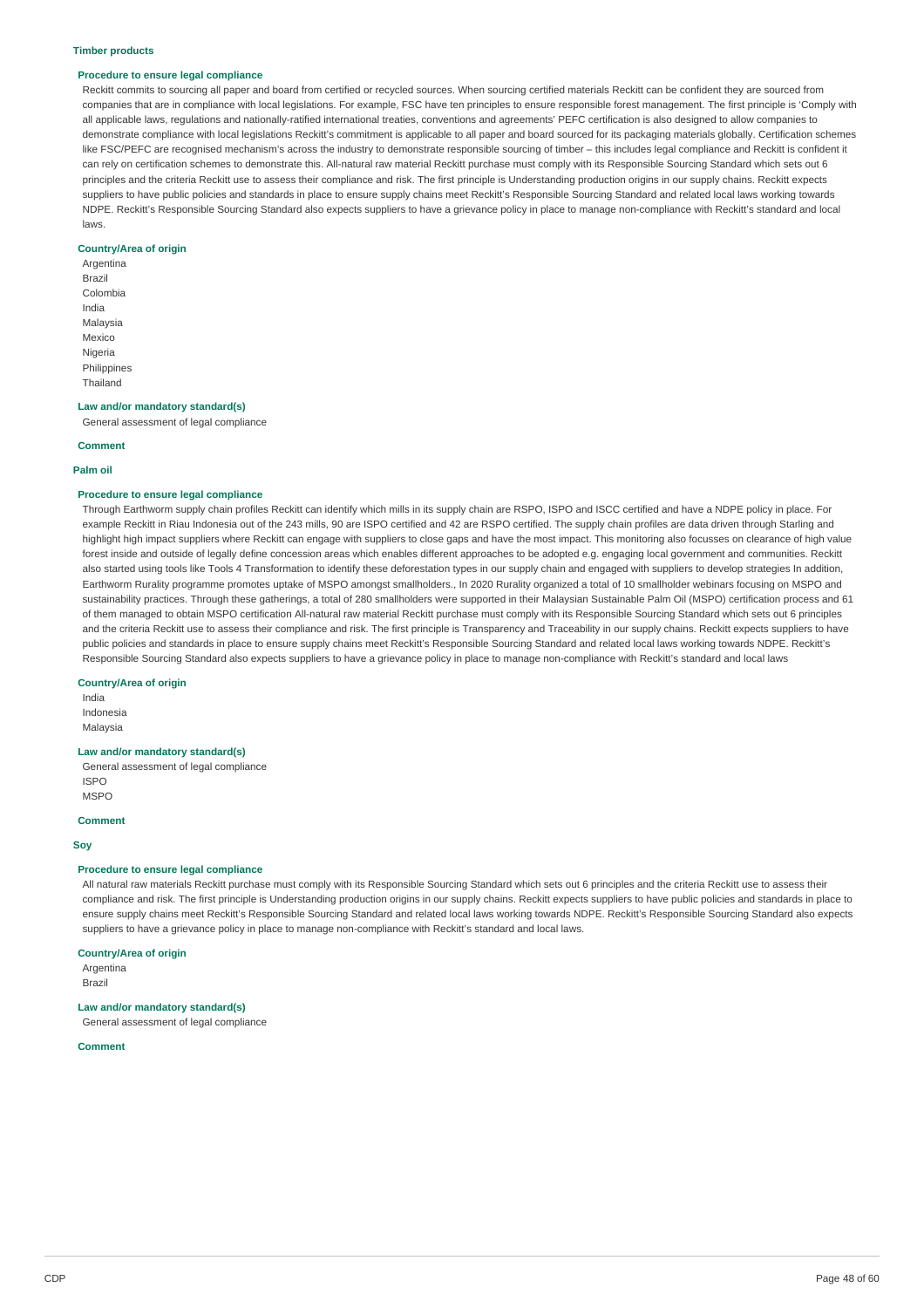#### **Other - Rubber**

# **Procedure to ensure legal compliance**

All natural raw materials Reckitt purchase must comply with its Responsible Sourcing Standard which sets out 6 principles and the criteria Reckitt use to assess their compliance and risk. The first principle is Understanding production origins in our supply chains. Reckitt expects suppliers to have public policies and standards in place to ensure supply chains meet Reckitt's Responsible Sourcing Standard and related local laws working towards NDPE. Reckitt's Responsible Sourcing Standard also expects suppliers to have a grievance policy in place to manage non-compliance with Reckitt's standard and local laws.

# **Country/Area of origin**

Malaysia Thailand

# **Law and/or mandatory standard(s)**

General assessment of legal compliance

#### **Comment**

**Other - Cocoa**

## **Procedure to ensure legal compliance**

All natural raw materials Reckitt purchase must comply with its Responsible Sourcing Standard which sets out 6 principles and the criteria Reckitt use to assess their compliance and risk. The first principle is Understanding production origin in our supply chains. Reckitt expects suppliers to have public policies and standards in place to ensure supply chains meet Reckitt's Responsible Sourcing Standard and related local laws working towards NDPE. Reckitt's Responsible Sourcing Standard also expects suppliers to have a grievance policy in place to manage non-compliance with Reckitt's standard and local laws.

# **Country/Area of origin**

Mexico

# **Law and/or mandatory standard(s)**

General assessment of legal compliance

### **Comment**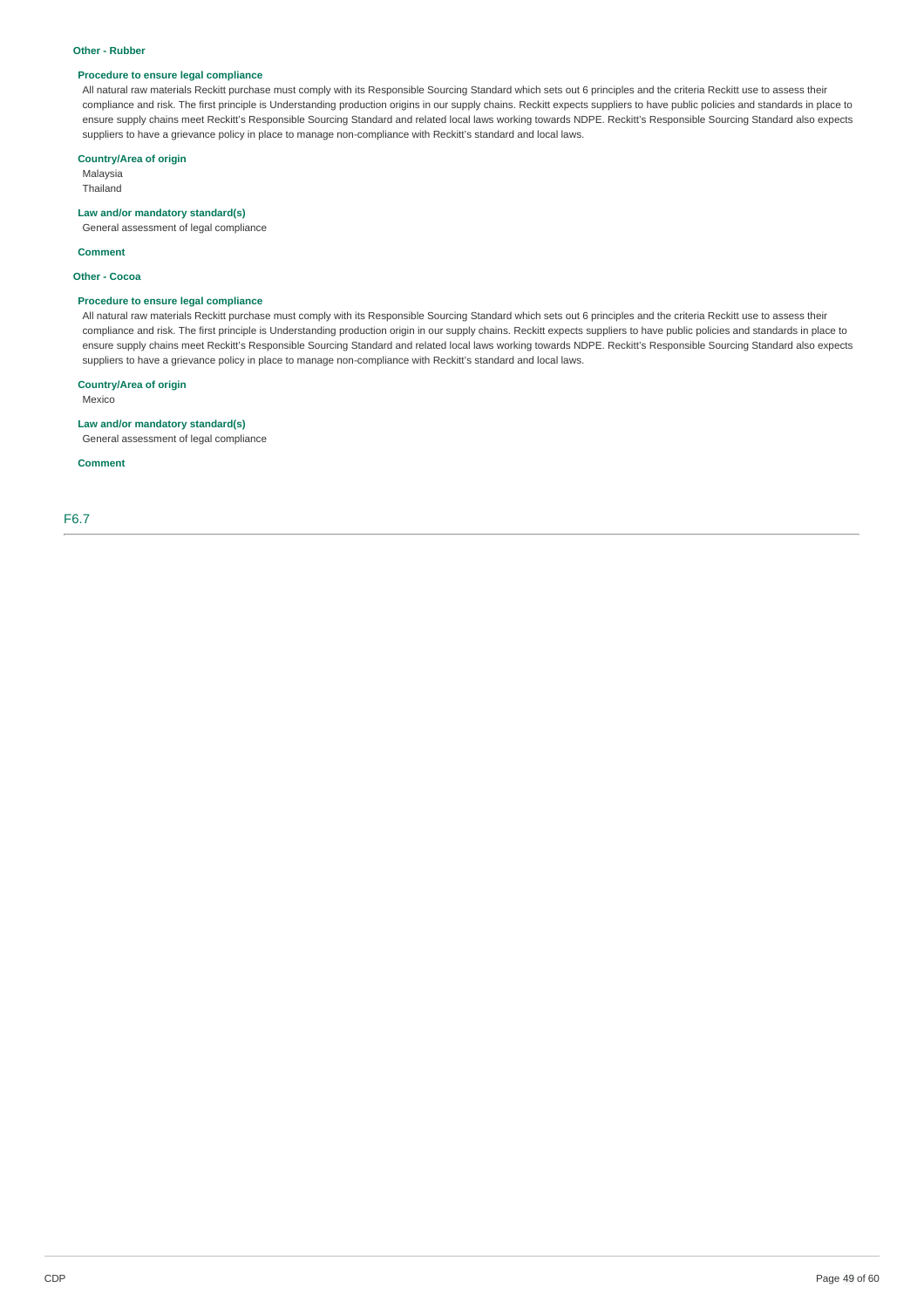# (F6.7) Are you working with smallholders to support good agricultural practices and reduce deforestation and/or conversion of natural ecosystems?

|                   | Are you<br>working with<br>smallholders?         | <b>Type of</b><br>smallholder<br>engagement<br>approach | <b>Smallholder</b><br>engagement<br>approach                                                                                                                                                                                                                                                                                                                                                                                                     | Number of<br>smallholders<br>engaged | Please explain                                                                                                                                                                                                                                                                                                                                                                                                                                                                                                                                                                                                                                                                                                                                                                                                                                                                                                                                                                                                                                                                                                                                                                                                                                                                                                                                                                                                                                                                                                                                                                                                                                                                                                                                                                                                                                                                                                                                                                                                                                                                                                                                                                                                                                                                                                                                                                                                                                                                 |
|-------------------|--------------------------------------------------|---------------------------------------------------------|--------------------------------------------------------------------------------------------------------------------------------------------------------------------------------------------------------------------------------------------------------------------------------------------------------------------------------------------------------------------------------------------------------------------------------------------------|--------------------------------------|--------------------------------------------------------------------------------------------------------------------------------------------------------------------------------------------------------------------------------------------------------------------------------------------------------------------------------------------------------------------------------------------------------------------------------------------------------------------------------------------------------------------------------------------------------------------------------------------------------------------------------------------------------------------------------------------------------------------------------------------------------------------------------------------------------------------------------------------------------------------------------------------------------------------------------------------------------------------------------------------------------------------------------------------------------------------------------------------------------------------------------------------------------------------------------------------------------------------------------------------------------------------------------------------------------------------------------------------------------------------------------------------------------------------------------------------------------------------------------------------------------------------------------------------------------------------------------------------------------------------------------------------------------------------------------------------------------------------------------------------------------------------------------------------------------------------------------------------------------------------------------------------------------------------------------------------------------------------------------------------------------------------------------------------------------------------------------------------------------------------------------------------------------------------------------------------------------------------------------------------------------------------------------------------------------------------------------------------------------------------------------------------------------------------------------------------------------------------------------|
| Timber            | No, not<br>products working with<br>smallholders | <not<br>Applicable&gt;</not<br>                         | $<$ Not<br>Applicable>                                                                                                                                                                                                                                                                                                                                                                                                                           | <not<br>Applicable&gt;</not<br>      | Reckitt uses it commitment to using certified or recycled timber in its supply chain to demonstrate responsible souring to the actors in its up-<br>stream supply chain                                                                                                                                                                                                                                                                                                                                                                                                                                                                                                                                                                                                                                                                                                                                                                                                                                                                                                                                                                                                                                                                                                                                                                                                                                                                                                                                                                                                                                                                                                                                                                                                                                                                                                                                                                                                                                                                                                                                                                                                                                                                                                                                                                                                                                                                                                        |
| Palm oil          | Yes, working<br>with<br>smallholders             | Supply chain<br>mapping<br>Capacity<br>building         | Developing or 7123<br>distributing<br>supply chain<br>mapping tool<br>Offering on-<br>site technical<br>assistance<br>and extension<br>services<br>Disseminating<br>technical<br>materials<br>Organizing<br>capacity<br>building<br>events<br>Investing in<br>pilot projects<br>Supporting<br>smallholders<br>to clarify and<br>secure land<br>tenure<br>Prioritizing<br>support for<br>smallholders<br>in high-risk<br>deforestation<br>regions |                                      | Reckitt support Earthworms Rurality programmes in Indonesia and Malaysia. The programmes engage with mills and smallholder farmers<br>that form part of Reckitt's supply chain with the overall goal to leverage the business relationship to improve the smallholders' livelihoods and<br>farming businesses. Engagement is in the form of collaboration with producers and on the ground training with farmers on a regular basis.<br>The total number of smallholders engaged since the beginning across all rurality programme is 7123. In 2020 the programme engaged 651<br>new farmers in Indonesia and 280 in Malaysia. In Indonesia by shortening the supply chain through the creation of a farmers' group and<br>direct delivery of FFB from farmers' group to mill, farmers have seen an increase of 24% to their FFB prices. The farmer's cooperative<br>continued to provide benefits in 2020 and were scaled up to other districts. Farmers also benefit from dividend payments if surplus money is<br>available from business conducted by the cooperative and access to information shared between members and external experts The BMP<br>mentoring continues, and 630 new farmers were trained in this area. In 2020 619 new farmers agreed to proceed with replanting and<br>initiated their application for a government replanting assistance program. 231 farmers applied for the government replanting assistance<br>program which was approved. Each farmer will receive IDR 25,000,000/hectare (about USD 2,140). In Sabah, Malaysia most groundwork<br>was halted due to covid 19. Earthworm continued to support smallholders via virtual resources. As such 316 farmers, of total 913, have<br>actively taken part in transformation activities on their farm or within their communities for example through income diversification, HEC<br>management, farm productivity and MSPO certification. Highlights include: - 18 new farmers have started to implement regularly and<br>consistently Best Management Practices. Through analysis by Earthworm and access to agri-inputs the average increase in harvested<br>volume is 18.4 %. - 10 farmers achieved MSPO certification - 228 smallholders given awareness raising and training on diversification,<br>including activities like handicraft making, goat rearing, swiftlet farming. 16 have started income diversification activities, involving an<br>estimated 400 household members. |
| Cattle            | No, not<br>products working with<br>smallholders | <not<br>Applicable&gt;</not<br>                         | $<$ Not<br>Applicable>                                                                                                                                                                                                                                                                                                                                                                                                                           | <not<br>Applicable&gt;</not<br>      | Reckitt use a very small amount of cattle products in its finished goods. The scope of Reckitt's responsible sourcing standard aims to reach<br>smallholders to ensure their practices support good agricultural practices and reduce deforestation along with many other areas of concern<br>such as safeguarding workers.                                                                                                                                                                                                                                                                                                                                                                                                                                                                                                                                                                                                                                                                                                                                                                                                                                                                                                                                                                                                                                                                                                                                                                                                                                                                                                                                                                                                                                                                                                                                                                                                                                                                                                                                                                                                                                                                                                                                                                                                                                                                                                                                                    |
| Soy               | No, not<br>working with<br>smallholders          | $<$ Not<br>Applicable>                                  | <not<br>Applicable&gt;</not<br>                                                                                                                                                                                                                                                                                                                                                                                                                  | $<$ Not<br>Applicable>               | Reckitt use a very small amount of Soy in its finished goods. The scope of Reckitt's responsible sourcing standard aims to reach smallholders<br>to ensure their practices support good agricultural practices and reduce deforestation along with many other areas of concern such as<br>safeguarding workers.                                                                                                                                                                                                                                                                                                                                                                                                                                                                                                                                                                                                                                                                                                                                                                                                                                                                                                                                                                                                                                                                                                                                                                                                                                                                                                                                                                                                                                                                                                                                                                                                                                                                                                                                                                                                                                                                                                                                                                                                                                                                                                                                                                |
| Other -<br>Rubber | Yes, working<br>with<br>smallholders             | Supply chain<br>mapping<br>Capacity<br>building         | Offering on-<br>site technical<br>assistance<br>and extension<br>services<br>Disseminating<br>technical<br>materials<br>Organizing<br>capacity<br>building<br>events<br>Prioritizing<br>support for<br>smallholders<br>in high-risk<br>deforestation<br>regions                                                                                                                                                                                  | 449                                  | Reckitt support Earthworms Rurality programmes in Thailand. The programmes engage with smallholder farmers that form part of Reckitt's<br>supply chain with the overall goal to leverage on the business relationship to improve the smallholders' livelihoods and farming businesses.<br>The total number of smallholders engaged in Thailand for 2019 is 1784 In 2020 the rurality programme mapped Reckitt latex supply chain<br>highlighting dealers, collection centre and smallholder farmers. 52 collection centres were trained on smallholders including ensuring<br>smallholders have clear access to buying prices. It is estimated 1,069 now have clear access to buying prices. In addition: - 52 farmers that<br>received in-depth training on livelihood diversification in 2020, 42 farmers successfully diversified their livelihood, - Through the group farmer<br>training delivered in 2020, 428 farmers received general training on agroforestry rubber, of which 56 farmers received further individual<br>capacity building to adopt agroforestry. This included 16 farmers that developed mixed-rubber agroforestry plantations, diversifying young<br>monoculture rubber plantations (1-3 years old) with a mixed selection of species. Another 40 farmers planted mixed native hardwood species<br>around the boundary of their farms or in replacement of dead rubber trees, in total representing more 5,000 seedlings planted At a more<br>strategic level, Rurality supported the organization of a multi-stakeholder workshop on rubber agroforestry in December, at the Rajabhat<br>University of Surat Thani. The event was organized and co-financed by several partners with the goal of promoting the scale up of mixed-<br>rubber agroforestry among farmers by building capacity among the network, encouraging RAOT decision-makers to support agroforestry<br>through their replanting subsidy and identifying gaps and barriers for further agroforestry adoption. Outcomes included capacity building of<br>the five lead farmers through sharing lessons learnt with other lead farmers to support the extension of agroforestry rubber in Reckitt's supply<br>chain and a commitment by the Director of the RAOT-Surat Thani Provincial Office that RAOT branch offices in Surat Thani will actively<br>encourage farmers to utilize the agroforestry replanting subsidy.                                                         |
| Other -<br>Cocoa  | No, not<br>working with<br>smallholders          | $<$ Not<br>Applicable>                                  | $<$ Not<br>Applicable>                                                                                                                                                                                                                                                                                                                                                                                                                           | $<$ Not<br>Applicable>               | Reckitt use a very small amount of Cocoa in its finished goods. The scope of Reckitt's responsible sourcing standard aims to reach<br>smallholders to ensure their practices support good agricultural practices and reduce deforestation along with many other areas of concern<br>such as safeguarding workers.                                                                                                                                                                                                                                                                                                                                                                                                                                                                                                                                                                                                                                                                                                                                                                                                                                                                                                                                                                                                                                                                                                                                                                                                                                                                                                                                                                                                                                                                                                                                                                                                                                                                                                                                                                                                                                                                                                                                                                                                                                                                                                                                                              |
| Other -<br>Coffee | $<$ Not<br>Applicable>                           | <not<br>Applicable&gt;</not<br>                         | $<$ Not<br>Applicable>                                                                                                                                                                                                                                                                                                                                                                                                                           | $<$ Not<br>Applicable>               | <not applicable=""></not>                                                                                                                                                                                                                                                                                                                                                                                                                                                                                                                                                                                                                                                                                                                                                                                                                                                                                                                                                                                                                                                                                                                                                                                                                                                                                                                                                                                                                                                                                                                                                                                                                                                                                                                                                                                                                                                                                                                                                                                                                                                                                                                                                                                                                                                                                                                                                                                                                                                      |

# F6.8

(F6.8) Are you working with your direct suppliers to support and improve their capacity to comply with your forests-related policies, commitments, and other **requirements?**

|                            | Are vou<br>working<br>with direct supplier | <b>Type of</b><br>direct<br>suppliers? engagement approach<br> approach | Direct<br>supplier<br>engagement                                                   | l% of<br>suppliers<br> engaged | Please explain                                                                                                                                                                                                                                                                                                                                                                                                                                                                                                                                                                                                                                                                                                                                                                                                               |
|----------------------------|--------------------------------------------|-------------------------------------------------------------------------|------------------------------------------------------------------------------------|--------------------------------|------------------------------------------------------------------------------------------------------------------------------------------------------------------------------------------------------------------------------------------------------------------------------------------------------------------------------------------------------------------------------------------------------------------------------------------------------------------------------------------------------------------------------------------------------------------------------------------------------------------------------------------------------------------------------------------------------------------------------------------------------------------------------------------------------------------------------|
| Timber<br>products working | Yes.<br>with direct<br>suppliers           | Other                                                                   | Other, please 91-99%<br>specify<br>(Certification<br>and Recycled<br>requirements) |                                | Reckitt commits the purchasing all its paper and board from certified or recycled resources. Engagement with approx. 140 direct suppliers ensures<br>Reckitt can confidently communicate the progress against the commitment. Reckitt's procurement team regularly communicate with its paper and<br>board suppliers to ensure materials purchased are from certified or recycled sources which demonstrated progress against Reckitt's target. Records<br>of suppliers and recycled/certified materials is kept on an internal database. For example, Reckitt's largest volumes paper and board suppliers are<br>FSC/PEFC/SFI certified and certification numbers are kept on record. The requirements are included in Reckitt's technical packaging specifications<br>to ensure compliance with existing and new suppliers |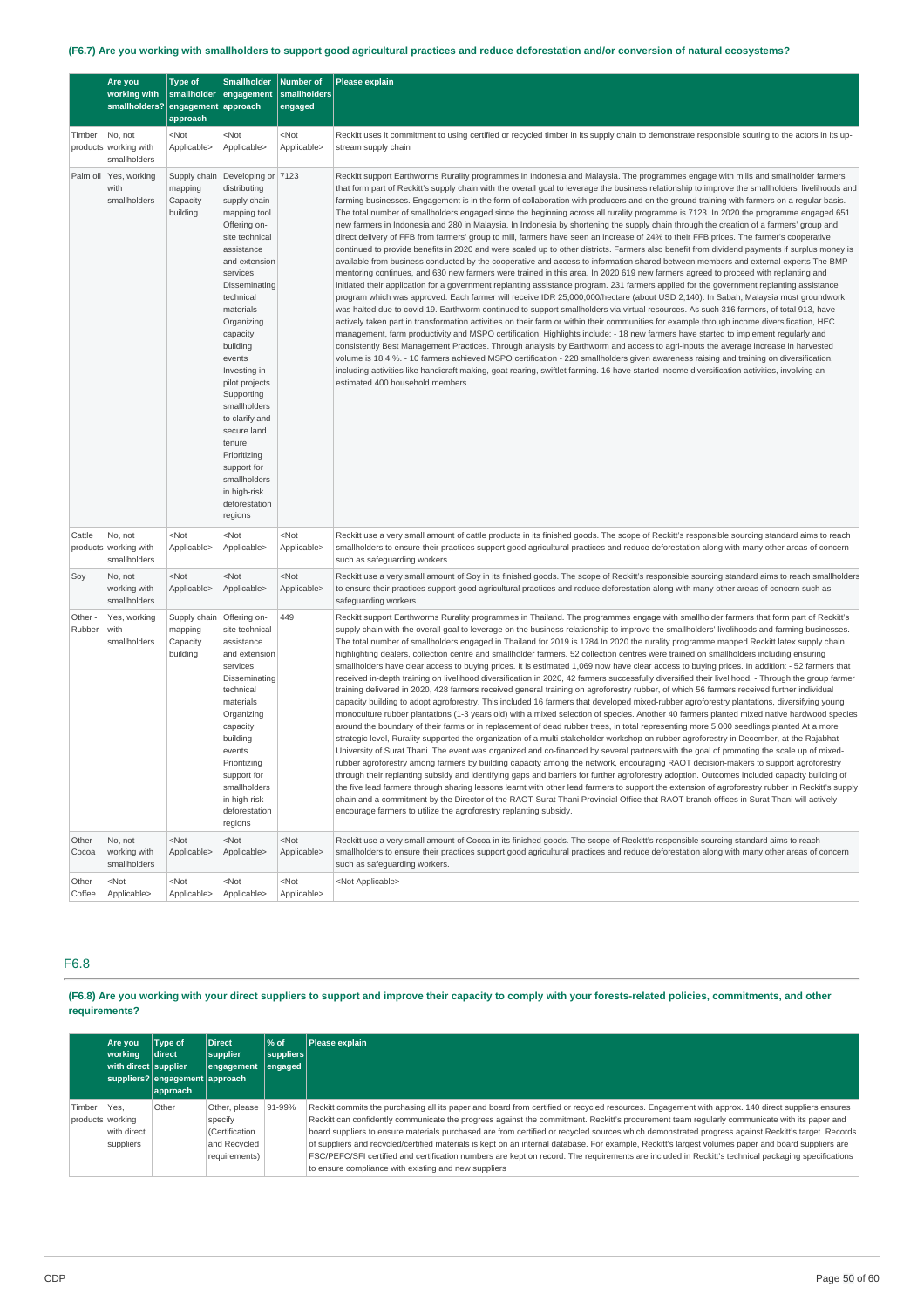|                            | Are you<br>working       | <b>Type of</b><br>direct          | <b>Direct</b><br>supplier      | % of<br><b>suppliers</b> | Please explain                                                                                                                                                                                                                                                                                                    |  |  |
|----------------------------|--------------------------|-----------------------------------|--------------------------------|--------------------------|-------------------------------------------------------------------------------------------------------------------------------------------------------------------------------------------------------------------------------------------------------------------------------------------------------------------|--|--|
|                            | with direct supplier     | suppliers? engagement approach    | engagement                     | engaged                  |                                                                                                                                                                                                                                                                                                                   |  |  |
| Palm oil Yes,              |                          | approach<br>Supply chain Supplier |                                | 81-90%                   | Reckitt commits to sourcing palm oil from responsible sources and publicly sharing traceability data. In 2019 Reckitt published an updated mill list                                                                                                                                                              |  |  |
|                            | working                  | mapping                           | questionnaires                 |                          | and achieved 88% traceability to palm oil mills (excluding surfactants). In partnership with Earthworm Reckitt work with its 15direct palm oil suppliers                                                                                                                                                          |  |  |
|                            | with direct<br>suppliers | Capacity<br>building              | on<br>environmental            |                          | to track palm oil back to mills on an annual basis. Earthworm contact Reckitt's palm oil suppliers on an annual to request traceability to mill for the<br>raw materials supplied to Reckitt, the data from all suppliers is then analysed and calculated to demonstrate progress against Reckitt's target of     |  |  |
|                            |                          |                                   | and social<br>indicators       |                          | 100% traceable palm oil to mill. Reckitt has ambitions to trace palm oil to plantation and is working with Earthworm to plan this. Reckitt and<br>Earthworm also collaborate on a supplier engagement & high impact supplier programme - the aim is to identify suppliers in Reckitt's supply chain               |  |  |
|                            |                          |                                   | Developing or                  |                          | who will have the largest impact on NDPE implantation. This is utilised from the traceability exercise and the Starling database. In 2020 the                                                                                                                                                                     |  |  |
|                            |                          |                                   | distributing<br>supply chain   |                          | programme highlighted 3 of Reckitt suppliers to engage with on gaps with NDPE implementation. It also provides opportunity to scale up other<br>programmes (e.g. Rurality) and support existing initiatives (government commitments to preserve forests). To close the gap on surfactants derived                 |  |  |
|                            |                          |                                   | mapping tool<br>Offering on-   |                          | from palm oil Reckitt has joined BSR's Action for Sustainable derivatives. The initiative aims to provide traceability of derivatives, highlight priority<br>areas for action and have on the ground projects. Reckitt's first report indicates 66% of the derivatives are traceable to mill and 35% traceable to |  |  |
|                            |                          |                                   | site training<br>and technical |                          | plantation. Reckitt plan to continue to work with BSR in 2021 to improve this score.                                                                                                                                                                                                                              |  |  |
|                            |                          |                                   | assistance                     |                          |                                                                                                                                                                                                                                                                                                                   |  |  |
|                            |                          |                                   | Disseminating<br>technical     |                          |                                                                                                                                                                                                                                                                                                                   |  |  |
|                            |                          |                                   | materials<br>Organizing        |                          |                                                                                                                                                                                                                                                                                                                   |  |  |
|                            |                          |                                   | capacity<br>building           |                          |                                                                                                                                                                                                                                                                                                                   |  |  |
|                            |                          |                                   | events                         |                          |                                                                                                                                                                                                                                                                                                                   |  |  |
|                            |                          |                                   | Investing in<br>pilot projects |                          |                                                                                                                                                                                                                                                                                                                   |  |  |
| Cattle<br>products working | Yes,                     | Other                             | Other, please<br>specify       | Don't<br>know            | All suppliers of natural raw materials must comply with Reckitt's Responsible Sourcing Standard. The Responsible Sourcing Standard sets out 6<br>principles and associated criteria which the supplier is assessed against. These are: 1. Understanding production origins Suppliers should have                  |  |  |
|                            | with direct              |                                   | (Reckitt                       |                          | made public commitments, policies and procedures that commit them to ensuring their supply chains adhere to Reckitt's standards. Our suppliers                                                                                                                                                                    |  |  |
|                            | suppliers                |                                   | expects all its<br>direct      |                          | should know the locations and ownership of primary producers and processors in their NRM supply chains and be capable of monitoring the extent<br>to which these are able to adhere to this standard. They should also be aware of the communities living and working within these supply chains and              |  |  |
|                            |                          |                                   | suppliers to<br>comply with    |                          | the issues that face. 2. Safeguarding workers and communities Exploitation, discrimination and exposure to harm are unacceptable in our upstream<br>NRM supply chains. Measures need to be in place that ensure Reckitt's framework for Human Rights and Responsible Business and specific                        |  |  |
|                            |                          |                                   | our<br>Responsible             |                          | requirements and expectations of this standard can be adhered to. 3. Protecting ecosystems Important and protected natural areas and endangered<br>species within them should not be harmed due to the production or processing of the NRMs used by our suppliers or through any expansion of                     |  |  |
|                            |                          |                                   | Sourcing                       |                          | production or processing areas. Our suppliers should work closely with up-stream supply chains in order to monitor and ensure this. 4. Reducing                                                                                                                                                                   |  |  |
|                            |                          |                                   | Standard to<br>meet its NDPE   |                          | Environmental impacts We expect our suppliers to monitor and promote reductions of harmful Greenhouse Gas (GHG) emissions, water and energy<br>consumption in their supply chains. 5. Protecting Animal Welfare Some NRMs are derived from animals We expect our suppliers to ensure the 'five                    |  |  |
|                            |                          |                                   | commitment)                    |                          | freedoms' of animal welfare are adhered to in our up-stream supply streams. 6. Delivery through Partnerships Adherence to this standard will usually<br>be made easier by working with stakeholders relevant to the specific commodities and landscapes - E.g. government agencies, NGOs, civil society           |  |  |
|                            |                          |                                   |                                |                          | organisations such as unions etc. These and others may support adherence to the standard though either technical or financial assistance, formal<br>certifications and standards or by galvanising collective action across NRM-specific sectors or the landscapes in which these are produced,                   |  |  |
|                            |                          |                                   |                                |                          | processed and manufactured.                                                                                                                                                                                                                                                                                       |  |  |
| Soy                        | Yes,<br>working          | Other                             | Other, please<br>specify       | Don't<br>know            | All suppliers of natural raw materials must comply with Reckitt's Responsible Sourcing Standard. The Responsible Sourcing Standard sets out 6<br>principles and associated criteria which the supplier is assessed against. These are: 1. Understanding production origins Suppliers should have                  |  |  |
|                            | with direct<br>suppliers |                                   | (Reckitt<br>expects all its    |                          | made public commitments, policies and procedures that commit them to ensuring their supply chains adhere to Reckitt's standards. Our suppliers<br>should know the locations and ownership of primary producers and processors in their NRM supply chains and be capable of monitoring the extent                  |  |  |
|                            |                          |                                   | direct<br>suppliers to         |                          | to which these are able to adhere to this standard. They should also be aware of the communities living and working within these supply chains and<br>the issues that face. 2. Safeguarding workers and communities Exploitation, discrimination and exposure to harm are unacceptable in our upstream            |  |  |
|                            |                          |                                   | comply with<br>our             |                          | NRM supply chains. Measures need to be in place that ensure Reckitt's framework for Human Rights and Responsible Business and specific                                                                                                                                                                            |  |  |
|                            |                          |                                   | Responsible                    |                          | requirements and expectations of this standard can be adhered to. 3. Protecting ecosystems Important and protected natural areas and endangered<br>species within them should not be harmed due to the production or processing of the NRMs used by our suppliers or through any expansion of                     |  |  |
|                            |                          |                                   | Sourcing<br>Standard to        |                          | production or processing areas. Our suppliers should work closely with up-stream supply chains in order to monitor and ensure this. 4. Reducing<br>Environmental impacts We expect our suppliers to monitor and promote reductions of harmful Greenhouse Gas (GHG) emissions, water and energy                    |  |  |
|                            |                          |                                   | meet its NDPE<br>commitment)   |                          | consumption in their supply chains. 5. Protecting Animal Welfare Some NRMs are derived from animals We expect our suppliers to ensure the 'five<br>freedoms' of animal welfare are adhered to in our up-stream supply streams. 6. Delivery through Partnerships Adherence to this standard will usually           |  |  |
|                            |                          |                                   |                                |                          | be made easier by working with stakeholders relevant to the specific commodities and landscapes - E.g. government agencies, NGOs, civil society<br>organisations such as unions etc. These and others may support adherence to the standard though either technical or financial assistance, formal               |  |  |
|                            |                          |                                   |                                |                          | certifications and standards or by galvanising collective action across NRM-specific sectors or the landscapes in which these are produced,                                                                                                                                                                       |  |  |
| Other -                    | Yes,                     | Supply chain Supplier             |                                | 91-99%                   | processed and manufactured.<br>Reckitt has a long term relationship with 2 Thailand suppliers who provide latex raw materials. This ensures Reckitt are very aware of the supply                                                                                                                                  |  |  |
| Rubber                     | working<br>with direct   | mapping<br>Capacity               | questionnaires<br>on           |                          | chain and confident of its traceability. Reckitt support Earthworms Rurality programme in Thailand which is also in partnership with one of Reckitt's<br>suppliers. As described in question 6.7 the programmes aim to improve smallholder livelihood through training and capacity building.                     |  |  |
|                            | suppliers                | building                          | environmental<br>and social    |                          |                                                                                                                                                                                                                                                                                                                   |  |  |
|                            |                          |                                   | indicators                     |                          |                                                                                                                                                                                                                                                                                                                   |  |  |
|                            |                          |                                   | Developing or<br>distributing  |                          |                                                                                                                                                                                                                                                                                                                   |  |  |
|                            |                          |                                   | supply chain<br>mapping tool   |                          |                                                                                                                                                                                                                                                                                                                   |  |  |
|                            |                          |                                   | Supplier                       |                          |                                                                                                                                                                                                                                                                                                                   |  |  |
|                            |                          |                                   | audits<br>Offering on-         |                          |                                                                                                                                                                                                                                                                                                                   |  |  |
|                            |                          |                                   | site training<br>and technical |                          |                                                                                                                                                                                                                                                                                                                   |  |  |
|                            |                          |                                   | assistance<br>Disseminating    |                          |                                                                                                                                                                                                                                                                                                                   |  |  |
|                            |                          |                                   | technical                      |                          |                                                                                                                                                                                                                                                                                                                   |  |  |
|                            |                          |                                   | materials<br>Organizing        |                          |                                                                                                                                                                                                                                                                                                                   |  |  |
|                            |                          |                                   | capacity<br>building           |                          |                                                                                                                                                                                                                                                                                                                   |  |  |
|                            |                          |                                   | events<br>Investing in         |                          |                                                                                                                                                                                                                                                                                                                   |  |  |
|                            |                          |                                   | pilot projects                 |                          |                                                                                                                                                                                                                                                                                                                   |  |  |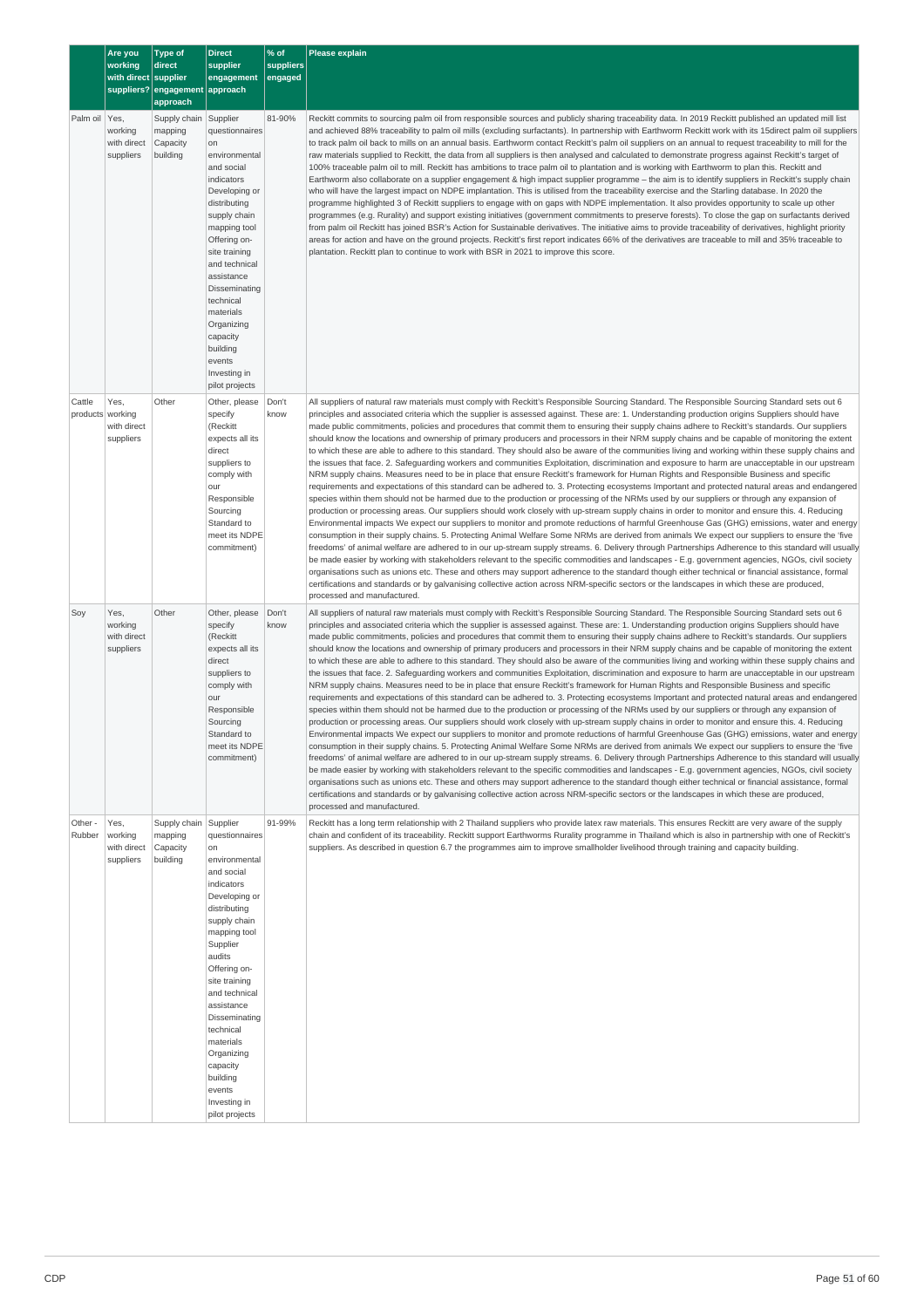|                   | Are you<br>working<br>with direct supplier  | Type of<br>direct<br>suppliers? engagement approach<br>approach | Direct<br>supplier<br>engagement                                                                                                                                                  | % of<br>suppliers<br>engaged | Please explain                                                                                                                                                                                                                                                                                                                                                                                                                                                                                                                                                                                                                                                                                                                                                                                                                                                                                                                                                                                                                                                                                                                                                                                                                                                                                                                                                                                                                                                                                                                                                                                                                                                                                                                                                                                                                                                                                                                                                                                                                                                                                                                                                                                                                                                                                                                                                                                                                                             |
|-------------------|---------------------------------------------|-----------------------------------------------------------------|-----------------------------------------------------------------------------------------------------------------------------------------------------------------------------------|------------------------------|------------------------------------------------------------------------------------------------------------------------------------------------------------------------------------------------------------------------------------------------------------------------------------------------------------------------------------------------------------------------------------------------------------------------------------------------------------------------------------------------------------------------------------------------------------------------------------------------------------------------------------------------------------------------------------------------------------------------------------------------------------------------------------------------------------------------------------------------------------------------------------------------------------------------------------------------------------------------------------------------------------------------------------------------------------------------------------------------------------------------------------------------------------------------------------------------------------------------------------------------------------------------------------------------------------------------------------------------------------------------------------------------------------------------------------------------------------------------------------------------------------------------------------------------------------------------------------------------------------------------------------------------------------------------------------------------------------------------------------------------------------------------------------------------------------------------------------------------------------------------------------------------------------------------------------------------------------------------------------------------------------------------------------------------------------------------------------------------------------------------------------------------------------------------------------------------------------------------------------------------------------------------------------------------------------------------------------------------------------------------------------------------------------------------------------------------------------|
| Other -<br>Cocoa  | Yes.<br>working<br>with direct<br>suppliers | Other                                                           | Other, please<br>specify<br>(Reckitt<br>expects all its<br>direct<br>suppliers to<br>comply with<br>our<br>Responsible<br>Sourcing<br>Standard to<br>meet its NDPE<br>commitment) | Don't<br>know                | All suppliers of natural raw materials must comply with Reckitt's Responsible Sourcing Standard. The Responsible Sourcing Standard sets out 6<br>principles and associated criteria which the supplier is assessed against. These are: 1. Understanding Production Origins Suppliers should have<br>made public commitments, policies and procedures that commit them to ensuring their supply chains adhere to Reckitt's standards. Our suppliers<br>should know the locations and ownership of primary producers and processors in their NRM supply chains and be capable of monitoring the extent<br>to which these are able to adhere to this standard. They should also be aware of the communities living and working within these supply chains and<br>the issues that face. 2. Safeguarding workers and communities Exploitation, discrimination and exposure to harm are unacceptable in our upstream<br>NRM supply chains. Measures need to be in place that ensure Reckitt's framework for Human Rights and Responsible Business and specific<br>requirements and expectations of this standard can be adhered to. 3. Protecting ecosystems Important and protected natural areas and endangered<br>species within them should not be harmed due to the production or processing of the NRMs used by our suppliers or through any expansion of<br>production or processing areas. Our suppliers should work closely with up-stream supply chains in order to monitor and ensure this. 4. Reducing<br>Environmental impacts We expect our suppliers to monitor and promote reductions of harmful Greenhouse Gas (GHG) emissions, water and energy<br>consumption in their supply chains. 5. Protecting Animal Welfare Some NRMs are derived from animals We expect our suppliers to ensure the 'five<br>freedoms' of animal welfare are adhered to in our up-stream supply streams. 6. Delivery through Partnerships Adherence to this standard will usually<br>be made easier by working with stakeholders relevant to the specific commodities and landscapes - E.g. government agencies, NGOs, civil society<br>organisations such as unions etc. These and others may support adherence to the standard though either technical or financial assistance, formal<br>certifications and standards or by galvanising collective action across NRM-specific sectors or the landscapes in which these are produced,<br>processed and manufactured |
| Other -<br>Coffee | $<$ Not<br>Applicable                       | $<$ Not<br>Applicable>                                          | $<$ Not<br>Applicable>                                                                                                                                                            | $<$ Not<br>Applicabl<br>e    | <not applicable=""></not>                                                                                                                                                                                                                                                                                                                                                                                                                                                                                                                                                                                                                                                                                                                                                                                                                                                                                                                                                                                                                                                                                                                                                                                                                                                                                                                                                                                                                                                                                                                                                                                                                                                                                                                                                                                                                                                                                                                                                                                                                                                                                                                                                                                                                                                                                                                                                                                                                                  |

# F6.9

# **(F6.9) Are you working beyond your first-tier supplier(s) to manage and mitigate deforestation risks?**

|                            | Are you Type of<br>first<br>tier?                 | working engagement supplier<br>beyond approach<br>with indirect approach<br>suppliers | <b>Indirect</b><br>engagement                          | <b>Please explain</b>                                                                                                                                                                                                                                                                                                                                                                                                                                                                                                                                                                                                                                                                                                                                                                                                                                                                                                                                                                                                                                                                                                                                                                                                                                                                                                                                                                                                                                                                                                                                                                                                                                                                                                                                                                                                                                                                                                                                                                                                                                                                                                                                                                           |
|----------------------------|---------------------------------------------------|---------------------------------------------------------------------------------------|--------------------------------------------------------|-------------------------------------------------------------------------------------------------------------------------------------------------------------------------------------------------------------------------------------------------------------------------------------------------------------------------------------------------------------------------------------------------------------------------------------------------------------------------------------------------------------------------------------------------------------------------------------------------------------------------------------------------------------------------------------------------------------------------------------------------------------------------------------------------------------------------------------------------------------------------------------------------------------------------------------------------------------------------------------------------------------------------------------------------------------------------------------------------------------------------------------------------------------------------------------------------------------------------------------------------------------------------------------------------------------------------------------------------------------------------------------------------------------------------------------------------------------------------------------------------------------------------------------------------------------------------------------------------------------------------------------------------------------------------------------------------------------------------------------------------------------------------------------------------------------------------------------------------------------------------------------------------------------------------------------------------------------------------------------------------------------------------------------------------------------------------------------------------------------------------------------------------------------------------------------------------|
| Timber<br>products working | No, not<br>beyond<br>the first<br>tier            | $<$ Not<br>Applicable>                                                                | <not<br>Applicable&gt;</not<br>                        | Reckitt commits the purchasing all its paper and board from certified or recycled resources. Reckitt manages its commitments through direct suppliers who supply<br>certified or recycled materials to give Reckitt confidence the materials are sourced from responsible sources. In addition, all direct suppliers of natural raw materials<br>must comply with Reckitt's Responsible Sourcing Standard. Reckitt relies on its direct suppliers to ensure the standard is implemented throughout the supply chain<br>including first tier suppliers. The Responsible Sourcing Standard sets out 6 principles and associated criteria which the supplier is assessed against. These are: 1.<br>Understanding production origins Suppliers should have made public commitments that commit them to ensuring their supply chains adhere to Reckitt's standards.<br>Our suppliers should know the locations and ownership of primary producers and processors in their supply chains and be capable of monitoring. 2. Safequarding<br>workers and communities Exploitation, discrimination and exposure to harm are unacceptable in our upstream NRM supply chains. Measures need to be in place<br>that ensure Reckitt's framework for Human Rights and Responsible Business and specific requirements and expectations of this standard can be adhered to. 3.<br>Protecting ecosystems Important and protected natural areas and endangered species within them should not be harmed due to the production or processing of the<br>NRM used by our suppliers or through any expansion of production or processing areas. 4. Reducing Environmental impacts We expect our suppliers to monitor and<br>promote reductions of harmful Greenhouse Gas (GHG) emissions, water and energy consumption in their supply chains. 5. Protecting Animal Welfare Some NRMs<br>are derived from animals We expect our suppliers to ensure the 'five freedoms' of animal welfare are adhered to in our up-stream supply streams. 6. Delivery<br>through Partnerships Adherence to this standard will usually be made easier by working with stakeholders relevant to the specific commodities and landscapes. |
| Palm oil                   | Yes,<br>working<br>beyond<br>first tier           | Supply chain   Developing<br>mapping                                                  | or<br>distributing<br>supply chain<br>mapping<br>tools | Reckitt partner with Earthworm to map and trace its palm oil supply chains to mill level. Earthworm liaise with Reckitt's direct suppliers to track palm oil raw materials<br>through first tier supplier and eventually to mill level. Earthworm contact Reckitt's palm oil suppliers on an annual to request traceability to mill for the raw materials<br>supplied to Reckitt, the data from all suppliers is then analysed and calculated to demonstrate progress against Reckitt's target of 100% traceable palm oil to mill.<br>Reckitt has ambitions to trace palm oil to plantation and is working with Earthworm to plan this. In 2020 through working with direct and first tier suppliers Reckitt can<br>successfully report 88% traceability to mill. The mapping activity helps Reckitt and Earthworm focus on areas of concern and where future actions may be required<br>within the supply chain. For example, highlighting where deforestation may be happening on a larger scale and therefore suppliers in that areas need to be<br>engaged via Earthworms programmes. To close the gap on surfactants derived from palm oil Reckitt has joined BSR's Action for Sustainable derivatives. The<br>initiative aims to provide traceability of derivatives, highlight priority areas for action and have on the ground projects. Reckitt's first report indicates 66% of the<br>derivatives are traceable to mill and 35% traceable to plantation. Reckitt plan to continue to work with BSR in 2021 to improve this score. In addition, all direct<br>suppliers of natural raw materials must comply with Reckitt's Responsible Sourcing Standard. Reckitt relies on its direct suppliers to ensure the standard is<br>implemented throughout the supply chain including first tier suppliers.                                                                                                                                                                                                                                                                                                                                                                                 |
| Cattle<br>products working | No, not<br>beyond<br>the first<br>tier            | $<$ Not<br>Applicable>                                                                | $<$ Not<br>Applicable>                                 | All direct suppliers of natural raw materials must comply with Reckitt's Responsible Sourcing Standard. Reckitt relies on its direct suppliers to ensure the standard is<br>implemented throughout the supply chain including first tier suppliers. For example, sharing the traceability of all actions in the supply chain to origin. The<br>Responsible Sourcing Standard sets out 6 principles and associated criteria which the supplier is assessed against. These are: 1. Understanding production origins<br>Suppliers should have made public commitments that commit them to ensuring their supply chains adhere to Reckitt's standards. Our suppliers should know the<br>locations and ownership of primary producers and processors in their supply chains and be capable of monitoring. 2. Safequarding workers and communities<br>Exploitation, discrimination and exposure to harm are unacceptable in our upstream NRM supply chains. Measures need to be in place that ensure Reckitt's<br>framework for Human Rights and Responsible Business and specific requirements and expectations of this standard can be adhered to. 3. Protecting ecosystems<br>Important and protected natural areas and endangered species within them should not be harmed due to the production or processing of the NRM used by our<br>suppliers or through any expansion of production or processing areas. 4. Reducing Environmental impacts We expect our suppliers to monitor and promote<br>reductions of harmful Greenhouse Gas (GHG) emissions, water and energy consumption in their supply chains. 5. Protecting Animal Welfare Some NRMs are<br>derived from animals We expect our suppliers to ensure the 'five freedoms' of animal welfare are adhered to in our up-stream supply streams. 6. Delivery through<br>Partnerships Adherence to this standard will usually be made easier by working with stakeholders relevant to the specific commodities and landscapes.                                                                                                                                                                                                             |
| Soy                        | No, not<br>working<br>beyond<br>the first<br>tier | $<$ Not<br>Applicable>                                                                | $<$ Not<br>Applicable>                                 | All direct suppliers of natural raw materials must comply with Reckitt's Responsible Sourcing Standard. Reckitt relies on its direct suppliers to ensure the standard is<br>implemented throughout the supply chain including first tier suppliers. For example, sharing the traceability of all actions in the supply chain to origin. The<br>Responsible Sourcing Standard sets out 6 principles and associated criteria which the supplier is assessed against. These are: 1. Understanding production origins<br>Suppliers should have made public commitments that commit them to ensuring their supply chains adhere to Reckitt's standards. Our suppliers should know the<br>locations and ownership of primary producers and processors in their supply chains and be capable of monitoring. 2. Safeguarding workers and communities<br>Exploitation, discrimination and exposure to harm are unacceptable in our upstream NRM supply chains. Measures need to be in place that ensure Reckitt's<br>framework for Human Rights and Responsible Business and specific requirements and expectations of this standard can be adhered to. 3. Protecting ecosystems<br>Important and protected natural areas and endangered species within them should not be harmed due to the production or processing of the NRM used by our<br>suppliers or through any expansion of production or processing areas. 4. Reducing Environmental impacts We expect our suppliers to monitor and promote<br>reductions of harmful Greenhouse Gas (GHG) emissions, water and energy consumption in their supply chains. 5. Protecting Animal Welfare Some NRMs are<br>derived from animals We expect our suppliers to ensure the 'five freedoms' of animal welfare are adhered to in our up-stream supply streams. 6. Delivery through<br>Partnerships Adherence to this standard will usually be made easier by working with stakeholders relevant to the specific commodities and landscapes.                                                                                                                                                                                                             |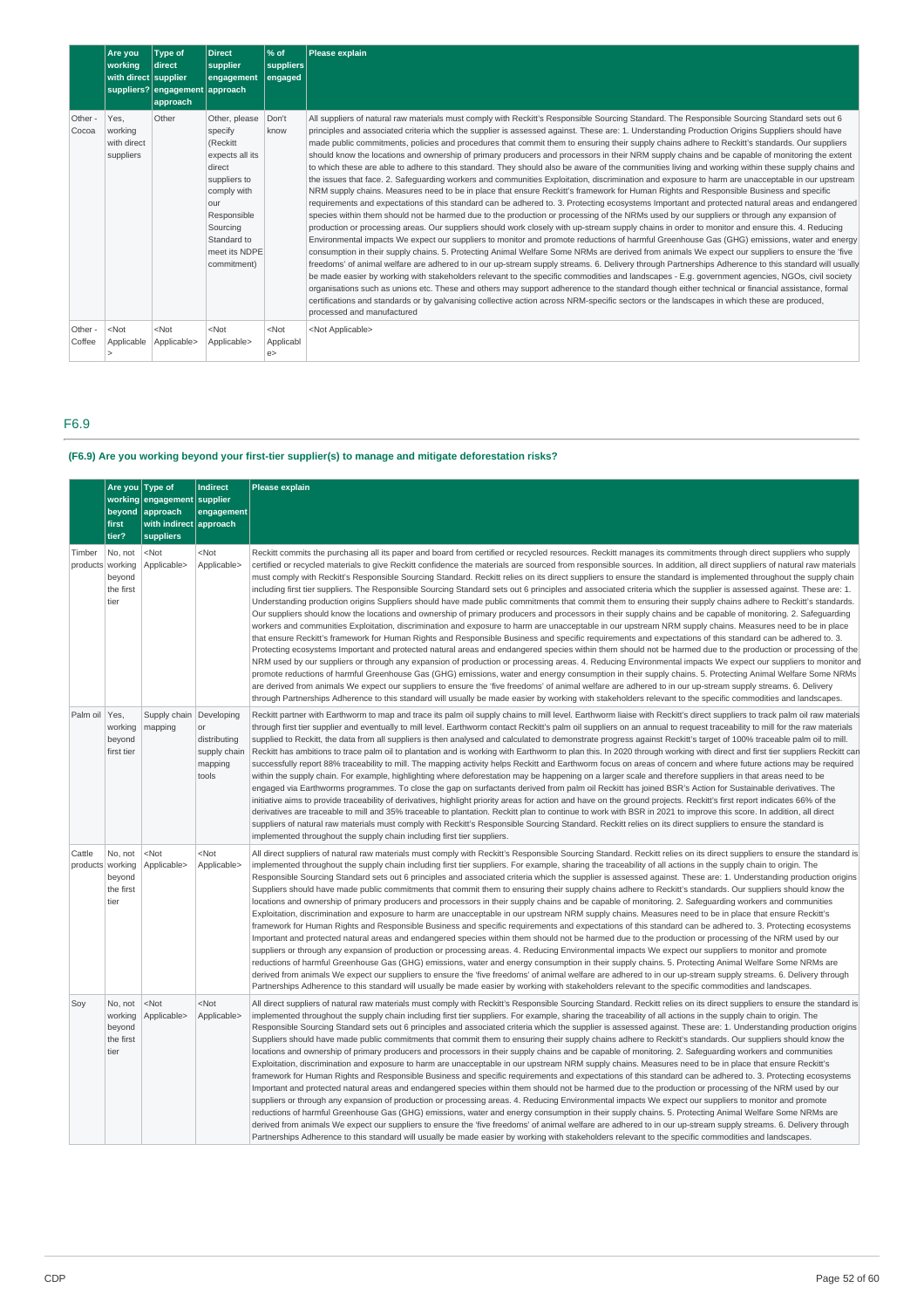|                   | Are you Type of<br>first<br>tier?                 | working engagement supplier<br>beyond approach<br>with indirect approach<br>suppliers | Indirect<br>engagement                                                                                | Please explain                                                                                                                                                                                                                                                                                                                                                                                                                                                                                                                                                                                                                                                                                                                                                                                                                                                                                                                                                                                                                                                                                                                                                                                                                                                                                                                                                                                                                                                                                                                                                                                                                                                                                                                                                                                                                                                                                                                                                                                                                                                                                                                                                                                                                                                                                                               |
|-------------------|---------------------------------------------------|---------------------------------------------------------------------------------------|-------------------------------------------------------------------------------------------------------|------------------------------------------------------------------------------------------------------------------------------------------------------------------------------------------------------------------------------------------------------------------------------------------------------------------------------------------------------------------------------------------------------------------------------------------------------------------------------------------------------------------------------------------------------------------------------------------------------------------------------------------------------------------------------------------------------------------------------------------------------------------------------------------------------------------------------------------------------------------------------------------------------------------------------------------------------------------------------------------------------------------------------------------------------------------------------------------------------------------------------------------------------------------------------------------------------------------------------------------------------------------------------------------------------------------------------------------------------------------------------------------------------------------------------------------------------------------------------------------------------------------------------------------------------------------------------------------------------------------------------------------------------------------------------------------------------------------------------------------------------------------------------------------------------------------------------------------------------------------------------------------------------------------------------------------------------------------------------------------------------------------------------------------------------------------------------------------------------------------------------------------------------------------------------------------------------------------------------------------------------------------------------------------------------------------------------|
| Other -<br>Rubber | Yes.<br>working<br>beyond<br>first tier           | Supply chain Developing<br>mapping<br>Capacity<br>building                            | or<br>distributing<br>supply chain<br>mapping<br>tools<br>Offering on-<br>site training<br>assistance | In 2020, Reckitt joined The Fair Rubber Association to continue its responsible sourcing of rubber. This will ensure farmers receive a Fair Trade premium for the<br>rubber they produce, and Reckitt is investing to help farmers improve farming practices, increase yield and protect local ecosystems. In addition, all direct suppliers<br>of natural raw materials must comply with Reckitt's Responsible Sourcing Standard. Reckitt relies on its direct suppliers to ensure the standard is implemented<br>throughout the supply chain including first tier suppliers. For example, sharing the traceability of all actions in the supply chain to origin. The Responsible Sourcing<br>Standard sets out 6 principles and associated criteria which the supplier is assessed against. These are: 1. Understanding production origins Suppliers should have<br>made public commitments that commit them to ensuring their supply chains adhere to Reckitt's standards. Our suppliers should know the locations and ownership of<br>primary producers and processors in their supply chains and be capable of monitoring. 2. Safeguarding workers and communities Exploitation, discrimination and<br>exposure to harm are unacceptable in our upstream NRM supply chains. Measures need to be in place that ensure Reckitt's framework for Human Rights and<br>and technical Responsible Business and specific requirements and expectations of this standard can be adhered to. 3. Protecting ecosystems Important and protected natural<br>areas and endangered species within them should not be harmed due to the production or processing of the NRM used by our suppliers or through any expansion<br>of production or processing areas. 4. Reducing Environmental impacts We expect our suppliers to monitor and promote reductions of harmful Greenhouse Gas<br>(GHG) emissions, water and energy consumption in their supply chains. 5. Protecting Animal Welfare Some NRMs are derived from animals We expect our<br>suppliers to ensure the 'five freedoms' of animal welfare are adhered to in our up-stream supply streams. 6. Delivery through Partnerships Adherence to this<br>standard will usually be made easier by working with stakeholders relevant to the specific commodities and landscapes. |
| Other -<br>Cocoa  | No, not<br>working<br>beyond<br>the first<br>tier | $<$ Not<br>Applicable>                                                                | $<$ Not<br>Applicable>                                                                                | All direct suppliers of natural raw materials must comply with Reckitt's Responsible Sourcing Standard. Reckitt relies on its direct suppliers to ensure the standard is<br>implemented throughout the supply chain including first tier suppliers. For example, sharing the traceability of all actions in the supply chain to origin. The<br>Responsible Sourcing Standard sets out 6 principles and associated criteria which the supplier is assessed against. These are: 1. Understanding production origins<br>Suppliers should have made public commitments that commit them to ensuring their supply chains adhere to Reckitt's standards. Our suppliers should know the<br>locations and ownership of primary producers and processors in their supply chains and be capable of monitoring. 2. Safequarding workers and communities<br>Exploitation, discrimination and exposure to harm are unacceptable in our upstream NRM supply chains. Measures need to be in place that ensure Reckitt's<br>framework for Human Rights and Responsible Business and specific requirements and expectations of this standard can be adhered to. 3. Protecting ecosystems<br>Important and protected natural areas and endangered species within them should not be harmed due to the production or processing of the NRM used by our<br>suppliers or through any expansion of production or processing areas. 4. Reducing Environmental impacts We expect our suppliers to monitor and promote<br>reductions of harmful Greenhouse Gas (GHG) emissions, water and energy consumption in their supply chains. 5. Protecting Animal Welfare Some NRMs are<br>derived from animals We expect our suppliers to ensure the 'five freedoms' of animal welfare are adhered to in our up-stream supply streams. 6. Delivery through<br>Partnerships Adherence to this standard will usually be made easier by working with stakeholders relevant to the specific commodities and landscapes.                                                                                                                                                                                                                                                                                                                                          |
| Other -<br>Coffee | $<$ Not<br>le                                     | $<$ Not<br>Applicab Applicable>                                                       | $<$ Not<br>Applicable>                                                                                | <not applicable=""></not>                                                                                                                                                                                                                                                                                                                                                                                                                                                                                                                                                                                                                                                                                                                                                                                                                                                                                                                                                                                                                                                                                                                                                                                                                                                                                                                                                                                                                                                                                                                                                                                                                                                                                                                                                                                                                                                                                                                                                                                                                                                                                                                                                                                                                                                                                                    |

# F6.10

(F6.10) Do you participate in external activities and/or initiatives to promote the implementation of your forests-related policies and commitments?

#### **Forest risk commodity**

Timber products

#### **Do you participate in activities/initiatives?**

Yes

#### **Activities**

Involved in multi-partnership or stakeholder initiatives

## **Initiatives**

Forest Stewardship Council (FSC) Programme for the Endorsement of Forest Certification (PEFC) Other, please specify (Sustainability Consortium, AIM-Progress. Earthworm latex programme )

#### **Jurisdictional approaches**

<Not Applicable>

#### **Please explain**

We set a 2025 goal for all paper and board to come from certified (FSC/PEFC) or recycled sources which will allow us to work toward our NDPE commitment. All paper and board suppliers disclose annually their country, volume of recycled content and FSC /PEFC and where applicable certification number. Reckitt are members of AIM-Progress, which is a forum of leading Fast-Moving Consumer Goods manufacturers and common suppliers, assembled to promote responsible sourcing practices and sustainable supply chains. We're on the leadership team of this global sustainable sourcing forum of top FMCG manufacturers and suppliers. We also co-chair the Capacity Building workstream. In 2020, we co-sponsored a series of virtual supplier webinars and eLearning courses on responsible recruitment in Malaysia to help suppliers better understand our expectations and get practical guidance on how to strengthen their recruitment and employment practices for migrant workers. Reckitt also joined the Consumer Goods Forum in 2019 working with other leading brands, manufacturers and retailers who share a commitment to social and environmental sustainability. By working together on these issues, and through safe, resilient and sustainable value chains, we aim to increase our impact.

### **Forest risk commodity**

Palm oil

#### **Do you participate in activities/initiatives?**

Yes

# **Activities**

Involved in multi-partnership or stakeholder initiatives

## **Initiatives**

Roundtable on Sustainable Palm Oil (RSPO) Other, please specify (Sustainability Consortium, AIM-Progress, Earthworm Palm Oil Programme, BSR Action for Sustainable Derivatives )

## **Jurisdictional approaches**

<Not Applicable>

#### **Please explain**

Through Reckitt's partnership with Earthworm we ensure traceability and focus on mapping and assessment of risk in our palm oil supply chains. This enables us to focus investment at a local level on programmes that support primary producers, dealers, processors and other value chain elements upstream of our manufacturing sites. In addition, we are member of the RSPO and committed to the improving the sustainability of palm oil supply chains and wider industry. To close the gap on surfactants derived from palm oil Reckitt has joined BSR's Action for Sustainable derivatives. The initiative aims to provide traceability of derivatives, highlight priority areas for action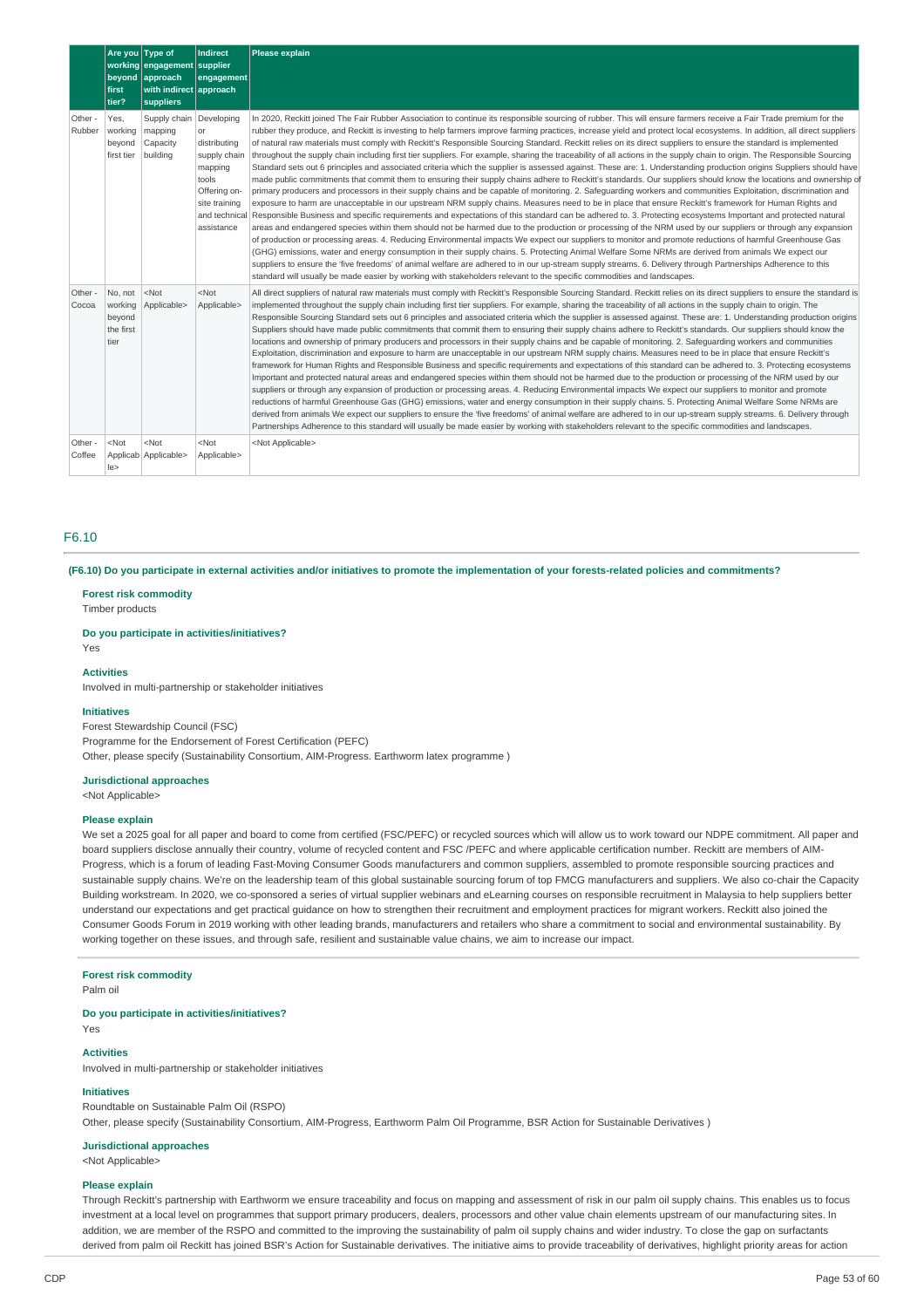and have on the ground projects. Reckitt's first report indicates 66% of the derivatives are traceable to mill and 35% traceable to plantation. Reckitt plan to continue to work with BSR in 2021 to improve this score. Reckitt are members of AIM-Progress, which is a forum of leading Fast-Moving Consumer Goods manufacturers and common suppliers, assembled to promote responsible sourcing practices and sustainable supply chains. We're on the leadership team of this global sustainable sourcing forum of top FMCG manufacturers and suppliers. We also co-chair the Capacity Building workstream. In 2020, we co-sponsored a series of virtual supplier webinars and eLearning courses on responsible recruitment in Malaysia to help suppliers better understand our expectations and get practical guidance on how to strengthen their recruitment and employment practices for migrant workers.

#### **Forest risk commodity**

Soy

**Do you participate in activities/initiatives?** Yes

#### **Activities**

Involved in multi-partnership or stakeholder initiatives

#### **Initiatives**

Other, please specify (Sustainability Consortium & AIM-Progress)

#### **Jurisdictional approaches**

<Not Applicable>

#### **Please explain**

All soy suppliers must comply with Reckitt's Responsible Sourcing Standard and its 6 principles – of which one is Partnerships. We understand adherence to this standard will usually be made easier by working with stakeholders relevant to the specific commodities and landscapes - E.g. government agencies, NGOs, civil society organisations etc. Reckitt are members of AIM-Progress, which is a forum of leading Fast-Moving Consumer Goods manufacturers and common suppliers, assembled to promote responsible sourcing practices and sustainable supply chains. We're on the leadership team of this global sustainable sourcing forum of top FMCG manufacturers and suppliers. We also co-chair the Capacity Building workstream. In 2020, we co-sponsored a series of virtual supplier webinars and eLearning courses on responsible recruitment in Malaysia to help suppliers better understand our expectations and get practical guidance on how to strengthen their recruitment and employment practices for migrant workers. Reckitt also joined the Consumer Goods Forum in 2019 working with other leading brands, manufacturers and retailers who share a commitment to social and environmental sustainability. By working together on these issues, and through safe, resilient and sustainable value chains, we aim to increase our impact.

#### **Forest risk commodity**

Cattle products

## **Do you participate in activities/initiatives?**

Yes **Activities**

Involved in multi-partnership or stakeholder initiatives

#### **Initiatives**

Other, please specify (Sustainability Consortium & AIM-Progress)

#### **Jurisdictional approaches**

<Not Applicable>

## **Please explain**

All tallow suppliers must comply with Reckitt's Responsible Sourcing Standard and its 6 principles – of which one is Partnerships. We understand adherence to this standard will usually be made easier by working with stakeholders relevant to the specific commodities and landscapes - E.g. government agencies, NGOs, civil society organisations etc. Reckitt are members of AIM-Progress, which is a forum of leading Fast-Moving Consumer Goods manufacturers and common suppliers, assembled to promote responsible sourcing practices and sustainable supply chains. We're on the leadership team of this global sustainable sourcing forum of top FMCG manufacturers and suppliers. We also co-chair the Capacity Building workstream. In 2020, we co-sponsored a series of virtual supplier webinars and eLearning courses on responsible recruitment in Malaysia to help suppliers better understand our expectations and get practical quidance on how to strengthen their recruitment and employment practices for migrant workers. Reckitt also joined the Consumer Goods Forum in 2019 working with other leading brands, manufacturers and retailers who share a commitment to social and environmental sustainability. By working together on these issues, and through safe, resilient and sustainable value chains, we aim to increase our impact.

## **Forest risk commodity**

Other - Rubber

#### **Do you participate in activities/initiatives?**

Yes

## **Activities**

Other, please specify (Sustainability Consortium & AIM-Progress)

## **Initiatives** <Not Applicable>

**Jurisdictional approaches**

# <Not Applicable>

## **Please explain**

All rubber suppliers must comply with Reckitt's Responsible Sourcing Standard and its 6 principles – of which one is Partnerships. We understand adherence to this standard will usually be made easier by working with stakeholders relevant to the specific commodities and landscapes - E.g. government agencies, NGOs, civil society organisations etc. Reckitt are members of AIM-Progress, which is a forum of leading Fast-Moving Consumer Goods manufacturers and common suppliers, assembled to promote responsible sourcing practices and sustainable supply chains. We're on the leadership team of this global sustainable sourcing forum of top FMCG manufacturers and suppliers. We also co-chair the Capacity Building workstream. In 2020, we co-sponsored a series of virtual supplier webinars and eLearning courses on responsible recruitment in Malaysia to help suppliers better understand our expectations and get practical guidance on how to strengthen their recruitment and employment practices for migrant workers. Reckitt also joined the Consumer Goods Forum in 2019 working with other leading brands, manufacturers and retailers who share a commitment to social and environmental sustainability. By working together on these issues, and through safe, resilient and sustainable value chains, we aim to increase our impact.

#### **Forest risk commodity**

Other - Cocoa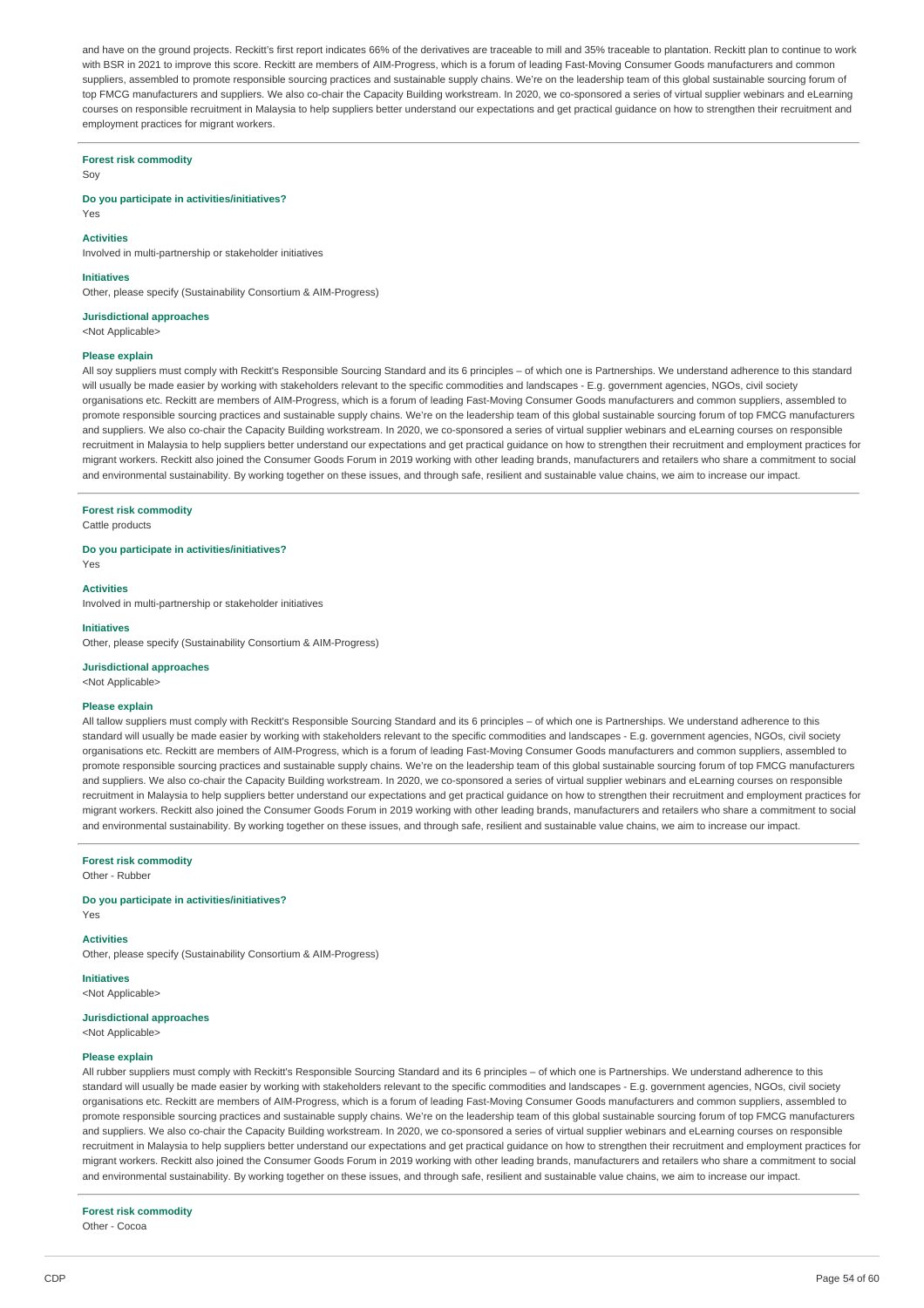#### **Do you participate in activities/initiatives?** Yes

# **Activities**

Other, please specify (Sustainability Consortium & AIM-Progress)

#### **Initiatives**

<Not Applicable>

# **Jurisdictional approaches**

<Not Applicable>

## **Please explain**

All cocoa suppliers must comply with Reckitt's Responsible Sourcing Standard and its 6 principles – of which one is Partnerships. We understand adherence to this standard will usually be made easier by working with stakeholders relevant to the specific commodities and landscapes - E.g. government agencies, NGOs, civil society organisations etc. Reckitt are members of AIM-Progress, which is a forum of leading Fast-Moving Consumer Goods manufacturers and common suppliers, assembled to promote responsible sourcing practices and sustainable supply chains. We're on the leadership team of this global sustainable sourcing forum of top FMCG manufacturers and suppliers. We also co-chair the Capacity Building workstream. In 2020, we co-sponsored a series of virtual supplier webinars and eLearning courses on responsible recruitment in Malaysia to help suppliers better understand our expectations and get practical guidance on how to strengthen their recruitment and employment practices for migrant workers. Reckitt also joined the Consumer Goods Forum in 2019 working with other leading brands, manufacturers and retailers who share a commitment to social and environmental sustainability. By working together on these issues, and through safe, resilient and sustainable value chains, we aim to increase our impact.

# F6.11

**(F6.11) Is your organization supporting or implementing project(s) focused on ecosystem restoration and protection?** No, but we plan to implement a project(s) in two years

# F7. Verification

## F7.1

**(F7.1) Do you verify any forests information reported in your CDP disclosure?** Yes

# F7.1a

**(F7.1a) Which data points within your CDP disclosure have been verified, and which standards were used?**

#### **Disclosure module**

F6. Implementation

## **Data points verified**

Reckitt support Earthworms Rurality programmes in Indonesia and Malaysia. The programmes engage with mills and smallholder farmers that form part of Reckitt's supply chain with the overall goal to leverage the business relationship to improve the smallholders' livelihoods and farming businesses. Engagement is in the form of collaboration with producers and on the ground training with farmers on a regular basis. The total number of smallholders engaged since the beginning across all rurality programme is 7123. In 2020 the programme engaged 651 new farmers in Indonesia and 280 in Malaysia. For example, in Indonesia by shortening the supply chain through the creation of a farmers' group and direct delivery of FFB from farmers' group to mill, farmers have seen an increase of 24% to their FFB prices. In Malaysia most groundwork was halted due to covid 19. Earthworm continued to support smallholders via virtual resources

#### **Verification standard**

In Malaysia, advice and personal coaching given to Farmers by the Rurality team is based on Malaysia Palm Oil Board (MPOB) manuals covering harvesting, plot maintenance, fertilizer application and replanting activities. They are based on a set of criteria, which includes: • Soil Management: To minimize adverse effects in soil • Fertilizer Management: To optimize balance fertilizer usage with yield • Irrigation & Fertigation: To minimize adverse effects on water • Environmental: To minimize adverse effects on air through emission and to conserve wildlife, biodiversity and HCV areas • Erosion and runoff: Evidence of adoption of proven techniques • Fertilizer Management • Conserve biodiversity: Enhance biodiversity, wildlife and HCV In Indonesia the Rurality team advocate Indonesia OSH practices and incorporate this into their on the ground training. SOURCE: http://mpob.gov.my/ https://www.ilo.org/dyn/natlex/natlex4.listResults?p\_lang=en&p\_country=IDN&p\_classification=14

# **Please explain**

A principal objective of the Earthworm Foundation Rurality project that we support is to better manage and maintain their farming plots through the use of Better Management Practices (BMP) and to improve their yields and productivity. By doing so we seek to limit encroachment into protected forests and other potentially environmentally destructive practices such as over-use of fertilizers and soil management. The identified outcome indicators that will be used to evaluate this are: 1) Better plot management and maintenance: Nb. of smallholders implementing BMP 2) Improved productivity: Increase (%) in harvested FFB volume of smallholders; Decrease (%) of rejected smallholder FFB volume at mill We are committed to using Starling (a service from Airbus, Earthworm Foundation and SarVision) which uses a combination of high-resolution optical satellite and radar imagery to monitor forest cover change, in Malaysia to help us to verify our 'zero deforestation' commitments.

# F8. Barriers and challenges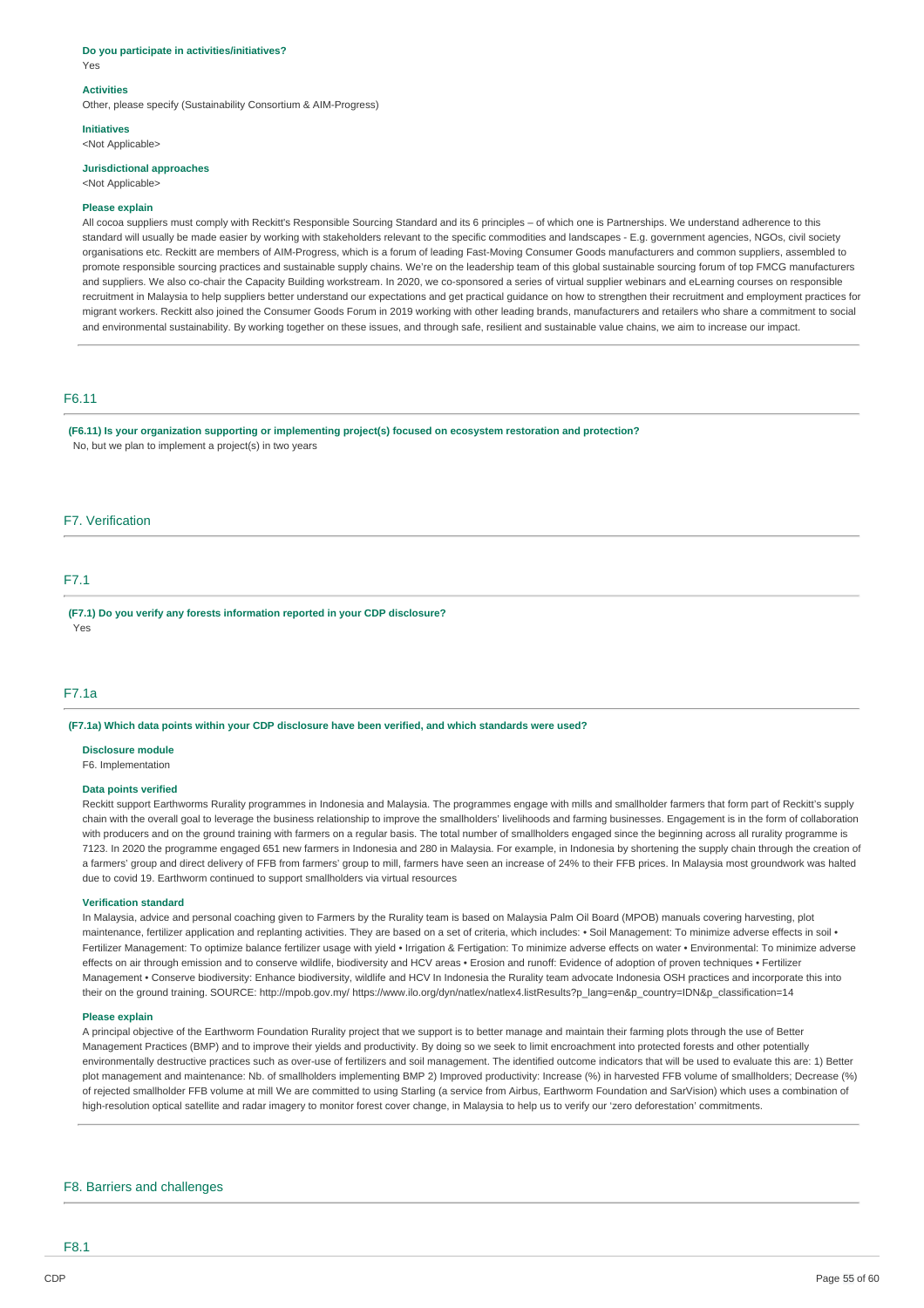## (F8.1) Describe the key barriers or challenges to eliminating deforestation and/or conversion of other natural ecosystems from your direct operations or from **other parts of your value chain.**

**Forest risk commodity** Timber products

**Coverage**

Supply chain

## **Primary barrier/challenge type**

Supply chain complexity

#### **Comment**

As a global organisation sourcing through a substantial number of suppliers and sub-suppliers, we recognise the challenges associated with ensuring suppliers are able to provide raw materials from sources that are verifiable as either FSC or PEFC

#### **Forest risk commodity**

Please select

**Coverage** Supply chain

# **Primary barrier/challenge type**

Supply chain complexity

#### **Comment**

As a global organisation sourcing through a substantial number of suppliers and sub-suppliers, we face challenges associated with understanding complex supply chains and the traceability and sustainability of those materials at source. This is a particular challenge for Reckitt as we do not procure the majority of our palm oil derivatives directly (instead we purchase this in surfactants and derivatives such as soap noodles). This results in their being less supply chains available to us that have full traceability.

# **Forest risk commodity**

Cattle products

**Coverage** Supply chain

## **Primary barrier/challenge type**

Supply chain complexity

# **Comment**

We purchase a small amount of tallow and are therefore less able to add weight to market demands for verified sustainable sources.

# **Forest risk commodity**

Soy

## **Coverage** Supply chain

**Primary barrier/challenge type**

Supply chain complexity

## **Comment**

Globally we purchase a small amount of Soy and are therefore less able to add weight to market demands for verified sustainable sources.

**Forest risk commodity** Other - Rubber

**Coverage**

# Supply chain

**Primary barrier/challenge type** Limited availability of certified materials

#### **Comment**

Reckitt are exploring the possibility of certified materials for our supply chains, there is limited options for a mechanism which delivers improved conversation and supplier incomes.

**Forest risk commodity** Other - Cocoa

# **Coverage**

Supply chain

## **Primary barrier/challenge type** Supply chain complexity

## **Comment**

Globally we purchase a small amount of Cocoa and are therefore less able to add weight to market demands for verified sustainable sources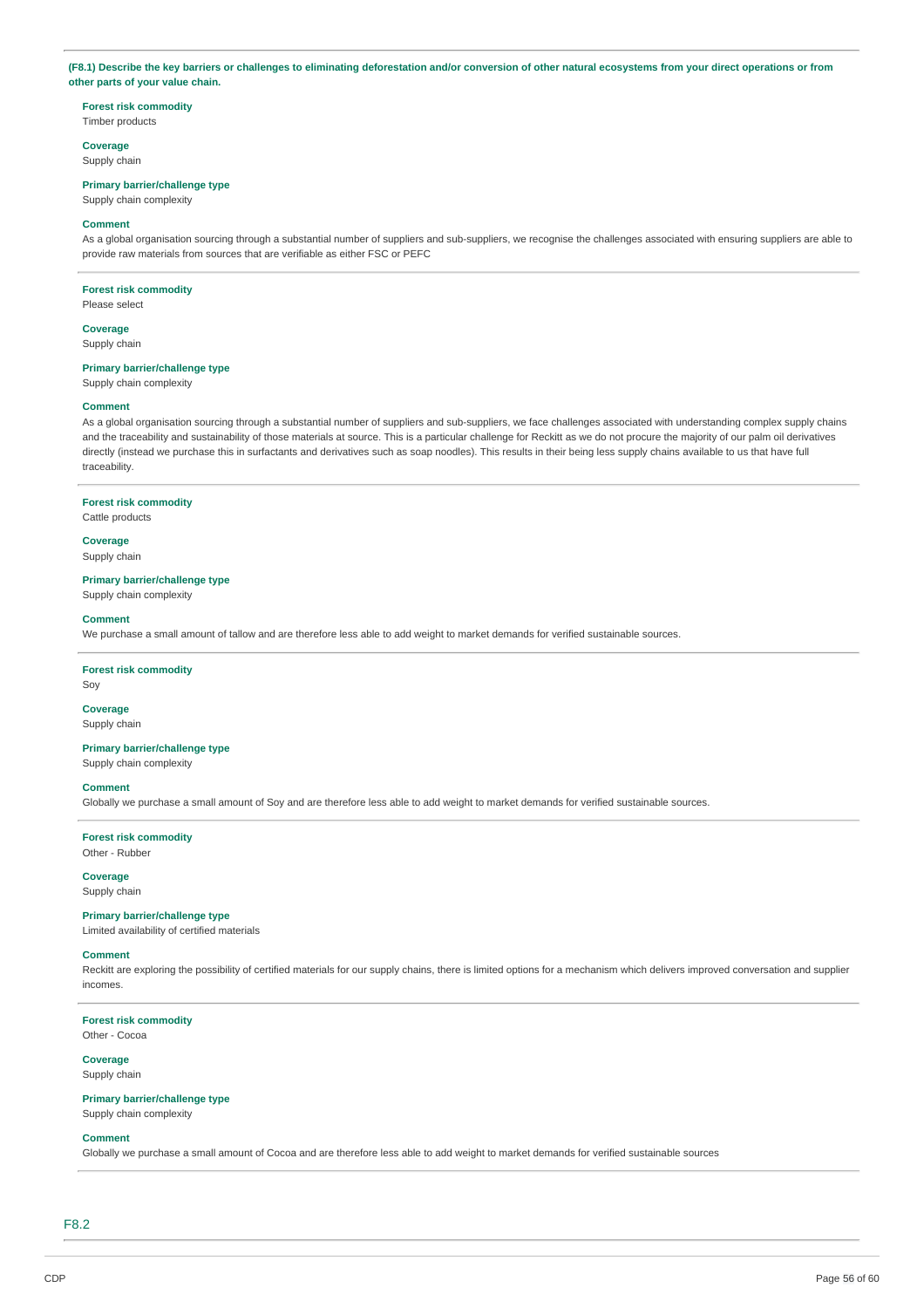#### (F8.2) Describe the main measures that would improve your organization's ability to manage its exposure to deforestation and/or conversion of other natural **ecosystems.**

# **Forest risk commodity**

Timber products

# **Coverage**

Supply chain

# **Main measure**

Reduced cost of certification/certified products

#### **Comment**

Simpler chain of custody schemes (and mutual recognition) would enable us to proceed more rapidly towards using certified sources with our suppliers. We have set a goal to only sources from FSC certified and/or recycled sources by 2025 Reduced costs of certification could enable more rapid uptake in specific markets. Local and government-backed schemes would help to broaden the availability potential to introduce sustainability measures.

#### **Forest risk commodity**

Palm oil

# **Coverage**

Supply chain

#### **Main measure**

Improved data collection and quality

### **Comment**

Greater availability of data (e.g. concession mapping) detailing the supply sheds to mills would improve our ability to validate supply chains as compliant with our policy. Increased availability of monitoring tools and traceability, that is available to the market would enable a greater number of targeted interventions. We are taking steps to ensure this through our use of Satellite monitoring of deforestation. Lack of customer awareness that some palm oil sources can be classified as more sustainable challenges our ability to see a return on the investment we make in palm oil sustainability initiatives. Customers perceive the presence of palm oil as a negative The uptake of RSPO certification currently presents a challenge to availability at suitable price points when buying palm oil derivatives. Greater enforcement of this standard by governments (or indigenous standards that match RSPO criteria) would enable great down-stream up-take.

#### **Forest risk commodity**

Cattle products

# **Coverage**

Supply chain

# **Main measure**

Reduced cost of certification/certified products

#### **Comment**

We are a relatively small user of tallow therefore we currently do not participate in any external stakeholder initiatives specifically for tallow. Nevertheless, we do expect all tallow suppliers to comply with Reckitt's Responsible Sourcing Standard. We have continued to raise the awareness & understanding of human rights among our people and suppliers & plays a crucial part in preventing, identifying and remediating human rights issues. The greater availability of certification of tallow and associated reductions in cost would help us to mitigate forest -related risk in our supply chain.

# **Forest risk commodity**

Soy

#### **Coverage**

Supply chain

#### **Main measure**

Reduced cost of certification/certified products

#### **Comment**

We expect all soy suppliers to comply with Reckitt's Responsible Sourcing Standard. We have continued to raise the awareness & understanding of human rights among our people and suppliers & plays a crucial part in preventing, identifying and remediating human rights issues. The greater availability of certification of soy and associated reductions in cost would help us to mitigate forest -related risk in our supply chain.

#### **Forest risk commodity**

Other - Rubber

**Coverage**

Supply chain

#### **Main measure**

Greater stakeholder engagement and collaboration

#### **Comment**

Reckitt are working with key stakeholders such as suppliers and NGO's to increase engagement within the supply chain with the aim of a more sustainable supply chain e.g. improving conservation and increasing smallholder incomes

## **Forest risk commodity**

Other - Cocoa

### **Coverage**

Supply chain

#### **Main measure** Reduced cost of certification/certified products

**Comment**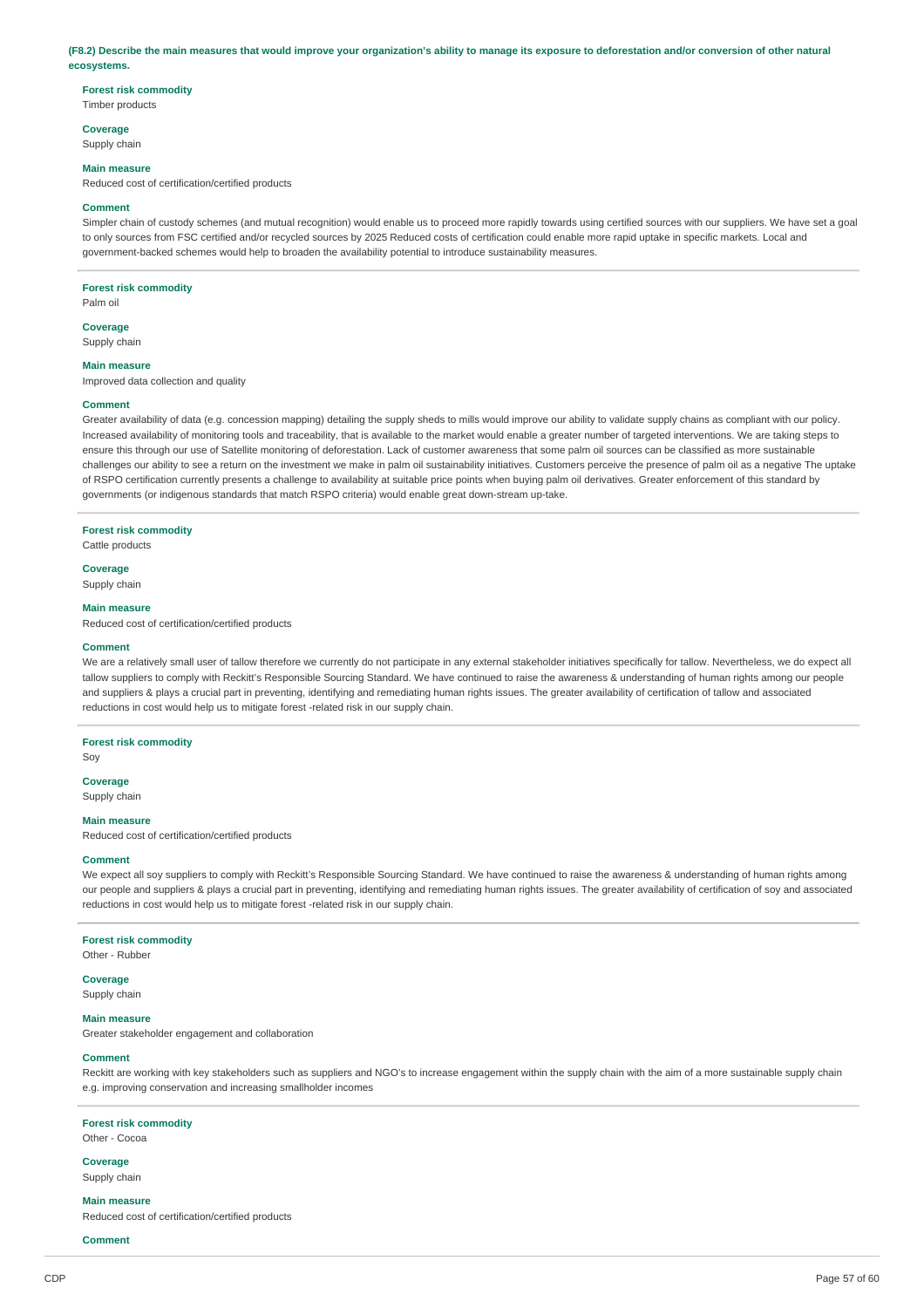We are a relatively small user of cocoa therefore we currently do not participate in any external stakeholder initiatives specifically for cocoa. Nevertheless, we do expect all cocoa suppliers to comply with Reckitt's Responsible Sourcing Standard. We have continued to raise the awareness & understanding of human rights among our people and suppliers & plays a crucial part in preventing, identifying and remediating human rights issues. The greater availability of certification of cocoa and associated reductions in cost would help us to mitigate forest -related risk in our supply chain

# F17 Signoff

# F-FI

(F-FI) Use this field to provide any additional information or context that you feel is relevant to your organization's response. Please note that this field is optional **and is not scored.**

# F17.1

(F17.1) Provide the following information for the person that has signed off (approved) your CDP forests response.

|       | <b>Job Title</b>                                         | Corresponding job category         |
|-------|----------------------------------------------------------|------------------------------------|
| Row 1 | Head of Corporate Affairs & Chief Sustainability Officer | Chief Sustainability Officer (CSO) |

# SF. Supply chain module

# SF0.1

**(SF0.1) What is your organization's annual revenue for the reporting period?**

|       | Annual<br><b>evenue</b> |
|-------|-------------------------|
| Row 1 | 00000000<br>l 41<br>.   |
|       |                         |

## SF0.2

**(SF0.2) Do you have an ISIN for your organization that you are willing to share with CDP?** Yes

# SF0.2a

### **(SF0.2a) Please share your ISIN in the table below.**

|      | ____<br><b>ISIN country</b><br>∶code | <b><i>FALL</i></b><br>  numeric identifier (including single check digit) |
|------|--------------------------------------|---------------------------------------------------------------------------|
| Row. | $\sim$ $\sim$<br>◡                   | ,,,,,,,,                                                                  |

## SF1.1

(SF1.1) In F6.3 you were asked "Have you adopted any third-party certification scheme(s) for your disclosed commodity(ies)? Indicate the volume and percentage of your certified production and/or consumption". Can you also indicate, for each of your disclosed commodity(ies), the percentage of certified volume sold to **each requesting CDP supply chain member?**

No

# SF1.1b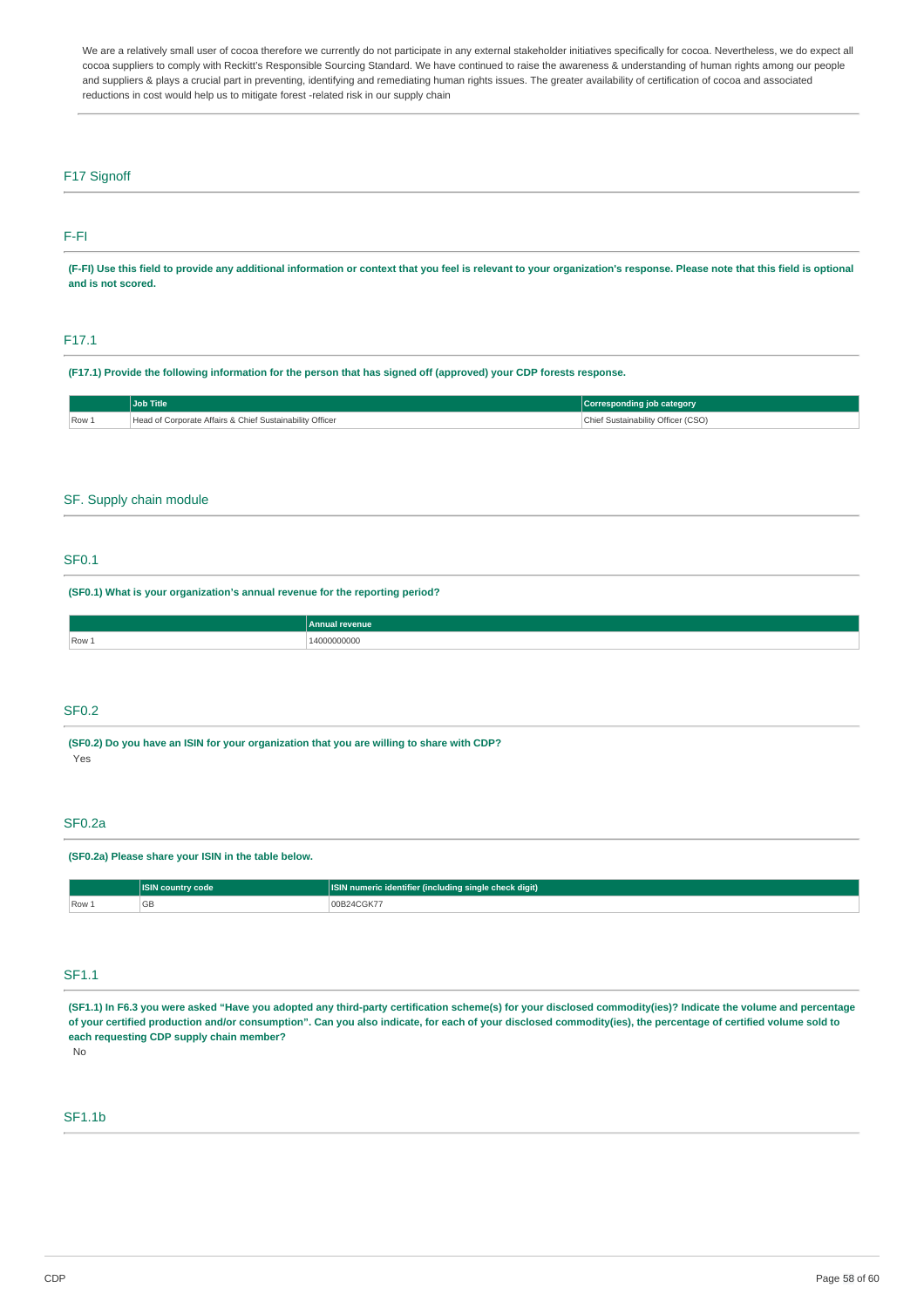(SF1.1b) Why can you not indicate the percentage of certified volume sold to each of your requesting CDP supply chain members? Describe any future plans for **adopting and communicating levels of certification to requesting members.**

# **Requesting member**

Walmart, Inc.

# **Forest risk commodity**

Palm oil

#### **Primary reason**

In the process of certifying relevant commodities

#### **Please explain**

We believe certification systems provides one of many useful tools that we use in pursuit of eliminating deforestation from our palm oil supply chains. We are committed to the values of the RSPO and have been a member since 2006 All suppliers of goods and services must comply with our Human rights and responsible business policy and our Standard for the Responsible Sourcing of Natural Raw materials and zero deforestation. In addition, suppliers of palm oil (including palm oil derivatives) must also meet the relevant additional standards set out below: 1. Demonstrate continuous progress towards fully traceable, responsible palm oil as per our General Standards; 2. Work with Reckitt, and / or Reckitt's partners, to achieve full traceability over their palm oil supply chain back to mills, and ultimately plantations, and ensure supply chain compliance with the our General Standards; 3. Be a member of the Roundtable for Sustainable Palm Oil (RSPO); and contribute to its efforts to improve sustainability across the palm oil industry 4. Share with Reckitt any palm oil grower's GHG reporting to the RSPO Our Palm oil Reckitt policy states: Publish Public supply chain traceability and transparency We published a full list of mills in our supply chains in 2020 and piloted the use of Starling satellite monitoring technology to map mill locations against High Conservation Value (HCV) and High Carbon Stock (HCS) areas. • Timely identification of supply chain grievances in pursuit of NDPE commitments Working with our suppliers and through our own supply chain analysis, we identified 21 grievances regarding instances of ecosystem destruction. The grievances are investigated, and time-bound commitments made by them to resolve these. • Observation of a forest conversion cut-off date of 31 December 2015 We believe this date should represent the point from which clearance of HCV and HCS areas is judged as incompatible with NDPE commitments. We work closely with our supply chains to ensure this is acted on. • Comply with all applicable environmental, labour, health & safety laws and regulations, and adherence to the International Labour Organisation's (ILO) Fundamental Conventions in our supply chains on.

# SF2.1

(SF2.1) Please propose any mutually beneficial forests-related projects you could collaborate on with specific CDP supply chain members.

# SF2.2

(SF2.2) Have requests or initiatives by CDP supply chain members prompted your organization to take organizational-level action to reduce or remove **deforestation/forest degradation from your operations or your supply chain?** No

# SF3.1